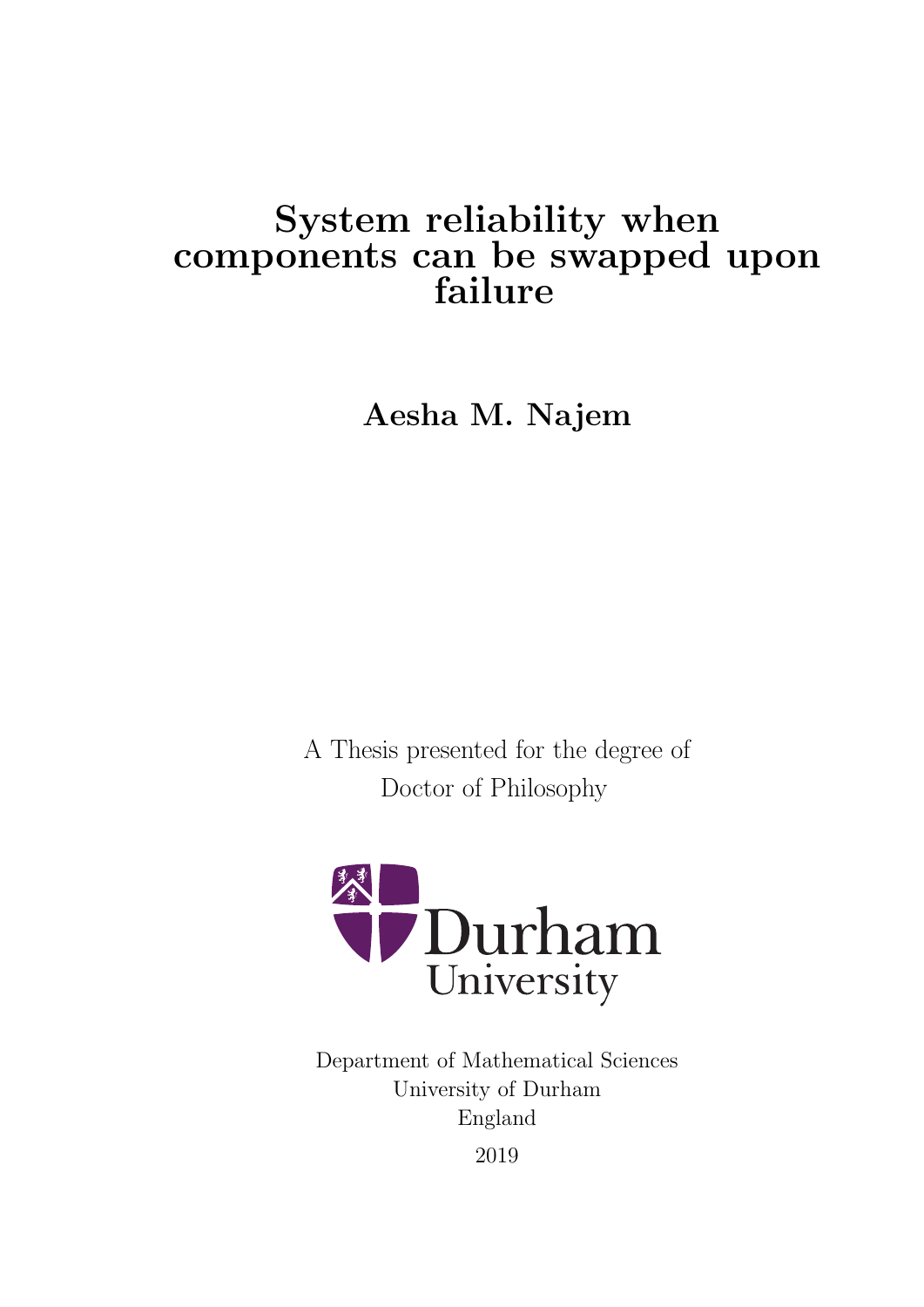# Dedicated to

My dear parents, my beloved husband and my lovely children.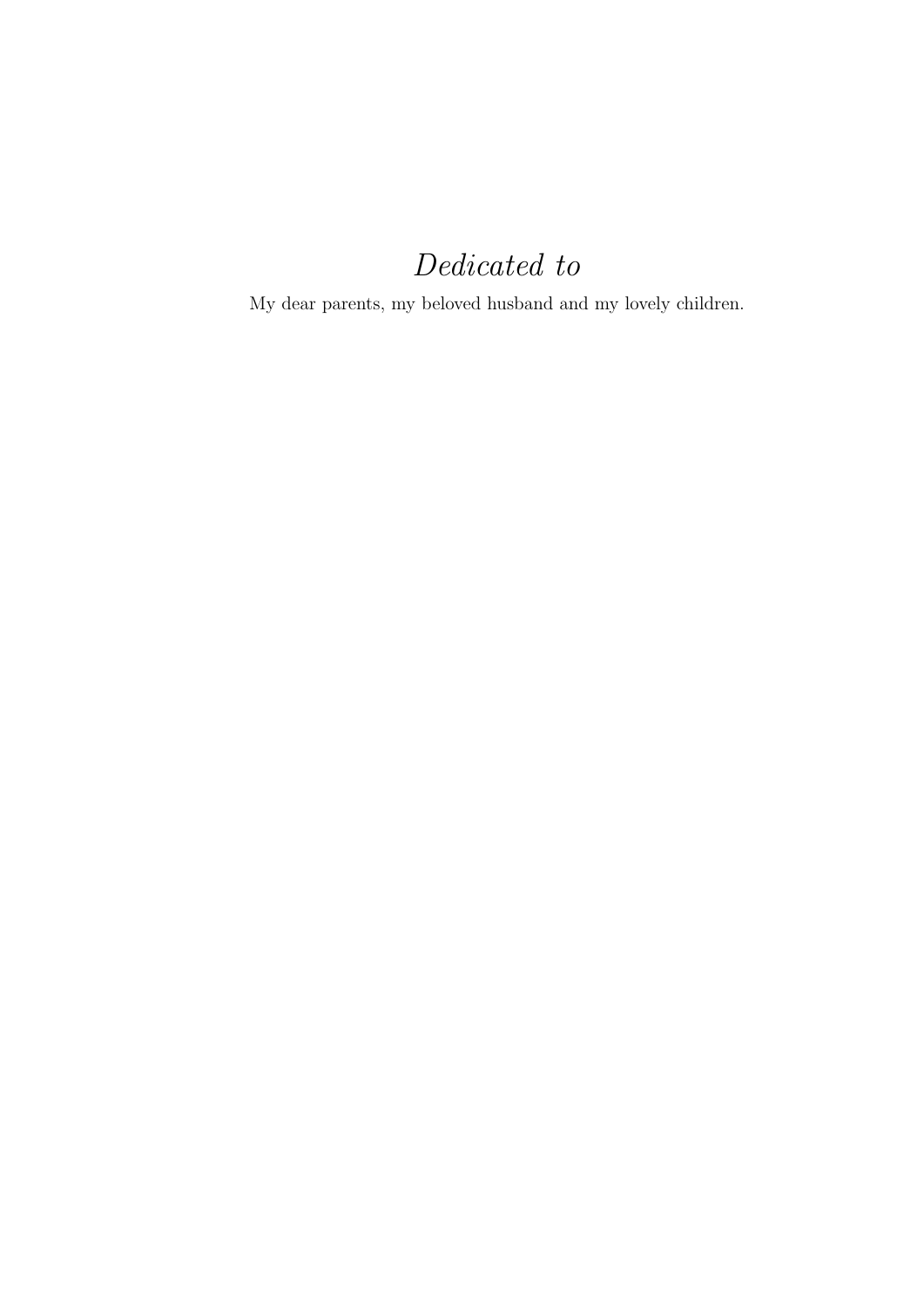### System reliability when components can be swapped upon failure

Aesha M. Najem

Submitted for the degree of Doctor of Philosophy April 2019

#### Abstract

Resilience of systems to failures during functioning is of great practical importance. One of the strategies that might be considered to enhance reliability and resilience of a system is swapping components when a component fails, thus replacing it by another component from the system that is still functioning. This thesis studies this scenario, particularly with the use of the survival signature concept to quantify system reliability, where it is assumed that such a swap of components requires these components to be of the same type. We examine the effect of swapping components on a reliability importance measure for the specific components, and we also consider the joint reliability importance of two components. Such swapping of components may be an attractive means toward more resilient systems and could be an alternative to adding more components to achieve redundancy of repair and replacement activities.

Swapping components, if possible, is likely to incur some costs, for example for the actual swap or to prepare components to be able to take over functionality of another component. In this thesis we also consider the cost effectiveness of component swapping over a fixed period of time. It is assumed that a system needs to function for a given period of time, where failure to achieve this incurs a penalty cost. The expected costs when the different swap scenarios are applicable are compared with the option not to enable swaps. We also study the cost effectiveness of component swapping over an unlimited time horizon from the perspective of renewal theory. We assume that the system is entirely renewed upon failure, at a known cost, and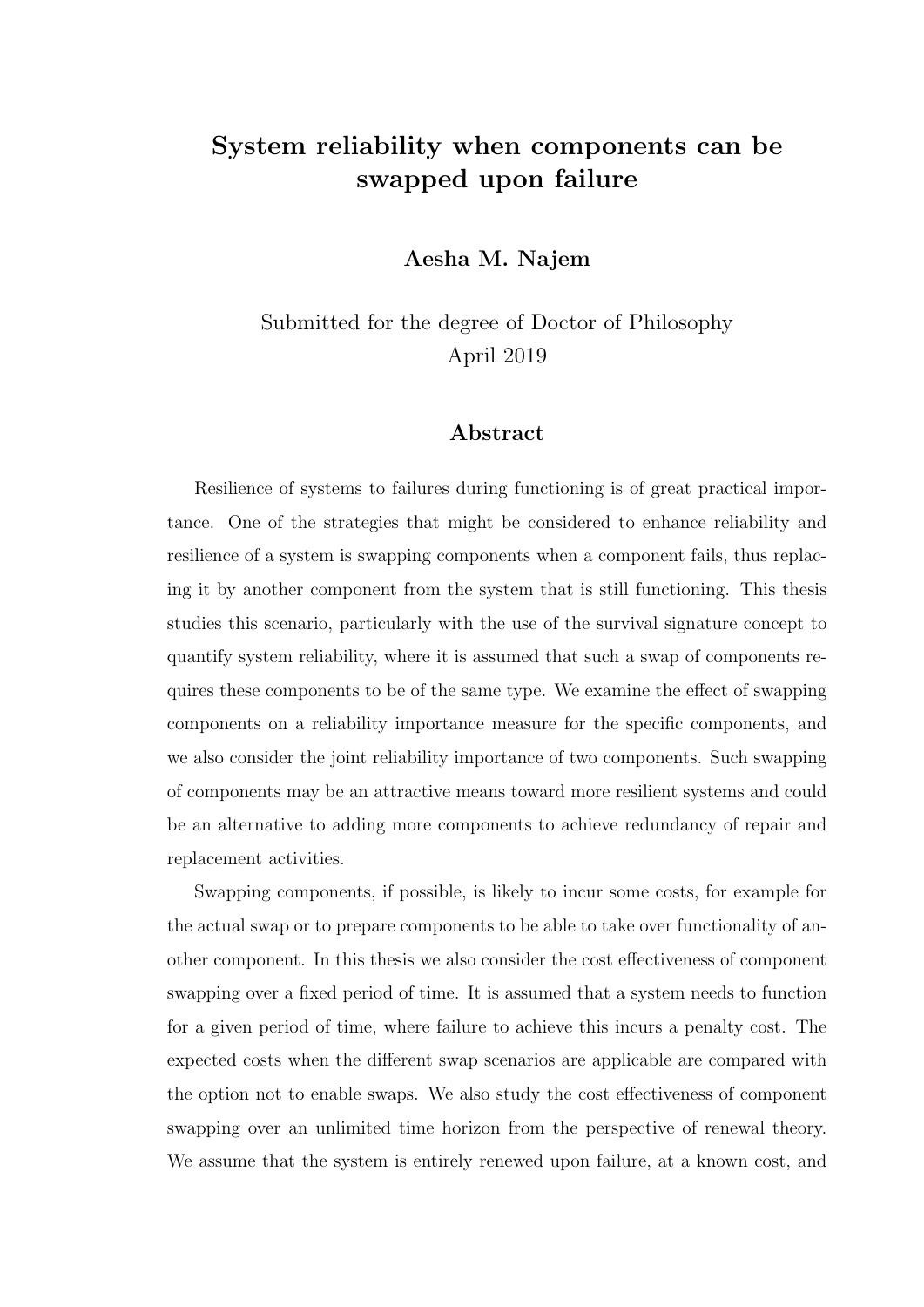we compare different swapping scenarios. The effect of components swapping on preventive replacement actions is also considered.

In addition, we extend the approach of component swapping and the cost effectiveness analysis of component swapping to phased mission system. We consider two scenarios of swapping possibilities, namely, assuming that the possibilities of component swapping can occur at any time during the mission or only at transition of phases.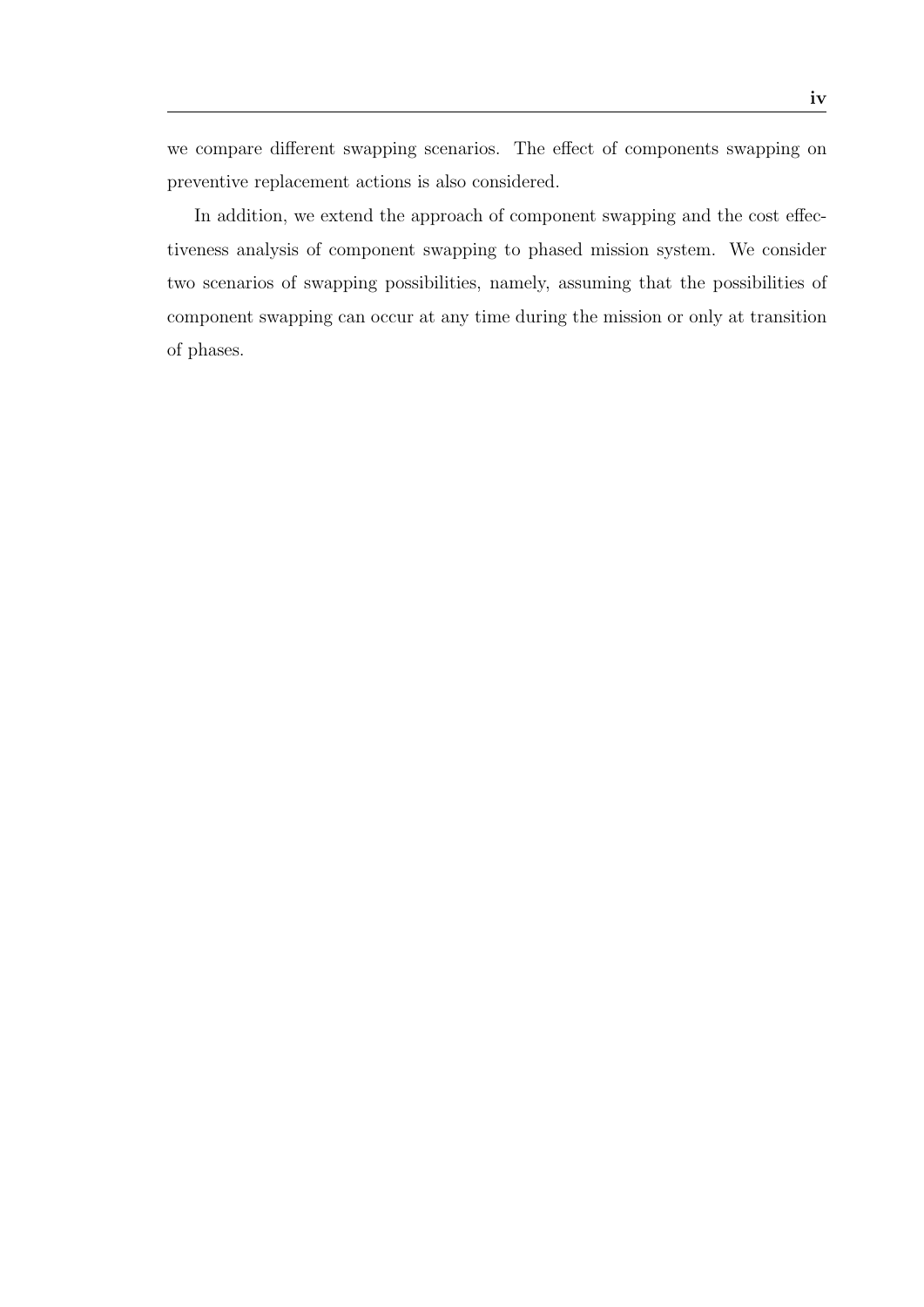# Declaration

The work in this thesis is based on research carried out at the Department of Mathematical Sciences, Durham University, UK. No part of this thesis has been submitted elsewhere for any other degree or qualification and it is all my own work unless referenced to the contrary in the text.

#### Copyright  $\odot$  2019 Aesha M. Najem.

"The copyright of this thesis rests with the author. No quotations from it should be published without the author's prior written consent and information derived from it should be acknowledged".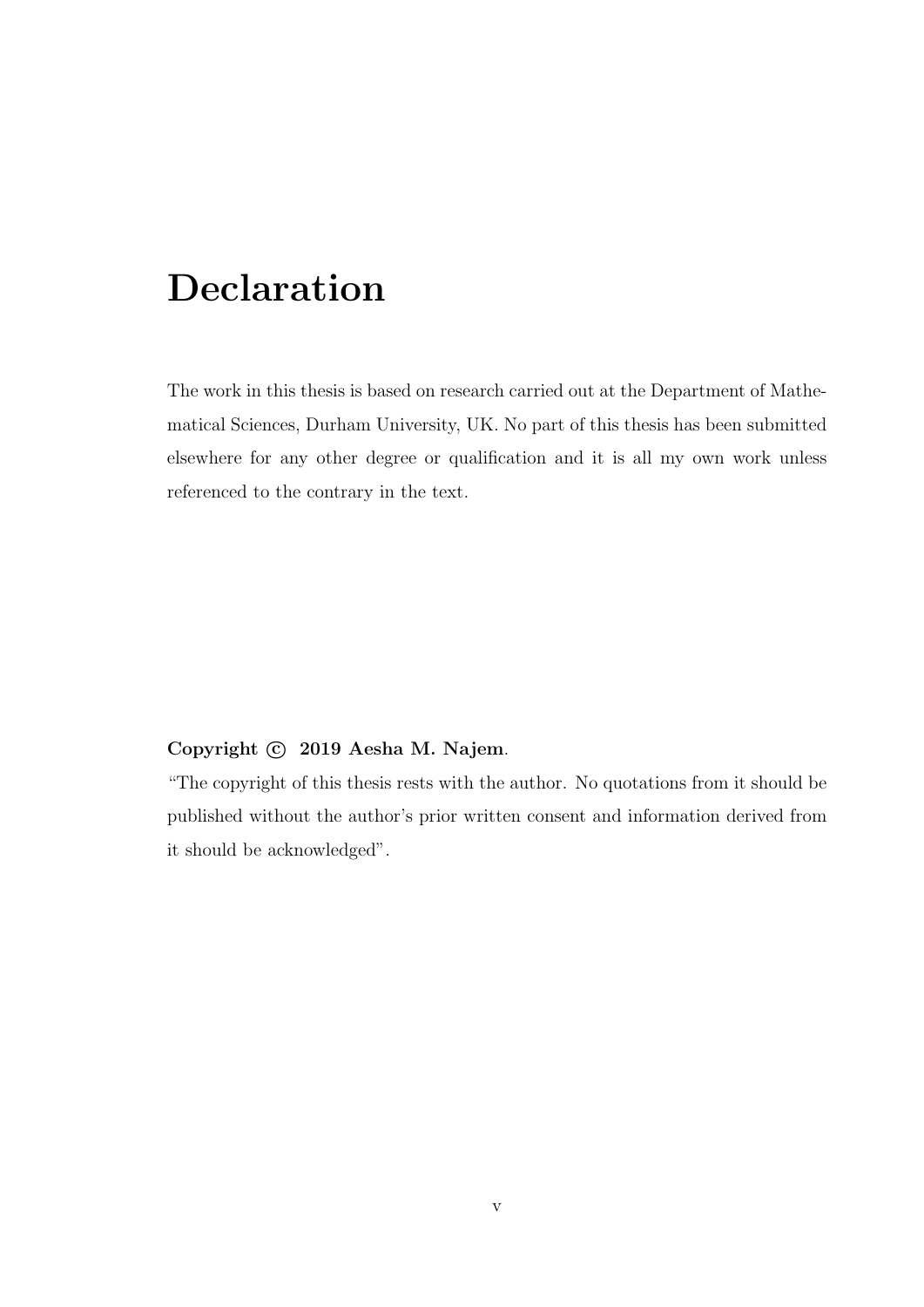# Acknowledgements

All praise due to the Almighty Allah, without His great help, this work could not have been done.

I am speechless and cannot express my deep thanks and gratitude to my supervisor Professor Frank Coolen. He was very supportive and kind. I will never forget how much time he gave me. Without his patience, insightful comments and guidance, I could not have overcome many obstacles I faced and my thesis could not have been completed. So, thank you so much for everything you have done for me during your invaluable supervision period on my research.

My parents were my source of strength, thank you my beloved mother Khadija and my great father Muhammad. Without you both and your countless support, I could not reach this happy ending today.

My dearest gratitude to my family, my dear husband Amin, who was very supportive for many years, not only during my PhD study, but in all my life aspects. I really cannot find the words to thank him. My beloved children: Ahmed, Ibtihal, Omar and Ibrahim, who are my life, always empowered me in my hard times. Thank you all for your endless support, patience and understanding. I can tell you now, your mum finally has finished.

My thanks also to my sponsor, the Saudi Electronic University for facilitating my scholarship and continually supporting me.

My thanks and gratitude are extended to Durham University Mathematics Department for the help and support they offered me. I cannot forget to thank my classmates at the Department for their kindness and great time we had together.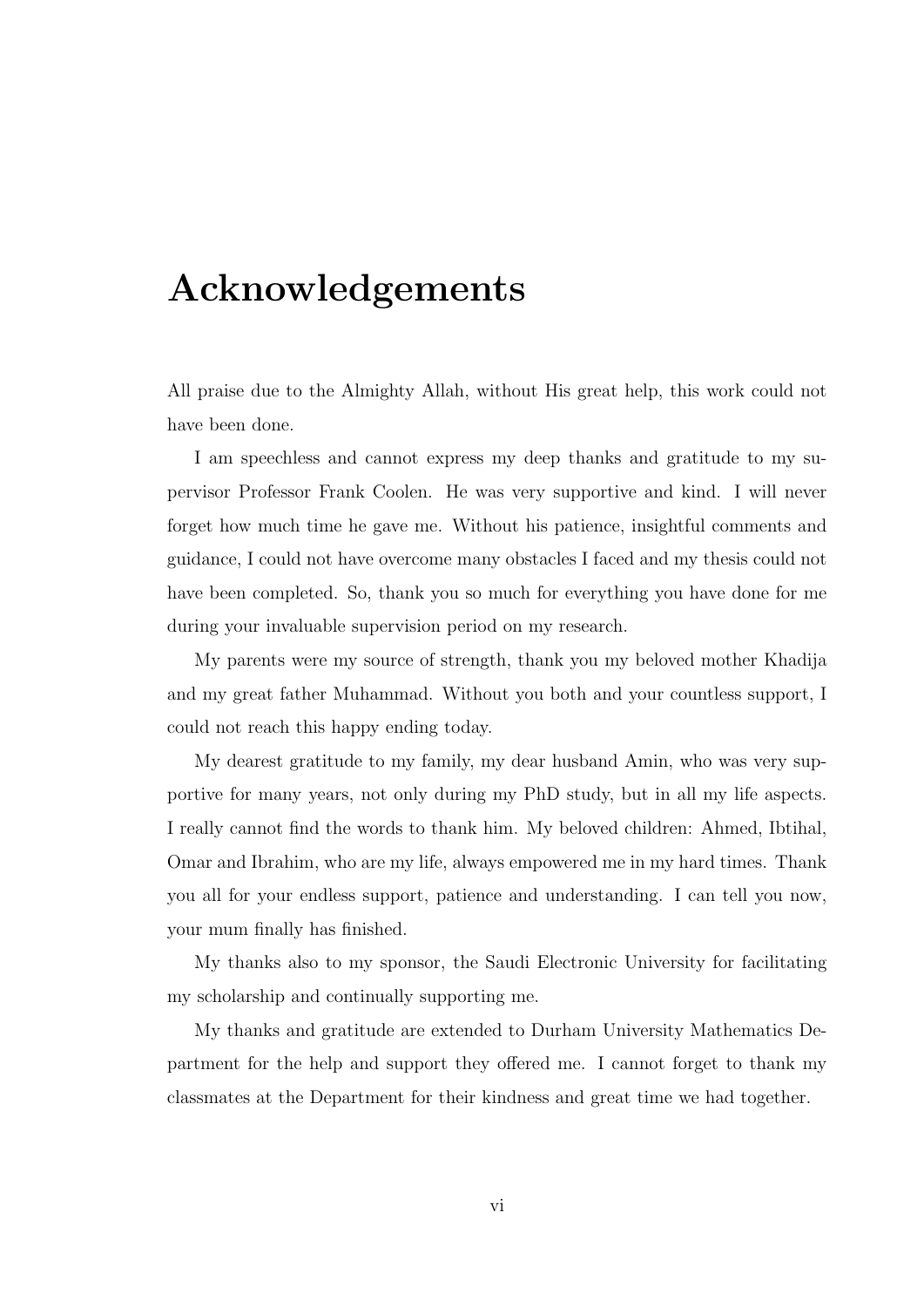# **Contents**

|                |                             | Abstract                                                                               | iii            |  |  |  |
|----------------|-----------------------------|----------------------------------------------------------------------------------------|----------------|--|--|--|
|                |                             | Declaration                                                                            | $\mathbf{v}$   |  |  |  |
|                |                             | Acknowledgements                                                                       | vi             |  |  |  |
| $\mathbf{1}$   | Introduction                | $\overline{2}$                                                                         |                |  |  |  |
|                | 1.1                         | Resilience                                                                             | $\overline{5}$ |  |  |  |
|                | 1.2                         | System reliability $\dots \dots \dots \dots \dots \dots \dots \dots \dots \dots \dots$ | $\overline{5}$ |  |  |  |
|                |                             | 1.2.1                                                                                  | 6              |  |  |  |
|                |                             | 1.2.2                                                                                  | 9              |  |  |  |
|                | 1.3                         |                                                                                        | 11             |  |  |  |
|                | 1.4                         | The survival signature $\ldots \ldots \ldots \ldots \ldots \ldots \ldots \ldots$       | 14             |  |  |  |
|                | 1.5                         |                                                                                        | 18             |  |  |  |
|                | 1.6                         |                                                                                        | 19             |  |  |  |
| $\overline{2}$ |                             | System reliability and component importance when components                            |                |  |  |  |
|                | can be swapped upon failure |                                                                                        |                |  |  |  |
|                | 2.1                         |                                                                                        | 21             |  |  |  |
|                | 2.2                         |                                                                                        | 22             |  |  |  |
|                |                             | 2.2.1                                                                                  | 27             |  |  |  |
|                | 2.3                         |                                                                                        | 37             |  |  |  |
|                | 2.4                         |                                                                                        | 47             |  |  |  |
|                | 2.5                         |                                                                                        | 50             |  |  |  |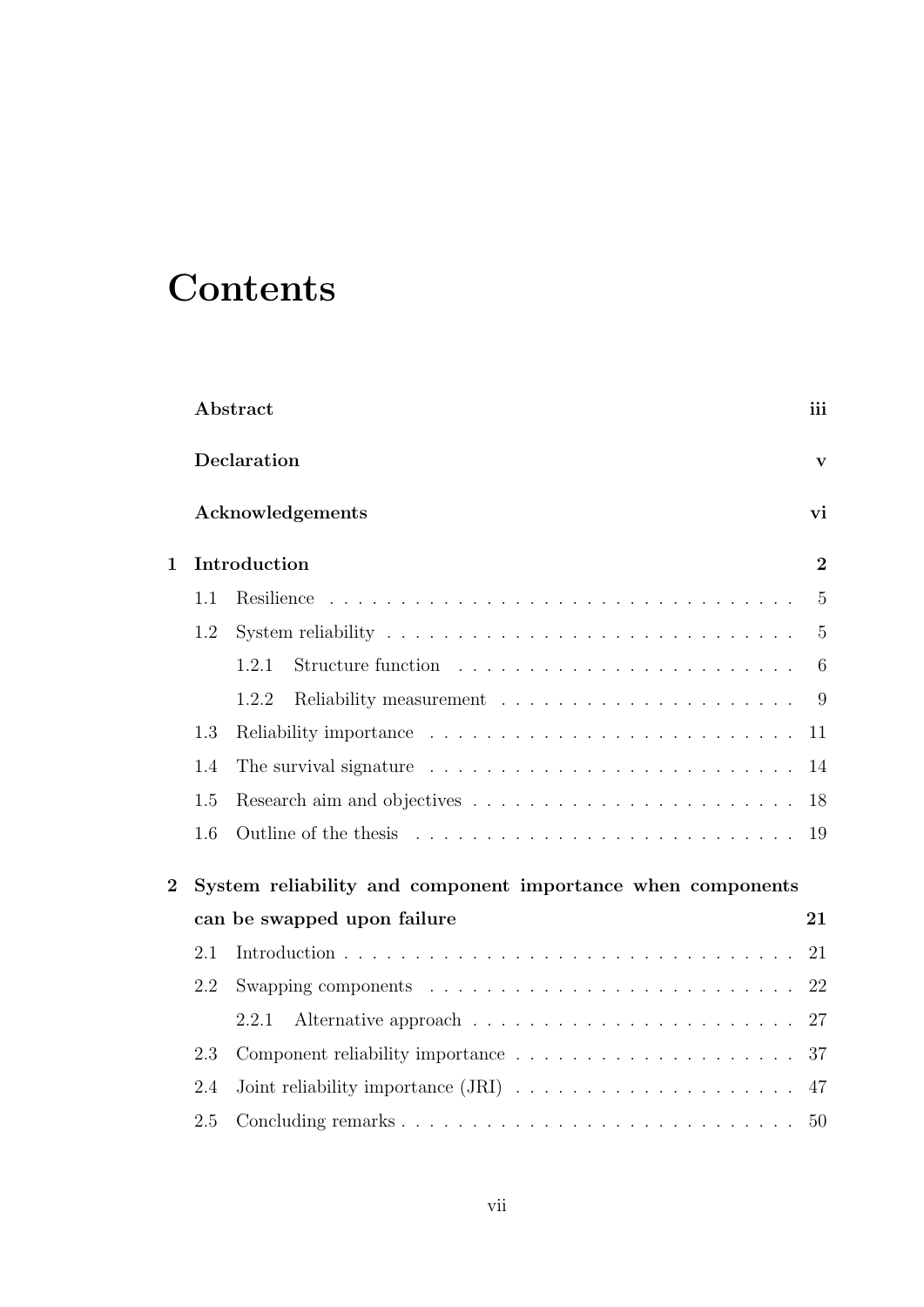| 3              |     | Cost effective component swapping to increase system reliability                         | 54  |
|----------------|-----|------------------------------------------------------------------------------------------|-----|
|                | 3.1 |                                                                                          | 54  |
|                | 3.2 | Penalty costs for system failure with component swapping                                 | 55  |
|                |     | Time independent penalty costs<br>3.2.1                                                  | 55  |
|                |     | 3.2.2                                                                                    | 56  |
|                | 3.3 |                                                                                          | 60  |
|                |     | 3.3.1                                                                                    | 62  |
|                | 3.4 |                                                                                          | 66  |
| $\overline{4}$ |     | Phased mission systems with components swapping                                          | 68  |
|                | 4.1 |                                                                                          | 68  |
|                | 4.2 |                                                                                          | 71  |
|                | 4.3 | Swapping components upon failure $\dots \dots \dots \dots \dots \dots \dots$             | 72  |
|                |     | PMS with single type of components<br>4.3.1                                              | 72  |
|                |     | PMS with multiple types of components<br>4.3.2                                           | 78  |
|                | 4.4 | Swapping components according to structure importance $\dots \dots$                      | 85  |
|                | 4.5 | Cost analysis of PMS with component swapping $\dots \dots \dots \dots$                   | 93  |
|                |     | 4.5.1                                                                                    | 94  |
|                |     | 4.5.2<br>Time dependent penalty costs $\ldots \ldots \ldots \ldots \ldots \ldots$ . $95$ |     |
|                | 4.6 |                                                                                          |     |
| $\bf{5}$       |     | <b>Concluding Remarks</b>                                                                | 107 |
|                |     | <b>Bibliography</b>                                                                      | 111 |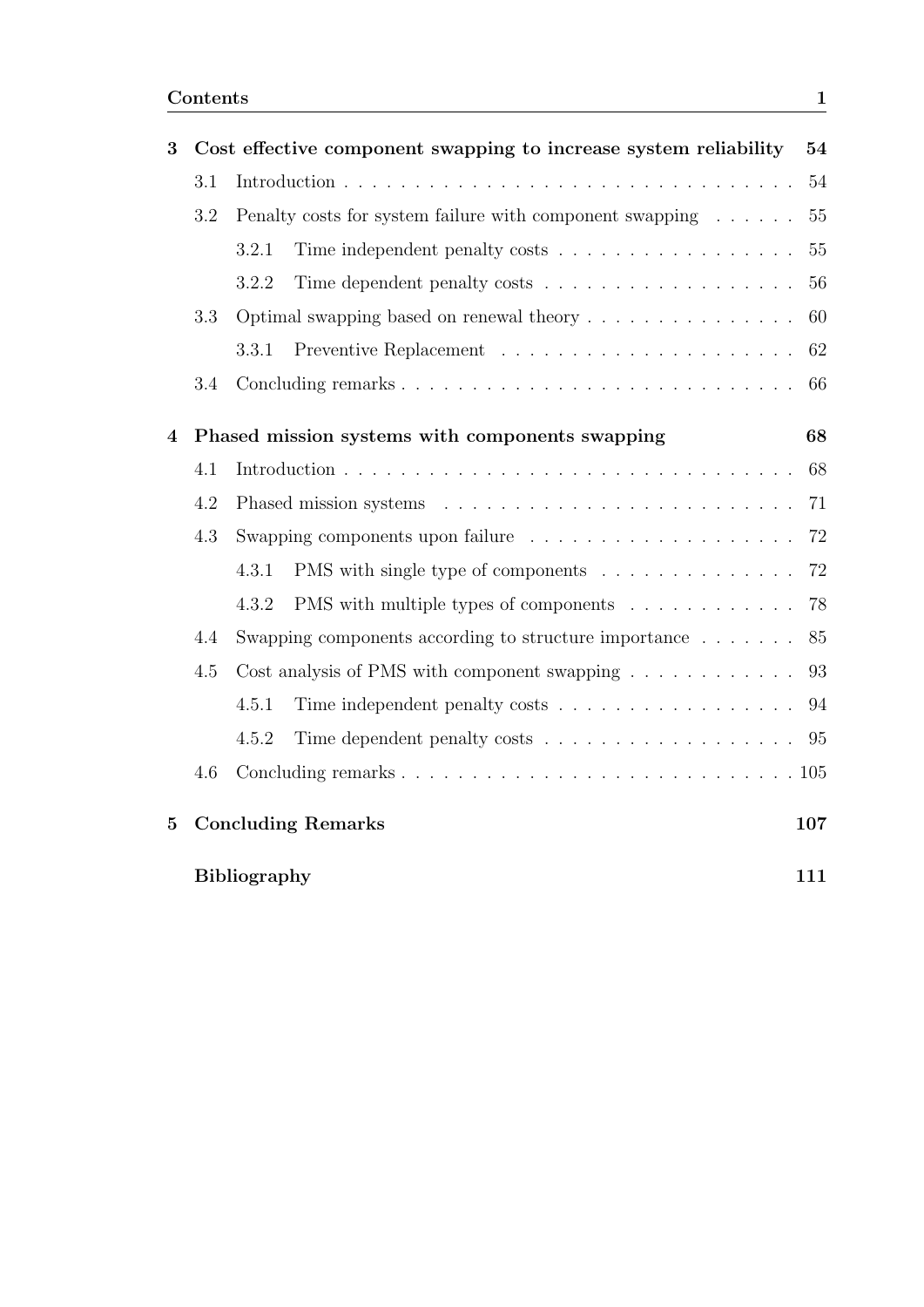# Chapter 1

# Introduction

With the need for highly reliable systems, there are many possibilities to make a basic system more reliable or more resilient to possible faults. It may be possible to add component redundancy or make individual components more reliable. In addition, one may be able to repair failed components or replace them with new ones. In this thesis, we consider a quite straightforward way in which some systems may become more reliable and resilient to component failure, namely, the possibility to replace a failed component by another component in the system that has not yet failed, in effect swapping components. This is logically restricted to components which are of the same type, hence it is likely that only some swapping opportunities exist in a system. It seems that the increase in system reliability through such component swapping has not received much attention in the literature, yet in some scenarios it can be an attractive opportunity to prevent a system from failing. In practice, this could enable preparation of substantial repair activities, or it may be deemed to leave the system reliable enough to complete its mission.

Scenarios where swapping of components may be an option can include the following examples. Aerospace systems with multiple computers on board, where some computers tasked with minor functions can be prepared to take over crucial functions in case another computer fails. Lighting systems, where multiple locations must be provided with light under contract but where partial lighting at any location may be sufficient to meet the contractual requirements. Transport systems, where parts of one mode of transport can be used to keep another one running. Organizations,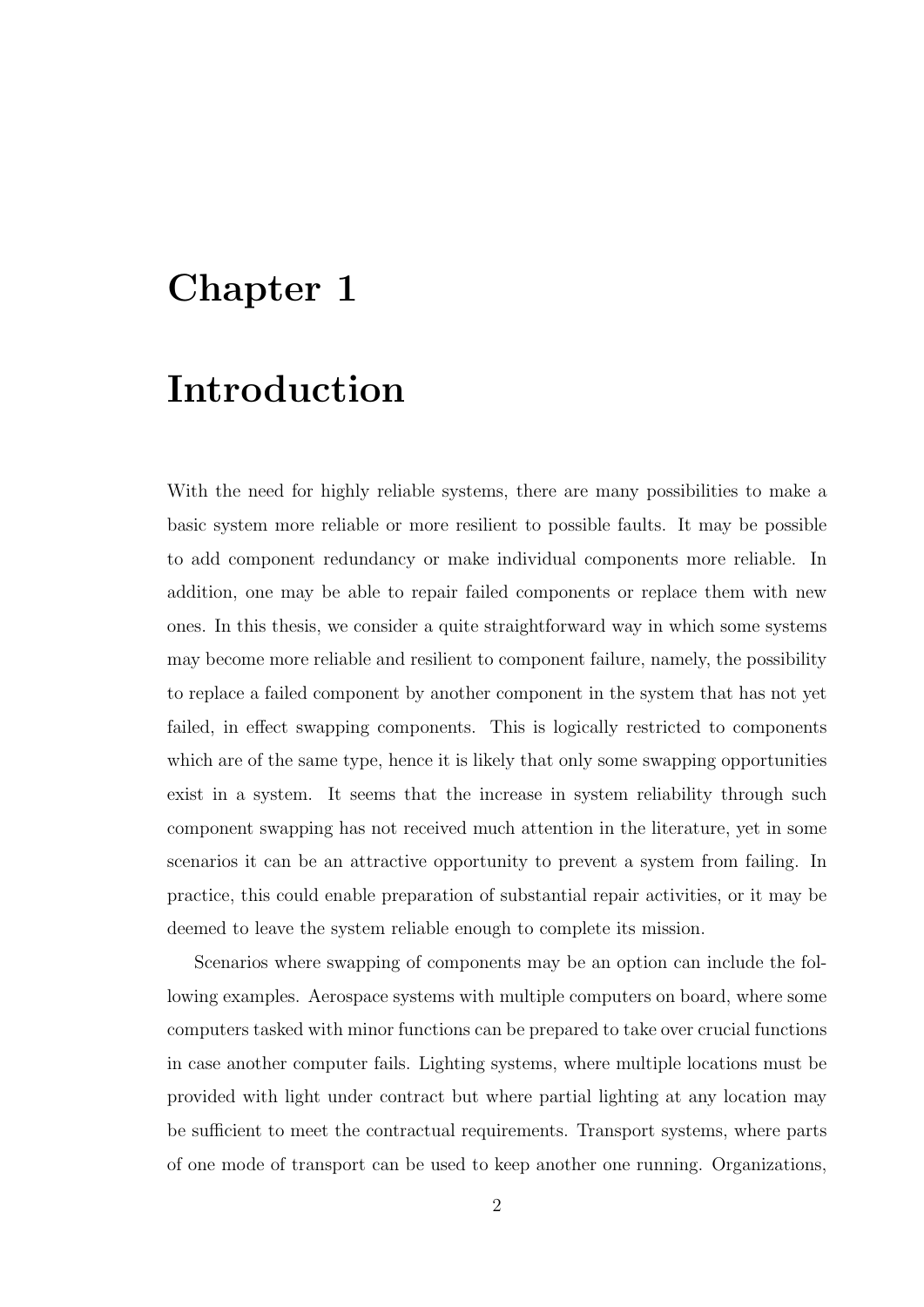where employees can be trained to take over some functioning of others in case of unexpected absence.

It should be emphasized that swapping a component, upon failure, with another component from the system, differs from the well-studied scenarios of using cold or warm standby components or adding components in parallel to achieve increased reliability [25, 33, 61, 71]. When we replace a failed component with a functioning component that was already in the system, the subsystem, in which the later component was originally placed, becomes less reliable. One can also compare the kind of component swapping studied in this thesis to a minimal repair [60], in that the failure time distribution of the component does not change, but this is combined with a change in the overall structure of the system due to the functioning component being removed elsewhere.

In this thesis we consider the effect of defined component swap possibilities on the total system reliability. We also consider the importance of individual components, which can be strongly affected by opportunities to swap them and the joint reliability importance (JRI) of two components. The survival signature concept is used to derive the corresponding system reliability [18].

A system is usually designed and installed for completing a specific function. If a system fails, it can cause losses such as loss of lives, damage to health, release of hazardous materials, or economic losses including repair or replacement of any damaged structures. These losses incur costs. It would be attractive if the cost that is associated with system failure could be reduced by increasing system reliability through component swapping. The operation of swapping components is likely to incur some costs, for example for the actual swap or to prepare components to be able to take over functionality of another component. This thesis also consider the cost effectiveness of component swapping to increase system reliability. The cost aspects is studied under the assumption that a system would need to function for a given period of time, where failure to achieve this incurs a penalty cost. We compare different swap scenarios with the option not to enable swaps, focusing on minimum expected costs over the given period. We also consider the cost effectiveness of component swapping from the perspective of renewal theory, so effectively over an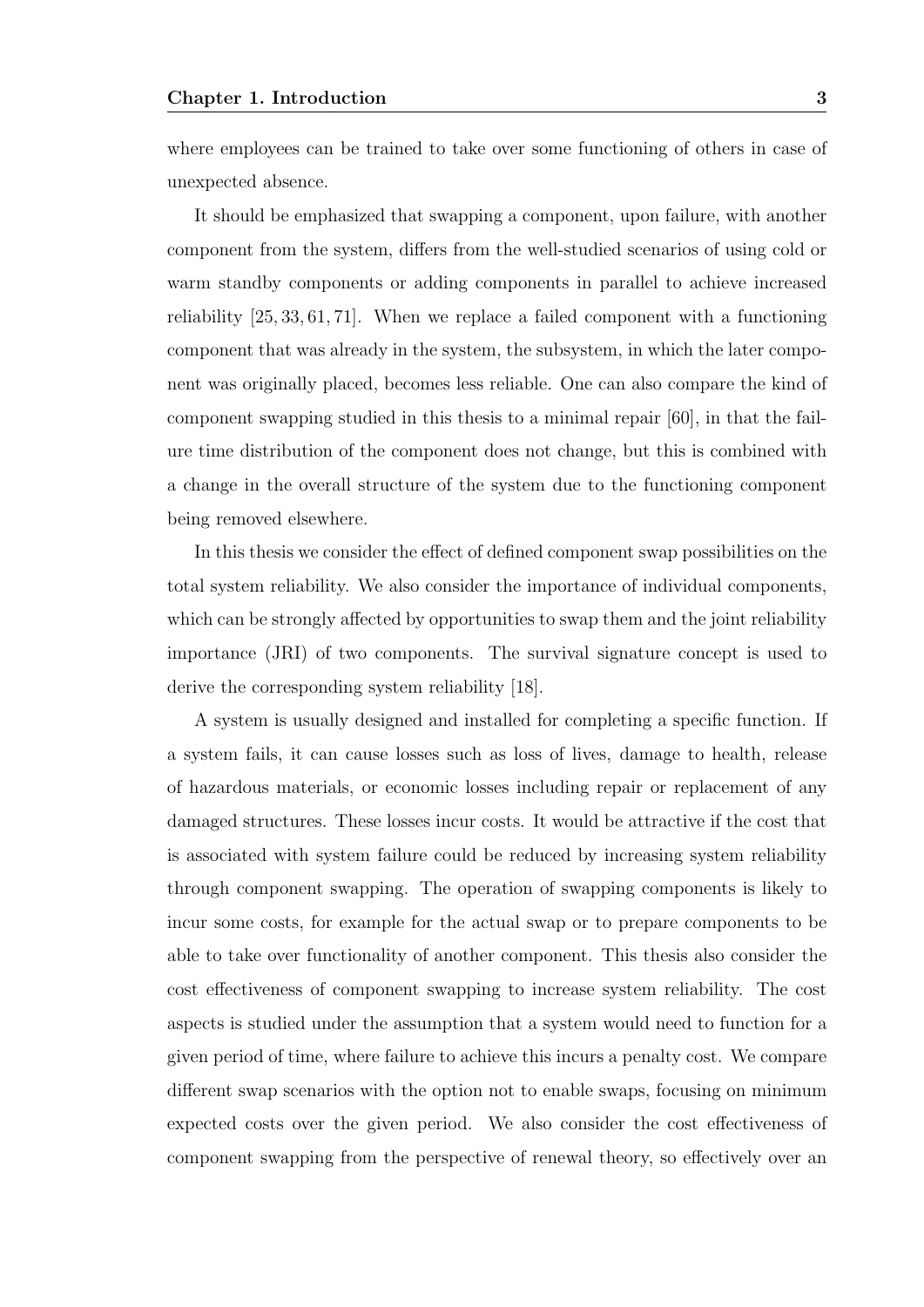unlimited time horizon. We assume that the system is entirely renewed upon failure, at a known cost, and we compare different swapping scenarios. The effect of components swapping on preventive replacement actions is also considered [64].

A phased mission system (PMS) is one that performs several different tasks or functions in sequence. In order to accomplish the mission successfully, the system in every phase has to be completed without failure. Therefore, it is often difficult for a PMS to work with high reliability. Generally, there are mainly two approaches that can be used to improve the reliability of the PMS. The first way is increasing the component reliability (reliability allocation), and the other way is using redundant components in parallel (redundancy allocation) e.g. [3, 23, 43, 50]. As an alternative to these approaches, in this thesis we introduce the approach of component swapping to enhance the reliability of phased mission system and to make it more resilient to component failure. This approach is attractive since the reliability and the number of the components do not need to be increased to improve the system reliability as the other approaches. We consider two strategies of components swapping to improve the reliability of PMS, namely, swapping components upon failure and swapping components according to structure importance. The effect of both strategies on the reliability of the PMS is studied under two scenarios of swapping possibilities. First, it is assumed that the swap between components can be done at any time during the mission. Second, it is assumed that the swap between components can be done only at transition of phases. In this thesis we also study the effectiveness of the cost of component swapping in reducing the expected costs of the failure of the PMS. The expected costs when the two different scenarios of swapping possibilities are applicable are compared with the option not to enable swaps, focusing on minimum expected costs over the given period.

This introductory chapter is organized as follows. Section 1.1 introduces the concept of resilience. Section 1.2 briefly reviews the concepts related to system reliability and its measurement. Section 1.3 provides a brief introduction to reliability importance. Section 1.4 introduces the concept of survival signature. Section 1.5 illustrates the aim and objectives of this research. A detailed outline of this thesis is given in Section 1.6, with details of related publications.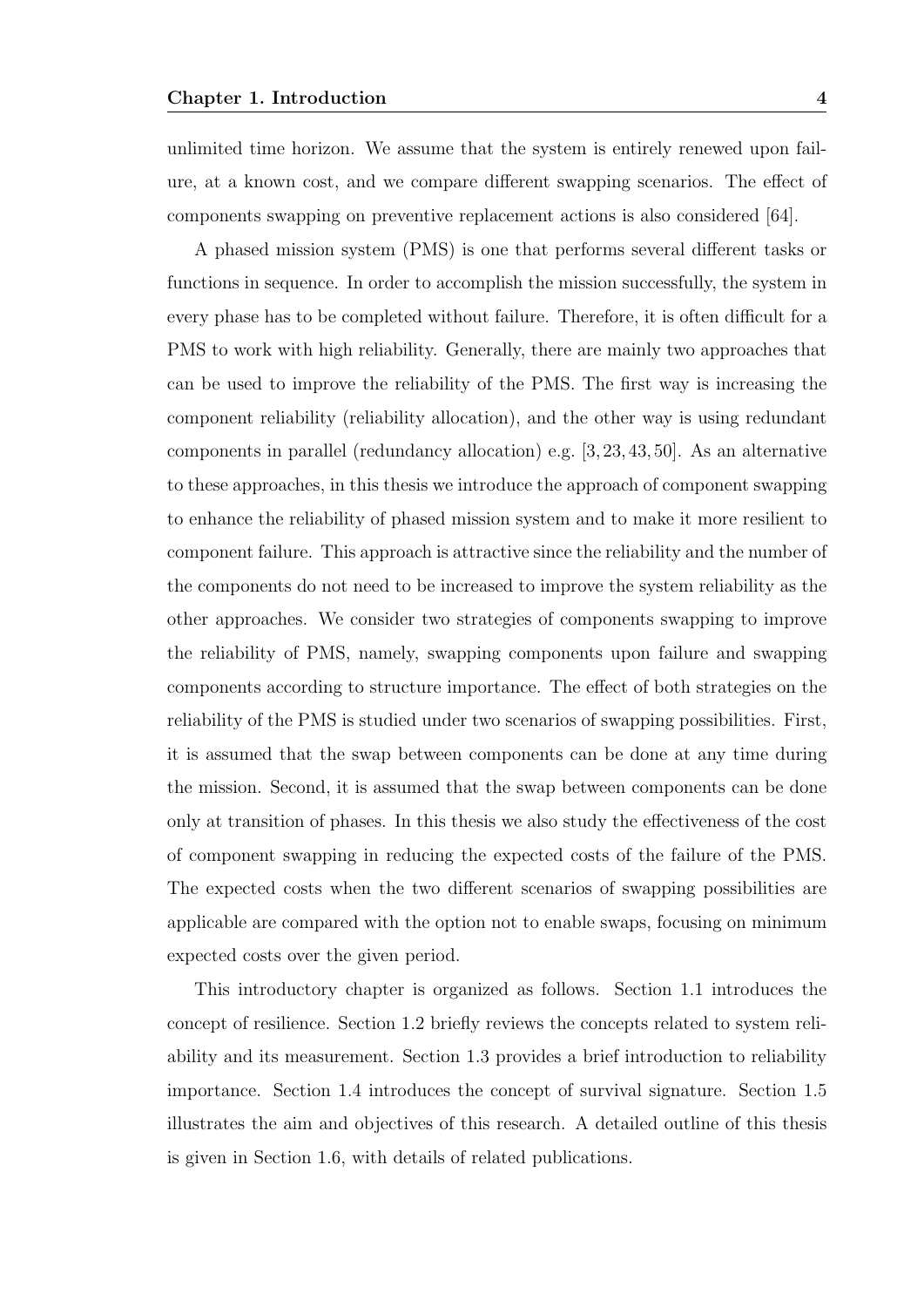### 1.1 Resilience

The concept of resilience originated in the field of ecology. It is defined in this field as the speed with which an ecosystem returns to the equilibrium state after a perturbation [24]. After it emerged in the field of ecology, this concept is gradually developed into different research fields. Despite an increase in the usage of the term resilience, there is no universal agreement on its definition. It is defined variously in different research fields such as social [1], organizational [30] and economical [56] fields. In each research field the term has taken more specific meaning depending on the field that it is introduced in. Although the concept of resilience has been around for a long time, this concept is relatively new in the field of systems engineering [39]. Various definitions of the term resilience in the field of systems engineering have been reviewed by [36]. In this thesis, resilience is defined to be the ability of systems to recover quickly from failures.

In engineering systems redundancy is embedded in system design in order to make the system resilient to possible faults. This strategy causes increase in the cost of the system and does not always yield competitive results [69]. As an alternative to this strategy, component swapping that is introduced in this thesis could be embedded in system design, precisely, systems could be designed to be resilient through allowing its components to be swapped. This would ensure that the system returns to function quickly. In a more resilient system, the design of the system would allow for component swaps to be beneficial in practice.

### 1.2 System reliability

In this thesis we assume that the term system is used to describe the collection of components when connected to each other in some way to create the whole system. We might consider any electronic devices as an example of a system. In this section we briefly introduce the notation and concepts related to system reliability and its measurement. In Section 1.2.1, we present the theory of structure function and we briefly discuss related concepts. In Section 1.2.2, we discuss reliability measurement based on the structure function.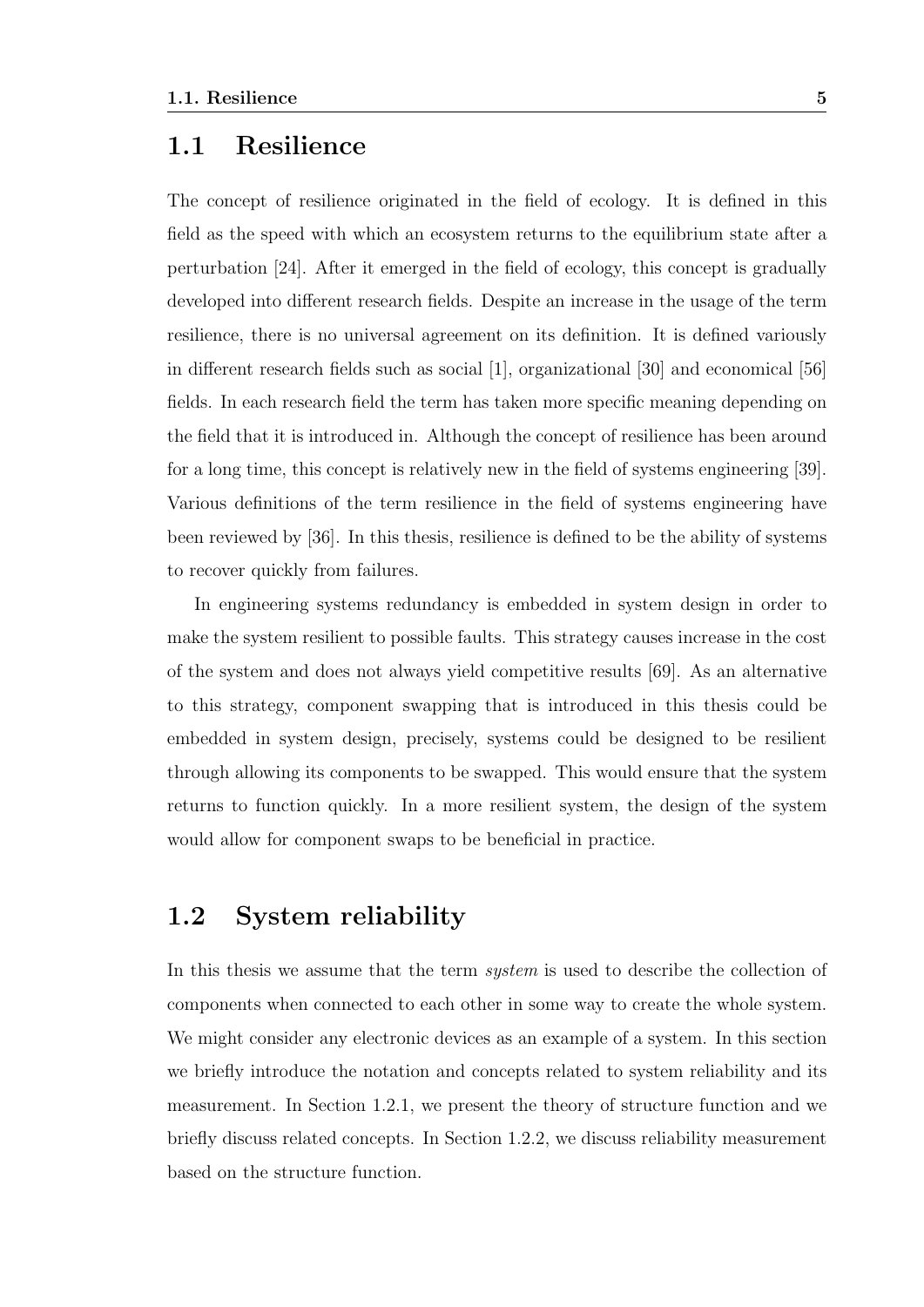#### 1.2.1 Structure function

The main characteristic of any systems in this thesis is that the functioning state of the whole system is dependent on the functioning states of its components. To quantify if the system is functioning or failed, it is assumed that the system and each component are binary, which means that they are only in one of two possible states: functioning or failed. We use the indicator 1 to denote the system or component functions, and 0 to denote that the system or component fails.

**Definition 1.2.1** For a system with  $m$  components, the **state vector** is a vector  $\underline{x} = (x_1, x_2, ..., x_m) \in \{0, 1\}^m$ , where  $x_i$  is a binary variable indicating the functioning state of the component *i*, for each *i*, so  $x_i = 1$  if the *i*<sup>th</sup> component functions and  $x_i = 0$  if the  $i^{th}$  component fails [42]. The labelling of the components is arbitrary but must be fixed to define x.

It is assumed that the state of the system is completely determined by the states of its components. A mapping called the structure function determines whether or not the system is functioning when its components are in specific states.

**Definition 1.2.2** Consider the space  $\{0,1\}^m$  of all possible state vectors for an m-component system [42]. The **structure function**  $\phi : \{0,1\}^m \longrightarrow \{0,1\}$  is a mapping that associates those state vectors  $\underline{x}$  for which the system functions with the value 1 and those state vectors  $\underline{x}$  for which the system does not function with the value 0.

The quantification of the structure function  $\phi$  is dependent on the structure of a system. The structure of a system shows how its components are connected to each other. The connection between components represents how functioning of the components influences the functioning of the system. A system is called coherent, if its structural function is non-decreasing and each its component is relevant [42]. In this thesis we consider only coherent systems. The following examples demonstrate the structure of some simple systems and their structure functions  $\phi$ .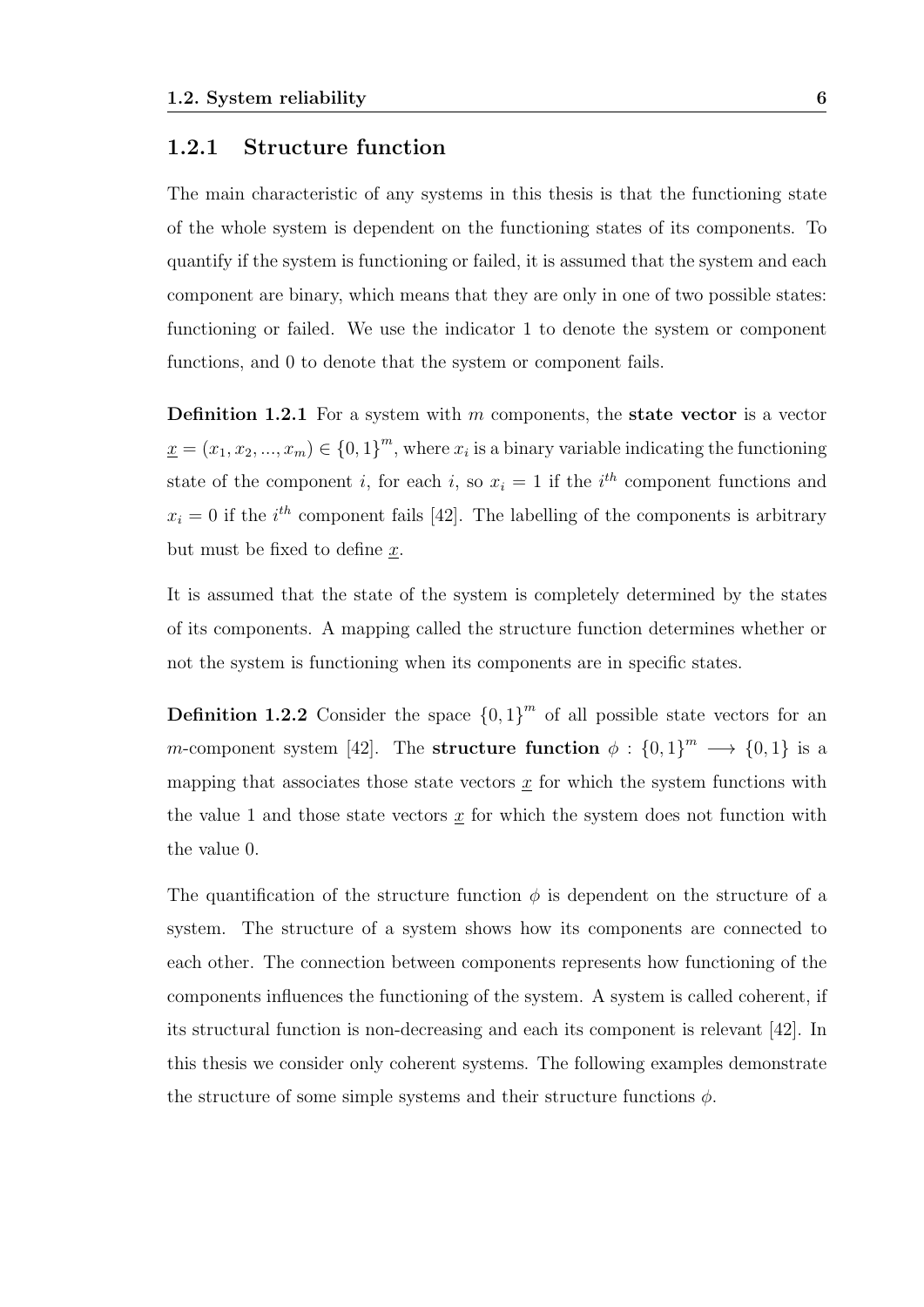

Figure 1.1: A series system with three components



Figure 1.2: A parallel system with three components

#### Example 1.2.1 (Series systems)

In a series system the components are connected to each other in series [2]. All the components in a series system must function for the system to function. Figure 1.1 shows an example of a series system consisting of 3 components. The structure function of a series system consisting of  $m$  components is

$$
\phi(\underline{x}) = \prod_{i=1}^{m} x_i \tag{1.2.1}
$$

Example 1.2.2 (Parallel systems) In a parallel system, the components are connected to each other in parallel [2]. A parallel system functions, if at least one of its components functions. For the system to be failed, all of its components must be failed. Figure 1.2 shows an example of a parallel system consisting of 3 components. The structure function of a parallel system consisting of  $m$  components is

$$
\phi(\underline{x}) = 1 - \prod_{i=1}^{m} (1 - x_i)
$$
\n(1.2.2)

Example 1.2.3 (Series-parallel and parallel-series systems) Series-parallel and parallelseries systems consist of only combinations of subsystems in series or parallel configuration [2]. A series-parallel system consists of parallel subsystems which are connected to each other in series. A parallel-series systems consists of series subsystems which are connected to each other in parallel. The structure functions of these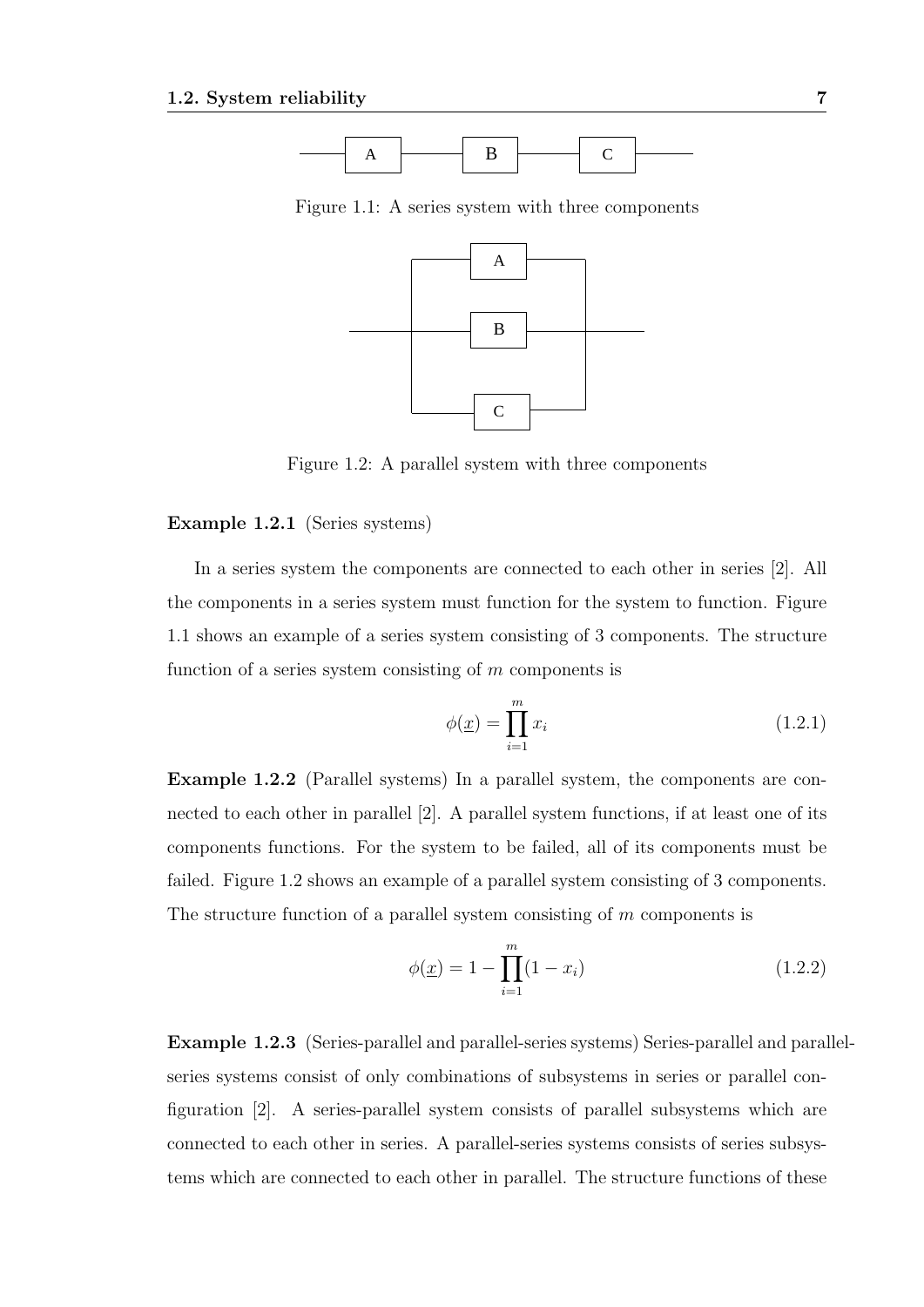

Figure 1.3: A series-parallel system with three components



Figure 1.4: A parallel-series system with three components

types of systems can be calculated using a combination of Formula (1.2.1) for series systems and (1.2.2) for parallel systems. Figure 1.3 shows a series-parallel system consisting of 3 components. The structure function  $\phi$  for this system is given by

$$
\phi(\underline{x}) = x_1(1 - (1 - x_2)(1 - x_3))\tag{1.2.3}
$$

Figure 1.4 shows a parallel-series system consisting of 3 components. The first series subsystems consists of the components A and B, and the second one consists of the component C. The structure function  $\phi$  for the overall system is

$$
\phi(\underline{x}) = 1 - (1 - x_1 x_2)(1 - x_3) \tag{1.2.4}
$$

**Example 1.2.4** ( $k$ -out-of-m systems) A system with m components which functions if and only if at least k of the m components function, for  $1 \leq k \leq m$ , is called a k-out-of-m:G system [72]. The structure function for a k-out-of-m:G system is

$$
\phi(\underline{x}) = \begin{cases} 1 & \text{if } \sum_{i=1}^{m} x_i \ge k \\ 0 & \text{if } \sum_{i=1}^{m} x_i < k \end{cases} \tag{1.2.5}
$$

A system with m components that fails if and only if at least  $k$  of the m components fail, for  $1 \leq k \leq m$ , is called a k-out-of-m:F system [72]. Based on the definitions of a k-out-of-m:G system and a k-out-of-m:F system, a k-out-of-m:G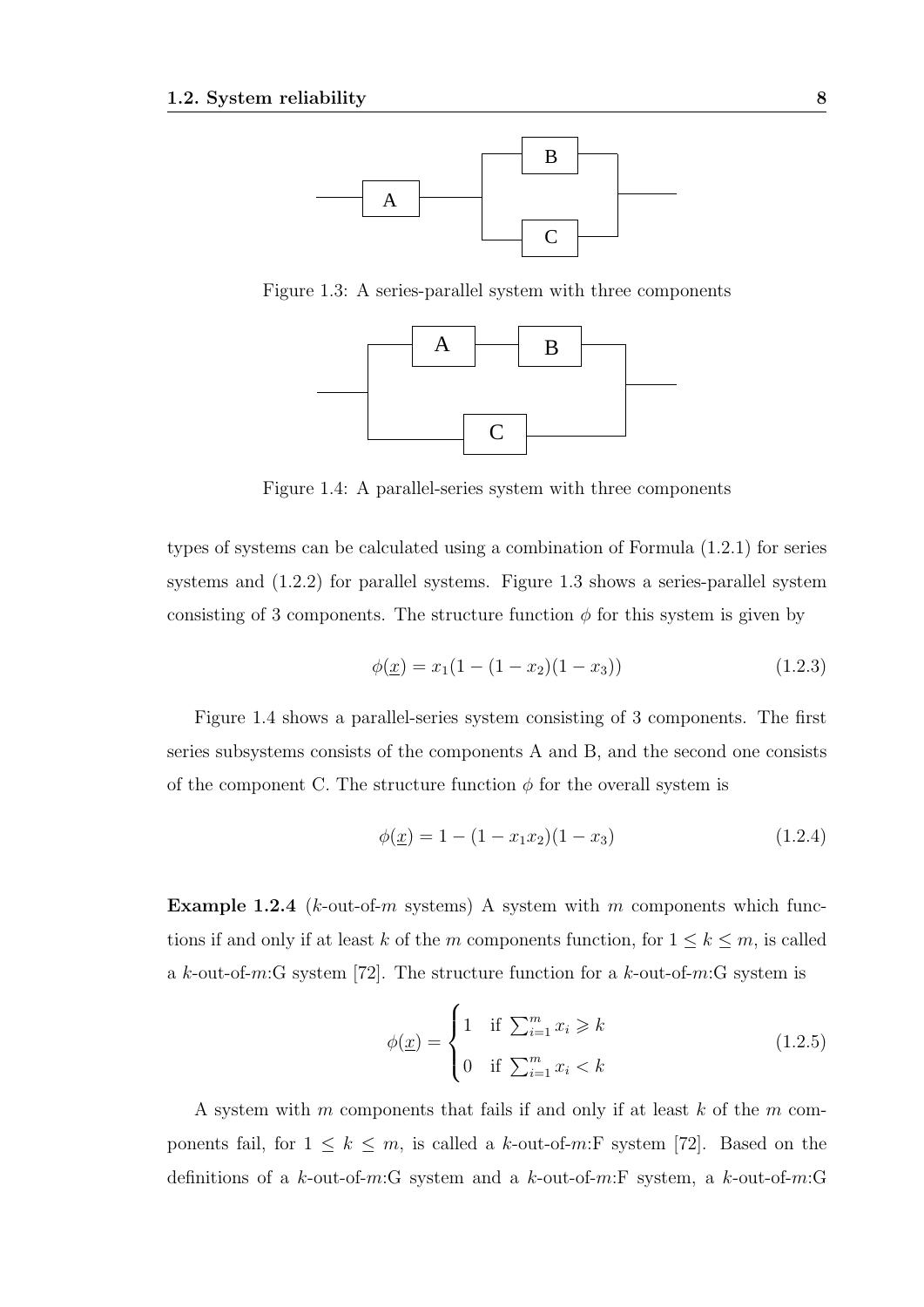system is equivalent to an  $(m - k + 1)$ -out-of-m:F system. The structure function of a k-out-of- $m$ : F system is

$$
\phi(\underline{x}) = \begin{cases} 1 & \text{if } \sum_{i=1}^{m} x_i \ge m - k + 1 \\ 0 & \text{if } \sum_{i=1}^{m} x_i < m - k + 1 \end{cases} \tag{1.2.6}
$$

The term k-out-of-m system is often used to refer to either a G system or a  $F$  system or both. Series systems and parallel systems are special cases of  $k$ -outof-m systems. A series system is equivalent to an  $m$ -out-of-m:G system, and to a 1-out-of-m:F system. A parallel system is equivalent to a 1-out-of-m:G and to an  $m$ -out-of- $m$ :F system.

#### 1.2.2 Reliability measurement

The reliability of a system is defined as the probability that the system functions properly at a time  $t$ , and is denoted by  $R$ . To calculate the system reliability at a fixed time t, we consider a system with m components. Let  $X_i$  be a random variable, and

$$
X_i = \begin{cases} 1 & \text{if component } i \text{ functions} \\ 0 & \text{if component } i \text{ fails} \end{cases} \tag{1.2.7}
$$

Let  $p_i = P(X_i = 1)$  be the probability that component i functions. Assuming that  $X_i$ ,  $i = 1, 2, ..., m$  are mutually statistically independent, and introducing notation  $\underline{X} = (X_1, X_2, ..., X_m)$  and  $p = (p_1, p_2, ..., p_m)$ , the reliability of a system is a function of the reliability of its components and can be computed from the structure function of the system [42],

$$
R = P(\phi(\underline{X}) = 1) = R(p)
$$
\n(1.2.8)

The following example demonstrates reliability of some simple systems based on their structure functions [42].

**Example 1.2.5** The reliability of a series system consisting of  $m$  components, so with structure function  $\phi(\underline{x}) = \prod_{i=1}^{m} x_i$ , is given by

$$
R(\underline{p}) = \prod_{i=1}^{m} p_i \tag{1.2.9}
$$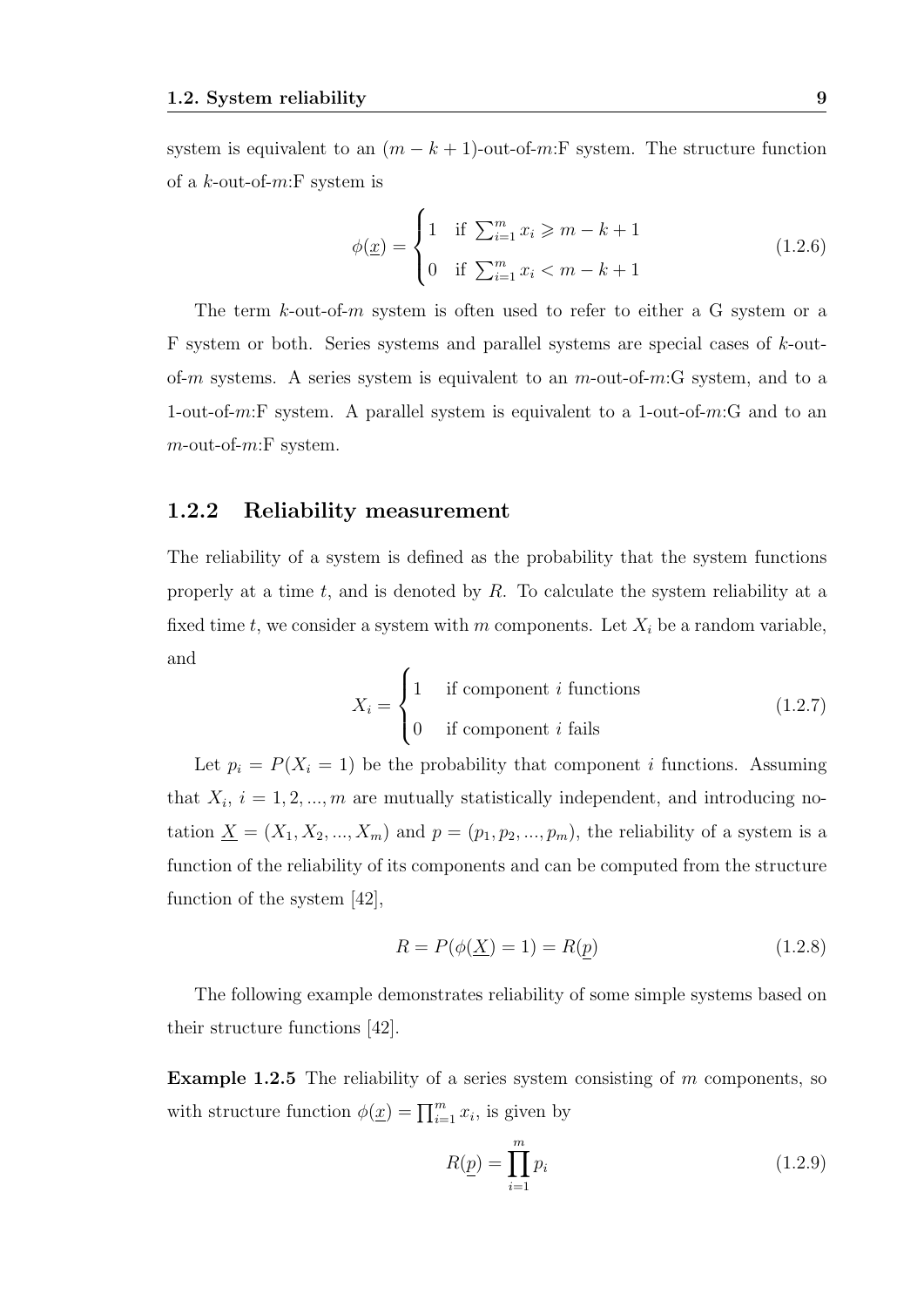The reliability of a parallel system consisting of  $m$  components, with structure function  $\phi(\underline{x}) = 1 - \prod_{i=1}^{m} (1 - x_i)$ , is given by

$$
R(\underline{p}) = 1 - \prod_{i=1}^{m} (1 - p_i)
$$
 (1.2.10)

If we assume that the random quantities  $X_i$  which represent the function of the system components, are independent and identically distributed (i.i.d.), so if  $p_1 = p_2 = \ldots = p_m = p$ , then the reliability of a k-out-of-m:G systems with structure function  $\phi(\underline{x}) = 1$  if  $\sum_{i=1}^{m} x_i \geq k$ , is given by

$$
R(\underline{p}) = \sum_{i=k}^{m} {m \choose i} p^i (1-p)^{m-i}
$$
 (1.2.11)

In the i.i.d. case, the reliability of m-component series and parallel systems are given by  $R(p) = p^m$  and  $R(p) = 1 - (1 - p)^m$ , respectively.

The reliability measure defined above deals with time as implicit and fixed because of this the time t doesn't appear in the previous reliability equations. For example, in the case of a 3-component series system, the system reliability is given by  $R(p) = p_1 p_2 p_3$ . The values of  $p_1, p_2$  and  $p_3$  are given for a common time and the reliability of the system is calculated for that time. However, in many real life applications no specific time is specified in advance. In this situation, the time could be considered as a variable in the reliability measure [42]. Let

$$
X_i(t) = \begin{cases} 1 & \text{if component } i \text{ functions at time } t \\ 0 & \text{if component } i \text{ fails at time } t \end{cases}
$$
 (1.2.12)

Let random variable  $T_i \geq 0$  be the failure time of component i,  $i = 1, 2, ..., m$ . The component failure characteristics can be described by probability distributions. Assuming that component i has an absolutely continuous failure time distribution with cumulative distribution function(CDF)  $F_i(t)$  and with probability density function  $(\text{pdf})f_i(t)$ , then  $F_i(t)$  represents the probability that component i fails before or at time  $t$ ,

$$
F_i(t) = P(T_i \le t) \tag{1.2.13}
$$

The reliability function of component  $i$  at time  $t$  is the probability that a component *i* still functions at time *t*,  $R(t) = P(T_i > t)$ . Since a component *i* either fails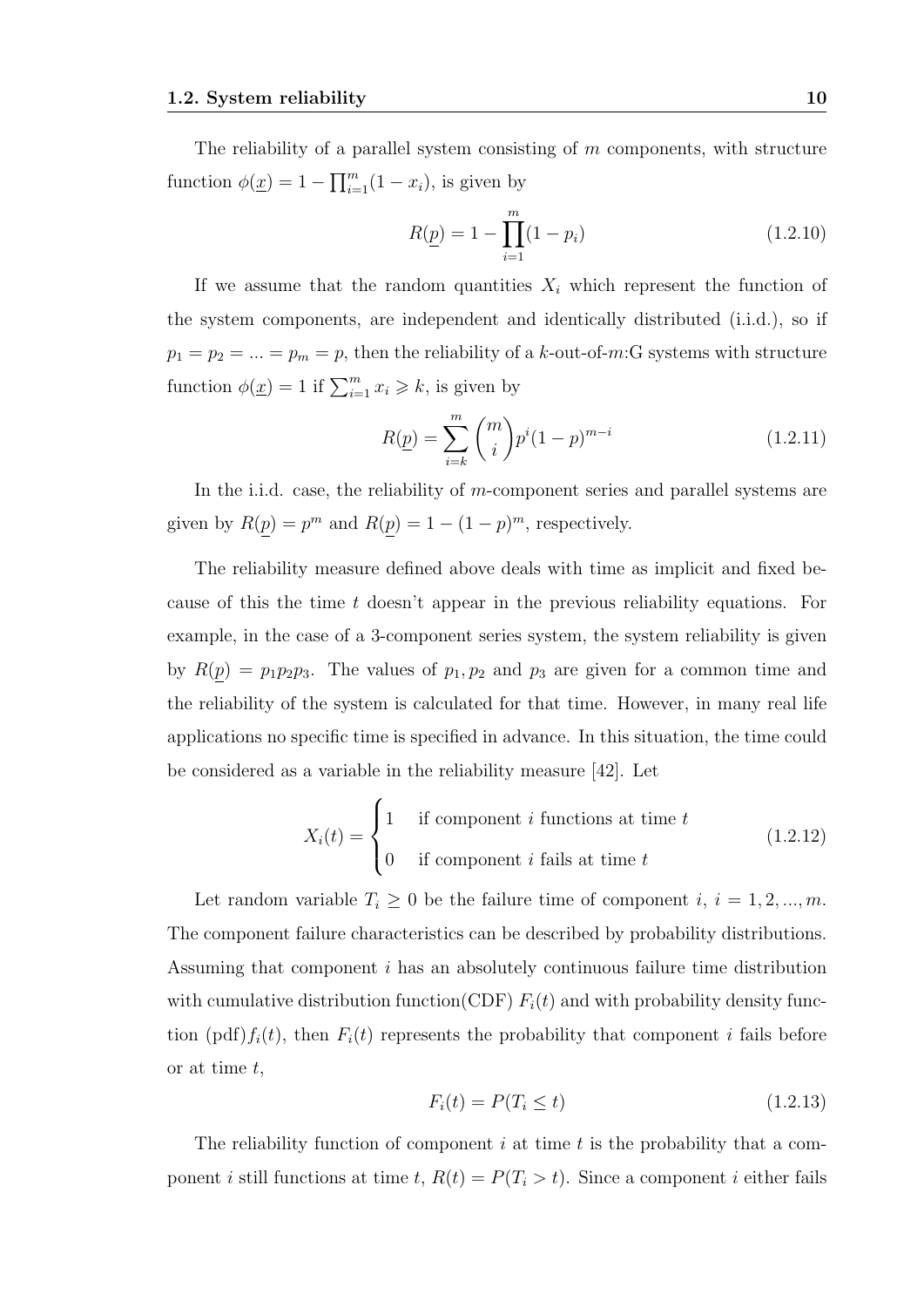by time  $t$ , or survives at time  $t$ , we have

$$
1 - F_i(t) = P(T_i > t) = P(X_i(t) = 1)
$$
\n(1.2.14)

If we consider the 3-components series system in Figure 1.2.1, the reliability of the system can be rewritten as  $P(T_S > t) = [1 - F_1(t)][1 - F_2(t)][1 - F_3(t)]$ . In the case that if the system components are i.i.d.,  $F_i(t) = F(t)$  for  $i = 1, 2, 3$ , the reliability of the system is be given by  $P(T_S > t) = [1 - F(t)]^3$ . What is important and needs to be emphasized is that, in this thesis, both the system and its components are assumed to be non-repairable, so if a component is failed, it cannot work again, so there are no repair activities.

#### 1.3 Reliability importance

One of the important purposes of a reliability and risk analysis is to study the component importance. Component importance measures are frequently used as tools to evaluate and rank the impact of components on the system reliability [52]. The most important (critical) component for the system reliability should be given priority with respect to improvements or maintenance. There are many applications of importance measures in probabilistic risk analysis [12, 29, 34].

The first importance measure concept is introduced by Birnbaum in 1969 [11]. Birnbaum categorises the importance measures into three categories based on the knowledge needed for determining them, namely, structure importance measures, reliability importance measures and lifetime importance measures [11]. Structure importance measures assume that the system structure is known and it measures the relative importance of various components with respect to their positions in a system. It is relevant to system design when several components with different reliabilities can be arbitrarily assigned to several locations in the system. One would like to assign more relible components to positions with higher structure importance. Reliability importance measures depend on both the structure of the system and reliability of components. It measures the change in the system reliability with respect to the change in reliability of a specific component. The lifetime importance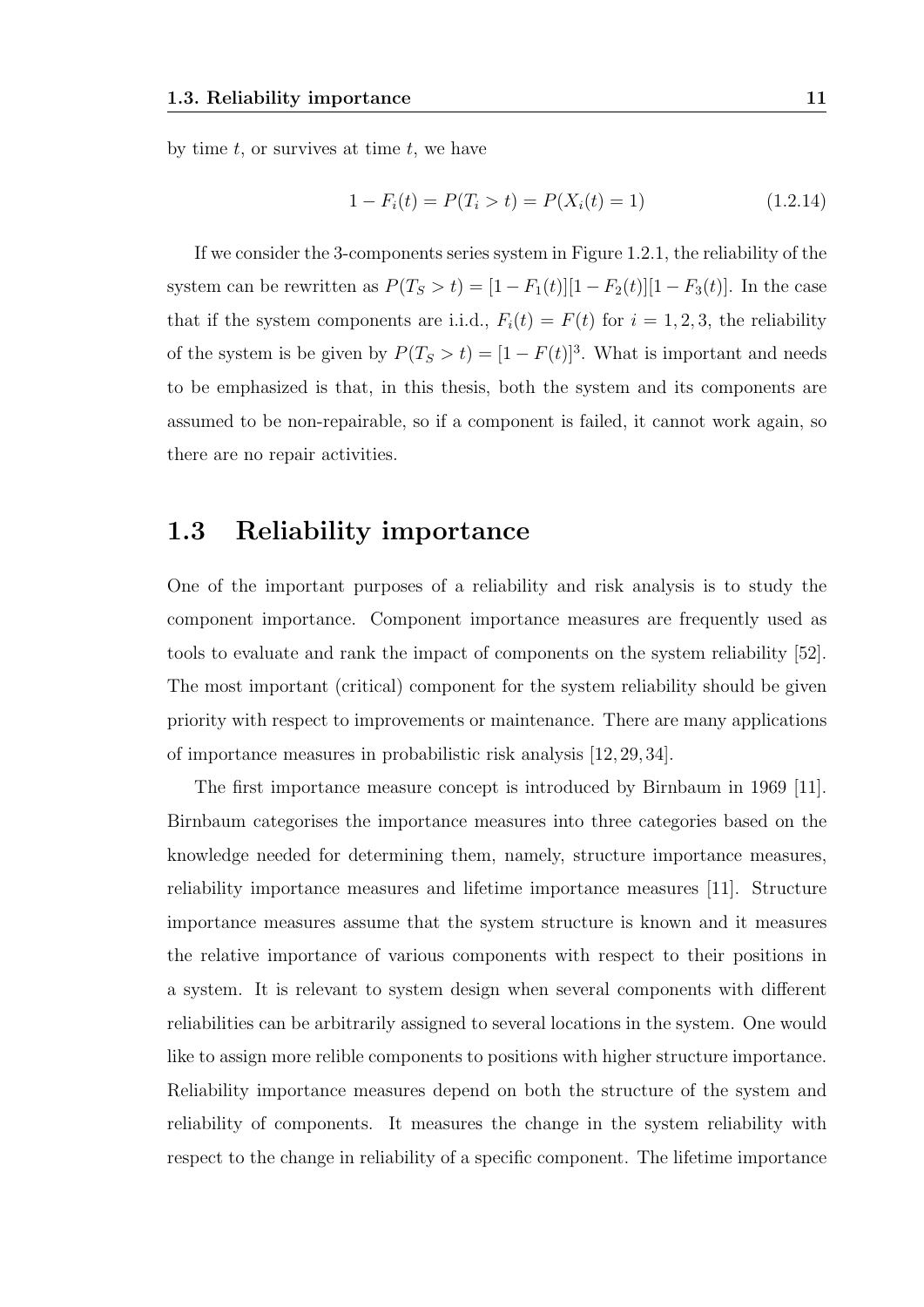measures, depends on both the structure of the system and component lifetime distribution [4].

Birnbaum reliability importance measure is defind as the rate at which the system reliability changes with respect to changes in the reliability of a given component. It is also defined as marginal reliability importance [32,38]. It is obtained for a binary coherent system, by partial differentiation of the system reliability with respect to the given component reliability. The reliability importance of component  $i$  when the mission time of a system is implicit and fixed is given by

$$
RI_i = \frac{\partial R(p)}{\partial p_i} \tag{1.3.15}
$$

where  $p_i$  is the reliability of the  $i^{th}$  component,  $p = (p_1, p_2, ..., p_m)$  is the vector of components reliability and  $R$  is the reliability of the system. The Birnbaum reliability importance of component  $i$  can be rewritten in the form

$$
RI_i = R(1_i, \underline{p}^i) - R(0_i, \underline{p}^i)
$$
\n(1.3.16)

where  $p^i$  represents the vector of components reliability with  $p_i$  removed,  $(1_i, p^i)$  and  $(0_i, p^i)$  represents the component reliability vector when component i is in state 1 and 0, respectively.

In the case that the mission time of a system is not fixed, the reliability importance of component *i* is defined as

$$
RI_i(t) = P(T_S > t | T_i > t) - P(T_S > t | T_i \le t)
$$
\n(1.3.17)

where  $T<sub>S</sub>$  is the random system failure time and  $T<sub>i</sub>$  the random failure time of component  $i, i = 1, 2, ..., m$ .

If it is assumed that all components are equally reliable and the reliability of each component  $p_j = 1/2$ , for all  $j \neq i$ , the Birnbaum reliability importance measure reduces to Birnbaum structural importance measure, denoted by  $SI_i$ ,

$$
SI_i = SI_i(i, 1/2, \cdots, 1/2) = \frac{1}{2^{m-1}} \sum_{\underline{x}^i} \left[ \phi(1_i, \underline{x}^i) - \phi(0_i, \underline{x}^i) \right]
$$
(1.3.18)

where  $\underline{x}^i$  represents the component state vector with  $x_i$  removed,  $(1_i, \underline{x}^i)$  and  $(0_i, \underline{x}^i)$  represents the component vector when component i is in state 1 and 0,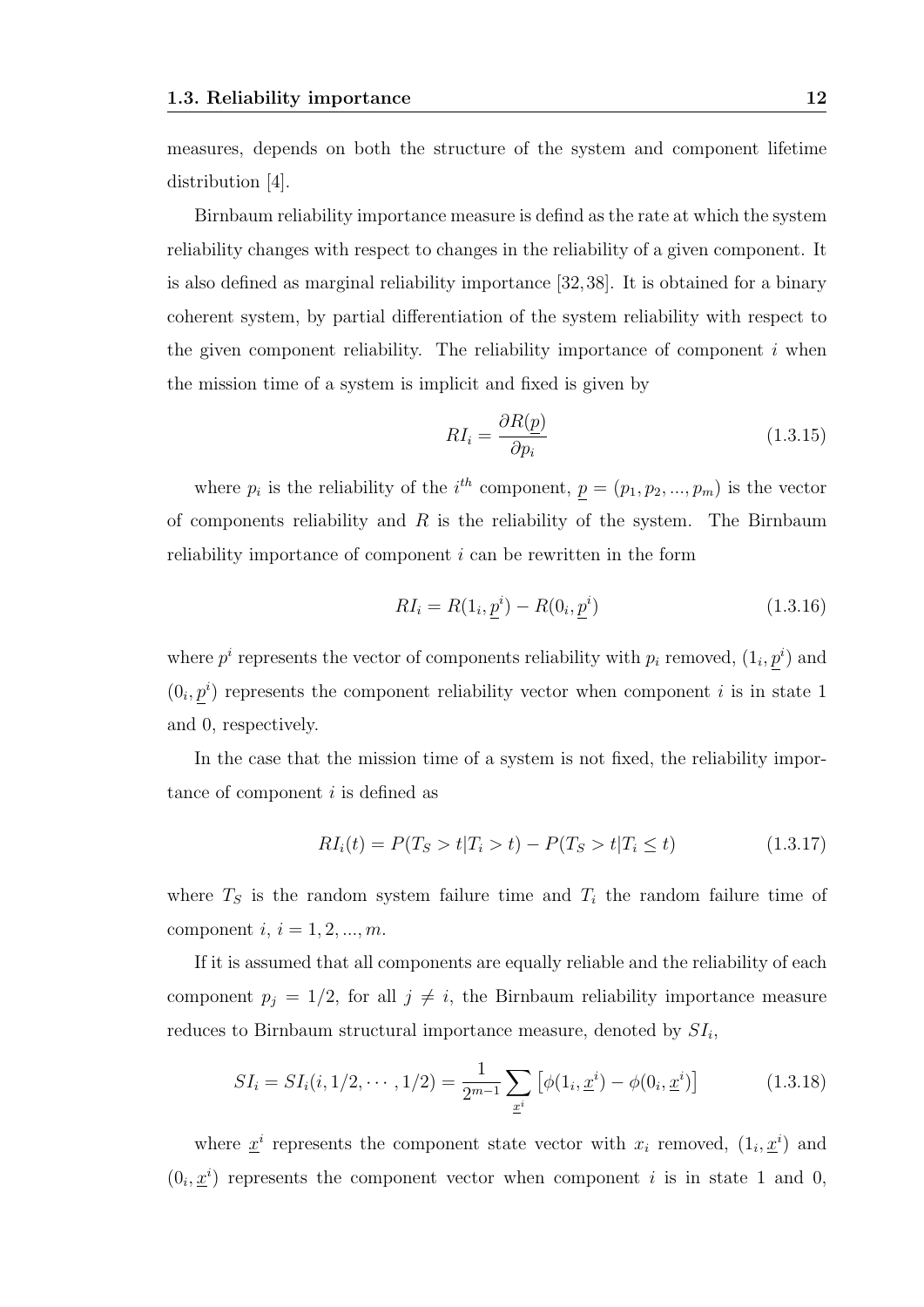respectively,  $\phi$  is the structure function of the system and  $2^{m-1}$  represents the total number of different state vectors with  $m - 1$  in it [11].

Since Birnbaum reliability importance measure is introduced, there have been quite many different importance measures introduced in the literature. Some of them are based on the three categories defind by Birnbaum such as Fussell-Vesely measure of importance [65] and the criticality importance measure [41], and there are others which are apart from the three categories, such as the risk achievement worth and the risk reduction worth [15, 16]. Feng et al [31] introduce component importance measure based on survival signature to analyse systems with multiple types of components.

The joint importance of two components for the system reliability has attracted considerable attention in the reliability literature. Hong and Lie [35] defined the the joint reliability importance (JRI) as a measure of how two components in a system interact in contributing to system reliability. For a system with statistically independent component reliabilities, the JRI of component  $i$  and  $j$  is defined as

$$
JRI_{i,j} = \frac{\partial^2 R(p)}{\partial p_i \partial p_j} \tag{1.3.19}
$$

This can be simplified as [8],

$$
JRI_{i,j} = R(1_i, 1_j, \underline{p}^{i,j}) - R(1_i, 0_j, \underline{p}^{i,j}) - R(0_i, 1_j, \underline{p}^{i,j}) + R(0_i, 0_j, \underline{p}^{i,j}) \tag{1.3.20}
$$

where  $p^{i,j}$  represents the vector of components reliability with  $p_i$  and  $p_j$  removed,  $1_i$  and  $0_i$  represents the state when component i functions and doesn't function, respectively, and  $1_j$  and  $0_j$  represents the state when component j functions and doesn't function, respectively.

In the case that the mission time of a system is not fixed, the JRI of component  $i$  and  $j$  is given by

$$
JRI_{i,j}(t) = P(T_S > t | T_i > t, T_j > t) - P(T_S > t | T_i > t, T_j \le t)
$$

$$
- P(T_S > t | T_i \le t, T_j > t) + P(T_S > t | T_i \le t, T_j \le t) \tag{1.3.21}
$$

where  $T<sub>S</sub>$  is the random system failure time,  $T<sub>i</sub>$  the random failure time of component i,  $T_j$  the random failure time of component j. This definition was extended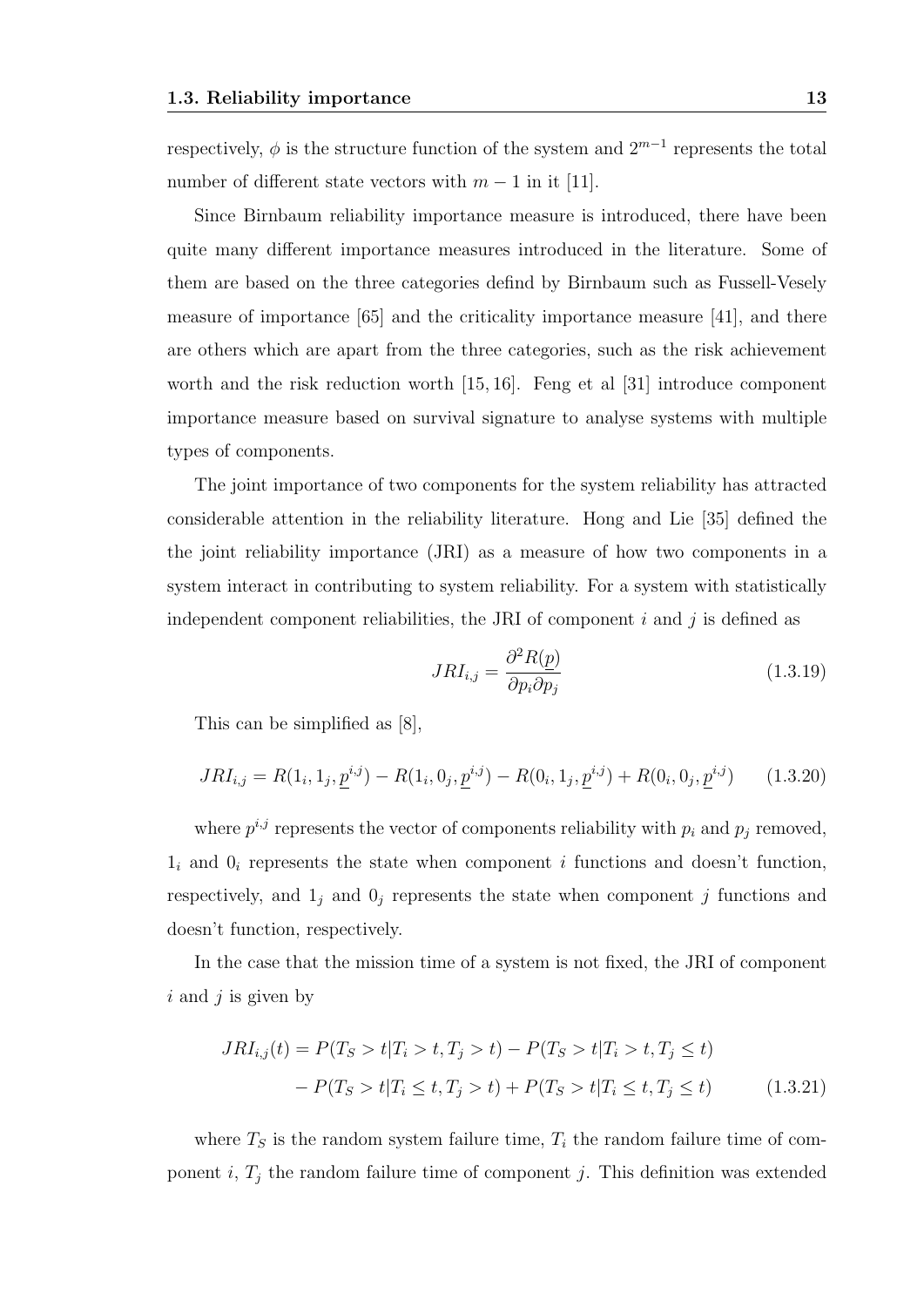in several ways. For example, Armstrong [8] presents a joint importance measure for dealing with the statistical dependence between components and Wu [67] generalized JRI to multistate systems. Recently, Eryilmaz et al [27] have presented general results on marginal and JRI for components with dependent failure time distributions; they also used the concept of survival function.

The importance of a component and the joint importance of two components are defined through their functions in a system, hence, we can expect that the ability to swap components can have a strong effect on them. In Chapter 2 we examine the effect of swapping components on the importance of individual components and on the joint reliability importance (JRI) of two components.

In this thesis we introduce the strategy of swapping components according to the structural importance. In this strategy the structural importance is used to measure the importance level of the components of the same type in contributing to system reliability. After the components are prioritized by structural importance, the swapping rules are defined upon this prioritization. This is explained in more detail in Chapter 4.

### 1.4 The survival signature

Quantification of system reliability has traditionally been based on the structure function [5, 72]. Samaniego [57] introduced the system signature as a tool for reliability assessment for systems consisting of components of a single type, which means that their failure time distributions are exchangeable [44,48]. Samaniego's signature can be regarded as a summary of the structure function that is sufficient to derive the system reliability function if the failure times of all the system's components are exchangeable, so in the case that all the system's components are of one type.

Consider a coherent system of m components with independent identically distributed failure times. Let  $T<sub>S</sub>$  be the random failure time for the system, and  $T<sub>i</sub>$ be the random failure time of component i,  $i = 1, 2, ..., m$ .  $T_{j:m}$  is the j<sup>th</sup> order statistic of the m random component failure times giving the  $j<sup>th</sup>$  smallest component lifetime, which is the time of the  $j<sup>th</sup>$  component failure, for  $j = 1, 2, ..., m$ . The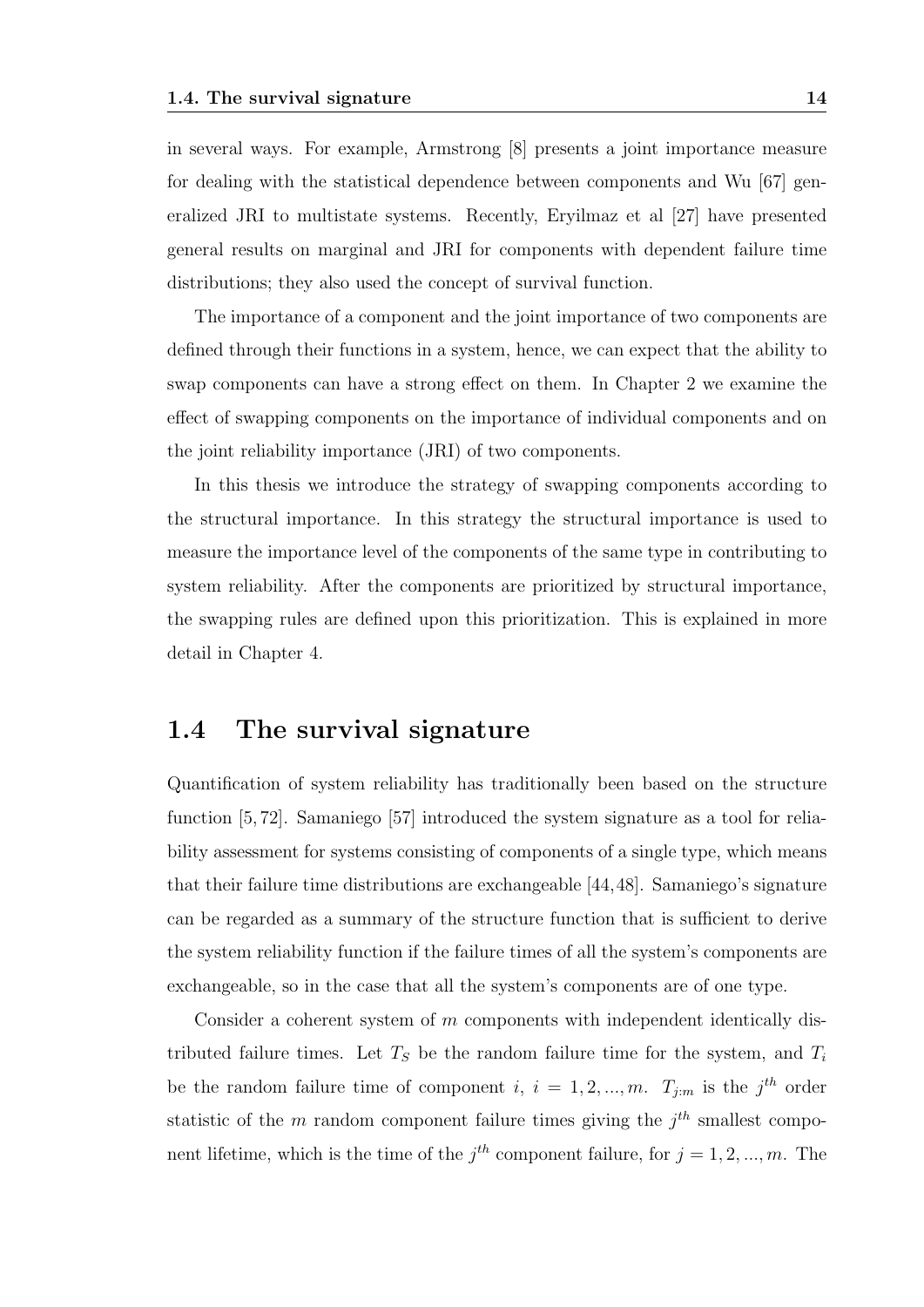system's signature is defined to be the  $m$ -dimensional probability vector s, where its  $j<sup>th</sup>$  element  $s_j$  is the probability that the  $j<sup>th</sup>$  component failure causes system failure [58],

$$
s_j = P(T_S = T_{j:m})
$$
\n(1.4.22)

The value of an element  $s_j$  of the system signature for  $j = 1, 2, ..., m$  can be computed by implementing combinatorics and order statistic. The signature s is a probability vector, so,  $\sum_{j=1}^{m} s_j = 1$  and  $s_j \geq 1$  for all j. The reliability of the system  $R(t) = P(T<sub>S</sub> > t)$  is

$$
R(t) = \sum_{j=1}^{m} s_j P(T_{j:m} > t)
$$
\n(1.4.23)

If the failure time distribution for the components is known and has cumulative distribution function (CDF)  $F(t)$ , then

$$
R(t) = \sum_{j=1}^{m} s_j \sum_{i=0}^{j-1} {m \choose i} [F(t)]^i [1 - F(t)]^{m-i}
$$
 (1.4.24)

In the previous equation the reliability of the system is expressed as a function of s and  $F(t)$  alone. It is clear that the main attraction of this signature is that it enables separation of aspects of the system structure and the components failure times distribution, which simplifies a range of reliability related problems such as stochastic comparison of different system structures and inference on the system reliability from component failure data.

The major drawback of Samaniego's signature is that it can only be applied to systems with single type of components, which is quite rare for real-world systems and prevents the method to be used for analysis of networks [7]. To overcome this limitation, Coolen and Coolen-Maturi [18] introduced the survival signature as an alternative tool for system reliability quantification. This is also a summary of the system structure function that is sufficient for a range of reliability computations and inferences, including derivation of the system reliability function, and crucially, it can be used for systems with multiple types of components. The only requirement is that failure times of components of the same type are exchangeable. Components of different types can be dependent. Of course, any such dependence must be modeled, for example, through the use of copulas [47] or the use of multivariate failure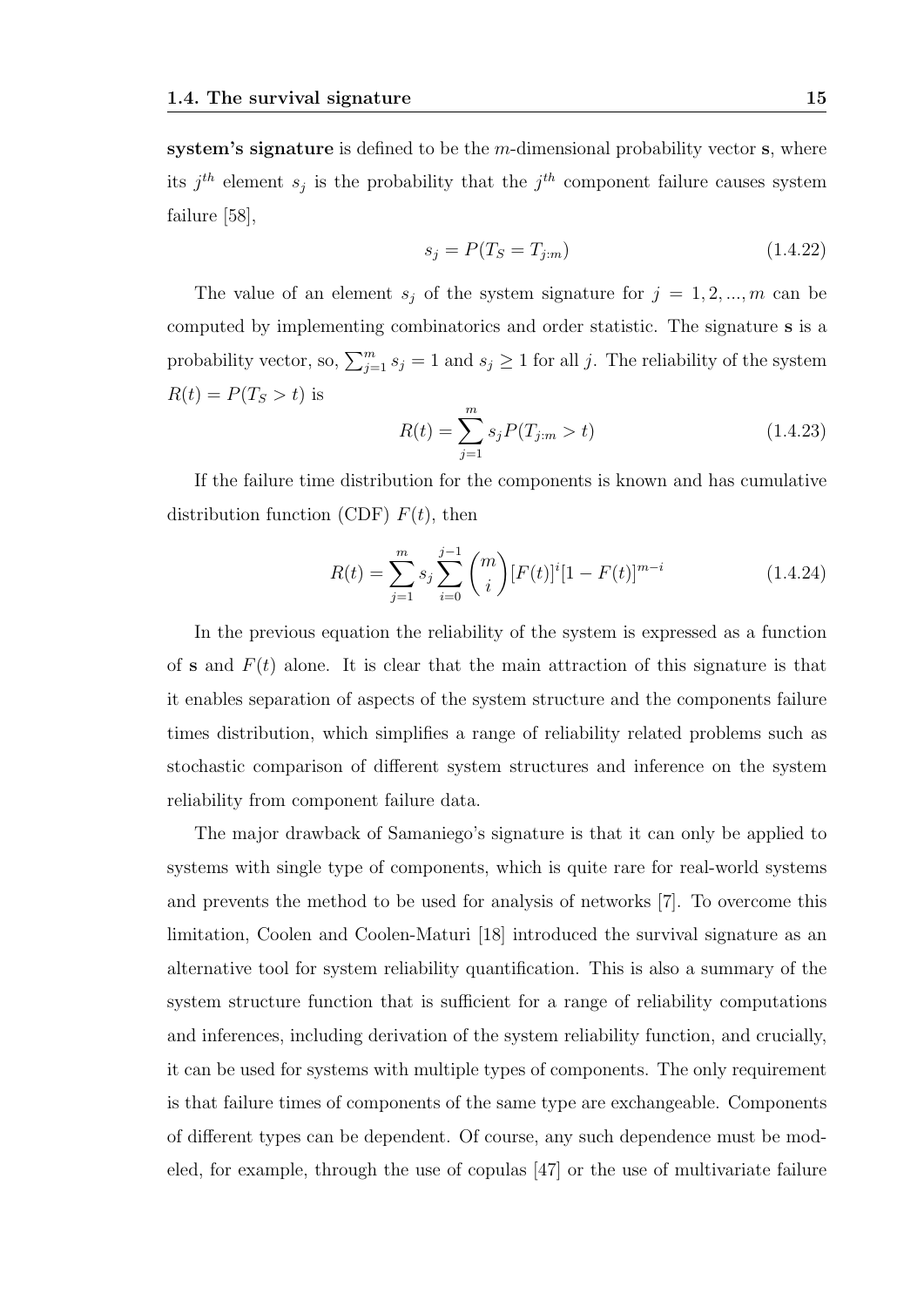time models including dependence [27, 28]. In this thesis, to present the swapping opportunities without further complications, we throughout assume that the random failure time of components of different types have independent failure times, and in addition, we assume that the random failure times of components of the same type are conditionally independent and identically distributed. These assumptions can be relaxed without difficulty, such relaxation can of course alter the effect of enabled swaps on the overall system reliability.

For a coherent system consisting of  $m$  components that are all of the same type, the survival signature, denoted by  $\Phi(l)$ , for  $l = 1, ..., m$ , is defined as the probability that the system functions, given that precisely  $l$  of its components function [18]. Since in this thesis we considered only a coherent system  $\Phi(l)$  is an increasing function of l, with  $\Phi(0) = 0$  and  $\Phi(m) = 1$ . If exactly l of the components function, this means that there are  $\binom{m}{l}$  state vectors  $\underline{x}$  with precisely l components  $x_i = 1$ , so with  $\sum_{i=1}^m x_i = l$ , and all remaining  $x_i = 0$ . Let  $S_l$  denote the set of these state vectors, so  $|S_l| = \binom{m}{l}$ . Since we assume that all of the components are of the same type, which means that they have exchangeable failure times, these state vectors are equally likely to occur, hence

$$
\Phi(l) = \binom{m}{l}^{-1} \sum_{\underline{x} \in S_l} \phi(\underline{x}) \tag{1.4.25}
$$

Let  $C_t \in \{0, 1, ..., m\}$  denote the number of components in the system that function at time  $t > 0$ . Let the probability distribution of the component failure time to have CDF  $F(t)$ .  $F(t)$  gives the probability that a component is not functioning at time t. If we assume that there are exactly  $l$  components functioning, then the remaining  $m - l$  components must not function. Thus, for  $l \in \{0, 1, ..., m\}$ 

$$
P(C(t) = l) = {m \choose l} [F(t)]^{m-l} [1 - F(t)]^{l}
$$
\n(1.4.26)

By using the partition theorem, the probability that the system functions at time t can be derived easily by

$$
P(T_S > t) = \sum_{l=0}^{m} \Phi(l) P(C(t) = l)
$$
\n(1.4.27)

It is clear from Equation (1.4.27) that the system structure is taken into account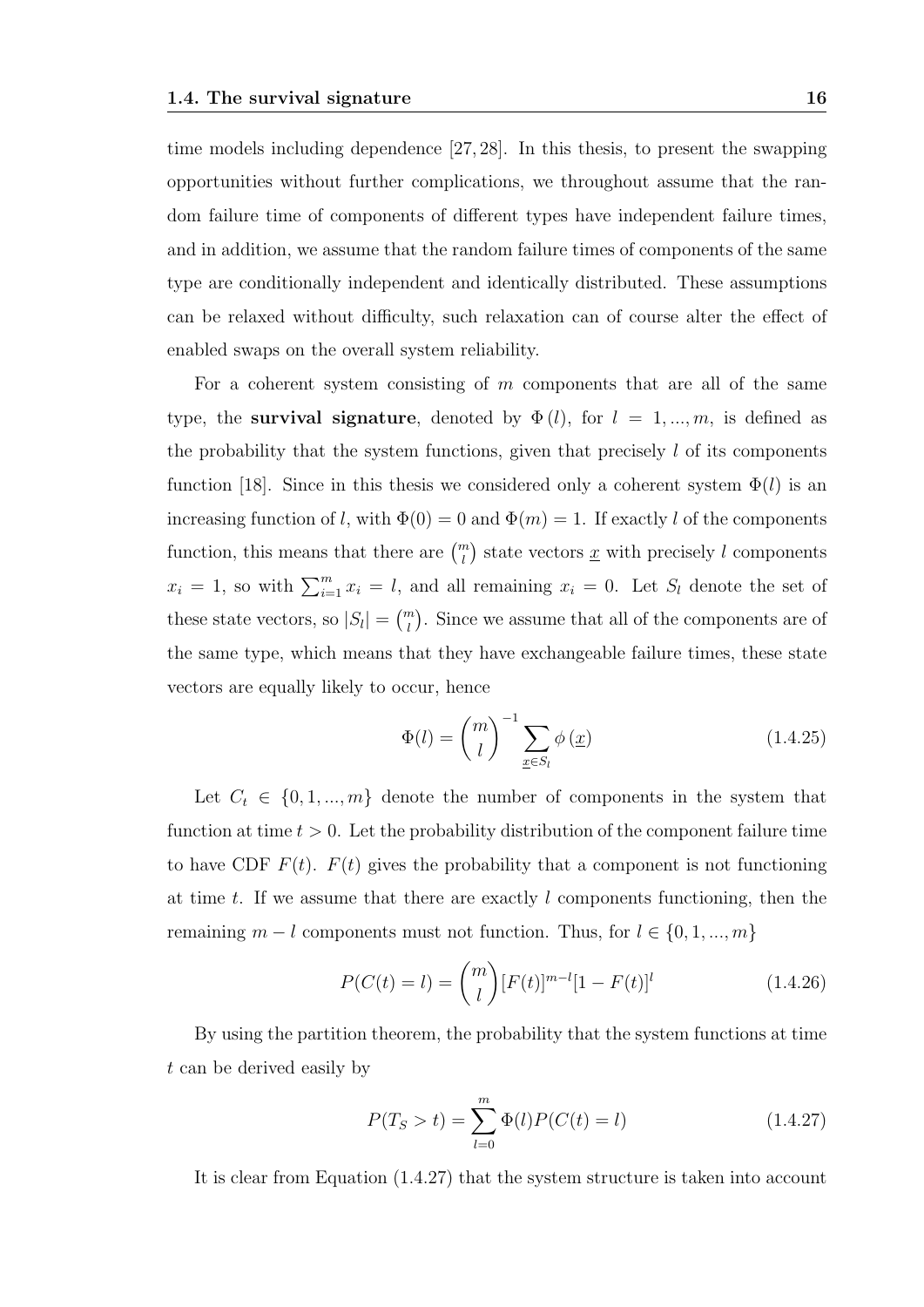through the survival signature  $\Phi(l)$ , while the term  $P(C(t) = l)$  takes the random failure times of the components into account.

Generalization of the signature to multiple types of components is quite complicated [18]. However, the survival signature can be easily generalized for systems with multiple types of components. Consider a system that consists of m components of  $K \geq 2$  types, with  $m_k$  components of type  $k \in \{1, 2, ..., K\}$  and  $\sum_{k=1}^{K} m_k = m$  [18]. Assume that the random failure times of components of the same type are exchangeable, while full independence is assumed for the random failure times of components of different types. Let the state vector  $\underline{x}^k = (x_1^k, x_2^k, ..., x_{m_k}^k) \in \{0, 1\}^{m_k}$  be the state vector representing the state of the system components of type k, with  $x_i^k = 1$  if the  $i^{th}$  component of type k functions and  $x_i^k = 0$  if not. The labeling of the components is arbitrary but must be fixed to define  $\underline{x}^k$ . Let  $\underline{x} = (\underline{x}^1, \underline{x}^2, ..., \underline{x}^K) \in \{0, 1\}^m$  be the state vector for the overall system. The structure function  $\phi: \{0,1\}^m \to \{0,1\}$ , defined for all possible  $\underline{x}$ , takes the value 1 for a particular state vector  $\underline{x}$  if the system functions and 0 if the system does not function for the state vector  $x$ . The survival signature is denoted by  $\Phi(l_1, l_2, ... l_K)$  and represents the probability that the system functions, given that exactly  $l_k$  of type k components function, for  $l_k = 0, 1, ..., m_k$ , for each  $k = 1, 2, ..., K$ .

There are  $\binom{m_k}{l_k}$  state vectors  $\underline{x}^k$  with exactly  $l_k$  of its  $m_k$  components  $x_i^k = 1$ , so with  $\sum_{i=1}^{m_k} x_i^k = l_k$ . We denote the set of these state vectors for components of type k by  $S_l^k$ . Let  $S_{l_1,\dots,l_K}$  denote the set of all state vectors for the whole system for which  $\sum_{i=1}^{m_k} x_i^k = l_k$ , for  $k = 1, 2, ..., K$ . Because of the assumption that the failure times of  $m_k$  components of type k are exchangeable, all the state vectors  $\underline{x}^k \in S_l^k$ are equally likely to occur, Thus,  $\Phi(l_1, l_2, ... l_K)$  can be calculated by

$$
\Phi(l_1, l_2, ... l_K) = \left(\prod_{k=1}^K {m_k \choose l_k}^{-1}\right) \times \sum_{\underline{x} \in S_{l_1,...,l_K}} \phi(\underline{x})
$$
\n(1.4.28)

Let  $C_t^k \in \{0, 1, ..., m_k\}$  denote the number of type k components in the system that function at time  $t > 0$ . Using the assumed independence of failure times of components of different types, the reliability of the system  $R(t) = P(T<sub>S</sub> > t)$  is

$$
R(t) = \sum_{l_1=0}^{m_1} \dots \sum_{l_K=0}^{m_K} \left[ \Phi(l_1, \dots l_K) \prod_{k=1}^K P(C_t^k = l_k) \right]
$$
 (1.4.29)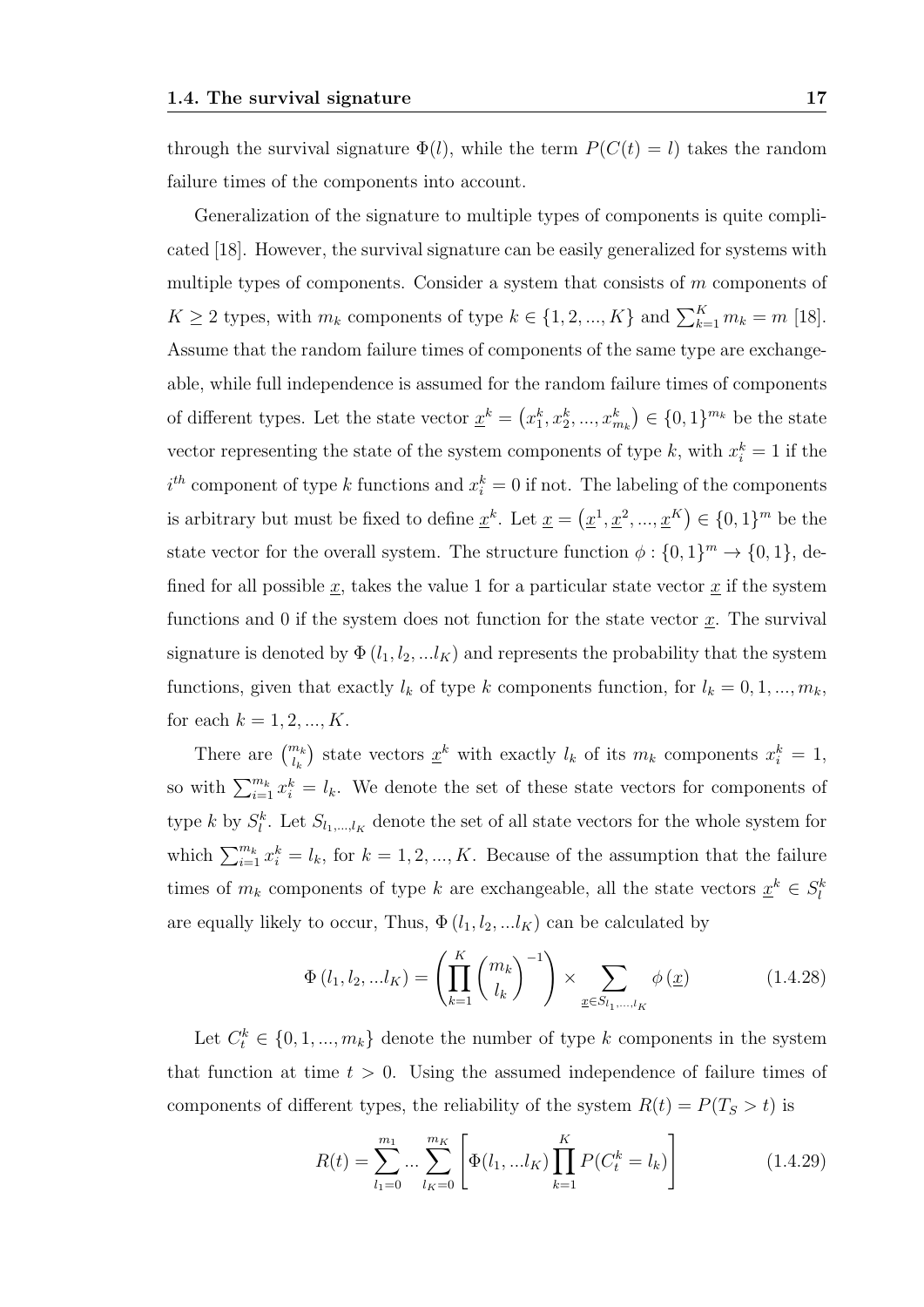Note that if one would not assume independence of the failure times of components of different types, then the product of the marginal probabilities for individual events  $C_t^k = l_k$  in this formula would be replaced by the joint probability of these events, from which point a model must be assumed for this joint probability. Henceforth we assume, in addition to exchangeability of failure times of components of the same type, that these failure times are conditionally independent and identically distributed, with the probability distribution for the failure time of components of type k specified by the cumulative distribution function (CDF)  $F_k(t)$ . This leads to

$$
R(t) = \sum_{l_1=0}^{m_1} \dots \sum_{l_K=0}^{m_K} \left[ \Phi(l_1, \dots, l_K) \prod_{k=1}^K \left( \binom{m_k}{l_k} [F_k(t)]^{m_k - l_k} [1 - F_k(t)]^{l_k} \right) \right] \tag{1.4.30}
$$

The survival signature is closely linked to Samaniego's system signature for systems with a single type of components, and it is particularly useful for larger systems with only a few different types of components. Recently, the survival signature has attracted considerable interest from researchers in reliability, who have considered both mathematical properties and aspects of application, including statistical inference [7, 19], comparison of different systems [59], and fast simulation methods [49]. Feng et al. [31] demonstrates a methodology to include explicitly the imprecision, which leads to upper and lower bounds of the survival function of the system. An efficient algorithm for computing exact system and survival signatures has been introduced by [54, 55]. Aslett [6] has created a function in the statistical software R to compute the survival signature, given a graphical presentation of the system structure.

### 1.5 Research aim and objectives

The possibility to replace a failed component by another component in the system that has not yet failed, swapping components, could be considered as a new approach to enhance reliability and resilience of a system. In this thesis we aim to introduce and study this approach.

The research objectives are:

1. Quantifying the reliability of a system if its components can be swapped.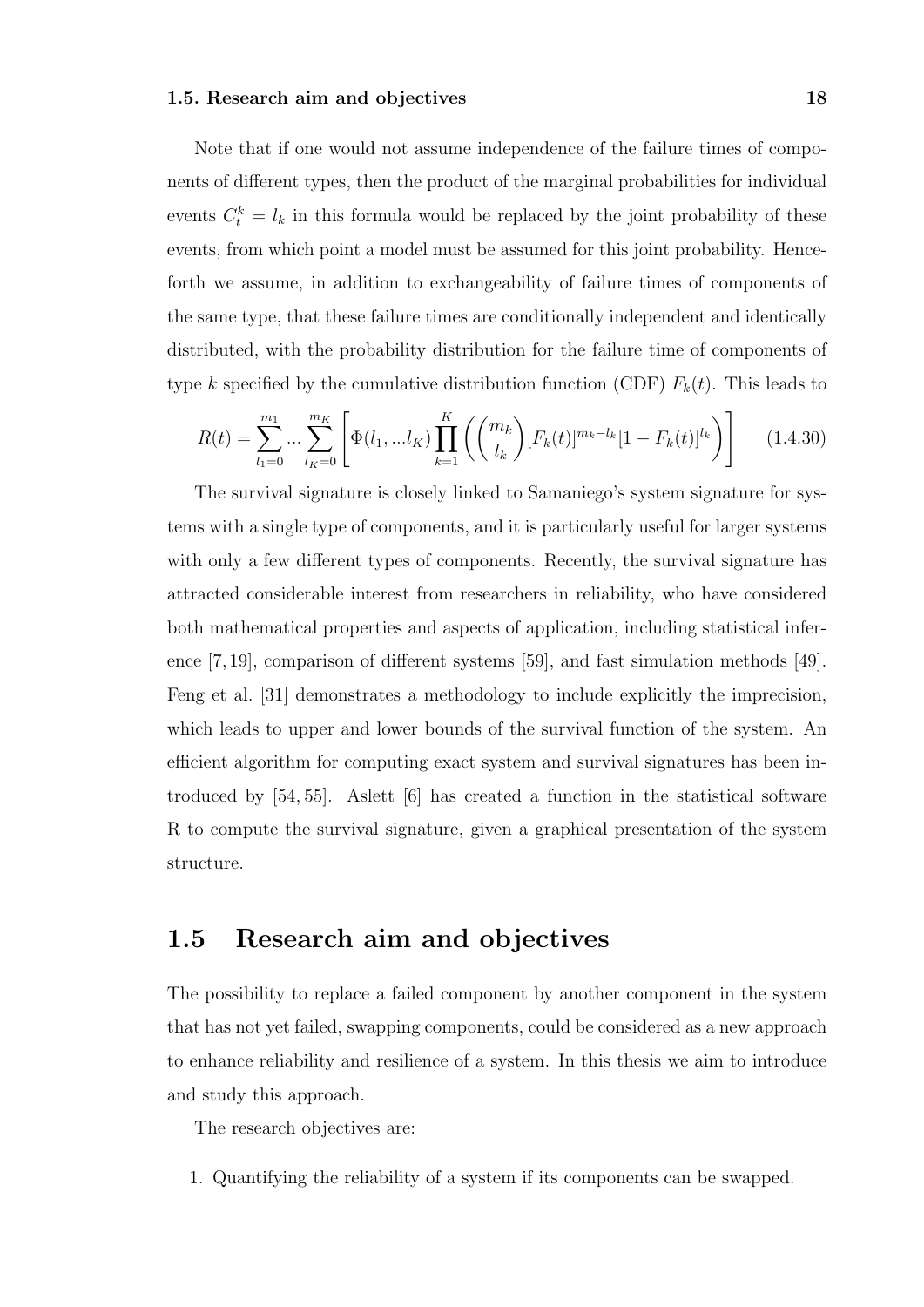- 2. Examining the effect of swapping components on the total system reliability and reliability importance.
- 3. Analysing the cost effectiveness of component swapping.
- 4. Extending the approach of component swapping and the cost effectiveness analysis of component swapping to phased mission systems.

### 1.6 Outline of the thesis

This thesis is organized as follows. In Chapter 2, the survival signature concept is implemented to study the effect of component swapping on the total system reliability. We also consider the effect of component swapping on the importance of individual components and the joint reliability importance of two components. A paper presenting the results of Chapter 2 has already been published in Applied Stochastic Models in Business and Industry [46]. Some results in this chapter have been presented at Research Students Conference in Probability and Statistics in Durham in April 2017 and at the training school for Uncertainty Treatment and Optimisation in Aerospace Engineering in 2018 at Durham University. It also been presented at several seminars.

In Chapter 3, we study the cost effectiveness of component swapping to increase system reliability over a fixed period of time. We also study the cost effectiveness of component swapping over an unlimited time horizon from the perspective of renewal theory. The effect of components swapping on preventive replacement actions is also studied in this chapter. Some results in this chapter have been presented at 10th IMA International Conference on Modelling in Industrial Maintenance and Reliability in Manchester in June 2018 and a short paper has appeared in the conference proceeding [45]. A paper based on this chapter has been submitted to the 29th edition European Safety and Reliability Conference (ESREL 2019) in Hannover that will be held in September 2019. This chapter has also been presented at several seminars.

In Chapter 4, we extend the strategy of swapping components upon failure that is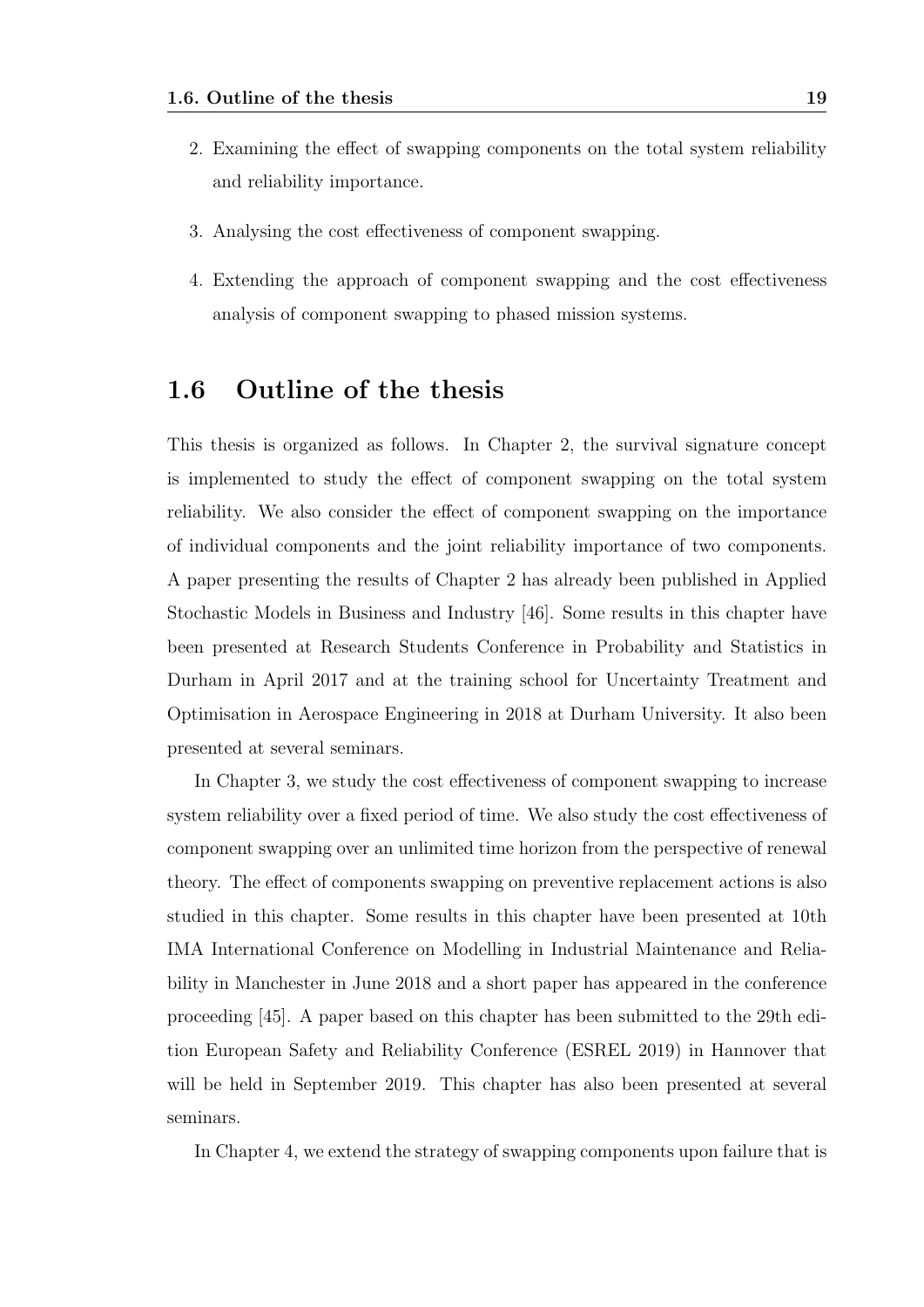introduced in Chapter 2, to improve the reliability of phased mission system (PMS) and to make it more resilient to component failure. We also in this chapter introduce another strategy that could be used to improve the reliability of PMS which is swapping components according to the structural importance. In this chapter we also extend the cost effectiveness analysis of component swapping that is introduced in Chapter 3 to PMS. The strategy of swapping components according to the structural importance and the analysis related to it has been done in the collaboration with Professor Xianzhen Huang (School of Mechanical Engineering and Automation, Northeastern University, China) during his research visit to Durham University. A paper based on this chapter is being prepared for submission to an international peer-reviewed journal. We summarize our results with some concluding remarks in Chapter 5. Part of this thesis will also be presented at 1st UK Reliability Meeting in Durham in April 2019. All figures in this thesis were obtained using R. The R codes are available from the author upon request.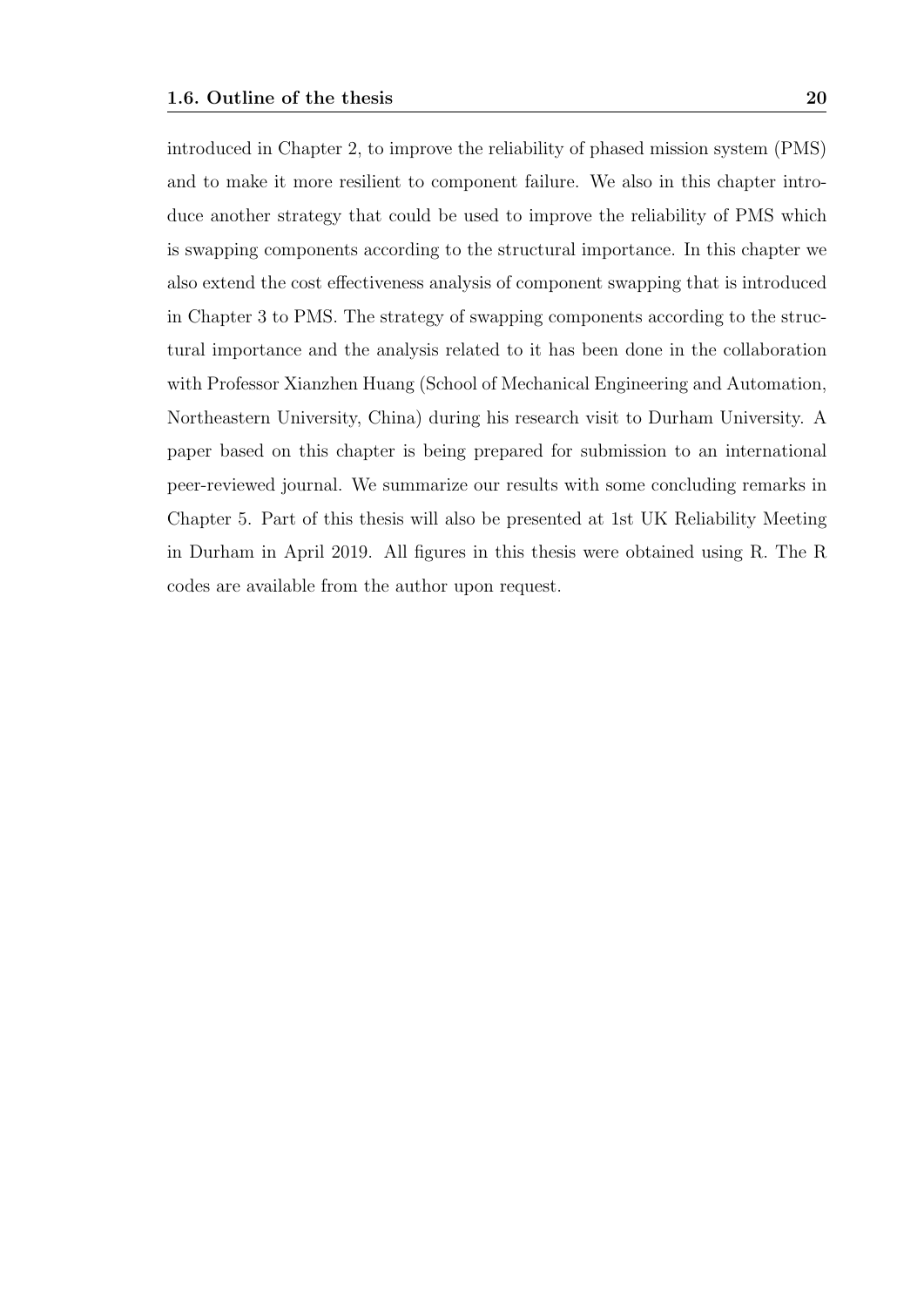## Chapter 2

# System reliability and component importance when components can be swapped upon failure

### 2.1 Introduction

In Chapter 1, we introduced an attractive strategy in which some systems may become more reliable and resilient to component failure, namely, swapping components. In this chapter we aim to use the survival signature concept that was introduced in Section 1.4 to examine the effect of resilience through components swapping on the reliability of systems with multiple types of components. Actually, throughout this thesis we assume that there are fixed swapping rules, which prescribe upon failure of a component precisely which other component takes over its role in the system, if possible and if the other component is still functioning. The objective of component swapping in this chapter is to increase the system reliability by making the system more resilient to possible fault, so we further assume here that such a swap of components can be done only when the system cannot function with the existing components in place. Also, we assume that such a swap of components takes neglectable time and does not affect the functioning of the component that changes its role in the system nor its remaining time until failure. Under these assumptions, in this chapter we analyse the effect of swapping components upon fail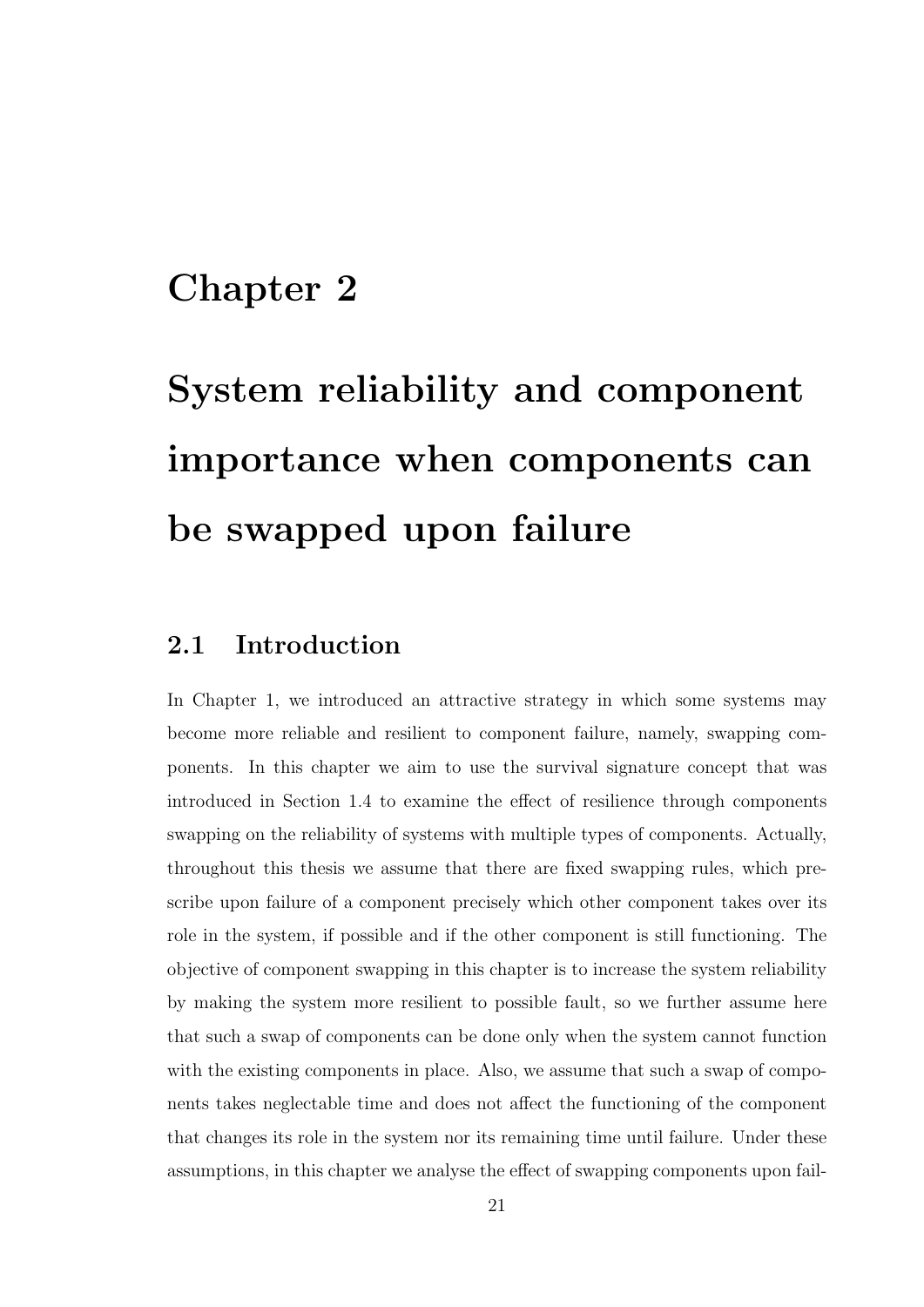ure on the total system reliability and reliability importance. Section 2.2, considers the effect of swapping components on the total system reliability. We consider the impact of possible component swapping on a reliability importance measure for an individual component in Section 2.3, followed in Section 2.4 by attention to joint reliability importance of two components. In each section, we illustrate our approach via examples. We end the chapter with some concluding remarks.

### 2.2 Swapping components

As we introduced in Section 1.4, the reliability of a system with m components of K different types can be obtained by the use of the partition theorem involving the survival signature of the system  $\Phi(l_1, l_2, ... l_K)$  and the probabilities that given the numbers of components of each type will be functioning as given in Equation (1.4.29). The survival signature takes into account the structure of the system, and this information is separated from the failure time distributions of the system components. We are able to quantify the reliability of the system if some components can be swapped by two approaches. The effect of a regime of specified swaps can be reflected through the system structure function, and hence, it can be taken into account for computation of the system reliability through the survival signature. Alternatively, the component can be defined based on its location, then, the effect of the regime of specified swaps can be taken into account for computation of the system reliability through the failure times of specific locations. The time at which a specific location in the system will contain a failed component, might depend on whether other specific locations contain a failed or functioning component. We explain this approach in more detail later in Section 2.2.1, after we introduce the first approach.

For a regime of specified swaps that will occur if specific components fail, let  $\phi^w(\underline{x})$  denote the system structure function given the defined swap in place. Compared to the system's structure function without swapping opportunities,  $\phi(\underline{x})$ ,  $\phi^{\underline{w}}$ will typically be equal to 1 for some  $\underline{x}$  for which  $\phi$  was equal to 0, reflecting the benefit from swapping components upon failure, so  $\phi^w(\underline{x}) \ge \phi(\underline{x})$ . Let  $\Phi^w(l_1, l_2, ... l_K)$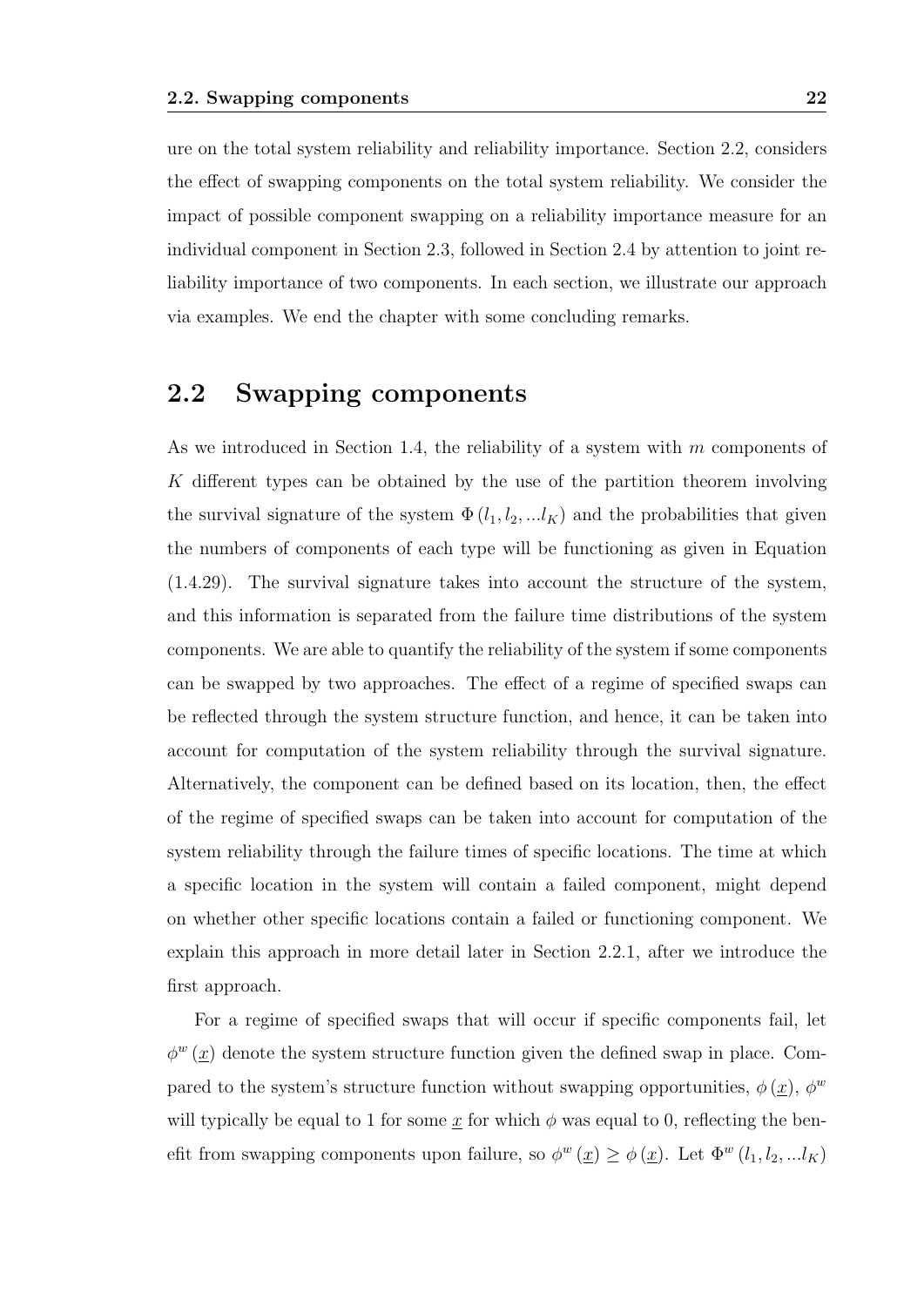denote the survival signature given the defined swapping regime is in place, so

$$
\Phi^{w} (l_1, l_2, ... l_K) = \left( \prod_{k=1}^{K} {m_k \choose l_k}^{-1} \right) \times \sum_{\underline{x} \in S_{l_1, ..., l_K}} \phi^{w} (\underline{x}) . \tag{2.2.1}
$$

Let  $T^w$  denote the random system failure time with the specified swapping regime in place. Therefore, the reliability of the system with the specified swapping regime in place  $R^w(t) = P(T^w > t)$  is

$$
R^{w}(t) = \sum_{l_1=0}^{m_1} \dots \sum_{l_K=0}^{m_K} \left[ \Phi^{w}(l_1, \dots, l_K) \prod_{k=1}^K \left( \binom{m_k}{l_k} [F_k(t)]^{m_k-l_k} [1 - F_k(t)]^{l_k} \right) \right]
$$
(2.2.2)

It is important to notice here that the swapping regime is entirely reflected in the system survival signature. Crucially, the components have kept the same failure time distributions and the same assumptions apply, that is failure times of components of the same type remain independent and identically distributed, and failure times of components of different types remain independent. The increase in reliability caused by the swapping regime, when compared to the system without possible swapping, is given by

$$
R^{w}(t) - R(t) = \sum_{l_1=0}^{m_1} \dots \sum_{l_K=0}^{m_K} \left[ \{ \Phi^{w}(l_1, \dots l_K) - \Phi(l_1, \dots l_K) \} \prod_{k=1}^K \left( \binom{m_k}{l_k} [F_k(t)]^{m_k - l_k} [1 - F_k(t)]^{l_k} \right) \right]
$$
\n(2.2.3)

Hence, as long as a swapping regime leads to an increase of the survival signature, for at least one of its values, it will be of benefit for the overall system reliability. It is also obvious that a series system can never benefit from such swapping, simply because it only functions if all of its components function. This is reflected by the fact that for a series system, the two survival signatures considered here are always equal. The above result for the difference of the reliability of the system with and without possible swapping, ensures that some relevant computations, for example, for importance measures as presented in Sections 2.3 and 2.4, are quite straightforward. To illustrate the above way to reflect the effect of a component swapping regime, we present the following two examples.

Example 2.2.1 Consider the system in Figure 2.1, which consists of four components of two types, so  $m_1 = m_2 = 2$ . We want to examine the reliability of this system in the case that components A and B can be swapped. Of course, this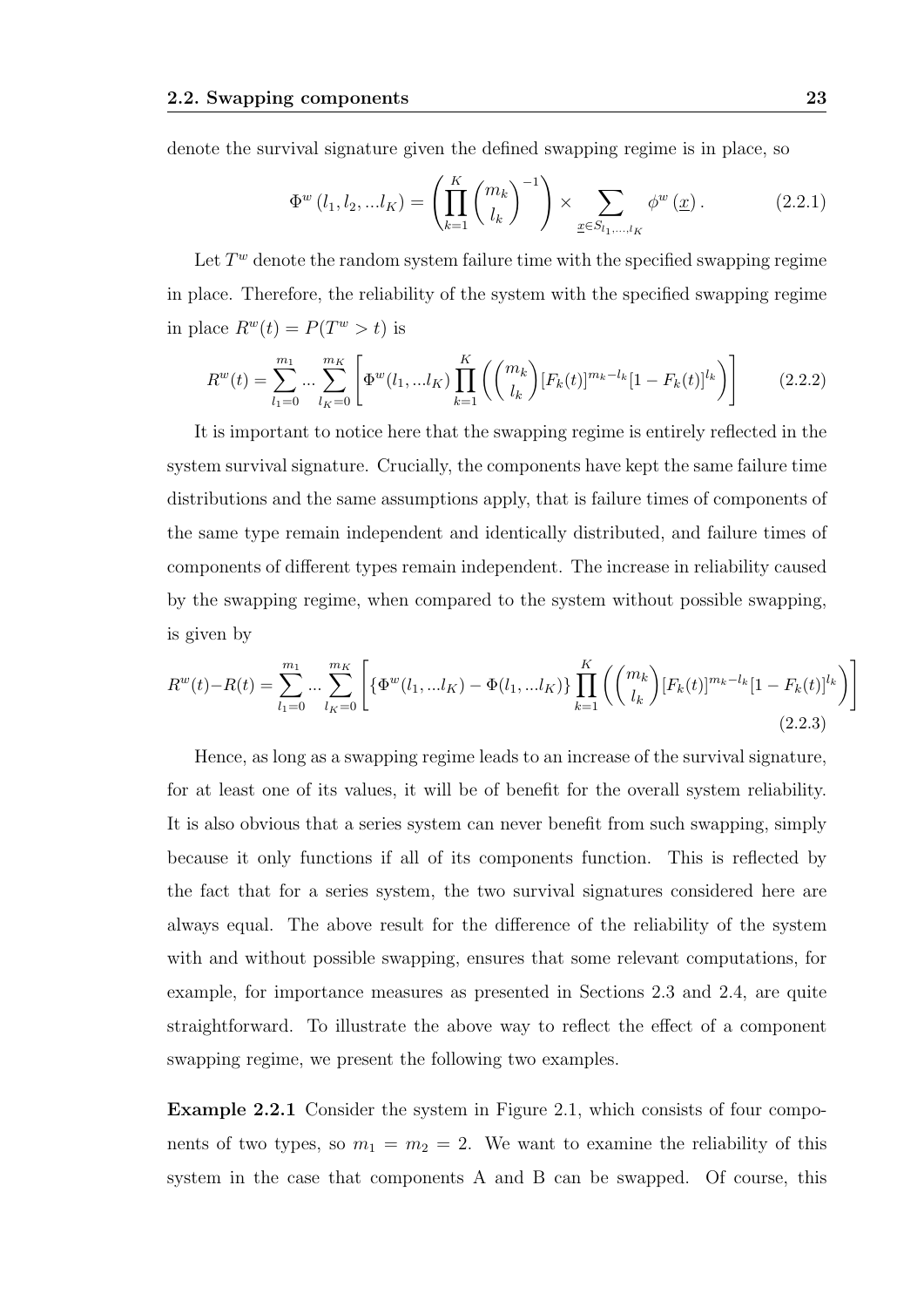

Figure 2.1: System with four components of two types

| $l_1$                                      | $l_2$          | Φ              | $\Phi^w$       |
|--------------------------------------------|----------------|----------------|----------------|
| $\overline{0}$                             | $\overline{0}$ | $\overline{0}$ | $\overline{0}$ |
| $\overline{0}$                             | $\mathbf 1$    | $\overline{0}$ | $\overline{0}$ |
| $\overline{0}$                             | $\overline{2}$ | $\overline{0}$ | $\overline{0}$ |
| $\mathbf 1$                                | $\overline{0}$ | $\overline{0}$ | $\overline{0}$ |
| $\mathbf 1$                                | $\mathbf{1}$   | 1/2            | $\mathbf 1$    |
| $\mathbf 1$                                | $\overline{2}$ | 1/2            | $\mathbf 1$    |
|                                            | $\overline{0}$ | $\mathbf 1$    | $\mathbf 1$    |
| $\begin{array}{c} 2 \\ 2 \\ 2 \end{array}$ | $\mathbf 1$    | $\mathbf 1$    | $\mathbf 1$    |
|                                            | $\overline{2}$ | 1              | $\mathbf 1$    |

Table 2.1: Survival signatures for the system in Figure 2.1

swap only has a positive effect on the system reliability if component A fails while component B still functions and at least one of components C or D also still functions. So, the system's structure function with this swap applied if needed, changes from value 0 to 1 for three values of the state vector  $\underline{x}$  (with entries alphabetically ordered):  $(0, 1, 0, 1), (0, 1, 1, 0), (0, 1, 1, 1),$  as in these cases the failed component A will be replaced by component B which is functioning, and indeed at least one more component functions. The corresponding survival signatures,  $\Phi(l_1, l_2)$  for the system without the swap, and  $\Phi^w(l_1, l_2)$  with this specific swap applied if needed, are given in Table 2.2 for all  $l_1, l_2 \in \{0, 1, 2\}.$ 

The reliability of the system without the swap being possible, and the reliability of the system with the swap applied if needed, is obtained by multiplying  $\Phi(l_1, l_2)$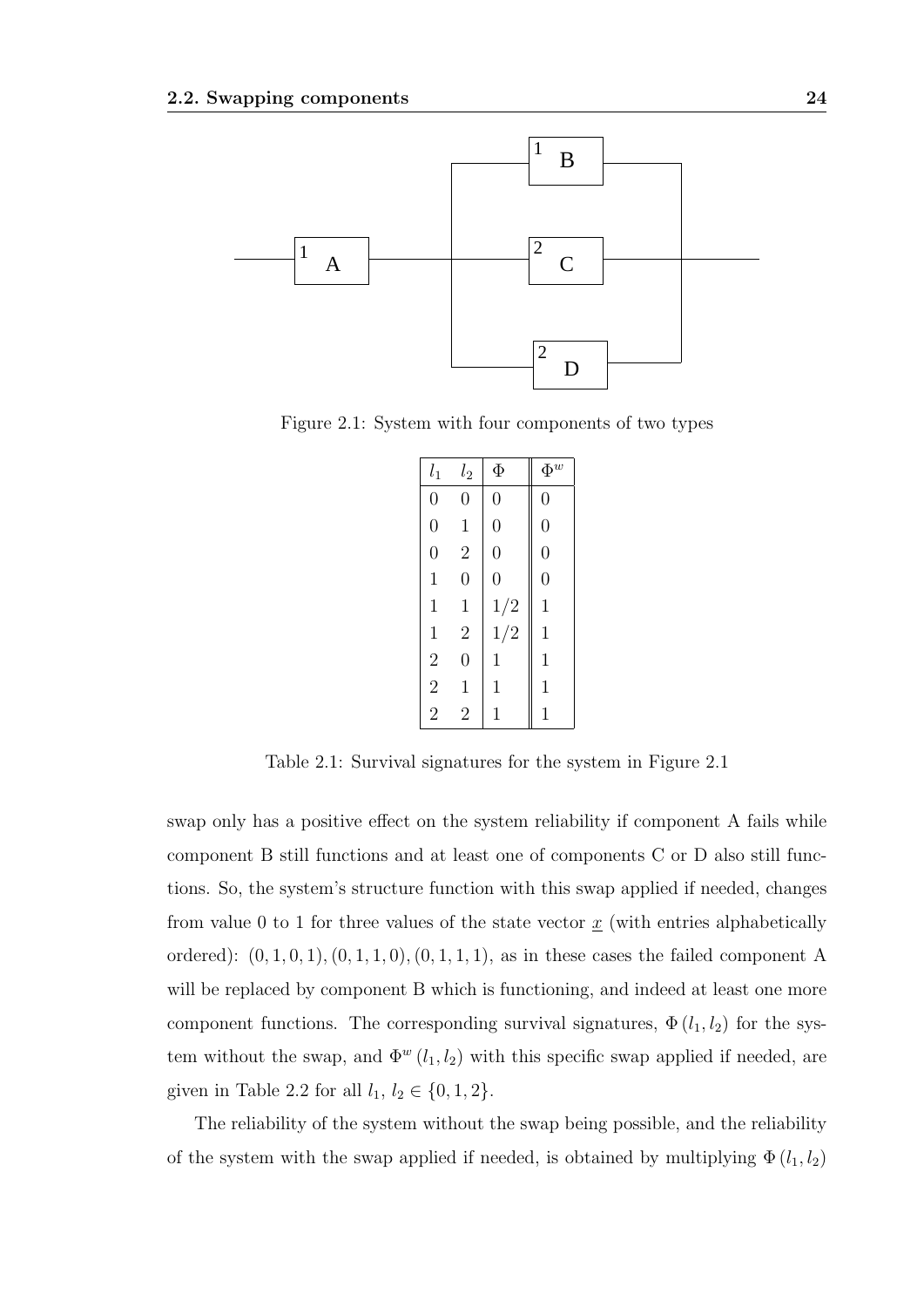

Figure 2.2: Reliability of system in Figure 2.1

and  $\Phi^w(l_1, l_2)$  by the probability that the number of components of each type will be functioning, assuming independence of failure time of components of different types. Let the CDFs of the failure times of the Type 1 and Type 2 components be  $F_1(t)$  and  $F_2(t)$ , respectively. Then the reliability  $R(t)$  of the system without the swap being possible, and the reliability  $R^w(t)$  of the system with the swap applied if needed are

$$
R(t) = [F_1(t)][1 - F_1(t)][1 - [F_2(t)]^2] + [1 - F_1(t)]^2
$$
  
\n
$$
R^w(t) = 2[F_1(t)][1 - F_1(t)][1 - [F_2(t)]^2] + [1 - F_1(t)]^2
$$
\n(2.2.4)

Figure 2.2 presents  $R(t)$  and  $R^w(t)$  if the failure times of Type 1 components have a Weibull distribution with shape parameter 2 and scale parameter 1, that is with CDF  $F_1(t) = 1 - e^{-t^2}$ , and the failure times of Type 2 components have an Exponential distribution with expected value 1, so with CDF  $F_2(t) = 1 - e^{-t}$ . This figure clearly presents the gain in reliability of the system due to the possible component swap.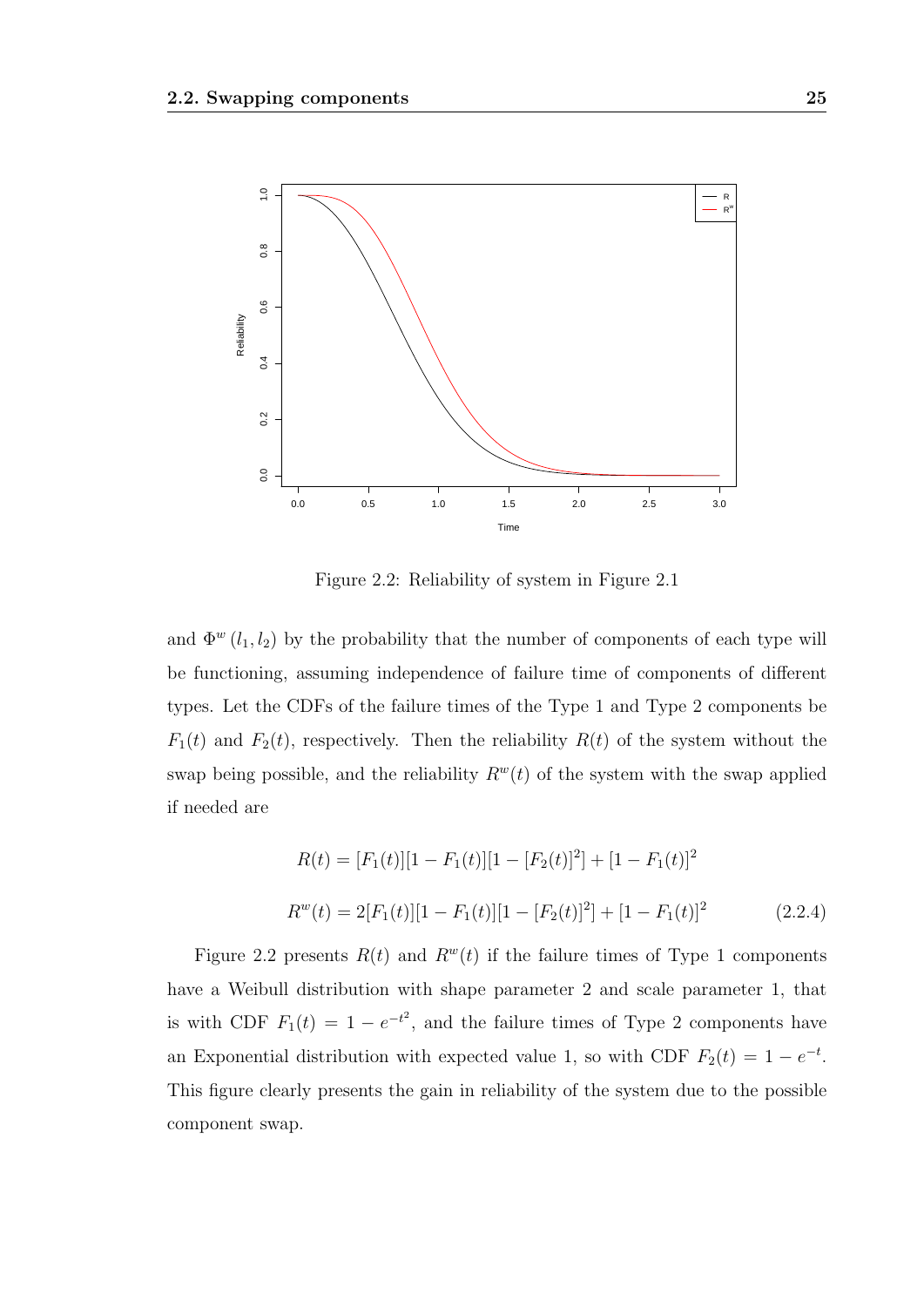

Figure 2.3: System with five components of two types

Example 2.2.2 Consider the system in Figure 2.3, which consists of five components  $m = 5$  with two types  $K = 2$ , so  $m_1 = 2$  and  $m_2 = 3$ . We want to examine the reliability of this system in the case that components A and B can be swapped. The system can benefit from this swap if components A and C are functioning while components B, D and E are failed and if components A and C are failed while component B and at least one of components D and E are functioning. So, the system's structure function with this swap applied, changes from value 0 to 1 for four values of the state vector  $x$  (with entries alphabetically ordered):  $(1, 0, 1, 0, 0), (0, 1, 0, 1, 0), (0, 1, 0, 0, 1), (0, 1, 0, 1, 1).$  The survival signature,  $\Phi(l_1, l_2)$ for the system without the swap, and  $\Phi^w(l_1, l_2)$  with the swap applied, are given in Table 2.2 for all  $l_1 \in \{0, 1, 2\}$  and  $l_2 \in \{0, 1, 2, 3\}.$ 

Let the probability distribution of the Type 1 components failure time have CDF  $F_1(t)$  and the probability distribution of the Type 2 components failure time have CDF  $F_2(t)$ . Then the reliability of the system  $R(t)$  without the swap being possible, and the reliability  $R^w(t)$  of the system with the swap applied if needed are

$$
R(t) = [F_1(t)]^2 \Big[ 2[F_2(t)][1 - F_2(t)]^2 + [1 - F_2(t)]^3 \Big] + [F_1(t)][1 - F_1(t)]
$$
  

$$
\Big[ 3[F_2(t)]^2 [1 - F_2(t)] + 5[F_2(t)][1 - F_2(t)]^2 + 2[1 - F_2(t)]^3 \Big] + [1 - F_1(t)]^2.
$$

$$
R^{w}(t) = [F_1(t)]^2 \Big[ 2[F_2(t)][1 - F_2(t)]^2 + [1 - F_2(t)]^3 \Big] + 2[F_1(t)][1 - F_1(t)]
$$
  

$$
\Big[ 1 - [F_2(t)]^3 \Big] + [1 - F_1(t)]^2.
$$
 (2.2.5)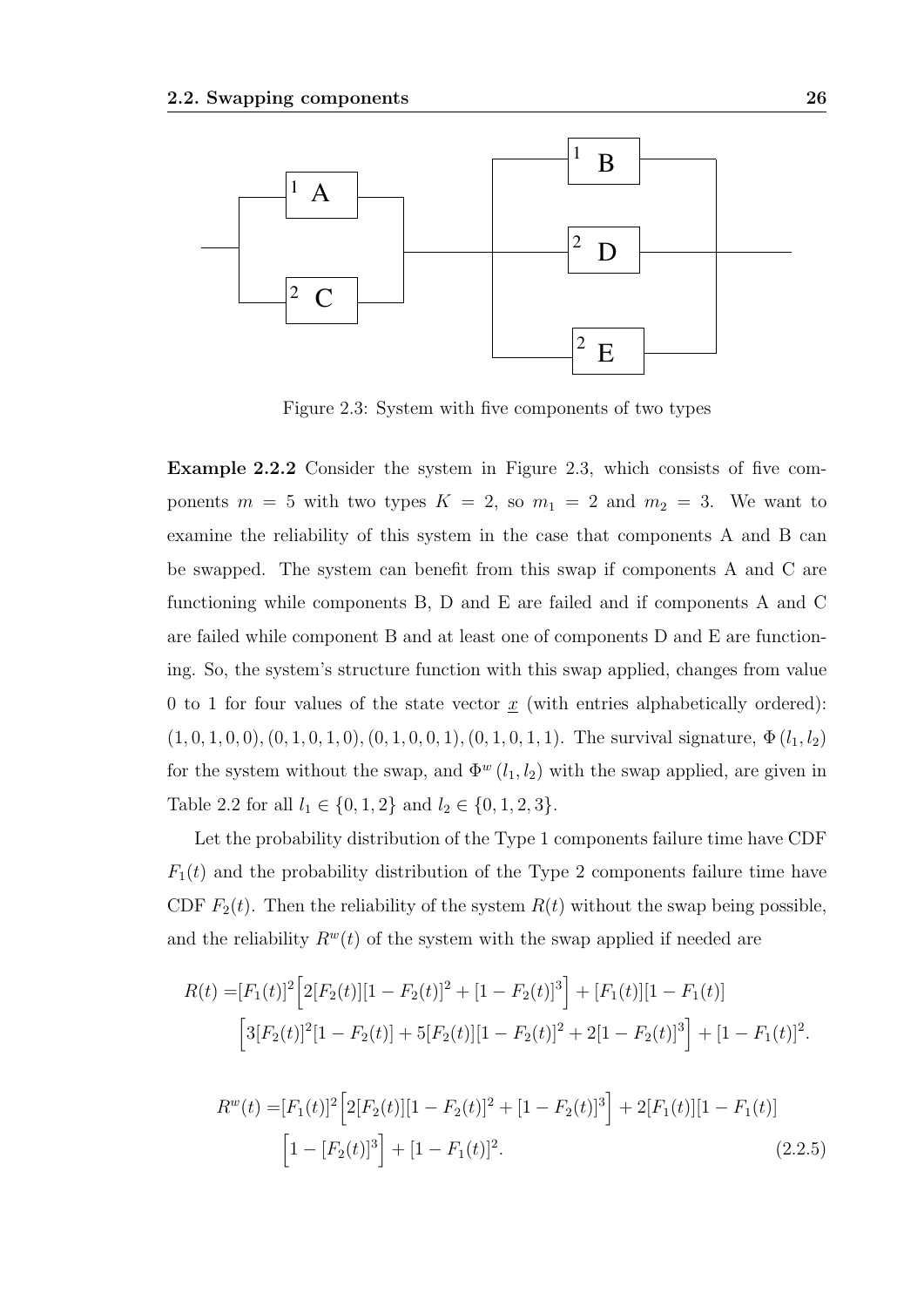| $l_{1}$                                    | $l_2$          | Φ              | $\Phi^w$       |
|--------------------------------------------|----------------|----------------|----------------|
| $\overline{0}$                             | $\overline{0}$ | $\overline{0}$ | $\overline{0}$ |
| $\overline{0}$                             | $\mathbf{1}$   | $\overline{0}$ | $\overline{0}$ |
| $\overline{0}$                             | $\overline{2}$ | 2/3            | 2/3            |
| $\overline{0}$                             | 3              | $\mathbf 1$    | $\mathbf{1}$   |
| $\mathbf 1$                                | $\overline{0}$ | $\overline{0}$ | $\overline{0}$ |
| $\mathbf 1$                                | $\mathbf{1}$   | 1/2            | $\mathbf{1}$   |
| $\mathbf{1}$                               | $\frac{2}{3}$  | 5/6            | $\mathbf{1}$   |
| $\mathbf{1}$                               |                | $\mathbf{1}$   | $\mathbf{1}$   |
|                                            | $\overline{0}$ | $\mathbf{1}$   | $\mathbf{1}$   |
|                                            | $\mathbf 1$    | $\mathbf 1$    | $\mathbf{1}$   |
| $\begin{array}{c} 2 \\ 2 \\ 2 \end{array}$ | $\overline{2}$ | $\mathbf 1$    | $\mathbf 1$    |
|                                            | 3              | 1              | 1              |

Table 2.2: Survival signatures for the system in Figure 2.3

If we keep the same scenario for the failure times of Type 1 and Type 2 components as in Example 2.2.1, we can see in Figure 2.4 how the system's reliability change over time before and after the possible component swaps. It is clear that there would be a good improvement in the system's reliability if the system is designed in the way that we could implement the defined swap.

It is clear from the previous example that the effect the swap between components A and B is fully taken into account through the system structure function, and hence the survival signature. This has the important advantage that each components remains of the same type when compared to the system without swaps being possible. This is not the case in the alternative approach as we will see.

#### 2.2.1 Alternative approach

In this approach we consider the change that might happen in reliability of a system if its components can be swapped upon failure in the failure times of the specific locations that the system's components fixed on. For example, for the system in Figure 2.1, let us assume that  $L_A$ ,  $L_B$ ,  $L_C$  and  $L_D$  denote the locations in the system that components A, B, C and D are fixed on, respectively. If a swap could take place as considered in Example 2.2.1, then location  $L_A$  would have as failure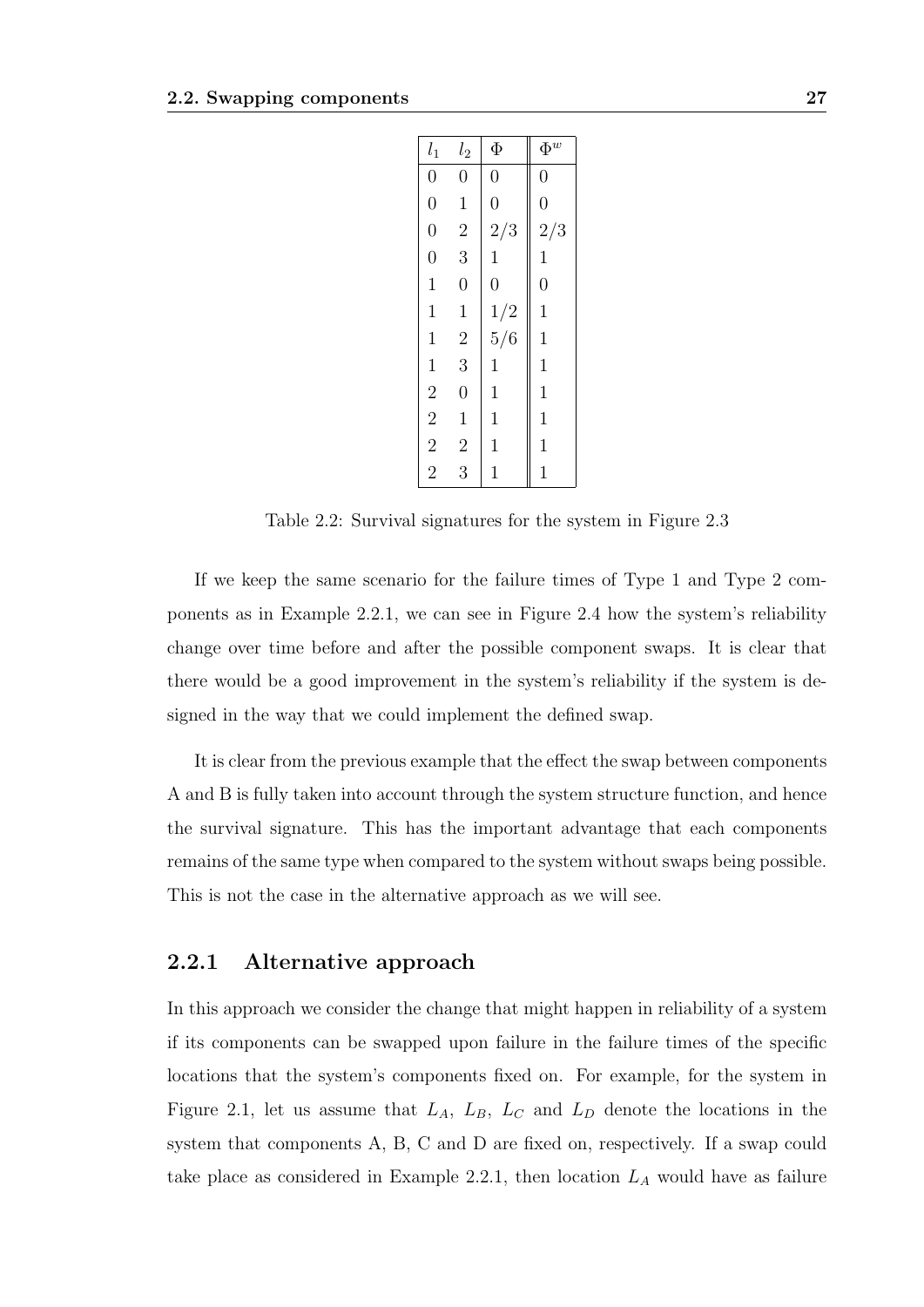

Figure 2.4: Reliability of the system in Figure 2.3

time the maximum of the failure times of components A and B, and location  $L_B$ would have as failure time the minimum of the failure times of components A and B. Hence,  $L_A$  and  $L_B$  would not have exchangeable failure times anymore, and hence they would not be of the same type, so the swap breaks down these locations into two different types.

In order to consider the change that might happen in reliability in the failure times of the specific locations, we define the survival signature according to the specific locations. Consider a system with m components. Let  $L_1, L_2, \cdots, L_m$  represent different locations in the system that the components might be fixed on.  $T_{L_i}$ denote the failure time of location  $L_j, j \in \{1, 2, \dots, m\}$  and it represents the time at which this location will contain a failed component. The survival signature of specific locations gives the probability that system functions if there is exactly  $Y_b$  of type b locations functioning. Assuming that the random failure times of locations of the same type are exchangeable, while full independence is assumed for the random failure times of locations of different types. If we have  $B \geq 2$  types of locations with  $m_b$  locations of type  $b \in \{1, 2, \dots, B\}$  and  $\sum_{b=1}^B m_b = m$ ,  $a_j^b$  is used to donate the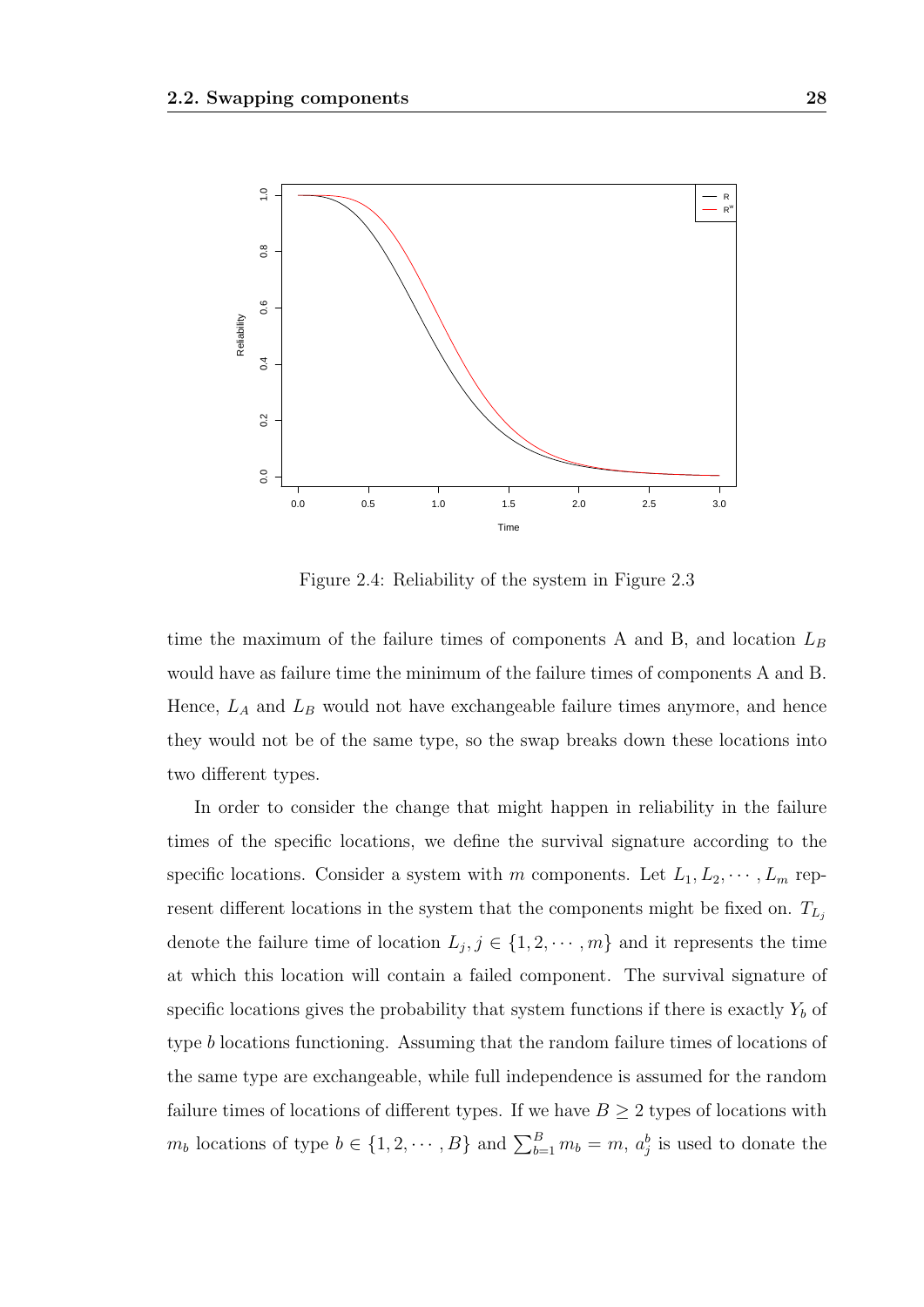functioning states of the j location of type b.  $a_j^b = 1$  if  $j^{th}$  location of type b function and  $a_j^b = 0$  if it fails.  $\underline{a}^b = (a_1^b, a_2^b, \cdots, a_{m_b}^b)$  is a state vector that represents the state of type b locations and  $\underline{a} = (\underline{a}^1, \underline{a}^2, \cdots, \underline{a}^B)$  is the state vector for the overall system. The structure function that gives the overall state of the system according to the functioning status of specific locations is denoted by  $\phi_L(\underline{a})$ .

There are  $\binom{m_b}{Y_b}$  state vectors  $\underline{a}^b$  with exactly  $Y_b$  of its  $m_b$  locations  $a_j^b = 1$ , so with  $\sum_{j=1}^{m_b} a_j^b = Y_b$ . We denote the set of these state vectors for locations of type b by  $S_Y^b$ . Let  $S_{Y_1,...,Y_B}$  denote the set of all state vectors for the whole system for which  $\sum_{j=1}^{m_b} a_j^b = Y_b$ , for  $b = 1, 2, ..., B$ . Because of the assumption that the failure times of  $m_b$  locations of type b are exchangeable, all the state vectors  $\underline{a}^b \in S_Y^b$  are equally likely to occur. The survival signature of specific locations is denoted by  $\Phi_L(Y_1, Y_2, \cdots, Y_B)$ , and is given as follows:

$$
\Phi_L(Y_1, Y_2, \cdots, Y_B) = \left(\prod_{b=1}^B \binom{m_b}{Y_b}^{-1}\right) \times \sum_{\underline{a} \in S_{Y_1, \cdots, Y_B}} \phi(\underline{a}). \tag{2.2.6}
$$

To find the reliability of the system  $R^w(t)$  that considers a defined swap, we find  $\Phi_L(Y_1, Y_2, \dots, Y_B)$ , then we multiply it by the probability that the number of specific locations of each type will be functioning, taking into account the defined swap in the failure time of specific locations. Let  $N_t^b \in \{0, 1, ..., m_b\}$  denote the number of type b locations in the system that function at time  $t > 0$ . To find  $P(N_t^1 = Y_1, N_t^2 = Y_2, \cdots, N_t^B = Y_B)$ , we need to find the joint probability that consider the dependency that occurred between specific locations as a result of the defined swap.

$$
R^{w}(t) = \sum_{Y_1=0}^{m_1} \dots \sum_{Y_B=0}^{m_B} \left[ \Phi_L \left( Y_1, Y_2, \dots, Y_B \right) P(N_t^1 = Y_1, N_t^2 = Y_2, \dots, N_t^B = Y_B) \right]
$$
\n(2.2.7)

This approach is illustrated in more detail through the following two examples.

Example 2.2.3 Consider the same system in Figure 2.1 and the same swapping possibility between components A and B as discussed in Example 2.2.1. The time at which location  $L_A$  fails,  $T_{L_A}$ , is dependent on the time at which location  $L_B$  fails,  $T_{L_B}$ .  $T_{L_A} = \max(T_A, T_B)$  and  $T_{L_B} = \min(T_A, T_B)$  where  $T_A$  is the failure time of component A with disregard to its location and  $T_B$  is the failure time of component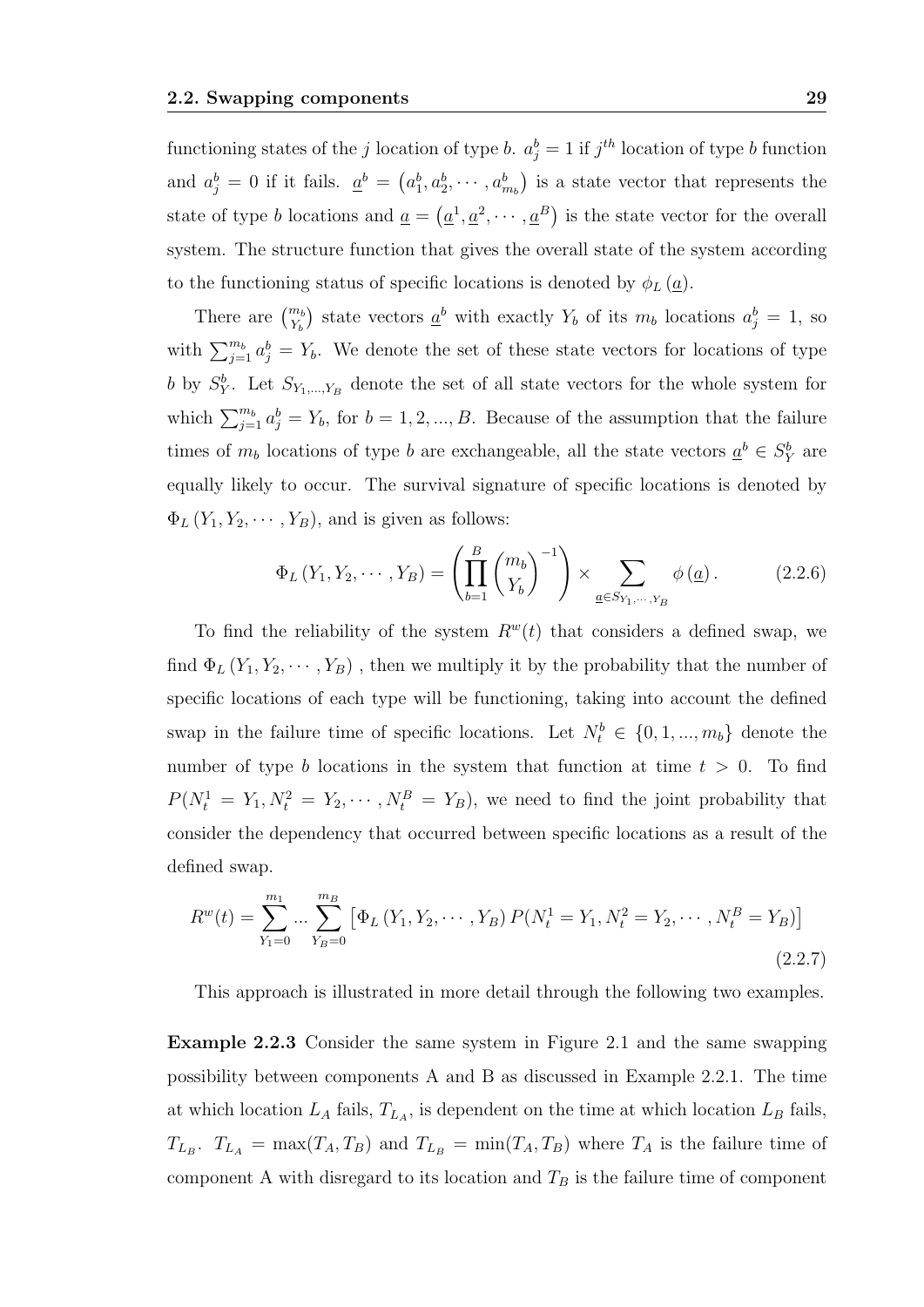| $Y_1$          | $Y_2$ | $Y_3$            | $\Phi_L$ | $Y_1$        | $Y_2$ | $Y_3$          | $\Phi_L$ |
|----------------|-------|------------------|----------|--------------|-------|----------------|----------|
| $\overline{0}$ | 0     | $\boldsymbol{0}$ | 0        | 1            | 0     | 0              | 0        |
| 0              | 0     | 1                | 0        | 1            | 0     | 1              | 1        |
| 0              | 0     | $\overline{2}$   | 0        |              | 0     | $\overline{2}$ | 1        |
| 0              |       | $\overline{0}$   | 0        | $\mathbf{1}$ |       | 0              | 1        |
| 0              |       | 1                | 0        | 1            |       | 1              | 1        |
| 0              |       | $\overline{2}$   |          |              |       | 2              | 1        |

Table 2.3: Survival signature  $\Phi_L$  of system in Figure 2.1

B with disregard to its location. It is clear that under the defined swap,  $L_A$  and  $L_B$  represent two different types of locations. We have  $Y_1 \in \{0,1\}$  corresponding to location  $L_A$  and we have  $Y_2 \in \{0,1\}$  corresponding to location  $L_B$ . The defined swap does not change the locations of Type 2 components, so all of the locations of Type 2 components still have the same type as its components we denote this Type 3 and we have  $Y_3 \in \{0, 1, 2\}.$ 

In order to find the reliability of the system, we calculate  $\Phi_L(Y_1, Y_2, Y_3)$  with disregard to the structure of components in the system. For example, in the situation that if location  $L_A$  fails while locations  $L_B$ ,  $L_C$  and  $L_D$  are still functioning, the structure function in this situation is  $\phi_L (a_1^1 = 0, a_1^2 = 1, a_1^3 = 1, a_2^3 = 1) = 0$ , comparing to the structure function  $\phi(x_1^1 = 0, x_2^1 = 1, x_1^2 = 1, x_2^2 = 1) = 0$  for the original system,  $\phi_L$  breaks down the system locations to different types according to the change that happens in their failure times as a result of the defined swap. Table 2.3 demonstrates  $\Phi_L$  for all  $Y_1, Y_2 \in \{0, 1\}$  and  $Y_3 \in \{0, 1, 2\}$ .

To find  $P(N_t^1 = Y_1, N_t^2 = Y_2, N_t^3 = Y_3)$  for all  $Y_1, Y_2 \in \{0, 1\}$  and  $Y_3 \in \{0, 1, 2\}$ . We need to find the joint probability of  $P(N_t^1 = Y_1, N_t^2 = Y_2)$  for all  $Y_1, Y_2 \in \{0, 1\}$ then multiply it by the probability that the number of locations of type 3 will be functioning  $P(N_t^3 = Y_3)$  because under the defined swap,  $N_t^3$  is still independent of  $N_t^1$  and  $N_t^2$ .

Components A and B are of the same type. So,  $T_A$  and  $T_B$  are identically distributed  $T_A, T_B \sim F_1(t)$  where  $F_1(t)$  is CDF of the failure time of Type 1 component. Under the defined swap, the probability that the two locations  $L_A$  and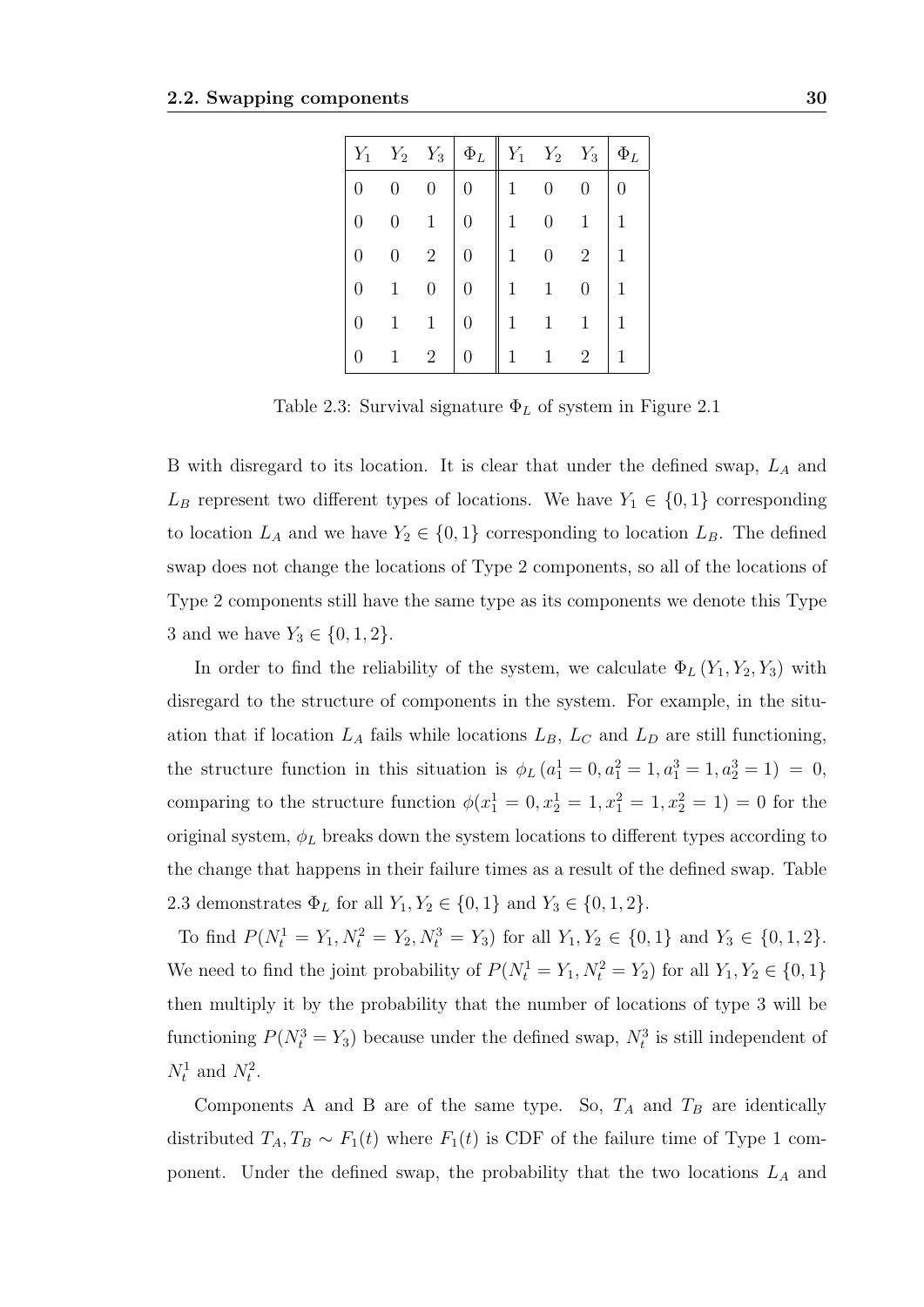$L_B$  are functioning together at time  $t > 0$  is  $P(N_t^1 = 1, N_t^2 = 1) = [1 - F_1(t)]^2$ and the probability that these two locations are not functioning at time  $t > 0$  is  $P(N_t^1 = 0, N_t^2 = 0) = [F_1(t)]^2$ . The event that location  $L_A$  functions while location  $L_B$  is failed will occur when location  $L_A$  contains functioning component A and location  $L_B$  contains a failed component B or when component A fails at location  $L_A$  and it was swapped with functioning component B. The probability of this event is  $P(N_t^1 = 1, N_t^2 = 0) = 2[F_1(t)][1 - F_1(t)]$ . Also, it is impossible that location  $L_B$ functions while location  $L_A$  fails. So,  $P(N_t^1 = 0, N_t^2 = 1) = 0$ . If we substitute the values of  $\Phi_L$  and the joint probability in Equation (2.2.7), we can find that

$$
R^{w}(t) = 2[F_1(t)][1 - F_1(t)][1 - [F_2(t)]^2] + [1 - F_1(t)]^2
$$
\n(2.2.8)

Comparing the results in Equations (2.2.4) and (2.2.8), we can clearly see that we arrived at the same result by implementing the two different approaches.

Example 2.2.4 Consider again the system in Figure 2.3 and the same swapping possibility between the components A and B as discussed in Example 2.2.5. The defined swap will only change the failure time of locations  $L_A$  and  $L_B$  in the situations when the location  $L<sub>C</sub>$  functions while the locations  $L<sub>D</sub>$  and  $L<sub>E</sub>$  fail,  $T_{LA} = \min(T_A, T_B)$  and  $T_{LB} = \max(T_A, T_B)$ , and in the situation that the location  $L_C$  fails while at least one of the locations  $L_D$  and  $L_E$  function,  $T_{L_A} = \max(T_A, T_B)$ and  $T_{L_B} = \min(T_A, T_B)$ . In the situation that the location  $L_C$ ,  $L_D$  and  $L_E$  are functioning together or failed together, the swap will not influence the failure time of locations  $L_A$  and  $L_B$ . Thus, they still have their original failure times in this situation,  $T_{L_A} = T_A$  and  $T_{L_B} = T_B$ . It clear that the failure time  $T_{L_A}$  is not exchangeable with the failure time  $T_{L_B}$ . So, the locations  $L_A$  and  $L_B$  represent two different types namely Type 1 and Type 2 locations and we have  $Y_1 \in \{0, 1\}$  corresponding to the number of Type 1 locations functioning and we have  $Y_2 \in \{0,1\}$  corresponding to the number of Type 2 locations functioning. Since  $T_{L_A}$  and  $T_{L_B}$  dependent on  $T_{L_C}$ and either one of  $T_{L_D}$  and  $T_{L_E}$ , we breakdown the location of Type 3 components into two types, namely Type 3 location represents the location  $L<sub>C</sub>$  and Type 4 represents the location  $L_D$  and  $L_E$ . So, we have  $Y_3 \in \{0,1\}$  and  $Y_4 \in \{0,1,2\}$ . Table 2.4 demonstrates  $\Phi_L(Y_1, Y_2, Y_3, Y_4)$  for all  $Y_1, Y_2, Y_3 \in \{0, 1\}$  and  $Y_4 \in \{0, 1, 2\}$ .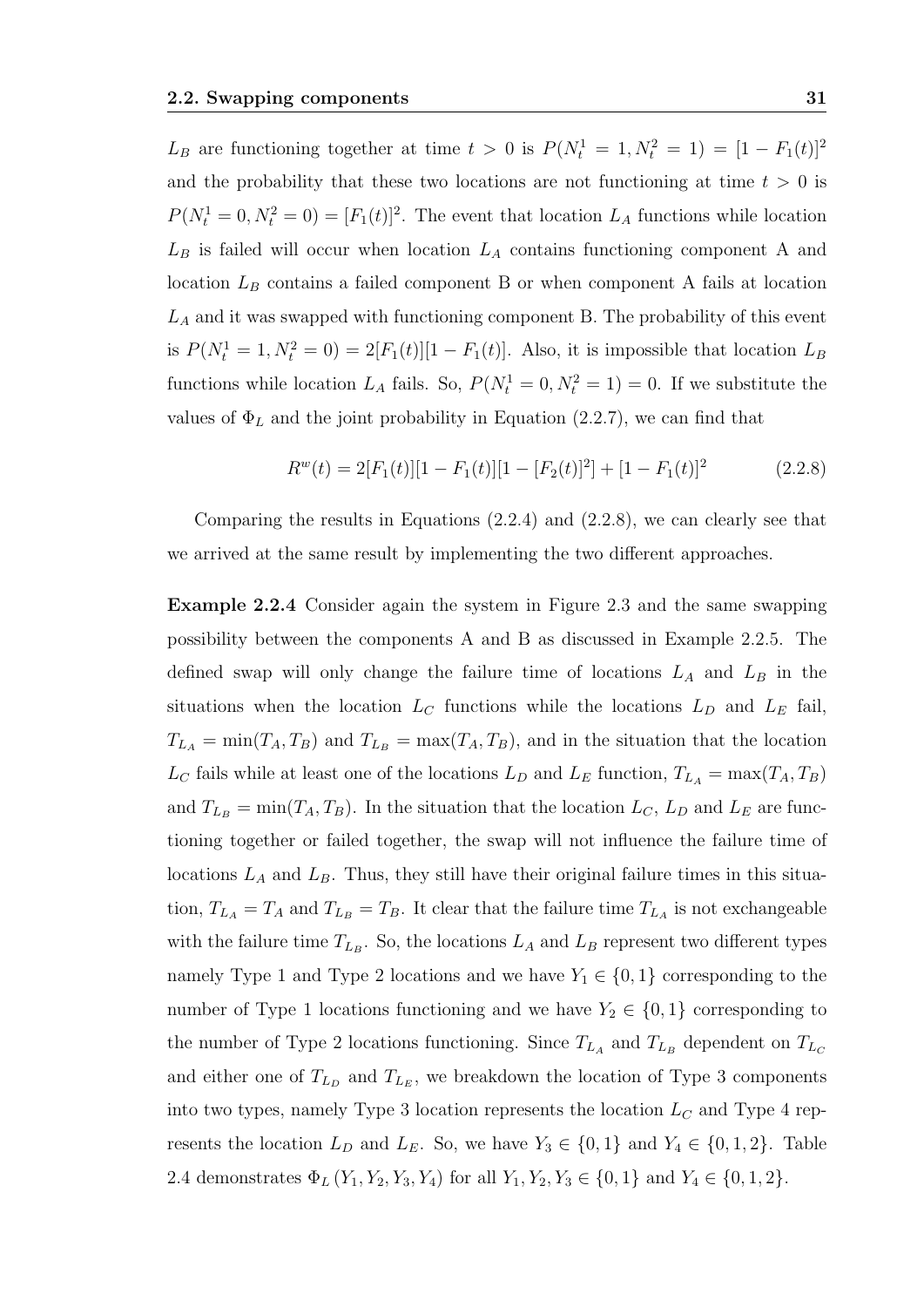| $Y_1$            | $Y_2$            | $Y_3$            | $Y_4$            | $\Phi_L$         | $Y_1$        | $Y_2$            | $Y_3$            | $Y_4$            | $\Phi_L$         |
|------------------|------------------|------------------|------------------|------------------|--------------|------------------|------------------|------------------|------------------|
| $\overline{0}$   | $\overline{0}$   | $\overline{0}$   | $\overline{0}$   | $\boldsymbol{0}$ | $\mathbf{1}$ | $\overline{0}$   | $\overline{0}$   | $\boldsymbol{0}$ | $\boldsymbol{0}$ |
| $\overline{0}$   | $\boldsymbol{0}$ | $\overline{0}$   | $\mathbf 1$      | $\boldsymbol{0}$ | $\mathbf 1$  | $\overline{0}$   | $\boldsymbol{0}$ | $\mathbf 1$      | $\mathbf{1}$     |
| $\overline{0}$   | $\overline{0}$   | $\boldsymbol{0}$ | $\overline{2}$   | $\boldsymbol{0}$ | $\mathbf 1$  | $\overline{0}$   | $\boldsymbol{0}$ | $\overline{2}$   | $\mathbf{1}$     |
| $\overline{0}$   | $\mathbf{1}$     | $\overline{0}$   | $\overline{0}$   | $\overline{0}$   | $\mathbf{1}$ | $\mathbf{1}$     | $\boldsymbol{0}$ | $\boldsymbol{0}$ | $\mathbf{1}$     |
| $\overline{0}$   | $\mathbf 1$      | $\overline{0}$   | $\mathbf{1}$     | $\boldsymbol{0}$ | $\mathbf{1}$ | $\,1$            | $\boldsymbol{0}$ | $\,1$            | $\mathbf{1}$     |
| $\boldsymbol{0}$ | $\mathbf{1}$     | $\overline{0}$   | $\overline{2}$   | $\boldsymbol{0}$ | $\mathbf{1}$ | $\,1$            | $\overline{0}$   | $\sqrt{2}$       | $\mathbf{1}$     |
| $\boldsymbol{0}$ | $\boldsymbol{0}$ | $\mathbf 1$      | $\overline{0}$   | $\boldsymbol{0}$ | $\mathbf 1$  | $\boldsymbol{0}$ | $\mathbf{1}$     | $\boldsymbol{0}$ | $\overline{0}$   |
| $\boldsymbol{0}$ | $\boldsymbol{0}$ | $\mathbf{1}$     | $\mathbf{1}$     | $\mathbf{1}$     | $\mathbf{1}$ | $\overline{0}$   | $\mathbf{1}$     | $\mathbf{1}$     | $\mathbf{1}$     |
| $\boldsymbol{0}$ | $\boldsymbol{0}$ | $\mathbf{1}$     | $\overline{2}$   | $\mathbf{1}$     | $\mathbf{1}$ | $\boldsymbol{0}$ | $\mathbf{1}$     | $\sqrt{2}$       | $\mathbf{1}$     |
| $\boldsymbol{0}$ | $\mathbf 1$      | $\mathbf{1}$     | $\boldsymbol{0}$ | $\mathbf{1}$     | $\mathbf{1}$ | $\mathbf{1}$     | $\mathbf{1}$     | $\boldsymbol{0}$ | $\mathbf{1}$     |
| $\overline{0}$   | $\mathbf 1$      | $\mathbf{1}$     | $\mathbf{1}$     | $\mathbf{1}$     | $\mathbf{1}$ | $\mathbf{1}$     | $\mathbf{1}$     | $\mathbf 1$      | $\mathbf{1}$     |
| $\boldsymbol{0}$ | $\mathbf 1$      | $\mathbf{1}$     | $\overline{2}$   | $\mathbf{1}$     | $\mathbf{1}$ | $\mathbf{1}$     | $\mathbf{1}$     | $\sqrt{2}$       | $\mathbf 1$      |

Table 2.4: Survival signature  $\Phi_L$  of system in Figure 2.3

Components A and B are of the same type. So,  $T_A$  and  $T_B$  are identically distributed  $T_A, T_B \sim F_1(t)$  where  $F_1(t)$  is CDF of the failure time of Type 1 components. Components C, D and E are of the same type. So,  $T_C$ ,  $T_D$  and  $T_E$  are identically distributed  $T_C, T_D, T_E \sim F_2(t)$  where  $F_2(t)$  is CDF of the failure time of Type 2 components. It is clear that the joint probability  $P(N_t^1 = Y_1, N_t^2 = Y_2, N_t^3 = Y_3, N_t^4 = Y_4)$ would be different than the joint probability for the original system only in the situations when  $N_t^1 = 1$  and  $N_t^2 = 0$  or when  $N_t^1 = 0$  and  $N_t^2 = 1$ . For example,  $P(N_t^1 = 1, N_t^2 = 0, N_t^3 = 0, N_t^4 = 1) = 4[1 - F_1(t)][F_1(t)][1 - F_2(t)][F_2(t)]^2$  because the event that  $L_A$  and one of  $L_D$  or  $L_E$  function while  $L_B$  and  $L_C$  are failed will occur in 4 situations namely, when  $L_A$  contains functioning component A and  $L_D$ contains functioning component D and  $L_B$ ,  $L_C$  and  $L_E$  contain failed components, or when  $L_A$  contains functioning component A and  $L_E$  contains functioning component E and  $L_B$ ,  $L_C$  and  $L_D$  contain failed components, or when component A fails at  $L_A$  and it is swapped by the functioning component B and  $L_D$  contains functioning component D and  $L_B$ ,  $L_C$  and  $L_E$  contain failed components, or when component A fails at location  $L_A$  and it is swapped by the functioning component B and  $L_E$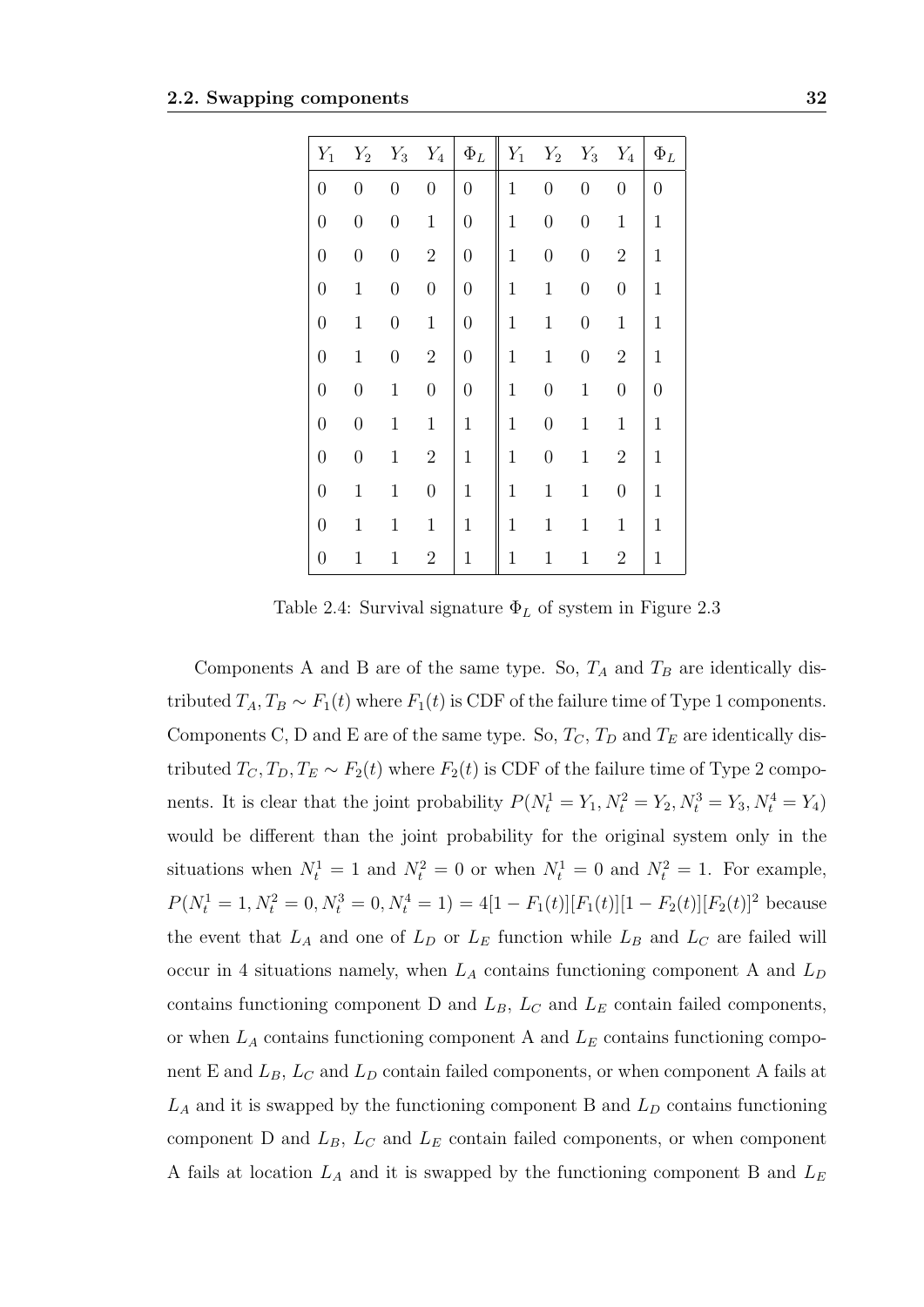| $Y_1$          | $Y_2$          | $Y_3$          | $Y_4$          | $P(N_t^1 = Y_1, N_t^2 = Y_2, N_t^3 = Y_3, N_t^4 = Y_4)$ |
|----------------|----------------|----------------|----------------|---------------------------------------------------------|
| 1              | $\theta$       | $\overline{0}$ | $\overline{0}$ | $[1 - F_1(t)][F_1(t)][F_2(t)]^3$                        |
| $\mathbf{1}$   | $\overline{0}$ | $\theta$       | $\mathbf{1}$   | $4[1 - F_1(t)][F_1(t)][1 - F_2(t)][F_2(t)]^2$           |
| 1              | $\theta$       | $\overline{0}$ | $\overline{2}$ | $2[1 - F_1(t)][F_1(t)][1 - F_2(t)]^2[F_2(t)]$           |
| $\mathbf{1}$   | $\theta$       | $\mathbf{1}$   | $\overline{0}$ | $\theta$                                                |
| $\mathbf{1}$   | $\overline{0}$ | $\mathbf{1}$   | $\mathbf{1}$   | $2[1 - F_1(t)][F_1(t)][1 - F_2(t)]^2[F_2(t)]$           |
| $\mathbf{1}$   | $\theta$       | $\mathbf{1}$   | $\overline{2}$ | $[1 - F_1(t)][F_1(t)][F_2(t)]^3$                        |
| $\overline{0}$ | $\mathbf{1}$   | $\overline{0}$ | $\overline{0}$ | $[1 - F_1(t)][F_1(t)][F_2(t)]^3$                        |
| $\overline{0}$ | $\mathbf{1}$   | $\overline{0}$ | $\mathbf{1}$   | $\overline{0}$                                          |
| $\overline{0}$ | $\mathbf{1}$   | $\overline{0}$ | $\overline{2}$ | $\overline{0}$                                          |
| $\overline{0}$ | $\mathbf{1}$   | 1              | $\overline{0}$ | $2[1 - F_1(t)][F_1(t)][1 - F_2(t)][F_2(t)]^2$           |
| $\overline{0}$ | 1              | 1              | 1              | $2[1 - F_1(t)][F_1(t)][1 - F_2(t)]^2[F_2(t)]$           |
| $\overline{0}$ | $\mathbf{1}$   | $\mathbf{1}$   | $\overline{2}$ | $[1 - F_1(t)][F_1(t)][F_2(t)]^3$                        |

Table 2.5: The probability in the cases when  $N_t^1 = 1$  and  $N_t^2 = 0$  and in the cases when  $N_t^1 = 0$  and  $N_t^2 = 1$  in Example 2.2.4

contains functioning component C and  $L_B$ ,  $L_C$  and  $L_D$  contain failed component. Table 2.5 shows  $P(N_t^1 = Y_1, N_t^2 = Y_2, N_t^3 = Y_3, N_t^4 = Y_4)$  in the cases when  $N_t^1 = 1$ and  $N_t^2 = 0$  and in the cases when  $N_t^1 = 0$  and  $N_t^2 = 1$ , for all  $Y_3 \in \{0, 1\}$  and  $Y_4 \in \{0, 1, 2\}.$ 

By substituting the values of  $\Phi_L(Y_1, Y_2, Y_3, Y_4)$  and  $P(N_t^1 = Y_1, N_t^2 = Y_2, N_t^3 =$  $Y_3, N_t^4 = Y_4$  for all  $Y_1, Y_2, Y_3 \in \{0, 1\}$  and  $Y_4 \in \{0, 1, 2\}$  in Equation(2.2.7), we can find that

$$
R^{w}(t) = [F_1(t)]^2 \left[ 2[F_2(t)][1 - F_2(t)]^2 + [1 - F_2(t)]^3 \right] + 2[F_1(t)][1 - F_1(t)]
$$
  

$$
\left[ 1 - [F_2(t)]^3 \right] + [1 - F_1(t)]^2.
$$
 (2.2.9)

Therefore, we arrived at the same result as in Example 2.2.2. It clear from the previous examples that while we arrived at the same result by implementing the two different approaches. The first approach in which the effect of a defined swapping regime is fully taken into account through the system structure function,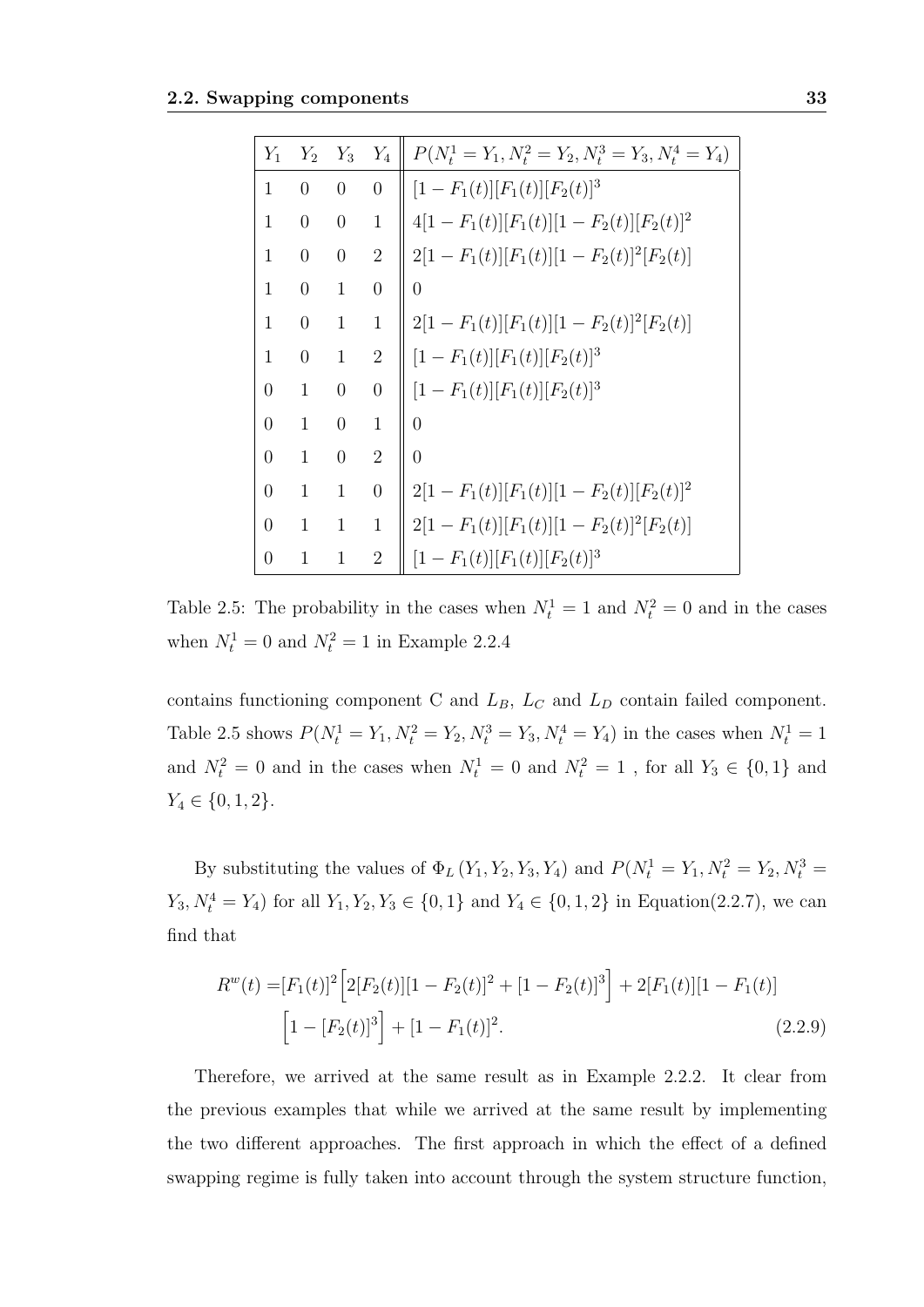

Figure 2.5: System with 8 components of 3 types; C,F,H form a 2-out-of-3 subsystem

and hence the survival signature is more attractive than the second one, since it has continued with the same advantage of survival signature by modeling the structure of systems and separating it from the random failure time of components. However, in the second approach in which the effect of such a component swap is taken into account through the failure times of specific locations, the lifetime distributions become extremely complex and may not be feasible if one has a variety of swapping opportunities. This thesis considers only the first approach for reliability assessment when system components can be swapped.

The following extensive example is comparing the change that might happen in the reliability as a result of different swapping opportunities. We can see through this example how the reliability of the system can be obtained easily by considering the first approach, however it would be quite difficult to obtain it by the second approach.

Example 2.2.5 The system in Figure 2.5 consists of 8 components of 3 types,  $m = 8$  and  $K = 3$ ,  $m_1 = 3$ ,  $m_2 = 3$  and  $m_3 = 2$ . The letters A to H represent the specific components, the numbers 1 to 3 represent the component types. This system consist of three subsystems in series configuration. The first subsystem is a parallel system consisting of components A and D, the second subsystem is a parallel system consisting of components B, E and G, and the third subsystem is a 2-out-of-3 system consisting of components C, F and H.

The reliability of this system might be enhanced by a variety of swapping opportunities, we compare 7 swapping cases. In Case 1, we assume that we are able to swap only Type 1 components, in Case 2, we assume that we are able to swap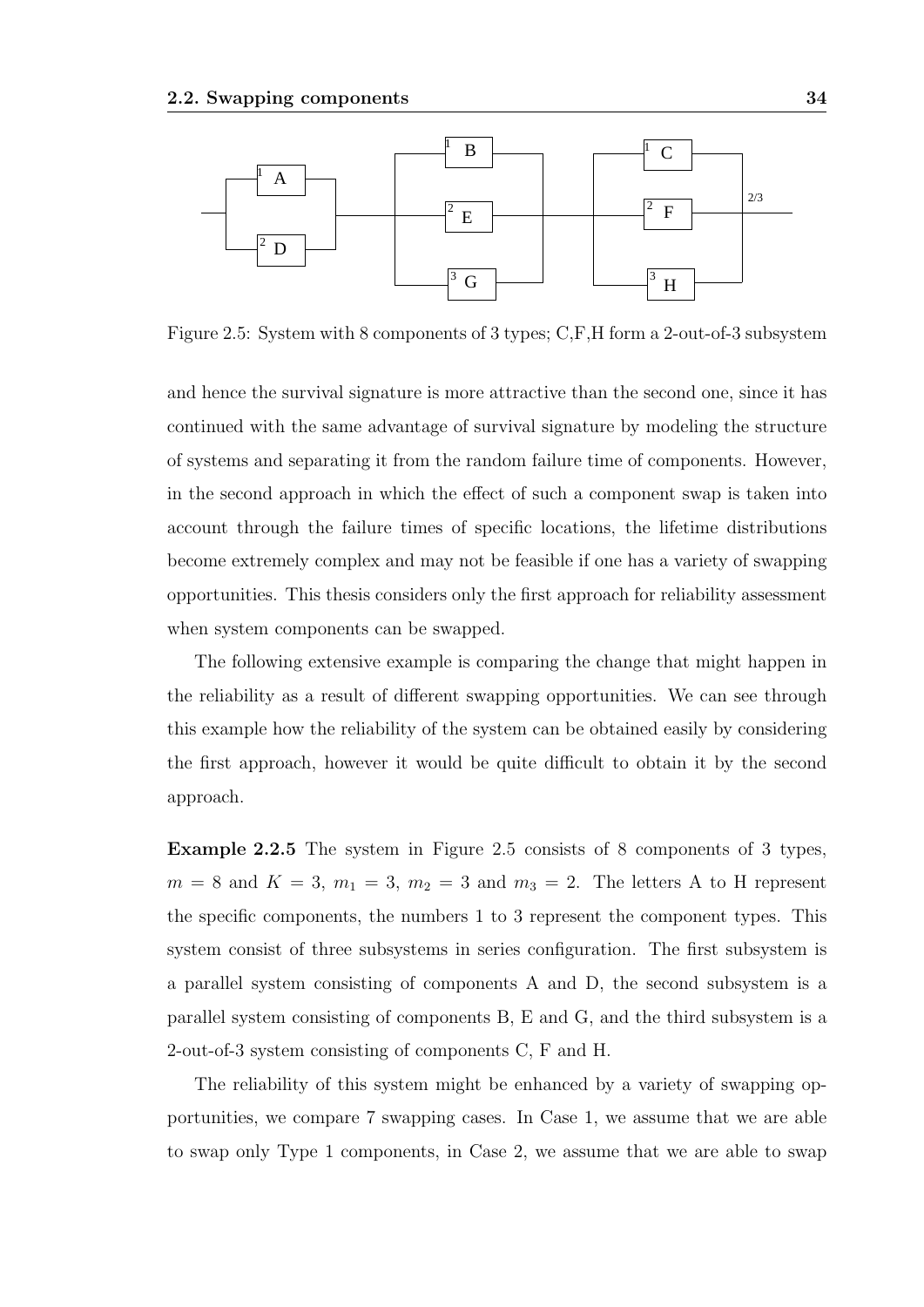only Type 2 components, in Case 3, we assume that we are able to swap only Type 3 components, in Case 4, we assume that we are able to swap both Type 1 and Type 2 components, in Case 5, we assume that we are able to swap both Type 1 and Type 3 components, in Case 6, we assume that we are able to swap both Type 2 and Type 3 components, in Case 7, we assume that we are able to swap Type 1, Type 2 and Type 3 components. In each case the swap can be done in any way when needed to keep the system functioning.

The survival signatures are given in Table 2.6, where  $\Phi$  is the survival signature for the original system and  $\Phi^w, w \in \{1, 2, 3, 4, 5, 6, 7\}$  are the survival signatures in Cases 1, 2, 3, 4, 5, 6 and 7. In this table we present only nonzero values. The zero values represent the situations when the system has only 3 functioning components or less, because the system needs at least 4 components to function. In Case 7, all nonzero values are equal to 1, because in this case we can swap components of all types, so the system just needs four functioning components of any type in order to function.

In order to see the change to the system's reliability as a result of each of swapping case, we assume that the failure times of Type 1 components have a Weibull distribution with shape parameter 2 and scale parameter 1, the failure times of Type 2 components have an Exponential distribution with expected value 1 and the failure times of Type 3 components have an Exponential distribution with expected value 2, so  $F_1(t) = 1 - e^{-t^2}$ ,  $F_2(t) = 1 - e^{-t}$  and  $F_3(t) = 1 - e^{-t/2}$ . The reliability functions of the system in Cases 1, 2, 3, 4, 5, 6 and 7 are given in Figure 2.6. Case 0 in this figure represents the reliability function for the original system. Clearly, while all swap cases would enhance the system reliability, Cases 7 and 4 provide the best improvement, which is mainly due to the fact that in Case 7 all the components are involved in the swaps and in Case 4, six components are involved in the swaps, including the two components in the first subsystem.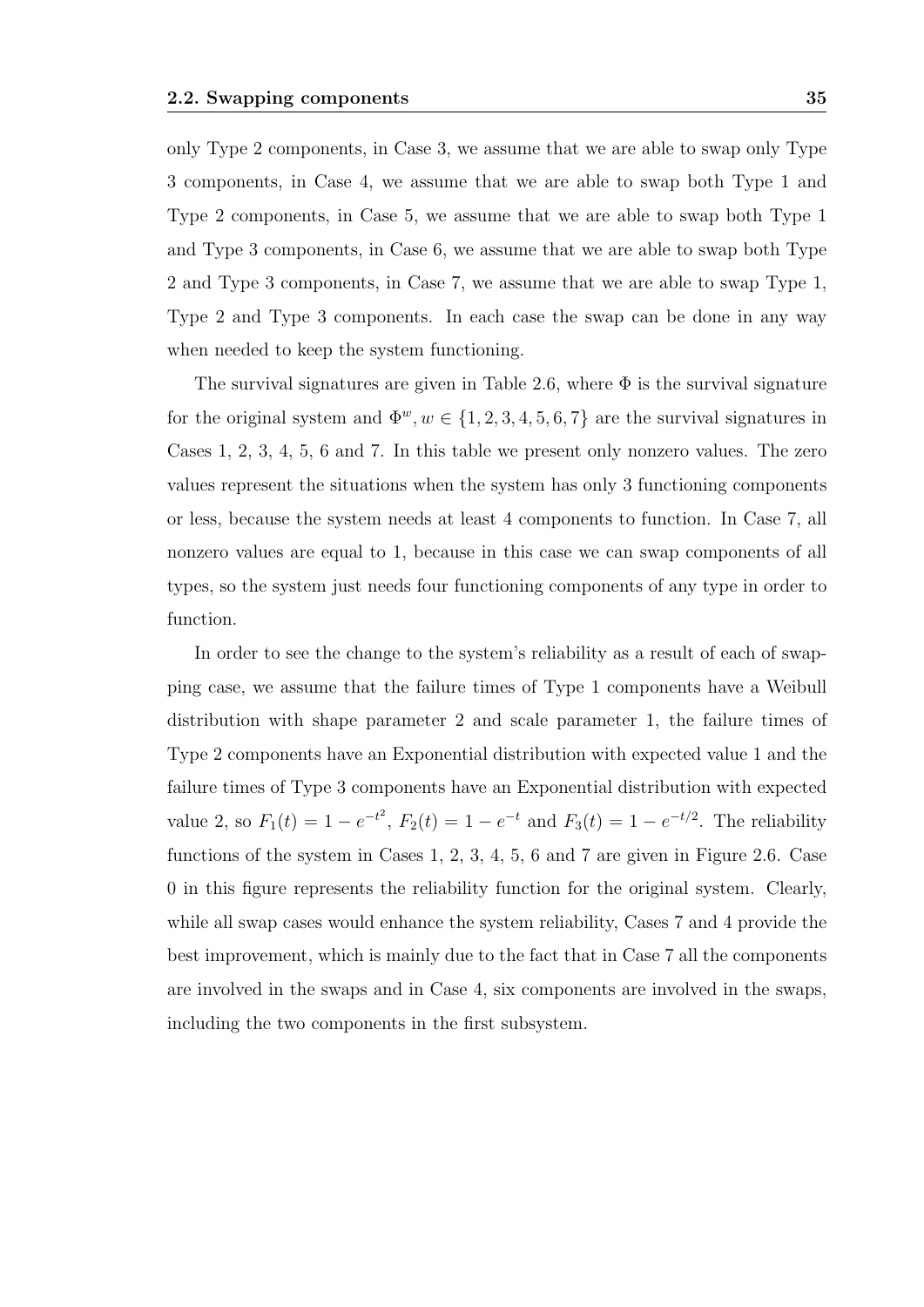| $l_1$            | $l_2$            | $l_3$            | $\Phi$                 | $\Phi^1$                                                       | $\Phi^2$               | $\Phi^3$     | $\Phi^4$                    | $\Phi^5$               | $\Phi^6$                                                                                                                                                                                                                                                                                                                                                                                                                                                                                                                                                                                                                                                     | $\Phi^7$     |
|------------------|------------------|------------------|------------------------|----------------------------------------------------------------|------------------------|--------------|-----------------------------|------------------------|--------------------------------------------------------------------------------------------------------------------------------------------------------------------------------------------------------------------------------------------------------------------------------------------------------------------------------------------------------------------------------------------------------------------------------------------------------------------------------------------------------------------------------------------------------------------------------------------------------------------------------------------------------------|--------------|
| $\boldsymbol{0}$ | $\boldsymbol{2}$ | $\overline{2}$   | 1/3                    | 1/3                                                            | 1                      | 1/3          | 1                           | 1/3                    | $\mathbf{1}$                                                                                                                                                                                                                                                                                                                                                                                                                                                                                                                                                                                                                                                 | $\mathbf{1}$ |
| $\boldsymbol{0}$ | 3                | $\mathbf{1}$     | 1/2                    | 1/2                                                            | 1/2                    | 1            | 1/2                         | $\mathbf{1}$           | $\mathbf{1}$                                                                                                                                                                                                                                                                                                                                                                                                                                                                                                                                                                                                                                                 | $\mathbf 1$  |
| $\boldsymbol{0}$ | 3                | $\overline{2}$   | $\mathbf{1}$           | $\mathbf{1}$                                                   | $\mathbf{1}$           | $\mathbf{1}$ | $\mathbf{1}$                | $\mathbf{1}$           | $\mathbf{1}$                                                                                                                                                                                                                                                                                                                                                                                                                                                                                                                                                                                                                                                 | $\mathbf 1$  |
| $\mathbf{1}$     | $\mathbf{1}$     | $\overline{2}$   | 2/9                    | 2/3                                                            | 2/3                    | 2/9          | $\mathbf{1}$                | 2/3                    | 2/3                                                                                                                                                                                                                                                                                                                                                                                                                                                                                                                                                                                                                                                          | $\mathbf{1}$ |
| $\mathbf{1}$     | $\overline{2}$   | $\mathbf{1}$     | 2/9                    | 2/3                                                            | 2/3                    | 4/9          | $\mathbf{1}$                | $\mathbf{1}$           | $\mathbf{1}$                                                                                                                                                                                                                                                                                                                                                                                                                                                                                                                                                                                                                                                 | $\mathbf 1$  |
| $\mathbf{1}$     | $\sqrt{2}$       | $\overline{2}$   | 5/9                    | $\mathbf{1}$                                                   | $\mathbf{1}$           | 5/9          | $\mathbf{1}$                | $\mathbf{1}$           | $\mathbf{1}$                                                                                                                                                                                                                                                                                                                                                                                                                                                                                                                                                                                                                                                 | $\mathbf 1$  |
| $\mathbf{1}$     | $\sqrt{3}$       | $\boldsymbol{0}$ | 1/3                    | $\mathbf{1}$                                                   | 1/3                    | 1/3          | $\mathbf{1}$                | $\mathbf{1}$           | 1/3                                                                                                                                                                                                                                                                                                                                                                                                                                                                                                                                                                                                                                                          | $\mathbf 1$  |
| $\mathbf{1}$     | $\sqrt{3}$       | $\mathbf{1}$     | 2/3                    | $\mathbf{1}$                                                   | 2/3                    | $\mathbf{1}$ | $\mathbf{1}$                | $\mathbf{1}$           | $\mathbf{1}$                                                                                                                                                                                                                                                                                                                                                                                                                                                                                                                                                                                                                                                 | $\mathbf 1$  |
| $\mathbf{1}$     | 3                | $\overline{2}$   | $\,1\,$                | $\mathbf{1}$                                                   | $\mathbf{1}$           | $\mathbf{1}$ | $\mathbf{1}$                | $\mathbf{1}$           | $\mathbf{1}$                                                                                                                                                                                                                                                                                                                                                                                                                                                                                                                                                                                                                                                 | $\mathbf 1$  |
| $\sqrt{2}$       | $\boldsymbol{0}$ | $\overline{2}$   | 1/3                    | 1                                                              | 1/3                    | 1/3          | $\mathbf{1}$                | $\mathbf{1}$           | 1/3                                                                                                                                                                                                                                                                                                                                                                                                                                                                                                                                                                                                                                                          | $\mathbf 1$  |
| $\boldsymbol{2}$ | $\mathbf{1}$     | $\mathbf{1}$     | 2/9                    | 2/3                                                            | 2/3                    | 4/9          | $\mathbf{1}$                | $\mathbf{1}$           | $\mathbf{1}$                                                                                                                                                                                                                                                                                                                                                                                                                                                                                                                                                                                                                                                 | $\mathbf 1$  |
| $\sqrt{2}$       | $\mathbf{1}$     | $\overline{2}$   | 5/9                    | $\mathbf{1}$                                                   | $\mathbf{1}$           | 5/9          | $\mathbf{1}$                | $\mathbf{1}$           | $\mathbf{1}$                                                                                                                                                                                                                                                                                                                                                                                                                                                                                                                                                                                                                                                 | $\mathbf 1$  |
| $\sqrt{2}$       | $\sqrt{2}$       | $\boldsymbol{0}$ | 1/3                    | 2/3                                                            | 2/3                    | 1/3          | $\mathbf{1}$                | 2/3                    | 2/3                                                                                                                                                                                                                                                                                                                                                                                                                                                                                                                                                                                                                                                          | $\mathbf 1$  |
| $\sqrt{2}$       | $\overline{2}$   | $\mathbf{1}$     | 1/2                    | 5/6                                                            | 5/6                    | 7/9          | $\mathbf{1}$                | $\mathbf{1}$           | $\mathbf{1}$                                                                                                                                                                                                                                                                                                                                                                                                                                                                                                                                                                                                                                                 | $\mathbf 1$  |
| $\overline{2}$   | $\overline{2}$   | $\overline{2}$   | 7/9                    | $\mathbf{1}$                                                   | $\mathbf{1}$           | 7/9          | $\mathbf{1}$                | $\mathbf{1}$           | $\mathbf{1}$                                                                                                                                                                                                                                                                                                                                                                                                                                                                                                                                                                                                                                                 | $\mathbf 1$  |
| $\sqrt{2}$       | $\sqrt{3}$       | $\boldsymbol{0}$ | 2/3                    | $\mathbf{1}$                                                   | 2/3                    | 2/3          | $\mathbf{1}$                | $\mathbf{1}$           | 2/3                                                                                                                                                                                                                                                                                                                                                                                                                                                                                                                                                                                                                                                          | $\mathbf 1$  |
| $\sqrt{2}$       | $\sqrt{3}$       | $\mathbf{1}$     | 5/6                    | $\mathbf{1}$                                                   | 5/6                    | $\mathbf{1}$ | $\mathbf{1}$                | $\mathbf{1}$           | $\mathbf{1}$                                                                                                                                                                                                                                                                                                                                                                                                                                                                                                                                                                                                                                                 | $\mathbf 1$  |
| $\sqrt{2}$       | 3                | $\overline{2}$   | $\mathbf 1$            | $\mathbf{1}$                                                   | $\mathbf{1}$           | $\mathbf{1}$ | $\mathbf{1}$                | $\mathbf{1}$           | $\mathbf{1}$                                                                                                                                                                                                                                                                                                                                                                                                                                                                                                                                                                                                                                                 | $\mathbf 1$  |
| $\sqrt{3}$       | $\boldsymbol{0}$ | $\mathbf{1}$     | 1/2                    | 1/2                                                            | 1/2                    | $\mathbf{1}$ | 1/2                         | $\mathbf{1}$           | $\mathbf{1}$                                                                                                                                                                                                                                                                                                                                                                                                                                                                                                                                                                                                                                                 | $\mathbf 1$  |
| $\boldsymbol{3}$ | $\boldsymbol{0}$ | $\overline{2}$   | $\mathbf{1}$           | $\mathbf{1}$                                                   | $\mathbf{1}$           | $\mathbf{1}$ | $\mathbf{1}$                | $\mathbf{1}$           | $\mathbf{1}$                                                                                                                                                                                                                                                                                                                                                                                                                                                                                                                                                                                                                                                 | $\mathbf{1}$ |
| 3                | $\mathbf 1$      | $\overline{0}$   | 1/3                    | 1/3                                                            | $1 \quad$              | 1/3          | $\mathbf{1}$                | 1/3                    | $\mathbf 1$                                                                                                                                                                                                                                                                                                                                                                                                                                                                                                                                                                                                                                                  | $\mathbf 1$  |
| 3                | $\mathbf{1}$     | $\mathbf{1}$     |                        | $2/3$ $2/3$ 1 1 1                                              |                        |              |                             | $\overline{1}$         | $\begin{array}{\begin{array}{\small \begin{array}{\small \begin{array}{\small \end{array}}}}\\{\small \end{array}}\\{\small \end{array}}\\{\small \end{array}}{\small \end{array}}{\small \begin{array}{\small \end{array}}{\small \begin{array}{\small \end{array}}{\small \begin{array}{\small \end{array}}}{\small \begin{array}{\small \end{array}}{\small \begin{array}{\small \end{array}}{\small \end{array}}}{\small \begin{array}{\small \end{array}}{\small \begin{array}{\small \end{array}}{\small \begin{array}{\small \end{array}}{\small \begin{array}{\small \end{array}}{\small \begin{array}{\small \end{array}}}}{\small \begin{array}{\$ | $\mathbf{1}$ |
| $\overline{3}$   | $\,1$            | $\,2$            |                        | $\begin{array}{ccccccccc} 1 & & 1 & & 1 & & 1 & & \end{array}$ |                        |              |                             | $1 \qquad 1$           | $1\,$                                                                                                                                                                                                                                                                                                                                                                                                                                                                                                                                                                                                                                                        | $\,1$        |
| $\overline{3}$   | $\boldsymbol{2}$ | $\boldsymbol{0}$ |                        |                                                                |                        |              | $2/3$ $2/3$ 1 $2/3$ 1 $2/3$ |                        | 1                                                                                                                                                                                                                                                                                                                                                                                                                                                                                                                                                                                                                                                            | $\mathbf{1}$ |
| $\sqrt{3}$       | $\sqrt{2}$       | $\,1$            |                        | $5/6$ $5/6$ 1                                                  |                        | 1            | $\mathbf{1}$                | $1 \quad \blacksquare$ | 1                                                                                                                                                                                                                                                                                                                                                                                                                                                                                                                                                                                                                                                            | $\mathbf{1}$ |
| $\overline{3}$   | $\overline{2}$   | $\overline{2}$   |                        | $1 \qquad 1$                                                   | 1                      | 1            | $1 \quad \blacksquare$      | 1                      | 1                                                                                                                                                                                                                                                                                                                                                                                                                                                                                                                                                                                                                                                            | $\mathbf{1}$ |
| $\overline{3}$   | $\boldsymbol{3}$ | $\boldsymbol{0}$ | $\,1\,$                | 1                                                              | $1 \quad \blacksquare$ | 1            | 1                           | 1                      | 1                                                                                                                                                                                                                                                                                                                                                                                                                                                                                                                                                                                                                                                            | $\,1$        |
| $\overline{3}$   | $\sqrt{3}$       | $\mathbf{1}$     | $\,1\,$                | 1                                                              | 1                      | 1            | $\,1$                       | 1                      | 1                                                                                                                                                                                                                                                                                                                                                                                                                                                                                                                                                                                                                                                            | $\mathbf{1}$ |
| $\overline{3}$   | 3 <sup>1</sup>   | $\overline{2}$   | $1 \quad \blacksquare$ | $1 \quad \blacksquare$                                         | $1 \quad \blacksquare$ | 1            | 1                           | 1                      | 1                                                                                                                                                                                                                                                                                                                                                                                                                                                                                                                                                                                                                                                            | $\,1$        |

Table 2.6: The survival signatures of system in Figure 2.5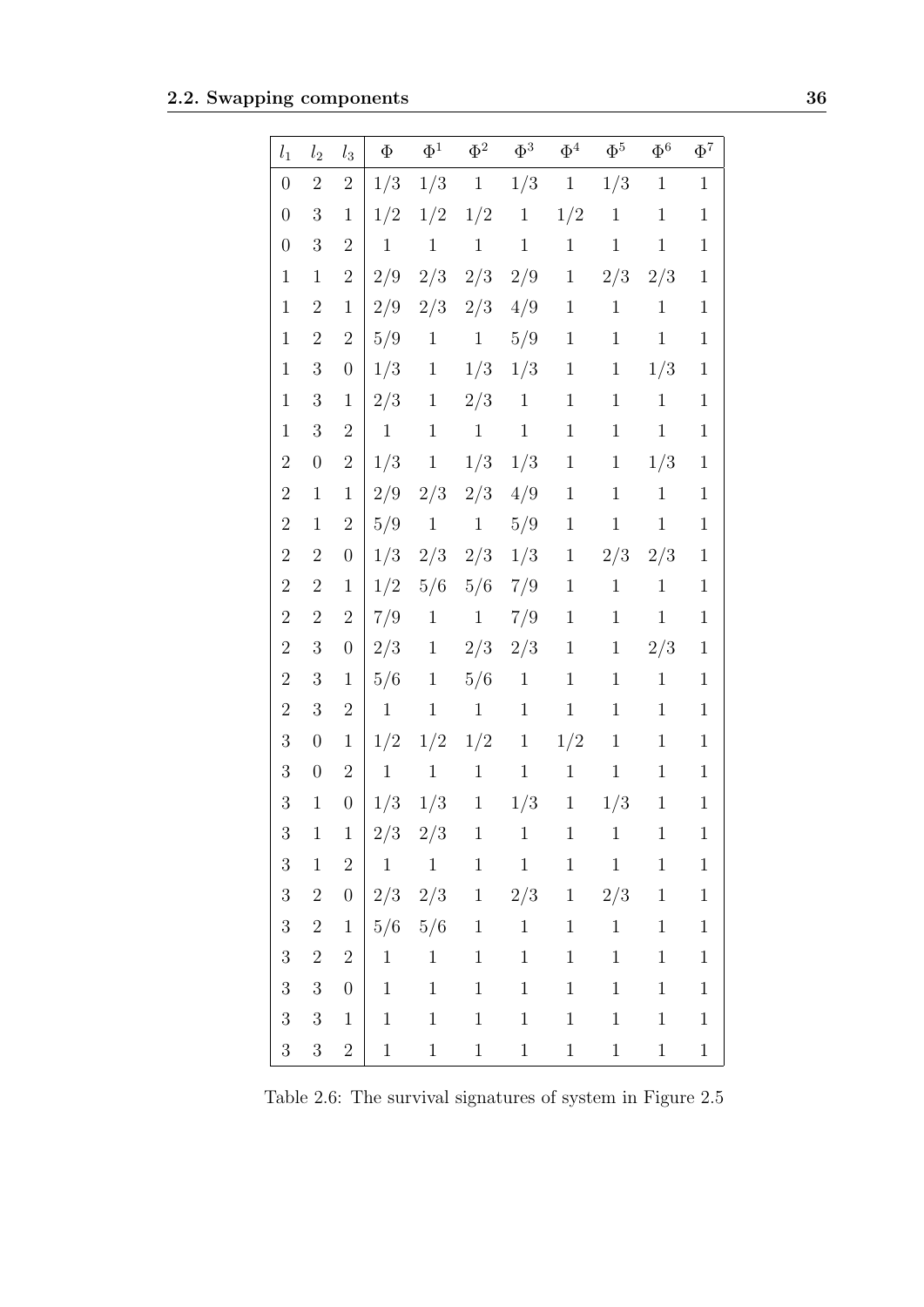

Figure 2.6: Reliability of the system in Figure 2.5

#### 2.3 Component reliability importance

We examine the reliability importance of a specific component if we assume that some components in the system can be swapped. We consider the relative importance index  $RI_i(t)$  as introduced by [31], which is the difference between the probability that the system functions at time t given that component i functions at time  $t$ , and the probability that the system functions at time  $t$  given that component  $i$  is not functioning at time  $t$ , so

$$
RI_i(t) = P(T_S > t | T_i > t) - P(T_S > t | T_i < t)
$$

The conditional survival functions  $P(T_S > t | T_i > t)$  and  $P(T_S > t | T_i < t)$  can be obtained quite easily by deriving the survival signatures corresponding to the two possible states of component i. We can compute this for the system without swapping being possible as well as for specific swapping regimes, and it is of interest to consider the change in importance of specific components resulting from the swapping possibilities. We illustrate this using the same systems and swapping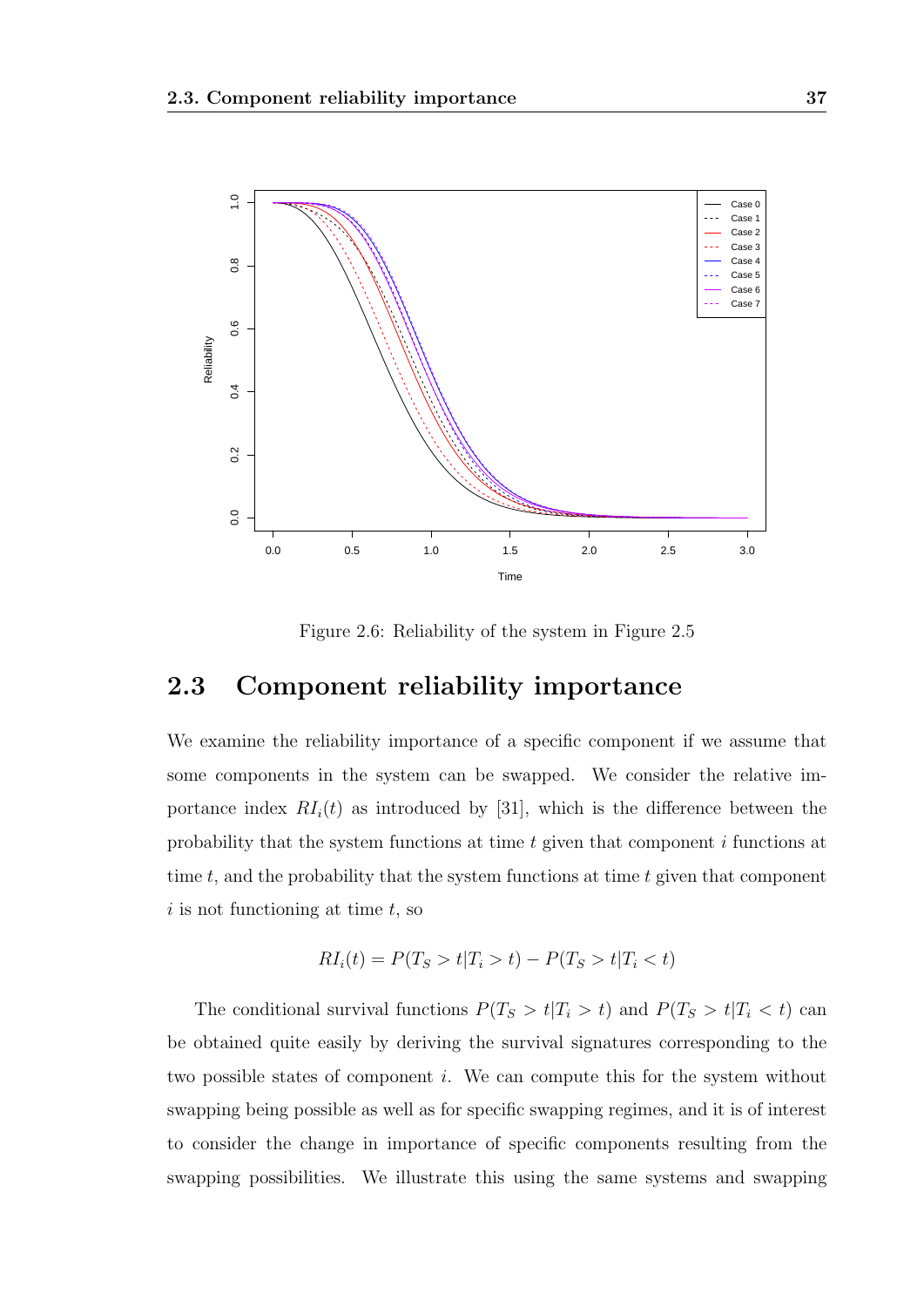|                |                |                  |                  |                  | В                | C, D           |                  |                  |                  |  |
|----------------|----------------|------------------|------------------|------------------|------------------|----------------|------------------|------------------|------------------|--|
| $l_1$          | $l_{2}$        | $\tilde{\Phi}_1$ | $\tilde{\Phi}_0$ | $\tilde{\Phi}_1$ | $\tilde{\Phi}_0$ | $l_1$          | $l_2$            | $\tilde{\Phi}_1$ | $\tilde{\Phi}_0$ |  |
| $\overline{0}$ | $\overline{0}$ | 0                | $\boldsymbol{0}$ | $\boldsymbol{0}$ | $\boldsymbol{0}$ | $\overline{0}$ | $\boldsymbol{0}$ | $\overline{0}$   | 0                |  |
| $\overline{0}$ | $\mathbf{1}$   | 1                | $\boldsymbol{0}$ | $\boldsymbol{0}$ | $\boldsymbol{0}$ | 0              | $\mathbf 1$      | 0                | $\overline{0}$   |  |
| $\overline{0}$ | $\overline{2}$ | 1                | $\overline{0}$   |                  | $\boldsymbol{0}$ | 1              | 0                | 1/2              | $\overline{0}$   |  |
| $\mathbf{1}$   | $\overline{0}$ | 1                | 0                | 1                | 0                | 1              | $\mathbf 1$      | 1/2              | 1/2              |  |
| 1              | $\mathbf{1}$   | 1                | $\boldsymbol{0}$ | $\mathbf{1}$     | $\mathbf 1$      | $\overline{2}$ | $\boldsymbol{0}$ |                  |                  |  |
| 1              | $\overline{2}$ |                  | $\boldsymbol{0}$ | 1                | 1                | $\overline{2}$ | $\mathbf 1$      |                  |                  |  |

Table 2.7:  $\tilde{\Phi}_1$  and  $\tilde{\Phi}_0$  for components A, B, C, D

regimes considered in Examples 2.2.1 and 2.2.5.

Example 2.3.1 Consider again the system in Figure 2.1 and the same swapping possibility as discussed in Example 2.2.1. We refer to the original case of the system when there is no swapping possible between components as Case 0. We refer to the case when components A and B can be swapped as Case 1. To calculate the relative importance indices in Case 0, we first calculate the survival signature of the system conditional on the component of interest functioning, which we denote by  $\tilde{\Phi}_1(l_1, l_2)$ , where it should be noted that either  $l_1$  or  $l_2$  (corresponding to the type of the component of interest) now only takes values in  $\{0, \ldots, m_k - 1\}$  for  $k = 1$  or  $k = 2$ , as it only reflects the number of the other components of the same type that are functioning. Similarly, we calculate the survival signature of the system conditional on the component of interest not functioning, which we denote by  $\tilde{\Phi}_0(l_1, l_2)$ . The survival signatures  $\tilde{\Phi}_1(l_1, l_2)$  and  $\tilde{\Phi}_0(l_1, l_2)$  are given in Table 2.7 for all components, note of course that these are identical for components C and D.

The relative importance index for component A,  $RI_A(t)$ , is derived by

$$
RI_A(t) = \sum_{l_1=0}^{1} \sum_{l_2=0}^{2} \left[ \tilde{\Phi}_1(l_1, l_2) - \tilde{\Phi}_0(l_1, l_2) \right] \prod_{k=1}^{2} P(C_t^k = l_k)
$$

leading to

$$
RI_A(t) = [F_1(t)] [1 - [F_2(t)]^2] + [1 - F_1(t)]
$$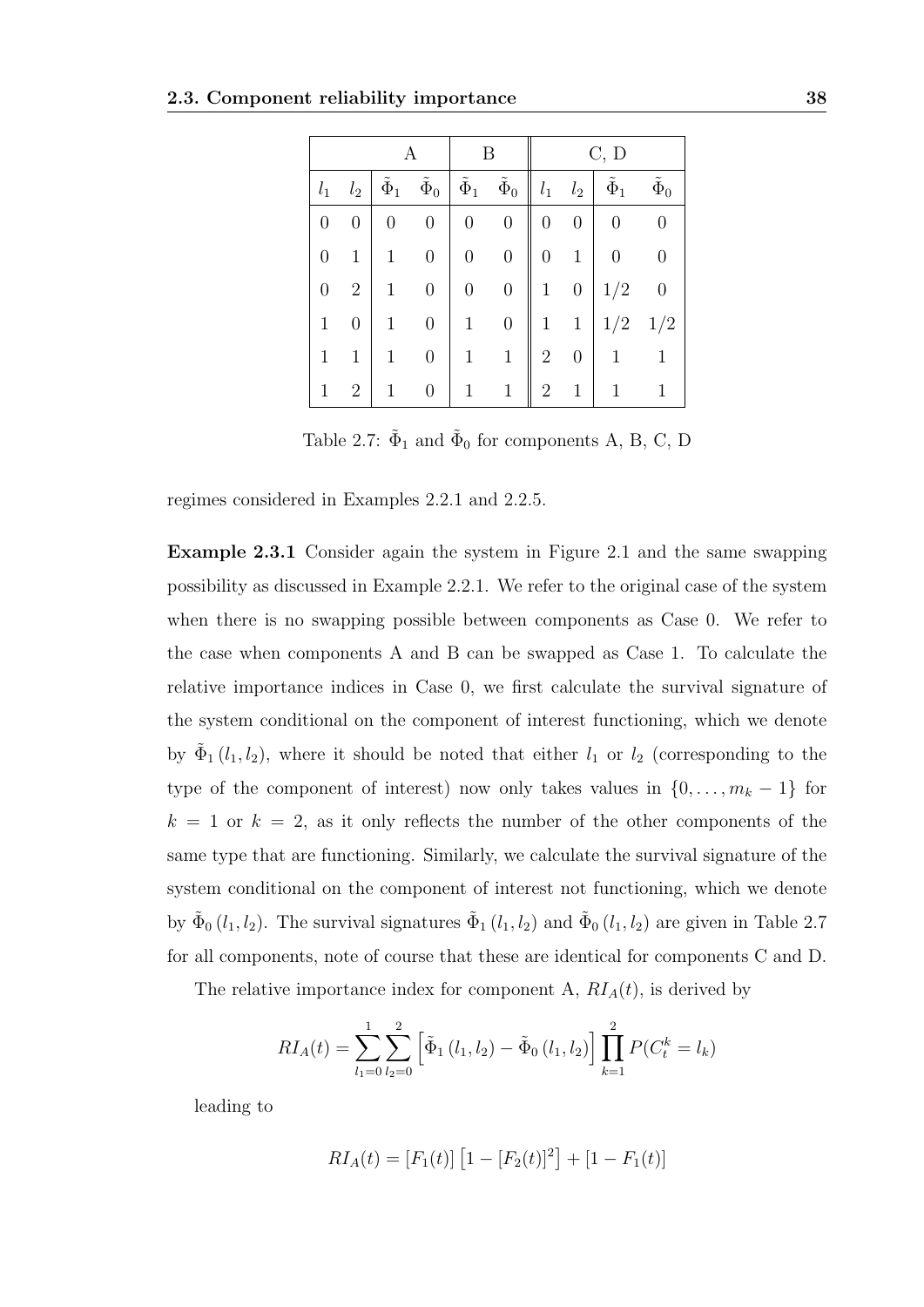|                  |                  |                    |                    | В                  |                    | C, D           |                  |                    |                    |  |
|------------------|------------------|--------------------|--------------------|--------------------|--------------------|----------------|------------------|--------------------|--------------------|--|
| $l_1$            | $l_2$            | $\tilde{\Phi}_1^1$ | $\tilde{\Phi}^1_0$ | $\tilde{\Phi}_1^1$ | $\tilde{\Phi}^1_0$ | $l_1$          | $l_{2}$          | $\tilde{\Phi}_1^1$ | $\tilde{\Phi}^1_0$ |  |
| $\boldsymbol{0}$ | 0                | 0                  | $\boldsymbol{0}$   | 0                  | $\boldsymbol{0}$   | 0              | 0                | 0                  | $\boldsymbol{0}$   |  |
| 0                | 1                |                    | $\overline{0}$     |                    | $\overline{0}$     |                | 1                | $\boldsymbol{0}$   | 0                  |  |
| $\overline{0}$   | $\overline{2}$   |                    | $\overline{0}$     |                    | $\overline{0}$     | 1              | $\boldsymbol{0}$ | $\mathbf{1}$       | 0                  |  |
| 1                | $\boldsymbol{0}$ |                    | $\overline{0}$     | 1                  | $\overline{0}$     | 1              | 1                | 1                  | 1                  |  |
| 1                | 1                |                    | 1                  | 1                  | $\mathbf{1}$       | $\overline{2}$ | 0                | $\mathbf{1}$       |                    |  |
| 1                | $\overline{2}$   |                    | 1                  | 1                  | 1                  | $\overline{2}$ | 1                | $\mathbf{1}$       |                    |  |

Table 2.8:  $\tilde{\Phi}_1^1$  and  $\tilde{\Phi}_0^1$  for components A, B, C, D

Similarly, we derive

$$
RI_B(t) = [1 - F_1(t)][F_2(t)]^2
$$
  

$$
RI_C(t) = RI_D(t) = [F_1(t)][1 - F_1(t)][F_2(t)]
$$

We aim to determine the differences that might occur in  $RI_A(t)$ ,  $RI_B(t)$ ,  $RI_C(t)$ and  $RI_D(t)$  in Case 1, in which we assume that components A and B can be swapped. To calculate the relative importance indices in Case 1,  $\tilde{\Phi}^1_1(l_1, l_2)$  represents the survival signature with the swap enabled, if the component of interest functions, and  $\tilde{\Phi}_0^1(l_1, l_2)$  if the component does not function. We denote the relative importance index of component *i* if the Case 1 swap is possible by  $RI_i^1(t)$ . Table 2.8 presents  $\tilde{\Phi}_1^1$  and  $\tilde{\Phi}_0^1$  for all the components in Case 1.

The relative importance index for component A,  $RI_A^1(t)$ , is derived by

$$
RI_A^1(t) = \sum_{l_1=0}^1 \sum_{l_2=0}^2 \left[ \tilde{\Phi}_1^1(l_1, l_2) - \tilde{\Phi}_0^1(l_1, l_2) \right] \prod_{k=1}^2 P(C_t^k = l_k)
$$

leading to

$$
RI_A^1(t) = [F_1(t)] [1 - [F_2(t)]^2] + [1 - F_1(t)][F_2(t)]^2
$$

Similarly we derive

$$
RI_B^1(t) = [F_1(t)] [1 - [F_2(t)]^2] + [1 - F_1(t)][F_2(t)]^2
$$
  

$$
RI_C^1(t) = RI_D^1(t) = 2[F_1(t)][1 - F_1(t)][F_2(t)]
$$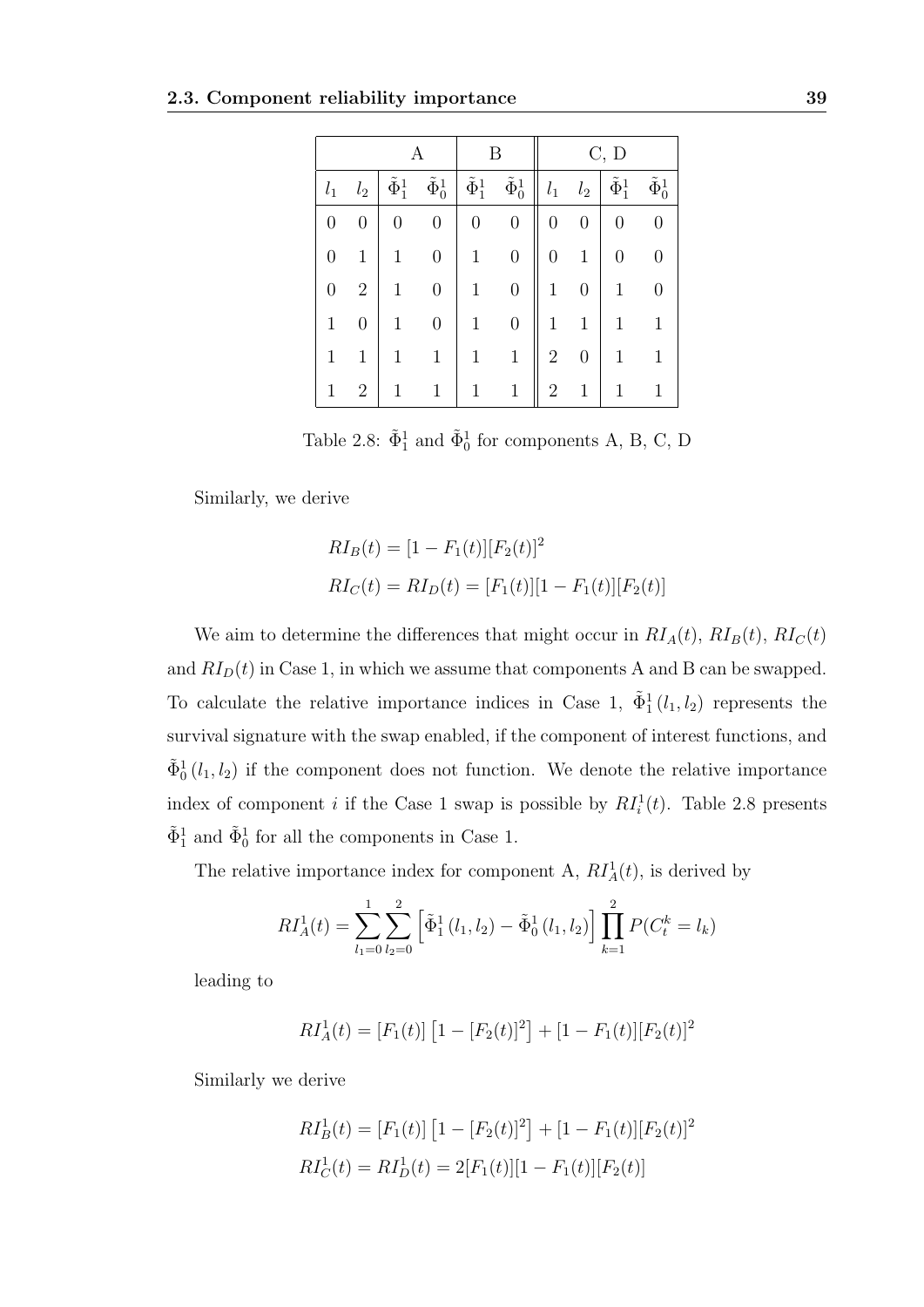To compare the relative importance indices of the system's components in Cases 0 and 1, we use the same failure time distributions for Type 1 and Type 2 components as in Example 2.2.1. Figure 2.7 (a) and (b) show the relative importance indices of the system's components in Cases 0 and 1, respectively. These figures show that in Case 0, component A is clearly the most important, yet with the swapping possible between components A and B in Case 1 these two components become equally important.

Example 2.3.2 We consider the component importance for the system in Figure 2.5, under the same swapping possibilities that we introduced in Example 2.2.5, namely in Case 1, we assume that we are able to swap only Type 1 components, in Case 2, we assume that we are able to swap only Type 2 components, in Case 3, we assume that we are able to swap only Type 3 components, in Case 4, we assume that we are able to swap both Type 1 and Type 2 components, in Case 5, we assume that we are able to swap both Type 1 and Type 3 components, in Case 6, we assume that we are able to swap both Type 2 and Type 3 components, in Case 7, we assume that we are able to swap Type 1, Type 2 and Type 3 components. We refer to the original Case, in which there is no swap option as Case 0. We also assume the same component failure time distributions as in Example 2.2.5.

The survival signatures for all components of Type 1 are given in Table 2.9, the survival signatures for all components of Type 2 are given in Table 2.10 and the survival signatures for all components of Type 3 are given in Table 2.11. In these tables  $\tilde{\Phi}_1$  and  $\tilde{\Phi}_0$  are the survival signatures for the components in Case 0 and  $\tilde{\Phi}_1^w$ and  $\tilde{\Phi}_0^w$ ,  $w \in \{1, 2, 3, 4, 5, 6, 7\}$  are the survival signatures for the components in Cases 1, 2, 3, 4, 5, 6 and 7. In these tables we present only non zero values.

Figures 2.8(a)-(h) show the relative importance indices of the components in these cases. These figures show that due to the ability of swapping between components, in Case 1, the components of Type 1 become equally important and, in Case 2, the components of Type 2 become equally important and, in Case 3, the components of Type 3 become equally important, in Case 4, the components of Type 1 become equally important and the components of Type 2 become equally important, in Case 5, the components of Type 1 become equally important and the components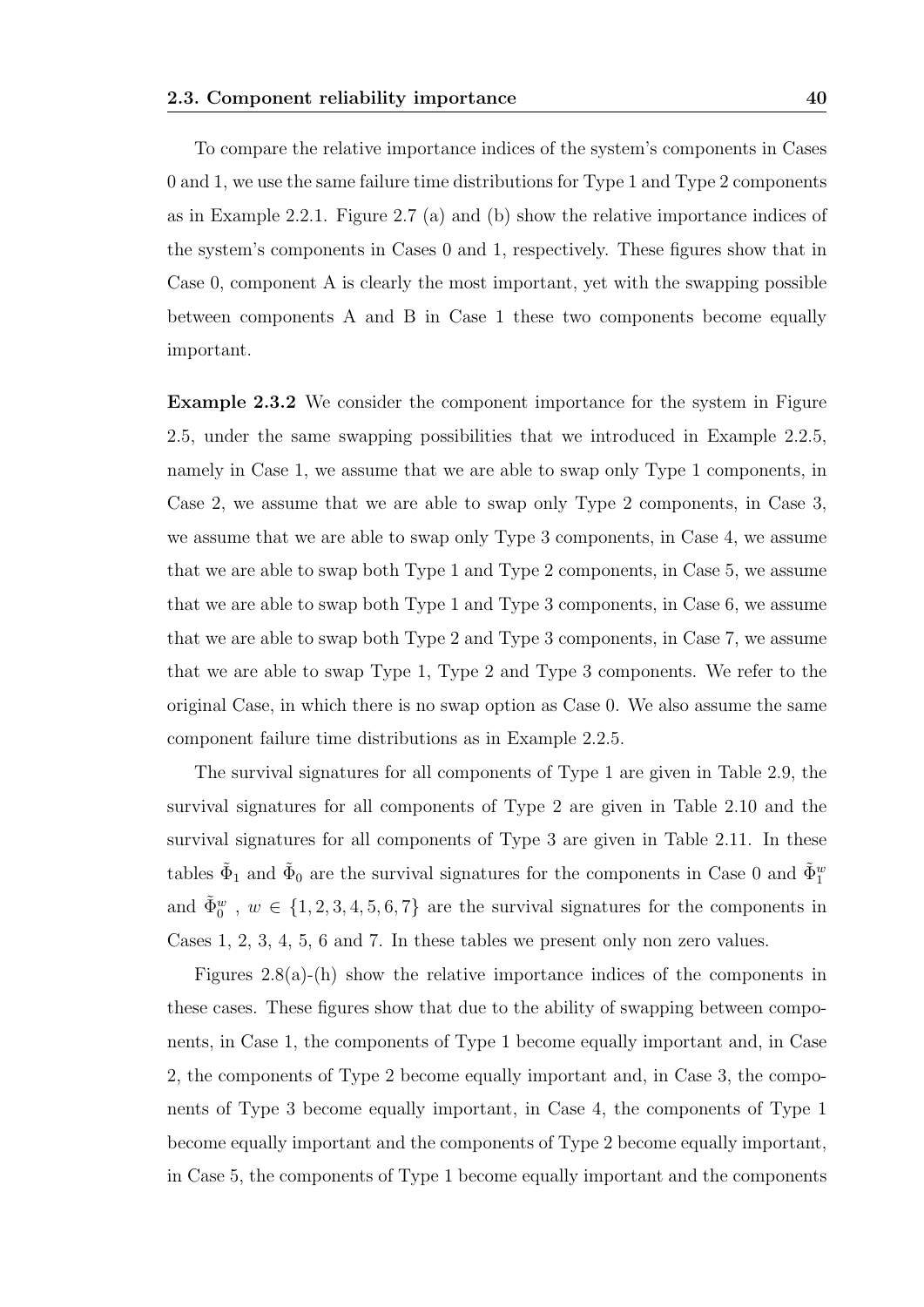

(b) Case 1

Figure 2.7: The relative importance indices of components in Figure 2.1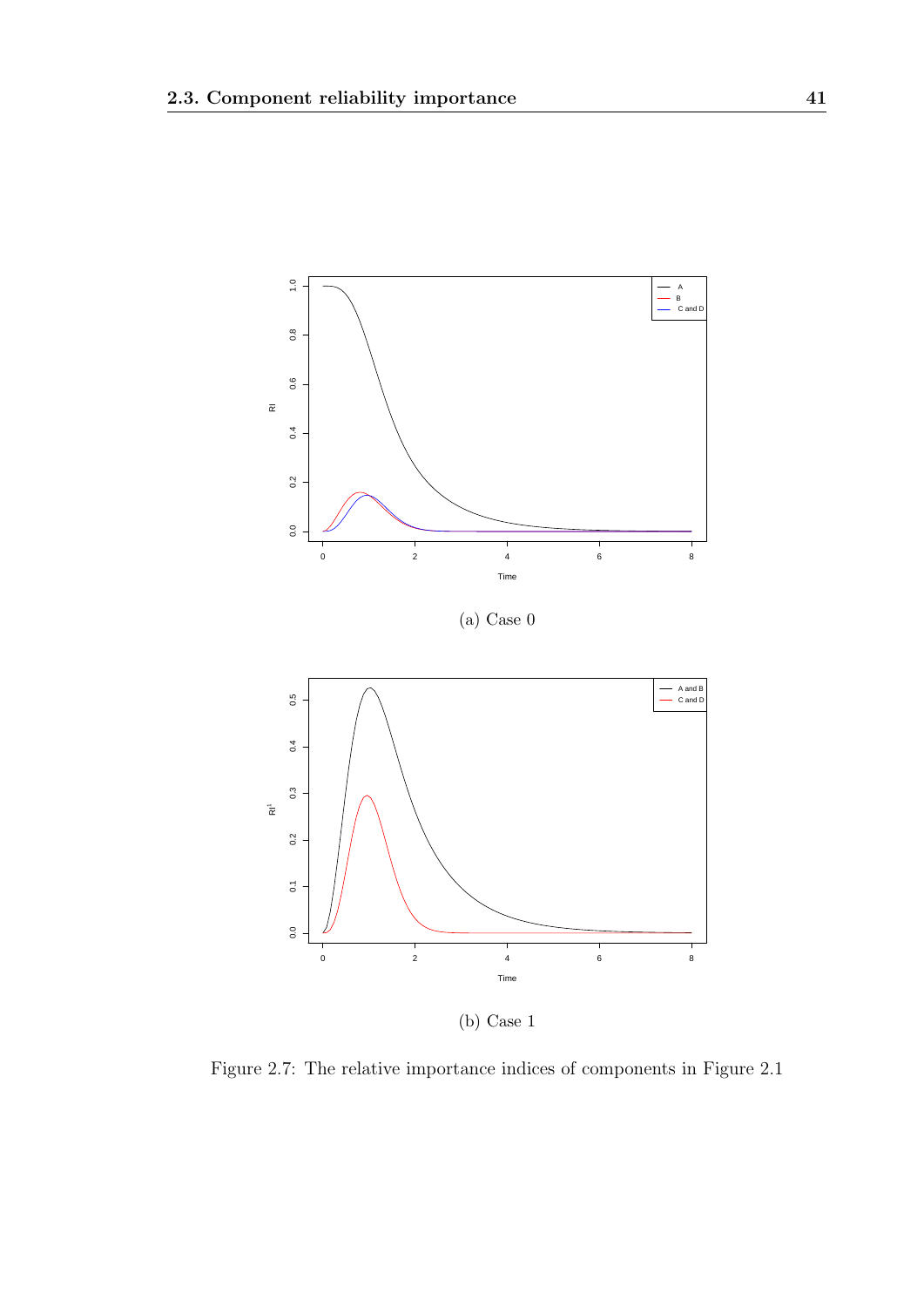of Type 3 become equally important, in Case 6, the components of Type 2 become equally important and the components of Type 3 become equally important and in Case 7, the components of Type 1 become equally important, the components of Type 2 become equally important and the components of Type 3 become equally important for system reliability.

The importance of specific components dependents on the swapping cases that would be allowed as well as the component failure time distributions. If we consider only the period of time from  $t = 0$  to  $t = 0.4$ , for example, then we can see that in this period, in Cases 0, 1 and 4, component H is the most important component, in Case 2 and 6, component C is the most important component, in Case 3, component A is the most important component, in Case 5, components G and H are the most important components, and in Case 7, components A, B and C are the most important components for system reliability.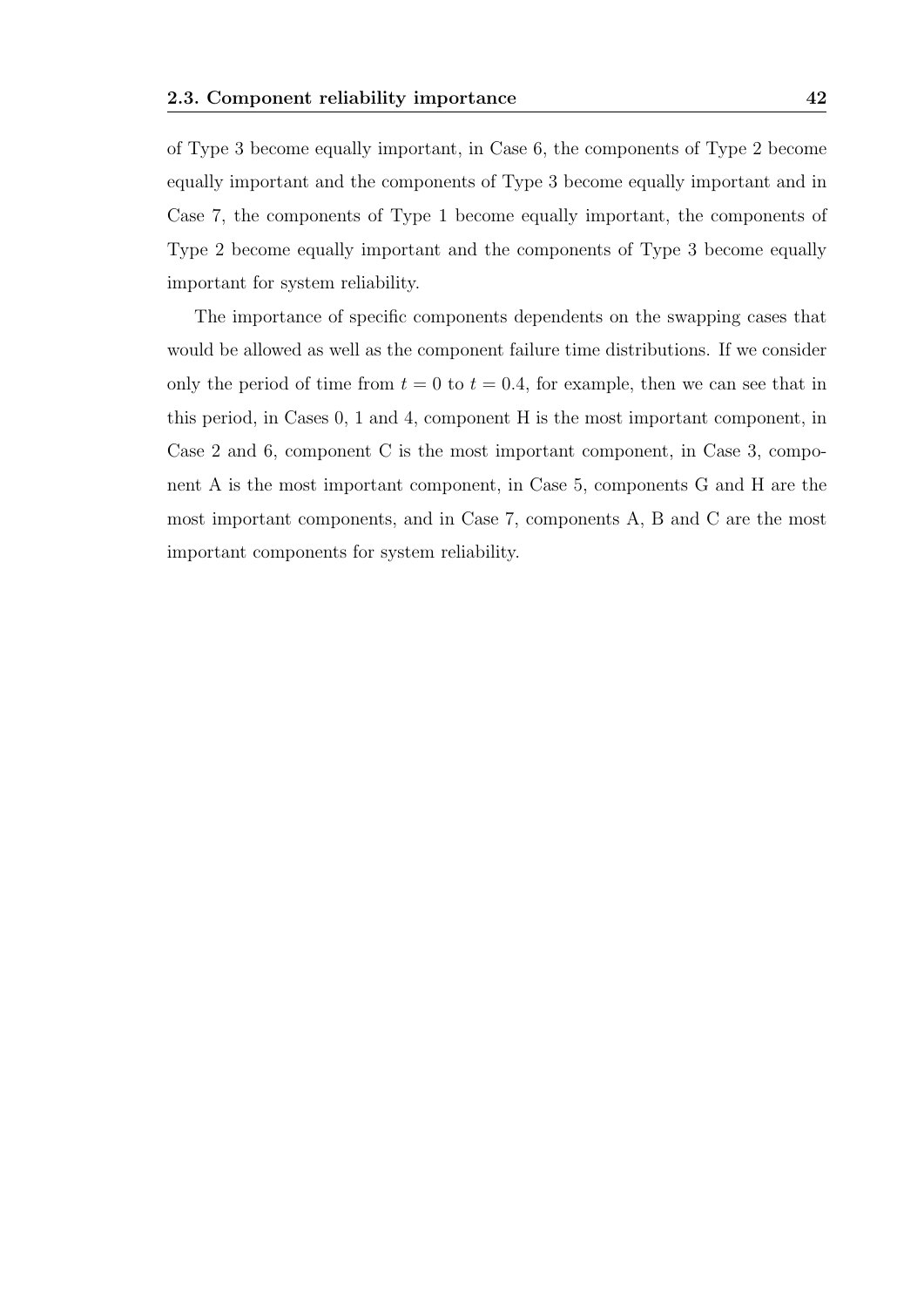2.3. Component reliability importance 43

|                              |                  |                                |                              | Α                            | $_{\rm B}$           |                              | C                            |                              | Α,                      | Ъ, С                         |                       | А                     |                       | Β                  | С                     |                       | Α                     |                              |
|------------------------------|------------------|--------------------------------|------------------------------|------------------------------|----------------------|------------------------------|------------------------------|------------------------------|-------------------------|------------------------------|-----------------------|-----------------------|-----------------------|--------------------|-----------------------|-----------------------|-----------------------|------------------------------|
| $l_1$                        | l <sub>2</sub>   | $l_3$                          | $\Phi_1$                     | $\tilde{\Phi}_0$             | $\tilde{\Phi}_1$     | $\Phi_0$                     | $\tilde{\Phi}_1$             | $\tilde{\Phi}_0$             | $\tilde{\Phi}_1^1$      | $\tilde{\Phi}^1_0$           | $\tilde{\Phi}_1^1$    | $\tilde{\Phi}^1_0$    | $\tilde{\Phi}_1^1$    | $\tilde{\Phi}_0^1$ | $\tilde{\Phi}_1^2$    | $\tilde{\Phi}_0^2$    | $\tilde{\Phi}_1^3$    | $\tilde{\Phi}_0^3$           |
| 0                            | $\mathbf 1$      | $\overline{2}$                 | 1/3                          | $\theta$                     | $\boldsymbol{0}$     | $\theta$                     | $\overline{1/3}$             | $\boldsymbol{0}$             | 2/3                     | $\boldsymbol{0}$             | 1                     | $\boldsymbol{0}$      | $\boldsymbol{0}$      | $\theta$           | 1                     | 0                     | 1/3                   | $\boldsymbol{0}$             |
| $\theta$                     | $\overline{2}$   | 1                              | 1/6                          | $\boldsymbol{0}$             | 1/6                  | $\boldsymbol{0}$             | 1/3                          | $\theta$                     | 2/3                     | $\boldsymbol{0}$             | 1/3                   | $\boldsymbol{0}$      | 1/2                   | 0                  | 1                     | $\overline{0}$        | 1/3                   | $\boldsymbol{0}$             |
| 0                            | $\overline{2}$   | $\overline{2}$                 | 2/3                          | 1/3                          | 1/3                  | 1/3                          |                              | 1/3                          |                         | 1/3                          |                       | 1                     |                       | 1                  |                       | 1                     |                       | 1/3                          |
|                              |                  |                                |                              |                              |                      |                              | 2/3                          |                              | 1                       |                              | 1                     |                       | 1                     |                    | 1                     |                       | 2/3                   |                              |
| 0                            | 3                | $\theta$                       | $\overline{0}$               | $\theta$                     | $\boldsymbol{0}$     | $\overline{0}$               | $\boldsymbol{0}$             | $\overline{0}$               | 1                       | $\overline{0}$               | $\overline{0}$        | $\overline{0}$        | $\overline{0}$        | 0                  | 1                     | $\overline{0}$        | $\boldsymbol{0}$      | $\boldsymbol{0}$             |
| 0                            | 3                | 1                              | 1/2                          | 1/2                          | 1/2                  | 1/2                          | 1                            | 1/2                          | 1                       | 1/2                          | 1/2                   | 1/2                   | 1/2                   | 1/2                | 1                     | 1/2                   | $\mathbf{1}$          | $\mathbf 1$                  |
| 0                            | 3                | $\overline{2}$                 | 1                            | 1                            | $\mathbf{1}$         | 1                            | $\mathbf{1}$                 | 1                            | 1                       | 1                            | 1                     | 1                     | 1                     | 1                  | 1                     | $\mathbf{1}$          | $\mathbf{1}$          | 1                            |
|                              | 0                | $\overline{2}$                 | 1/2                          | $\theta$                     | 1/2                  | $\boldsymbol{0}$             | 1/2                          | $\boldsymbol{0}$             | 1                       | $\boldsymbol{0}$             | 1/2                   | $\boldsymbol{0}$      | 1/2                   | $\boldsymbol{0}$   | 1/2                   | $\boldsymbol{0}$      | 1/2                   | $\boldsymbol{0}$             |
| 1                            | 1                | 1                              | 1/6                          | $\theta$                     | 1/6                  | $\boldsymbol{0}$             | 1/3                          | $\theta$                     | 2/3                     | $\theta$                     | 3/4                   | $\boldsymbol{0}$      | 1/2                   | $\boldsymbol{0}$   | 3/4                   | $\overline{0}$        | 1/2                   | $\boldsymbol{0}$             |
| 1                            | 1                | $\overline{2}$                 | 2/3                          | 1/6                          | 1/3                  | 1/3                          | 2/3                          | 1/3                          | 1                       | 2/3                          | $\mathbf 1$           | 1/2                   | 1                     | 1                  | 1                     | 1/2                   | 2/3                   | 1/6                          |
| 1                            | $\overline{2}$   | $\theta$                       | 1/6                          | $\overline{0}$               | 1/6                  | $\boldsymbol{0}$             | 1/6                          | $\theta$                     | 2/3                     | $\boldsymbol{0}$             | 1/2                   | $\boldsymbol{0}$      | 1/2                   | $\boldsymbol{0}$   | 1                     | $\theta$              | 1/6                   | $\boldsymbol{0}$             |
| 1                            | $\overline{2}$   | 1                              | 1/2                          | 1/4                          | 5/12                 | 1/3                          | 7/12                         | 1/6                          | 5/6                     | 2/3                          | 3/4                   | 3/4                   | 3/4                   | 3/4                | 1                     | 1/2                   | 5/6                   | 1/2                          |
|                              | $\overline{2}$   | $\overline{2}$                 | 5/6                          | 1/2                          | 2/3                  | 2/3                          | 5/6                          | 1/2                          | 1                       | 1                            | 1                     | 1                     | 1                     | 1                  | 1                     | 1                     | 5/6                   | 1/2                          |
|                              | 3                |                                |                              |                              |                      |                              |                              |                              |                         |                              |                       | 1/2                   |                       | 1/2                |                       | $\overline{0}$        | 1/2                   |                              |
|                              |                  | $\boldsymbol{0}$               | 1/2                          | 1/2                          | 1/2                  | 1/2                          | 1                            | $\theta$                     | 1                       | 1                            | 1/2                   |                       | 1/2                   |                    | 1                     |                       |                       | 1/2                          |
|                              | 3                | 1                              | 3/4                          | 3/4                          | 3/4                  | 3/4                          | $\mathbf{1}$                 | 2/4                          | $\mathbf 1$             | $\mathbf{1}$                 | 3/4                   | 3/4                   | 3/4                   | 3/4                | 1                     | 1/2                   | 1                     | 1                            |
|                              | 3                | $\overline{2}$                 | 1                            | 1                            | $\mathbf 1$          | 1                            | $\mathbf{1}$                 | 1                            | $\mathbf{1}$            | $\mathbf{1}$                 | 1                     | 1                     | 1                     | 1                  | $\mathbf 1$           | $\mathbf{1}$          | $\mathbf{1}$          | $\mathbf 1$                  |
| 2                            | $\overline{0}$   | 1                              | 1/2                          | $\boldsymbol{0}$             | 1/2                  | $\boldsymbol{0}$             | 1/2                          | $\boldsymbol{0}$             | 1/2                     | $\boldsymbol{0}$             | 1/2                   | $\boldsymbol{0}$      | 1/2                   | $\boldsymbol{0}$   | 1/2                   | $\boldsymbol{0}$      | 1                     | $\boldsymbol{0}$             |
| 2                            | $\overline{0}$   | $\overline{2}$                 | $\mathbf 1$                  | $\boldsymbol{0}$             | $\mathbf{1}$         | $\mathbf{1}$                 | $\mathbf{1}$                 | $\theta$                     | 1                       | 1                            | $\mathbf{1}$          | $\overline{0}$        | $\mathbf 1$           | 1                  | 1                     | $\boldsymbol{0}$      | $\mathbf{1}$          | $\boldsymbol{0}$             |
| $\overline{2}$               | 1                | $\boldsymbol{0}$               | 1/3                          | $\boldsymbol{0}$             | 1/3                  | $\boldsymbol{0}$             | 1/3                          | $\boldsymbol{0}$             | 1/3                     | $\boldsymbol{0}$             | $\mathbf 1$           | $\overline{0}$        | 1                     | $\overline{0}$     | 1                     | $\overline{0}$        | 1/3                   | $\boldsymbol{0}$             |
| $\overline{2}$               | 1                | $\mathbf 1$                    | 5/6                          | 1/2                          | 2/3                  | $1/3\,$                      | 2/3                          | 1/3                          | 5/6                     | 2/3                          | 1                     | 1/2                   | 1                     | 1                  | 1                     | 1/2                   | 1                     | 1/3                          |
| $\overline{2}$               | $\mathbf 1$      | $\overline{2}$                 | 1                            | 1/3                          | 1                    | $\mathbf{1}$                 | $\mathbf{1}$                 | $\mathbf{1}$                 | 1                       | 1                            | 1                     | 1                     | 1                     | 1                  | 1                     | 1                     | 1                     | 1/3                          |
| $\overline{2}$               | $\overline{2}$   | $\boldsymbol{0}$               | 2/3                          | 1/3                          | 2/3                  | 1/3                          | 2/3                          | $\boldsymbol{0}$             | 2/3                     | 2/3                          | 1                     | $\mathbf 1$           | 1                     | 1                  | 1                     | $\overline{0}$        | 2/3                   | 1/3                          |
| $\overline{2}$               | $\overline{2}$   | 1                              | 5/6                          | 1/2                          | 5/6                  | 2/3                          | 5/6                          | 1/3                          | 5/6                     | 5/6                          | 1                     | $\mathbf 1$           | 1                     | 1                  | 1                     | 1/2                   | 1                     | 2/3                          |
| $\overline{2}$               | $\overline{2}$   | $\overline{2}$                 |                              |                              |                      | 1                            | 1                            | 1                            |                         | 1                            | $\mathbf 1$           | $\mathbf 1$           | 1                     | 1                  | 1                     | 1                     | 1                     |                              |
|                              |                  |                                | 1                            | 2/3                          | 1                    |                              |                              |                              | 1                       |                              |                       |                       |                       |                    |                       |                       |                       | 2/3                          |
| $\overline{2}$               | 3                | $\overline{0}$                 | 1                            | 1                            | 1                    | 1                            | $\mathbf 1$                  | $\boldsymbol{0}$             | 1                       | 1                            | 1                     | $\mathbf 1$           | 1                     | 1                  | 1                     | $\boldsymbol{0}$      | 1                     | 1                            |
| $\overline{2}$               | 3                | 1                              | 1                            | $\mathbf 1$                  | 1                    | 1                            | 1                            | 1/2                          | 1                       | 1                            | $\mathbf 1$           | $\mathbf 1$           | 1                     | 1                  | 1                     | 1/2                   | 1                     | $\mathbf 1$                  |
| $\overline{2}$               | 3                | $\overline{2}$                 | 1                            | 1                            | $\mathbf 1$          | 1                            | 1                            | 1                            | 1                       | 1                            | $\mathbf 1$           | $\mathbf 1$           | 1                     | 1                  | 1                     | 1                     | 1                     | $\mathbf 1$                  |
|                              |                  |                                | B                            |                              | $\rm C$              |                              | А,<br>Β,                     | $\overline{C}$               | A,                      | $B, \overline{C}$            |                       | Α                     |                       | Β                  |                       | С                     | Α,                    | $B, \overline{C}$            |
| $l_1$                        | l <sub>2</sub>   | $l_3$                          | $\tilde{\Phi}_1^3$           | $\tilde{\Phi}_0^3$           | $\tilde{\Phi}_1^3$   | $\tilde{\Phi}_0^3$           | $\tilde{\Phi}_1^4$           | $\tilde{\Phi}_0^4$           | $\tilde{\Phi}_1^5$      | $\tilde{\Phi}_0^5$           | $\tilde{\Phi}_1^5$    | $\tilde{\Phi}_0^5$    | $\tilde{\Phi}_1^5$    | $\tilde{\Phi}_0^5$ | $\tilde{\Phi}_1^6$    | $\tilde{\Phi}_0^6$    | $\tilde{\Phi}_1^7$    | $\tilde{\Phi}_0^7$           |
|                              |                  | $\overline{2}$                 | $\Omega$                     | $\boldsymbol{0}$             | $\overline{1/3}$     | $\boldsymbol{0}$             | 1                            | $\theta$                     | 2/3                     | $\boldsymbol{0}$             | $\mathbf 1$           | $\overline{0}$        | $\boldsymbol{0}$      | $\overline{0}$     | 1                     | $\overline{0}$        | 1                     | $\overline{0}$               |
| 0                            | $\overline{2}$   | $\mathbf{1}$                   | 1/3                          | $\overline{0}$               | 2/3                  | $\boldsymbol{0}$             | $\mathbf 1$                  | $\theta$                     | 1                       | $\overline{0}$               | $\mathbf 1$           | $\boldsymbol{0}$      | 1                     | 0                  | $\mathbf 1$           | $\overline{0}$        | 1                     | $\overline{0}$               |
| 0                            | $\overline{2}$   | $\overline{2}$                 | 1/3                          | 1/3                          | 2/3                  | 1/3                          | 1                            | 1                            | $\mathbf{1}$            | 1/3                          | 1                     | 1                     | 1                     | 1                  | 1                     | 1                     | 1                     | $\mathbf 1$                  |
| 0                            | 3                | $\theta$                       | $\theta$                     | $\theta$                     | 1                    | $\theta$                     | 1                            | $\theta$                     | 1                       | $\boldsymbol{0}$             | 0                     | $\boldsymbol{0}$      | 0                     | $\overline{0}$     | 1                     | $\overline{0}$        | 1                     | $\overline{0}$               |
| 0                            | 3                | 1                              | $\mathbf{1}$                 |                              |                      | 1                            |                              | 1/2                          |                         | $\mathbf 1$                  | $\mathbf 1$           | $\mathbf 1$           | 1                     | 1                  | 1                     | $\mathbf 1$           | 1                     | $\mathbf 1$                  |
|                              |                  |                                |                              | 1                            | $\mathbf{1}$         |                              | $\mathbf{1}$                 |                              | 1                       |                              |                       |                       |                       |                    |                       |                       |                       |                              |
| 0                            | 3                | $\overline{2}$                 | $\mathbf 1$                  | 1                            | $\mathbf 1$          | 1                            | 1                            | 1                            | 1                       | 1                            | 1                     | $\mathbf{1}$          | 1                     | 1                  | $\mathbf 1$           | $\mathbf{1}$          | $\mathbf 1$           | $\mathbf 1$                  |
| T                            | $\boldsymbol{0}$ | $\overline{c}$                 | $\frac{1/2}{1/3}$            | $\boldsymbol{0}$             | 1/2                  | $\boldsymbol{0}$             | $\mathbf 1$                  | $\boldsymbol{0}$             | $\mathbf 1$             | $\boldsymbol{0}$             | $1/2\,$               | $\boldsymbol{0}$      | $1/2\,$               | $\boldsymbol{0}$   | 1/2                   | $\boldsymbol{0}$      | 1                     | $\boldsymbol{0}$             |
| $\mathbf{1}$                 | $\mathbf{1}$     | $1\,$                          |                              | $\boldsymbol{0}$             | 1/2                  | $\boldsymbol{0}$             | $\,1\,$                      | $\boldsymbol{0}$             | $\,1$                   | $\boldsymbol{0}$             | $\,1$                 | $\boldsymbol{0}$      | $\mathbf{1}$          | $\boldsymbol{0}$   | $\mathbf{1}$          | $\boldsymbol{0}$      | $\,1$                 | $\boldsymbol{0}$             |
| $\mathbf{1}$                 | $\,1$            | $\sqrt{2}$                     | 1/3                          | 1/3                          | 2/3                  | 1/3                          | $\,1\,$                      | $\mathbf 1$                  | $1\,$                   | 2/3                          | $\,1\,$               | 1/2                   | $\,1\,$               | $\mathbf 1$        | $\mathbf 1$           | 1/2                   | $\,1$                 | $\mathbf{1}$                 |
| $\mathbf{1}$                 | $\sqrt{2}$       | 0                              | 1/6                          | $\boldsymbol{0}$             | 1/6                  | $\boldsymbol{0}$             | $\mathbf 1$                  | $\boldsymbol{0}$             | $2/3\,$                 | $\boldsymbol{0}$             | 1/2                   | $\boldsymbol{0}$      | 1/2                   | $\boldsymbol{0}$   | $\mathbf 1$           | $\boldsymbol{0}$      | $\mathbf{1}$          | $\boldsymbol{0}$             |
| $\mathbf{1}$                 | $\boldsymbol{2}$ | $\,1\,$                        | 2/3                          | 1/2                          | 5/6                  | 1/3                          | $\,1\,$                      | $\mathbf{1}$                 | $\mathbf{1}$            | $\mathbf{1}$                 | $\mathbf{1}$          | $\,1$                 | $\mathbf{1}$          | $\mathbf 1$        | $\,1$                 | $\mathbf{1}$          | $\,1$                 | $\,1$                        |
| $\mathbf{1}$                 | $\frac{2}{3}$    | $\sqrt{2}$                     | $2/3\,$                      | $2/3\,$                      | 5/6                  | 1/2                          | $\mathbf{1}$                 | $\,1$                        | $\,1\,$                 | $\,1$                        | $\mathbf 1$           | $\,1$                 | $\mathbf 1$           | $\mathbf{1}$       | $\mathbf 1$           | $\mathbf{1}$          | $\,1$                 | $\,1$                        |
| $\mathbf{1}$                 |                  | $\overline{0}$                 | 1/2                          | $1/2\,$                      | $\mathbf{1}$         | $\theta$                     | $\,1\,$                      | $\,1$                        | $\,1$                   | $\,1\,$                      | 1/2                   | 1/2                   | 1/2                   | 1/2                | $1\,$                 | $\boldsymbol{0}$      | $\,1$                 | $\,1$                        |
| 1                            | $\overline{3}$   | $1\,$                          | $\mathbf{1}$                 | $\mathbf{1}$                 | $\,1$                | $\mathbf{1}$                 | $\,1\,$                      | $\,1$                        | $\mathbf{1}$            | $\mathbf{1}$                 | $\,1$                 | $\mathbf 1$           | $\mathbf 1$           | 1                  | $\mathbf{1}$          | $\mathbf 1$           | $\,1$                 | $\,1\,$                      |
| $\mathbf 1$                  | 3                | $\,2$                          | $\,1\,$                      | $\,1\,$                      | $\,1\,$              | $\mathbf{1}$                 | $\mathbf 1$                  | $\,1$                        | $\mathbf{1}$            | $\mathbf{1}$                 | $\,1\,$               | $\mathbf 1$           | $\,1$                 | 1                  | $\mathbf 1$           | $\mathbf{1}$          | $\,1$                 | $\,1\,$                      |
|                              |                  |                                |                              |                              |                      |                              |                              |                              |                         |                              |                       |                       |                       |                    |                       |                       |                       |                              |
| $\boldsymbol{2}$             | $\boldsymbol{0}$ | $\,1$                          | $\,1\,$                      | $\boldsymbol{0}$             | $\,1\,$              | $\boldsymbol{0}$             | 1/2                          | $\boldsymbol{0}$             | $\,1\,$                 | $\boldsymbol{0}$             | $\,1$                 | $\boldsymbol{0}$      | $\mathbf 1$           | $\boldsymbol{0}$   | $\mathbf 1$           | $\boldsymbol{0}$      | $\,1$                 | $\boldsymbol{0}$             |
| $\overline{2}$               | $\boldsymbol{0}$ | $\,2$                          | $\mathbf 1$                  | $\,1\,$                      | $\mathbf 1$          | $\boldsymbol{0}$             | $\overline{1}$               | $\mathbf{1}$                 | $\mathbf 1$             | $\,1$                        | $\,1$                 | $\boldsymbol{0}$      | $\mathbf 1$           | 1                  | $\mathbf 1$           | $\boldsymbol{0}$      | $\,1$                 | $\,1$                        |
| $\overline{2}$               | $\,1$            | $\boldsymbol{0}$               | 1/3                          | $\boldsymbol{0}$             | 1/3                  | $\boldsymbol{0}$             | $\mathbf 1$                  | $\boldsymbol{0}$             | 1/3                     | $\boldsymbol{0}$             | $\,1$                 | $\boldsymbol{0}$      | $\,1$                 | $\boldsymbol{0}$   | $\,1$                 | $\boldsymbol{0}$      | $\,1$                 | $\boldsymbol{0}$             |
|                              |                  |                                |                              | $2/3\,$                      | $\,1$                | 1/3                          | $\,1\,$                      | $\mathbf{1}$                 | $\mathbf{1}$            | $\mathbf 1$                  | $\,1$                 | $\mathbf 1$           | $\,1$                 | 1                  | $1\,$                 | $\mathbf 1$           | $\,1$                 | $\,1$                        |
| $\sqrt{2}$                   | $\,1$            | $\mathbf{1}$                   | $\mathbf{1}$                 |                              |                      |                              |                              |                              |                         |                              |                       |                       |                       |                    |                       |                       |                       |                              |
| $\sqrt{2}$                   | $\,1$            | $\sqrt{2}$                     | $\mathbf{1}$                 | $\mathbf{1}$                 | $\,1$                | $\mathbf{1}$                 | $\,1$                        | $\mathbf{1}$                 | $\mathbf 1$             | $\mathbf 1$                  | $\,1$                 | $\mathbf{1}$          | $\,1$                 | $\mathbf 1$        | $1\,$                 | $\mathbf{1}$          | $\,1$                 | $\,1\,$                      |
| $\sqrt{2}$                   | $\sqrt{2}$       | $\boldsymbol{0}$               | 2/3                          |                              |                      | 1/3                          | $\mathbf{1}$                 | $\mathbf{1}$                 |                         |                              | $\,1\,$               | $\mathbf{1}$          | $\,1$                 | 1                  | $1\,$                 | $\boldsymbol{0}$      | $\,1$                 | $\,1\,$                      |
| $\sqrt{2}$                   | $\sqrt{2}$       | $\mathbf{1}$                   | $\mathbf{1}$                 | $1/3\,$<br>$\mathbf{1}$      | 2/3                  |                              | $\mathbf{1}$                 | $\mathbf{1}$                 | $2/3\,$<br>$\mathbf{1}$ | 2/3<br>$\mathbf{1}$          | $\mathbf{1}$          | $\mathbf 1$           | $1\,$                 | $\mathbf 1$        | $1\,$                 | $\mathbf{1}$          | $\,1$                 | $\mathbf{1}$                 |
|                              |                  |                                |                              |                              | $\mathbf{1}$         | 2/3                          |                              |                              |                         |                              |                       |                       |                       |                    |                       |                       |                       |                              |
| $\sqrt{2}$                   | $\sqrt{2}$       | $\overline{2}$                 | $\mathbf{1}$                 | $\mathbf{1}$                 | $\mathbf{1}$         | $\mathbf{1}$                 | $\mathbf 1$                  | $\mathbf{1}$                 | $\mathbf{1}$            | $\mathbf{1}$                 | $\,1$                 | $\mathbf 1$           | $1\,$                 | $\mathbf 1$        | $1\,$                 | $\mathbf{1}$          | $\,1$                 | $\mathbf{1}$                 |
| $\sqrt{2}$                   | 3                | $\boldsymbol{0}$               | $\mathbf{1}$                 | $\mathbf{1}$                 | $\mathbf{1}$         | $\boldsymbol{0}$             | $\mathbf 1$                  | $\mathbf{1}$                 | $\mathbf{1}$            | $\mathbf{1}$                 | $\,1$                 | $\,1$                 | $\,1$                 | $\mathbf 1$        | $\mathbf 1$           | $\boldsymbol{0}$      | $\,1$                 | $\mathbf{1}$                 |
| $\sqrt{2}$<br>$\overline{2}$ | 3<br>3           | $\mathbf{1}$<br>$\overline{2}$ | $\mathbf{1}$<br>$\mathbf{1}$ | $\mathbf{1}$<br>$\mathbf{1}$ | $\mathbf 1$<br>$\,1$ | $\mathbf{1}$<br>$\mathbf{1}$ | $\mathbf{1}$<br>$\mathbf{1}$ | $\mathbf{1}$<br>$\mathbf{1}$ | $\mathbf{1}$<br>$1\,$   | $\mathbf{1}$<br>$\mathbf{1}$ | $\,1$<br>$\mathbf{1}$ | $\,1$<br>$\mathbf{1}$ | $\,1$<br>$\mathbf{1}$ | $\,1$<br>$\,1$     | $\,1$<br>$\mathbf{1}$ | $\mathbf{1}$<br>$\,1$ | $\,1$<br>$\mathbf{1}$ | $\mathbf{1}$<br>$\mathbf{1}$ |

Table 2.9: The survival signatures of component of Type 1 in Case 0, 1, 2, 3, 4, 5,  $6$  and  $7\,$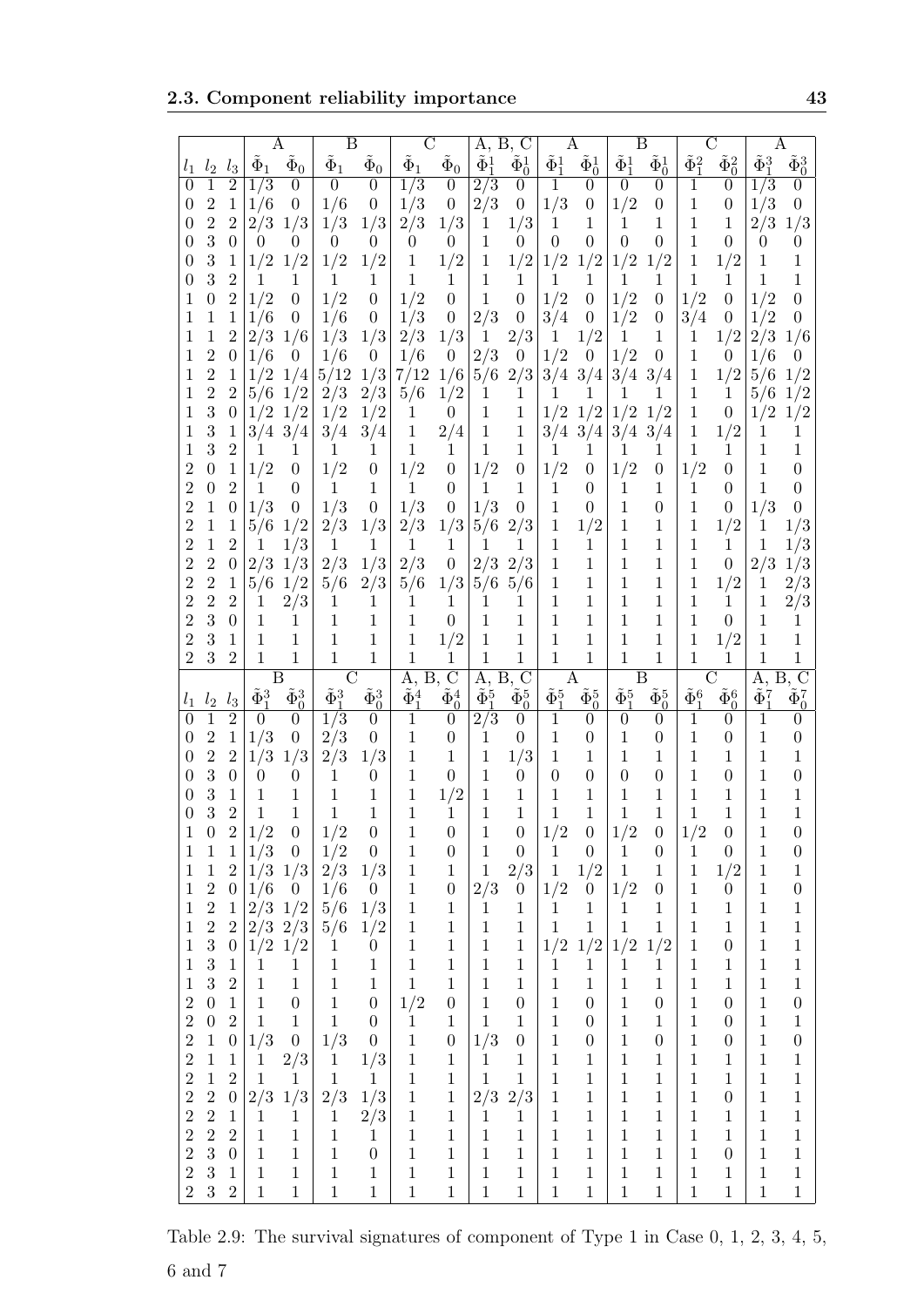2.3. Component reliability importance 44

|                  |                  |                                |                    |                    |                    | F)                 | F                  |                    |                    |                    |                    | E                  | F                  |                    | D, E, F            |                    |                    |                  |
|------------------|------------------|--------------------------------|--------------------|--------------------|--------------------|--------------------|--------------------|--------------------|--------------------|--------------------|--------------------|--------------------|--------------------|--------------------|--------------------|--------------------|--------------------|------------------|
| $l_1$            | $l_2$            | $l_3$                          | $\Phi_1$           | $\Phi_0$           | $\Phi_1$           | $\Phi_0$           | $\Phi_1$           | $\Phi_0$           | $\tilde{\Phi}^1_1$ | $\tilde{\Phi}^1_0$ | $\tilde{\Phi}^1_1$ | $\tilde{\Phi}^1_0$ | $\tilde{\Phi}^1_1$ | $\tilde{\Phi}^1_0$ | $\tilde{\Phi}_1^2$ | $\tilde{\Phi}^2_0$ | $\tilde{\Phi}_1^3$ |                  |
| $\theta$         |                  | $\overline{2}$                 | 1/2                | 0                  | 1/2                | $\theta$           | 1/2                | $\theta$           | 1/2                | $\overline{0}$     | 1/2                | $\overline{0}$     | 1/2                | 0                  | 1                  | $\theta$           | 1/2                | $\theta$         |
| $\theta$         | 2                | 1                              | 1/2                | 0                  | 1/2                | $\theta$           | 1/2                | 0                  | 1/2                | $\theta$           | 1/2                | 0                  | 1/2                | $\overline{0}$     | 1/2                | $\overline{0}$     | 1                  | 0                |
| 0                | 2                | 2                              | 1                  | 0                  | 1                  | 1                  | 1                  | $\theta$           | 1                  | 0                  | 1                  | 1                  | 1                  | $\theta$           | 1                  | 1                  | $\mathbf{1}$       | 0                |
| 1                |                  | 2                              | 1/3                | 0                  | $\overline{0}$     | 0                  | 1/3                | 0                  | 1                  | 0                  | $\theta$           | 0                  | 1                  | $\theta$           | 2/3                | $\overline{0}$     | 1/3                | 0                |
| 1                |                  | 1                              | 1/6                | 0                  | 1/6                | $\overline{0}$     | 1/3                | 0                  | 3/4                | $\overline{0}$     | 1/2                | 0                  | 3/4                | $\theta$           | 2/3                | $\theta$           | 1/2                |                  |
| 1                |                  | 2                              | 4/6                | 1/6                | 1/3                | 1/3                | 2/3                | 1/3                | 1                  | 1/2                | 1                  | 1                  | 1                  | 1/2                | 1                  | 2/3                | 2/3                | 1/6              |
| 1                | 2                | 0                              | 1/3                | $\overline{0}$     | 1/3                | $\overline{0}$     | 1/3                | $\theta$           | 1                  | $\theta$           | 1                  | $\theta$           | 1                  | $\overline{0}$     | 1/3                | $\theta$           | 1/3                | $\theta$         |
| 1                | 2                | 1                              | 5/6                | 3/6                | 2/3                | 1/3                | 2/3                | 1/3                | 1                  | 1/2                | 1                  | 1                  | 1                  | 1/2                | 5/6                | 2/3                | 1                  | 1/3              |
| 1                | 2                | $\overline{2}$                 | 1                  | 1/3                | $\mathbf{1}$       | 1                  | 1                  | 1                  | 1                  | 1                  | 1                  | 1                  | 1                  | 1                  | 1                  | 1                  | 1                  | 1/3              |
| 2                | 0                | 1                              | 1/6                | $\boldsymbol{0}$   | 1/6                | $\overline{0}$     | 1/3                | 0                  | 1/3                | $\theta$           | 1/2                | 0                  | 1                  | $\overline{0}$     | 2/3                | $\theta$           | 1/3                | 0                |
| 2                |                  | $\overline{2}$                 | 2/3                | 1/3                | 1/3                | 1/3                | 2/3                | 1/3                | 1                  | 1                  | 1                  | 1                  | 1                  | 1                  | 1                  | 1/3                | 2/3                | 1/3              |
| 2                |                  | $\theta$                       | 1/6                | $\boldsymbol{0}$   | 1/6                | $\theta$           | 1/6                | $\overline{0}$     | 1/2                | $\boldsymbol{0}$   | 1/2                | 0                  | 1                  | $\overline{0}$     | 2/3                | $\theta$           | 1/6                | U                |
| $\overline{2}$   |                  | 1                              | 6/12               | 3/12               | 5/12               | 4/12               | 7/12               | 2/12               | 3/4                | 3/4                | 3/4                | 3/4                | 1                  | 1/2                | 5/6                | 2/3                | 5/6                |                  |
| $\overline{2}$   |                  | $\overline{2}$                 |                    | 3/6                | 4/6                | 4/6                |                    | 3/6                |                    |                    |                    | 1                  | 1                  | $\mathbf{1}$       | 1                  |                    | 5/6                | 3/6              |
| $\overline{2}$   | 2                |                                | 5/6                | 1/3                |                    |                    | 5/6                |                    | 1                  | 1                  | 1                  |                    | 1                  | $\theta$           | 2/3                | 1<br>2/3           |                    |                  |
|                  |                  | $\theta$                       | 2/3                |                    | 2/3                | 1/3                | 2/3                | 1/3                | 1                  | 1                  | 1                  | 1                  |                    |                    |                    |                    | 2/3                | 1/3              |
| $\overline{2}$   | 2                | $\mathbf{1}$<br>$\overline{2}$ | 5/6                | 3/6                | 5/6                | 4/6                | 5/6                | 2/6                | 1                  | 1                  | 1                  | 1                  | 1                  | 1/2                | 5/6                | 5/6                | 1                  | 2/3              |
| $\overline{2}$   | 2                |                                | 1                  | 2/3                | $\mathbf{1}$       | 1                  | 1                  | 1                  | 1                  | 1                  | 1                  | 1                  | 1                  | $\mathbf{1}$       | 1                  | 1                  | 1                  | 2/3              |
| 3                | 0                | $\theta$                       | $\theta$           | $\overline{0}$     | $\boldsymbol{0}$   | $\overline{0}$     | 1                  | $\overline{0}$     | $\overline{0}$     | $\overline{0}$     | $\theta$           | 0                  | 1                  | $\overline{0}$     | 1                  | $\theta$           | $\theta$           | 0                |
| 3                |                  | 1                              | 1/2                | 1/2                | 1/2                | 1/2                | 1                  | 1/2                | 1/2                | 1/2                | 1/2                | 1/2                | 1                  | 1/2                | 1                  | 1/2                | 1                  | 1                |
| 3                | 0                | $\overline{2}$                 | 1                  | $\mathbf{1}$       | $\mathbf{1}$       | 1                  | 1                  | 1                  | 1                  | 1                  | 1                  | 1                  | 1                  | $\mathbf{1}$       | 1                  | 1                  | 1                  | 1                |
| 3                |                  | $\boldsymbol{0}$               | 1/2                | 1/2                | 1/2                | 1/2                | 1                  | $\boldsymbol{0}$   | 1/2                | 1/2                | 1/2                | /2<br>1            | 1                  | $\theta$           | 1                  | $\mathbf 1$        | 1/2                | 1/2              |
| 3                |                  | 1                              | 3/4                | 3/4                | 3/4                | 3/4                | 1                  | 2/4                | 3/4                | 3/4                | 3/4                | 3/4                | 1                  | 2/4                | 1                  | 1                  | 1                  | 1                |
| 3                |                  | $\overline{2}$                 | 1                  | 1                  | 1                  | 1                  | 1                  | 1                  | 1                  | 1                  | 1                  | 1                  | 1                  | 1                  | 1                  | 1                  | 1                  | 1                |
| 3                | 2                | $\theta$                       | 1                  | 1                  | 1                  | 1                  | 1                  | $\overline{0}$     | 1                  | 1                  | 1                  | 1                  | 1                  | $\theta$           | 1                  | 1                  | 1                  |                  |
| 3                | $\overline{2}$   | 1                              | 1                  | 1                  | 1                  | 1                  | 1                  | 1/2                | 1                  | 1                  | 1                  | 1                  | 1                  | 1/2                | 1                  | 1                  | 1                  |                  |
| 3                | $\overline{2}$   | $\overline{2}$                 | 1                  | 1                  | 1                  | 1                  | 1                  | 1                  | 1                  | 1                  | 1                  | 1                  | 1                  | 1                  | 1                  | 1                  | 1                  |                  |
|                  |                  |                                |                    |                    |                    |                    |                    |                    |                    |                    |                    |                    |                    |                    |                    |                    |                    |                  |
|                  |                  |                                | Ε                  |                    | F                  |                    | D,                 | $\mathbf{F}$<br>Е. |                    |                    | E                  |                    | F                  |                    | D.                 | E. F               | D.                 | F                |
| $l_1$            | $l_2$            | $l_3$                          | $\tilde{\Phi}_1^3$ | $\tilde{\Phi}_0^3$ | $\tilde{\Phi}_1^3$ | $\tilde{\Phi}_0^3$ | $\tilde{\Phi}_1^4$ | $\tilde{\Phi}_0^4$ | $\tilde{\Phi}_1^5$ | $\tilde{\Phi}_0^5$ | $\tilde{\Phi}_1^5$ | $\tilde{\Phi}_0^5$ | $\tilde{\Phi}_1^5$ | $\tilde{\Phi}_0^5$ | $\tilde{\Phi}^6_1$ | $\tilde{\Phi}_0^6$ | $\tilde{\Phi}_1^7$ | $\Phi_0^7$       |
| $\theta$         |                  | $\overline{2}$                 | 1/2                | 0                  | 1/2                | $\theta$           | 1                  | $\theta$           | 1/2                | $\theta$           | 1/2                | $\theta$           | $\frac{1}{2}$      | 0                  | 1                  | 0                  | 1                  | 0                |
| 0                | $\overline{2}$   | 1                              | 1                  | 0                  | $\mathbf{1}$       | $\theta$           | 1/2                | 0                  | 1                  | $\overline{0}$     | 1                  | $\theta$           | 1                  | 0                  | 1                  | 0                  | 1                  | 0                |
| 0                | 2                | $\overline{2}$                 | $\mathbf 1$        |                    | $\mathbf{1}$       | $\theta$           | 1                  | 1                  | 1                  | $\overline{0}$     | 1                  | 1                  | 1                  | 0                  | 1                  | 1                  | 1                  |                  |
| 1                |                  | $\overline{2}$                 | $\overline{0}$     | 0                  | 1/3                | $\overline{0}$     | 1                  | $\theta$           | 1                  | $\theta$           | $\theta$           | 0                  | 1                  | 0                  | 2/3                | 0                  | 1                  |                  |
| 1                |                  | 1                              | 1/3                | 0                  | 1/2                | $\overline{0}$     | 1                  | $\theta$           | 1                  | 0                  | 1                  | 0                  | 1                  | 0                  | 1                  | $\mathbf{0}$       | 1                  |                  |
|                  |                  | $\overline{2}$                 | 1/3                | 1/3                | 2/3                | 1/3                | 1                  | 1                  | 1                  | 1/2                | 1                  | 1                  | 1                  |                    | 1                  | 2/3                | 1                  |                  |
|                  | ∠                | $\boldsymbol{0}$               | 1/3                | $\overline{0}$     | 1/3                |                    | $\mathbf 1$        | $\theta$           | 1                  | $\boldsymbol{0}$   | $\mathbf 1$        | $\boldsymbol{0}$   | $\mathbf 1$        | $\boldsymbol{0}$   | 1/3                | $\boldsymbol{0}$   | Ŧ                  |                  |
| $\mathbf 1$      | $\sqrt{2}$       | $1\,$                          | $\mathbf{1}$       | 2/3                | $\mathbf{1}$       | 1/3                | $\,1$              | $\,1\,$            | $\mathbf{1}$       | $\mathbf 1$        | $\mathbf 1$        | $1\,$              | $\,1$              | $\mathbf 1$        | $1\,$              | $\mathbf 1$        | $\,1\,$            | $\,1\,$          |
| $\mathbf{1}$     | $\sqrt{2}$       | $\overline{2}$                 | $\mathbf{1}$       | $\mathbf{1}$       | $\mathbf{1}$       | $\mathbf{1}$       | $\mathbf{1}$       | $\mathbf 1$        | $\mathbf{1}$       | $\mathbf{1}$       | $\mathbf 1$        | $\mathbf 1$        | $\mathbf{1}$       | $\mathbf{1}$       | $\,1\,$            | $\mathbf{1}$       | $1\,$              | $\mathbf{1}$     |
| $\sqrt{2}$       | $\boldsymbol{0}$ | $\mathbf{1}$                   | 1/3                | $\boldsymbol{0}$   | 2/3                | $\boldsymbol{0}$   | $1\,$              | $\boldsymbol{0}$   | $\mathbf{1}$       | $\boldsymbol{0}$   | $\mathbf 1$        | $\boldsymbol{0}$   | $\,1$              | $\boldsymbol{0}$   | $1\,$              | $\boldsymbol{0}$   | $1\,$              | $\boldsymbol{0}$ |
| $\sqrt{2}$       | $\theta$         | $\sqrt{2}$                     | 1/3                | 1/3                | 2/3                | 1/3                | $\mathbf{1}$       | $\mathbf 1$        | $\mathbf{1}$       | $1\,$              | $\mathbf{1}$       | $\mathbf 1$        | $\mathbf{1}$       | $\mathbf{1}$       | $\,1\,$            | 1/3                | $\mathbf{1}$       | $\mathbf{1}$     |
| $\boldsymbol{2}$ | $\mathbf{1}$     | $\boldsymbol{0}$               | 1/6                | $\boldsymbol{0}$   | 1/6                | $\overline{0}$     | $\mathbf{1}$       | $\boldsymbol{0}$   | 1/2                | $\boldsymbol{0}$   | 1/2                | $\boldsymbol{0}$   | $\,1\,$            | $\boldsymbol{0}$   | 2/3                | $\overline{0}$     | $\mathbf{1}$       | $\boldsymbol{0}$ |
| $\boldsymbol{2}$ | $\mathbf 1$      | $\,1\,$                        | 2/3                | 1/2                | 5/6                | 1/3                | $\mathbf{1}$       | $\mathbf 1$        | $\mathbf{1}$       | $\mathbf{1}$       | $\mathbf{1}$       | $\,1$              | $1\,$              | $\mathbf{1}$       | $\mathbf{1}$       | $\mathbf{1}$       | $\mathbf{1}$       | $\,1$            |
| $\sqrt{2}$       | $\mathbf{1}$     | $\sqrt{2}$                     | 4/6                | 4/6                | 5/6                | 3/6                | $\mathbf{1}$       | $\mathbf 1$        | $\,1$              | $\mathbf{1}$       | $\mathbf 1$        | $\mathbf 1$        | $\,1\,$            | $\mathbf 1$        | $\,1\,$            | $\mathbf{1}$       | $\mathbf{1}$       | $\,1$            |
| $\overline{2}$   | $\sqrt{2}$       | $\overline{0}$                 | 2/3                | 1/3                | 2/3                | 1/3                | $\mathbf{1}$       | $\mathbf 1$        | $\,1$              | $\,1$              | $\,1\,$            | $\mathbf 1$        | $\,1\,$            | $\boldsymbol{0}$   | 2/3                | 2/3                | $\mathbf{1}$       | $\,1$            |
| $\overline{2}$   | $\sqrt{2}$       | $\mathbf{1}$                   | $\mathbf{1}$       | $\mathbf{1}$       | $\mathbf{1}$       | 2/3                | $\mathbf{1}$       | $\mathbf 1$        | $\mathbf{1}$       | $\mathbf{1}$       | $\mathbf 1$        | $\mathbf 1$        | $\mathbf{1}$       | $\mathbf{1}$       | $\mathbf{1}$       | $\mathbf 1$        | $\mathbf{1}$       | $\mathbf{1}$     |
| $\overline{2}$   | $\overline{2}$   | $\overline{2}$                 | $\mathbf{1}$       | $\mathbf{1}$       | $\,1\,$            | $\mathbf{1}$       | $\mathbf{1}$       | $\,1$              | $\mathbf{1}$       | $\mathbf{1}$       | $\mathbf 1$        | $\mathbf 1$        | $\mathbf{1}$       | $\mathbf{1}$       | $\,1\,$            | $\mathbf{1}$       | $\mathbf{1}$       | $\mathbf{1}$     |
| 3                | $\overline{0}$   | $\boldsymbol{0}$               | $\theta$           | $\boldsymbol{0}$   | $\,1$              | $\boldsymbol{0}$   | $\mathbf{1}$       | $\boldsymbol{0}$   | $\boldsymbol{0}$   | $\boldsymbol{0}$   | $\boldsymbol{0}$   | $\boldsymbol{0}$   | $\,1$              | $\boldsymbol{0}$   | $\mathbf{1}$       | $\boldsymbol{0}$   | $\mathbf{1}$       | $\boldsymbol{0}$ |
| 3                | $\boldsymbol{0}$ | $\mathbf{1}$                   | $\mathbf{1}$       | $\mathbf{1}$       | $\,1$              | $\mathbf{1}$       | $\mathbf{1}$       | 1/2                | $\mathbf{1}$       | $\mathbf{1}$       | $\mathbf 1$        | $\,1$              | $\,1$              | $\mathbf 1$        | $\mathbf{1}$       | $\mathbf{1}$       | $\mathbf{1}$       | $\mathbf{1}$     |
| 3                | $\overline{0}$   | $\overline{2}$                 | $\mathbf{1}$       | $\mathbf{1}$       | $\,1$              | $\mathbf{1}$       | $\mathbf{1}$       | $\mathbf{1}$       | $\mathbf{1}$       | $\mathbf{1}$       | $\mathbf{1}$       | $\mathbf{1}$       | $\,1$              | $\mathbf{1}$       | $\mathbf{1}$       | $\mathbf{1}$       | $\mathbf{1}$       | $\mathbf{1}$     |
| 3                | $\mathbf{1}$     | $\boldsymbol{0}$               | 1/2                | 1/2                | $\mathbf 1$        | $\boldsymbol{0}$   | $\mathbf{1}$       | $\mathbf{1}$       | 1/2                | 1/2                | 1/2                | 1/2                | $\,1\,$            | $\boldsymbol{0}$   | $\mathbf{1}$       | $\mathbf{1}$       | $\mathbf{1}$       | $\mathbf{1}$     |
| 3                | 1                | $\mathbf{1}$                   | $\mathbf{1}$       | $\mathbf{1}$       | $\!1\!$            | 1                  | $\mathbf{1}$       | $\mathbf{1}$       | $\mathbf{1}$       | $\mathbf{1}$       | $\mathbf{1}$       | $\mathbf{1}$       | $\mathbf{1}$       | $\mathbf{1}$       | $\mathbf{1}$       | $\mathbf{1}$       | $\mathbf{1}$       | $\mathbf{1}$     |
| 3                | 1                | $\overline{2}$                 | $\mathbf{1}$       | $\mathbf{1}$       | $\!1\!$            | $\mathbf{1}$       | $\mathbf{1}$       | $\,1$              | $\mathbf{1}$       | $\mathbf{1}$       | $\mathbf{1}$       | $\mathbf{1}$       | $\mathbf{1}$       | $\mathbf{1}$       | $\mathbf{1}$       | $\mathbf{1}$       | $\mathbf{1}$       | $\mathbf{1}$     |
| 3                | $\overline{2}$   | $\overline{0}$                 | $\mathbf{1}$       | $\mathbf{1}$       | $\!1\!$            | $\boldsymbol{0}$   | $\mathbf{1}$       | $\mathbf{1}$       | $\mathbf{1}$       | $\mathbf{1}$       | $\mathbf{1}$       | 1                  | $\mathbf{1}$       | $\boldsymbol{0}$   | $\mathbf{1}$       | $\mathbf{1}$       | $\mathbf{1}$       | $\mathbf{1}$     |
| 3                | $\overline{2}$   | $\mathbf{1}$                   | $\mathbf{1}$       | $\mathbf{1}$       | $\!1\!$            | 1                  | $\mathbf{1}$       | $\,1$              | $\mathbf{1}$       | $\mathbf{1}$       | $\mathbf{1}$       | $\mathbf{1}$       | $\mathbf{1}$       | $\mathbf{1}$       | $\mathbf{1}$       | $\mathbf{1}$       | $\mathbf{1}$       | $\mathbf{1}$     |
| 3                | $\overline{2}$   | $\sqrt{2}$                     | $\mathbf{1}$       | $\mathbf{1}$       | $\mathbf{1}$       | $\mathbf{1}$       | $\mathbf{1}$       | $\mathbf{1}$       | $\mathbf{1}$       | $\mathbf{1}$       | $\mathbf{1}$       | $\mathbf{1}$       | $\mathbf{1}$       | $\mathbf{1}$       | $\mathbf{1}$       | $\mathbf{1}$       | $\mathbf{1}$       | $\mathbf{1}$     |

Table 2.10: The survival signatures of component of Type 2 in Case 0, 1, 2, 3, 4, 5,  $6$  and  $7\,$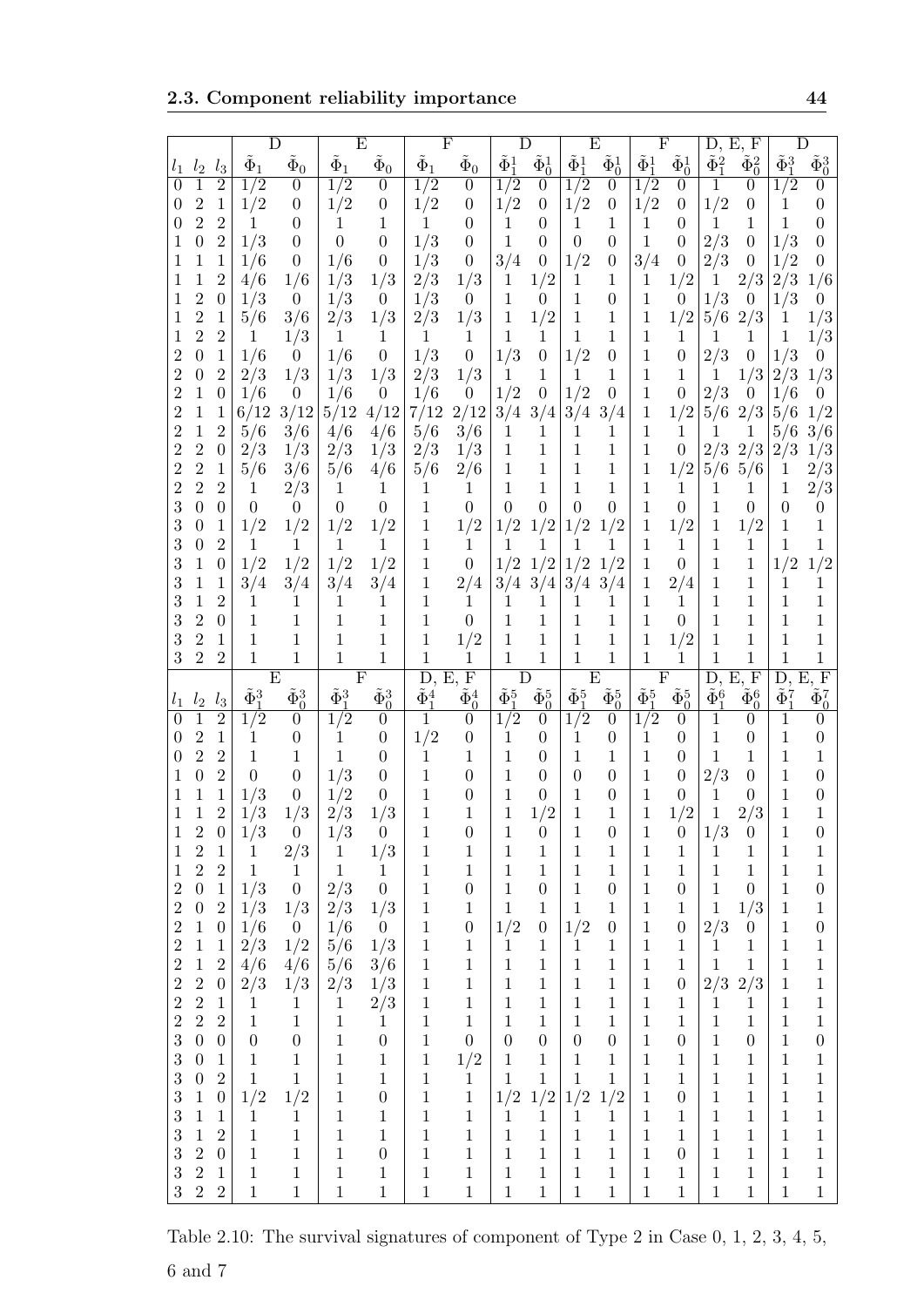#### 2.3. Component reliability importance 45

|                  |                  |                  |                    | G                  | $\overline{\mathrm{H}}$ |                    |                    | G                                |                    | Η                  |                          | G                  |                    | Η                  |
|------------------|------------------|------------------|--------------------|--------------------|-------------------------|--------------------|--------------------|----------------------------------|--------------------|--------------------|--------------------------|--------------------|--------------------|--------------------|
| $l_1$            | $l_{2}$          | $l_{3}$          | $\tilde{\Phi}_1$   | $\tilde{\Phi}_0$   | $\tilde{\Phi}_1$        | $\tilde{\Phi}_0$   | $\tilde{\Phi}_1^1$ | $\tilde{\Phi}^1_0$               | $\tilde{\Phi}_1^1$ | $\tilde{\Phi}_0^1$ | $\tilde{\Phi}_1^2$       | $\tilde{\Phi}_0^2$ | $\tilde{\Phi}_1^2$ | $\tilde{\Phi}_0^2$ |
| $\overline{0}$   | $\overline{2}$   | $\overline{1}$   | $1/\overline{3}$   | $\boldsymbol{0}$   | $1\overline{3}$         | $\overline{0}$     | 1/3                | $\boldsymbol{0}$                 | $1/\overline{3}$   | $\boldsymbol{0}$   | $\mathbf 1$              | $\boldsymbol{0}$   | $\mathbf{1}$       | 0                  |
| $\boldsymbol{0}$ | 3                | $\overline{0}$   | $\boldsymbol{0}$   | $\overline{0}$     | $\mathbf{1}$            | $\overline{0}$     | $\boldsymbol{0}$   | 0                                | $\mathbf{1}$       | 0                  | $\boldsymbol{0}$         | 0                  | $\mathbf{1}$       | 0                  |
| $\overline{0}$   | 3                | 1                | $\mathbf{1}$       | 1                  | $\mathbf 1$             | $\boldsymbol{0}$   | $\mathbf 1$        | $\mathbf{1}$                     | $\mathbf{1}$       | 0                  | $\mathbf{1}$             | $\mathbf{1}$       | $\mathbf{1}$       | $\overline{0}$     |
| 1                | $\mathbf{1}$     | 1                | 2/9                | $\overline{0}$     | 2/9                     | $\boldsymbol{0}$   | 2/3                | $\boldsymbol{0}$                 | 2/3                | $\boldsymbol{0}$   | 2/3                      | $\overline{0}$     | 2/3                | $\overline{0}$     |
| $\mathbf 1$      | $\overline{2}$   | $\overline{0}$   | 1/9                | $\boldsymbol{0}$   | 1/9                     | $\boldsymbol{0}$   | 1/3                | $\boldsymbol{0}$                 | $\mathbf{1}$       | $\theta$           | 1/3                      | $\overline{0}$     | 1                  | $\overline{0}$     |
| 1                | $\overline{2}$   | $\mathbf{1}$     | 5/9                | 3/9                | 5/9                     | 1/9                | 1                  | $\mathbf{1}$                     | $\mathbf{1}$       | 1/3                | $\mathbf 1$              | 1                  | $\mathbf{1}$       | 1/3                |
| $\mathbf 1$      | 3                | $\overline{0}$   | 1/3                | 1/3                | $\mathbf 1$             | 1/3                | $\mathbf 1$        | $\mathbf{1}$                     | $\mathbf{1}$       | 1                  | 1/3                      | 1/3                | $\mathbf{1}$       | 1/3                |
| $\mathbf 1$      | 3                | $\mathbf{1}$     | $\mathbf{1}$       | 1                  | $\mathbf 1$             | 1/3                | $\mathbf 1$        | $\mathbf 1$                      | $\mathbf{1}$       | $\mathbf 1$        | $\mathbf{1}$             | $\mathbf 1$        | $\mathbf 1$        | 1/3                |
| $\overline{2}$   | $\boldsymbol{0}$ | $\mathbf 1$      | 1/3                | $\boldsymbol{0}$   | 1/3                     | $\boldsymbol{0}$   | $\mathbf 1$        | $\boldsymbol{0}$                 | $\mathbf{1}$       | $\overline{0}$     | 1/3                      | $\overline{0}$     | 1/3                | $\boldsymbol{0}$   |
| $\overline{2}$   | $\mathbf 1$      | $\boldsymbol{0}$ | 1/9                | $\boldsymbol{0}$   | 1/9                     | $\boldsymbol{0}$   | 1/3                | $\boldsymbol{0}$                 | $\mathbf{1}$       | $\boldsymbol{0}$   | 1/3                      | $\overline{0}$     | 1                  | $\boldsymbol{0}$   |
| $\overline{2}$   | $\mathbf 1$      | $\mathbf{1}$     | 5/9                | 3/9                | 5/9                     | 1/9                | $\mathbf 1$        | $\mathbf 1$                      | $\mathbf{1}$       | 1/3                | $\mathbf{1}$             | 1                  | $\mathbf 1$        | 1/3                |
| $\overline{2}$   | $\overline{2}$   | $\overline{0}$   | 3/9                | 2/9                | 6/9                     | 2/9                | 2/3                | 2/3                              | $\mathbf{1}$       | 2/3                | 2/3                      | 2/3                | $\mathbf{1}$       | 2/3                |
| $\overline{2}$   | $\overline{2}$   | $\mathbf{1}$     | 7/9                | 6/9                | 7/9                     | 3/9                | $\mathbf 1$        | $\mathbf{1}$                     | $\mathbf{1}$       | 2/3                | $\mathbf{1}$             | $\mathbf 1$        | $\mathbf 1$        | 2/3                |
| $\overline{2}$   | 3                | $\overline{0}$   | 2/3                | 2/3                | $\mathbf 1$             | 2/3                | $\mathbf{1}$       | $\mathbf{1}$                     | $\mathbf{1}$       | $\mathbf 1$        | 2/3                      | 2/3                | 1                  | 2/3                |
| $\overline{2}$   | 3                | $\mathbf{1}$     | $\mathbf{1}$       | $\mathbf{1}$       | $\mathbf 1$             | 2/3                | $\mathbf 1$        | $\mathbf{1}$                     | $\mathbf 1$        | $\mathbf{1}$       | $\mathbf{1}$             | $\mathbf{1}$       | $\mathbf{1}$       | 2/3                |
| 3                | $\overline{0}$   | $\overline{0}$   | $\boldsymbol{0}$   | $\boldsymbol{0}$   | $\mathbf{1}$            | $\boldsymbol{0}$   | $\overline{0}$     | $\boldsymbol{0}$                 | $\mathbf 1$        | $\overline{0}$     | $\boldsymbol{0}$         | $\overline{0}$     | $\mathbf{1}$       | $\boldsymbol{0}$   |
| 3                | $\boldsymbol{0}$ | $\mathbf{1}$     | $\mathbf{1}$       | $\mathbf 1$        | $\mathbf{1}$            | $\boldsymbol{0}$   | $\mathbf 1$        | $\mathbf{1}$                     | $\mathbf 1$        | $\overline{0}$     | $\mathbf 1$              | $\mathbf{1}$       | $\mathbf{1}$       | $\boldsymbol{0}$   |
| 3                | $\mathbf{1}$     | $\overline{0}$   | 1/3                | 1/3                | $\mathbf{1}$            | 1/3                | 1/3                | 1/3                              | $\mathbf{1}$       | 1/3                | $\mathbf{1}$             | $\mathbf{1}$       | $\mathbf{1}$       | $\mathbf{1}$       |
| 3                | $\mathbf{1}$     | $\mathbf{1}$     | $\mathbf{1}$       | 1                  | 1                       | 1/3                | 1                  | 1                                | $\mathbf 1$        | 1/3                | $\mathbf{1}$             | $\mathbf{1}$       | $\mathbf 1$        | $\mathbf{1}$       |
| 3                | $\overline{2}$   | $\overline{0}$   | 2/3                | 2/3                | $\mathbf{1}$            | 2/3                | 2/3                | 2/3                              | $\mathbf{1}$       | 2/3                | $\mathbf 1$              | $\mathbf{1}$       | $\mathbf 1$        | $\mathbf 1$        |
| 3                | $\overline{2}$   | $\mathbf{1}$     | $\mathbf{1}$       | $\mathbf 1$        | 1                       | 2/3                | 1                  | 1                                | $\mathbf 1$        | 2/3                | $\mathbf{1}$             | $\mathbf 1$        | $\mathbf 1$        | $\mathbf 1$        |
| 3                | 3                | $\overline{0}$   | $\mathbf{1}$       | $\mathbf{1}$       | $\mathbf{1}$            | $\mathbf{1}$       | $\mathbf{1}$       | $\mathbf 1$                      | $\mathbf 1$        | 1                  | $\mathbf 1$              | $\mathbf{1}$       | $\mathbf{1}$       | $\mathbf 1$        |
| 3                | 3                | $\mathbf{1}$     | $\mathbf{1}$       | $\mathbf 1$        | $\mathbf 1$             | $\overline{1}$     | $\mathbf{1}$       | $\mathbf{1}$                     | $\mathbf{1}$       | $\mathbf 1$        | $\mathbf{1}$             | $\mathbf 1$        | $\mathbf{1}$       | $\mathbf{1}$       |
|                  |                  |                  | Ġ,                 | Η                  | G                       |                    |                    | Η                                | G,                 | Η                  | $\overline{\mathrm{G}},$ | Η                  | G,                 | Η                  |
| $l_1$            | $l_{2}$          | $l_3$            | $\tilde{\Phi}_1^3$ | $\tilde{\Phi}^3_0$ | $\tilde{\Phi}_1^4$      | $\tilde{\Phi}_0^4$ | $\tilde{\Phi}_1^4$ | $\tilde{\Phi}_{\underline{0}}^4$ | $\tilde{\Phi}_1^5$ | $\tilde{\Phi}_0^5$ | $\tilde{\Phi}_1^6$       | $\tilde{\Phi}_0^6$ | $\tilde{\Phi}_1^7$ | $\tilde{\Phi}_0^7$ |
| $\overline{0}$   | $\overline{2}$   | $\mathbf 1$      | 1/3                | $\boldsymbol{0}$   | 1                       | 0                  | 1                  | $\boldsymbol{0}$                 | 1/3                | $\boldsymbol{0}$   | 1                        | $\theta$           | 1                  | 0                  |
| $\overline{0}$   | 3                | $\overline{0}$   | $\mathbf{1}$       | $\overline{0}$     | $\boldsymbol{0}$        | $\boldsymbol{0}$   | $\mathbf 1$        | $\overline{0}$                   | $\mathbf{1}$       | $\overline{0}$     | $\mathbf{1}$             | 0                  | $\mathbf{1}$       | $\boldsymbol{0}$   |
| $\overline{0}$   | 3                | $\mathbf{1}$     | $\mathbf{1}$       | $\mathbf 1$        | 1                       | 1                  | 1                  | $\overline{0}$                   | $\mathbf{1}$       | $\mathbf 1$        | $\mathbf{1}$             | 1                  | $\mathbf 1$        | $\mathbf{1}$       |
| 1                | $\mathbf{1}$     | $\mathbf 1$      | 2/9                | $\boldsymbol{0}$   | 1                       | 0                  | 1                  | $\boldsymbol{0}$                 | 2/3                | 0                  | 2/3                      | $\theta$           | $\mathbf{1}$       | $\overline{0}$     |
| $\mathbf 1$      | $\overline{2}$   | $\boldsymbol{0}$ | 4/9                | 0                  | $\mathbf{1}$            | 0                  | 1                  | $\boldsymbol{0}$                 | $\mathbf 1$        | 0                  | $\mathbf{1}$             | $\boldsymbol{0}$   | $\mathbf{1}$       | $\boldsymbol{0}$   |
| $\mathbf 1$      | $\overline{2}$   | $\mathbf{1}$     | 5/9                | 4/9                | $\mathbf{1}$            | $\mathbf{1}$       | 1                  | $\mathbf{1}$                     | $\mathbf{1}$       | $\mathbf 1$        | $\mathbf 1$              | $\mathbf 1$        | $\mathbf 1$        | $\mathbf 1$        |
| $\mathbf 1$      | 3                | $\boldsymbol{0}$ | $\mathbf{1}$       | 1/3                | $\mathbf{1}$            | 1                  | 1                  | $\mathbf{1}$                     | $\mathbf{1}$       | $\mathbf 1$        | $\mathbf{1}$             | 1/3                | $\mathbf 1$        | $\mathbf 1$        |
| $\mathbf 1$      | 3                | 1                | $\mathbf{1}$       | $\mathbf{1}$       | 1                       | $\mathbf{1}$       | 1                  | $\mathbf{1}$                     | $\mathbf{1}$       | $\mathbf 1$        | $\mathbf{1}$             | $1\,$              | $\mathbf{1}$       | $\mathbf{1}$       |
| $\overline{2}$   | $\overline{0}$   | $\mathbf{1}$     | 1/3                | $\boldsymbol{0}$   | $\mathbf 1$             | $\boldsymbol{0}$   | 1                  | $\boldsymbol{0}$                 | $\mathbf{1}$       | $\boldsymbol{0}$   | 1/3                      | $\overline{0}$     | $\mathbf{1}$       | $\overline{0}$     |
| $\overline{c}$   | $\mathbf{1}$     | $\boldsymbol{0}$ | 4/9                | $\boldsymbol{0}$   | $\mathbf 1$             | $\boldsymbol{0}$   | $\mathbf{1}$       | $\boldsymbol{0}$                 | $\mathbf{1}$       | $\boldsymbol{0}$   | $\mathbf{1}$             | $\boldsymbol{0}$   | $\mathbf{1}$       | $\boldsymbol{0}$   |
| $\overline{2}$   | $\,1$            | $\mathbf{1}$     | 5/9                | 4/9                | $\,1\,$                 | $\,1$              | $\,1$              | $\mathbf{1}$                     | $\mathbf{1}$       | $\mathbf{1}$       | $\,1$                    | $\mathbf{1}$       | $\,1$              | $\mathbf 1$        |
| $\overline{2}$   | $\overline{2}$   | $\boldsymbol{0}$ | 7/9                | 2/9                | $\,1\,$                 | $\,1$              | $\,1$              | $\,1$                            | $\mathbf 1$        | $2/3\,$            | $\,1$                    | 2/3                | $\,1\,$            | $\mathbf 1$        |
| $\overline{2}$   | $\overline{2}$   | $\,1$            | 7/9                | 7/9                | $\,1\,$                 | $\,1$              | $\,1$              | $\,1$                            | $\mathbf 1$        | $\mathbf{1}$       | $\,1$                    | $\,1$              | $\,1\,$            | $\mathbf{1}$       |
| $\overline{2}$   | 3                | $\boldsymbol{0}$ | $\,1$              | $2\big/3$          | $\mathbf 1$             | $\,1$              | $\mathbf 1$        | $\mathbf{1}$                     | $\mathbf 1$        | $\,1$              | $\,1$                    | $2/3\,$            | $\,1$              | $\mathbf{1}$       |
| $\overline{2}$   | $\overline{3}$   | $\,1$            | $\,1\,$            | $\!1\!$            | $\mathbf 1$             | $\,1$              | $\,1$              | $\,1$                            | $\mathbf 1$        | $\mathbf{1}$       | $\,1$                    | $\!1\!$            | $\,1\,$            | $\mathbf 1$        |
| 3                | $\boldsymbol{0}$ | $\overline{0}$   | $\,1\,$            | $\boldsymbol{0}$   | $\boldsymbol{0}$        | $\boldsymbol{0}$   | $\,1$              | $\boldsymbol{0}$                 | $\mathbf{1}$       | $\boldsymbol{0}$   | $\,1$                    | $\boldsymbol{0}$   | $\,1\,$            | $\boldsymbol{0}$   |
| 3                | $\boldsymbol{0}$ | $\mathbf{1}$     | $\,1\,$            | $\mathbf 1$        | $\mathbf 1$             | $\,1$              | $\,1$              | $\boldsymbol{0}$                 | $\mathbf{1}$       | $\mathbf 1$        | $\mathbf{1}$             | $\,1\,$            | $\,1$              | $\,1$              |
| 3                | $\,1$            | $\boldsymbol{0}$ | $\,1$              | 1/3                | $\,1\,$                 | $\,1$              | $\mathbf{1}$       | $\mathbf 1$                      | $\mathbf{1}$       | 1/3                | $\mathbf{1}$             | $\mathbf 1$        | $\mathbf 1$        | $\mathbf{1}$       |
| 3                | $\mathbf 1$      | $\mathbf 1$      | $\,1$              | $\mathbf{1}$       | $\mathbf 1$             | $\,1$              | $\,1$              | $\mathbf{1}$                     | $\mathbf{1}$       | $\mathbf{1}$       | $\,1$                    | $\mathbf 1$        | $\mathbf 1$        | $\mathbf{1}$       |
| 3                | $\overline{2}$   | $\boldsymbol{0}$ | $\,1$              | $2/3\,$            | $\mathbf 1$             | $\,1$              | $\mathbf 1$        | $\mathbf{1}$                     | $\mathbf 1$        | 2/3                | $\,1$                    | $\mathbf 1$        | $\mathbf 1$        | $\mathbf{1}$       |
| 3                | $\overline{2}$   | $\mathbf 1$      | $\mathbf 1$        | $\mathbf{1}$       | $\mathbf 1$             | $\mathbf 1$        | $\mathbf 1$        | $\mathbf{1}$                     | $\mathbf{1}$       | $\mathbf{1}$       | $\,1$                    | $\mathbf 1$        | $\mathbf 1$        | $\mathbf{1}$       |
| 3                | 3                | $\boldsymbol{0}$ | $\,1\,$            | $\mathbf 1$        | $\mathbf 1$             | $\,1$              | $\mathbf 1$        | $\mathbf{1}$                     | $\mathbf{1}$       | $\,1$              | $\mathbf 1$              | $\,1$              | $\mathbf 1$        | $\mathbf{1}$       |
| 3                | 3                | $\mathbf{1}$     | $\,1$              | $\mathbf{1}$       | $\mathbf 1$             | $\,1$              | $\,1$              | $\,1$                            | $\,1$              | $\mathbf{1}$       | $\!1\!$                  | $\,1$              | $\!1\!$            | $\,1$              |

Table 2.11: The survival signatures of component of Type 3 in Case 0, 1, 2, 3, 4, 5,  $6$  and  $7\,$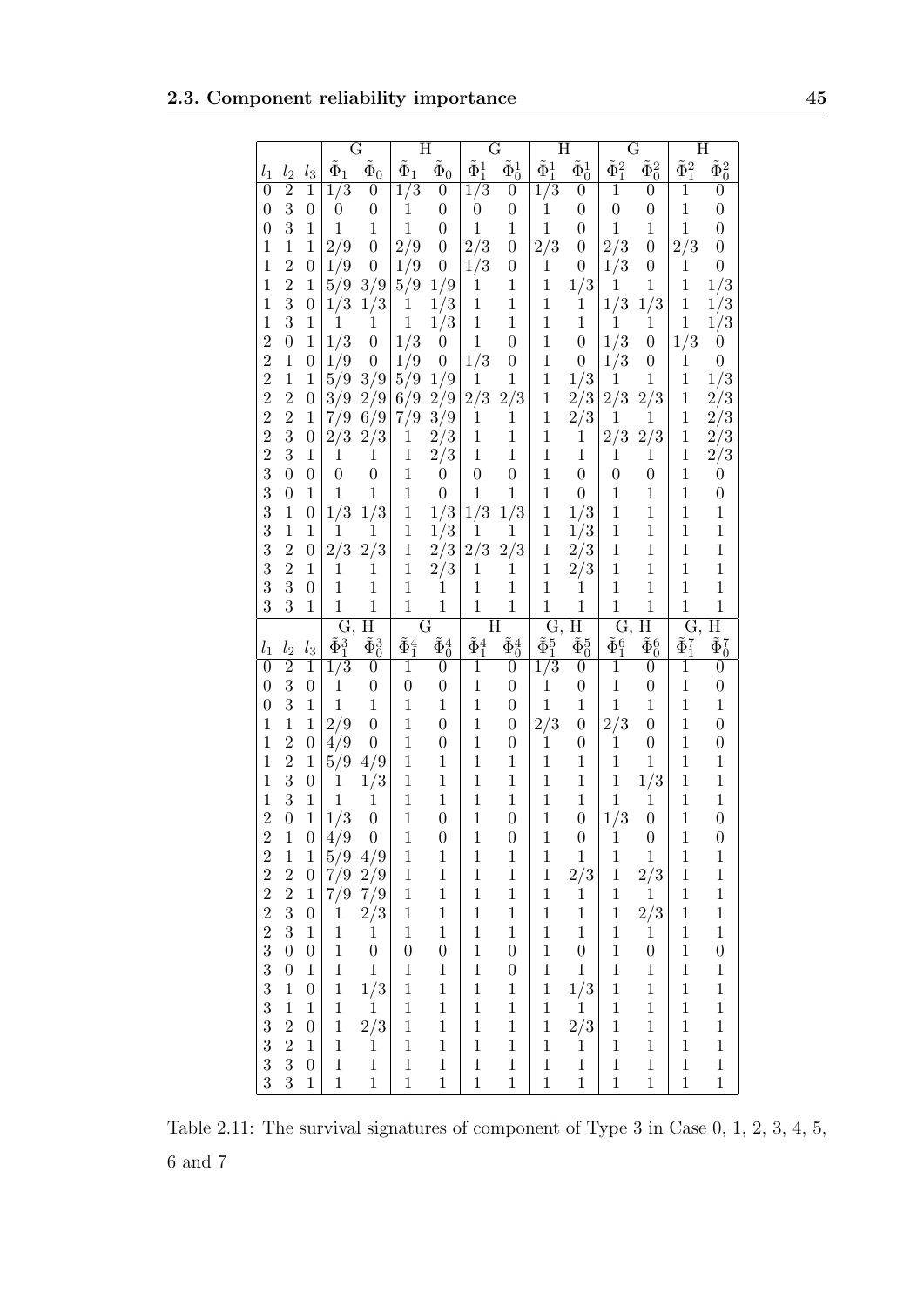

Figure 2.8: The relative importance indices of components in Figure 2.5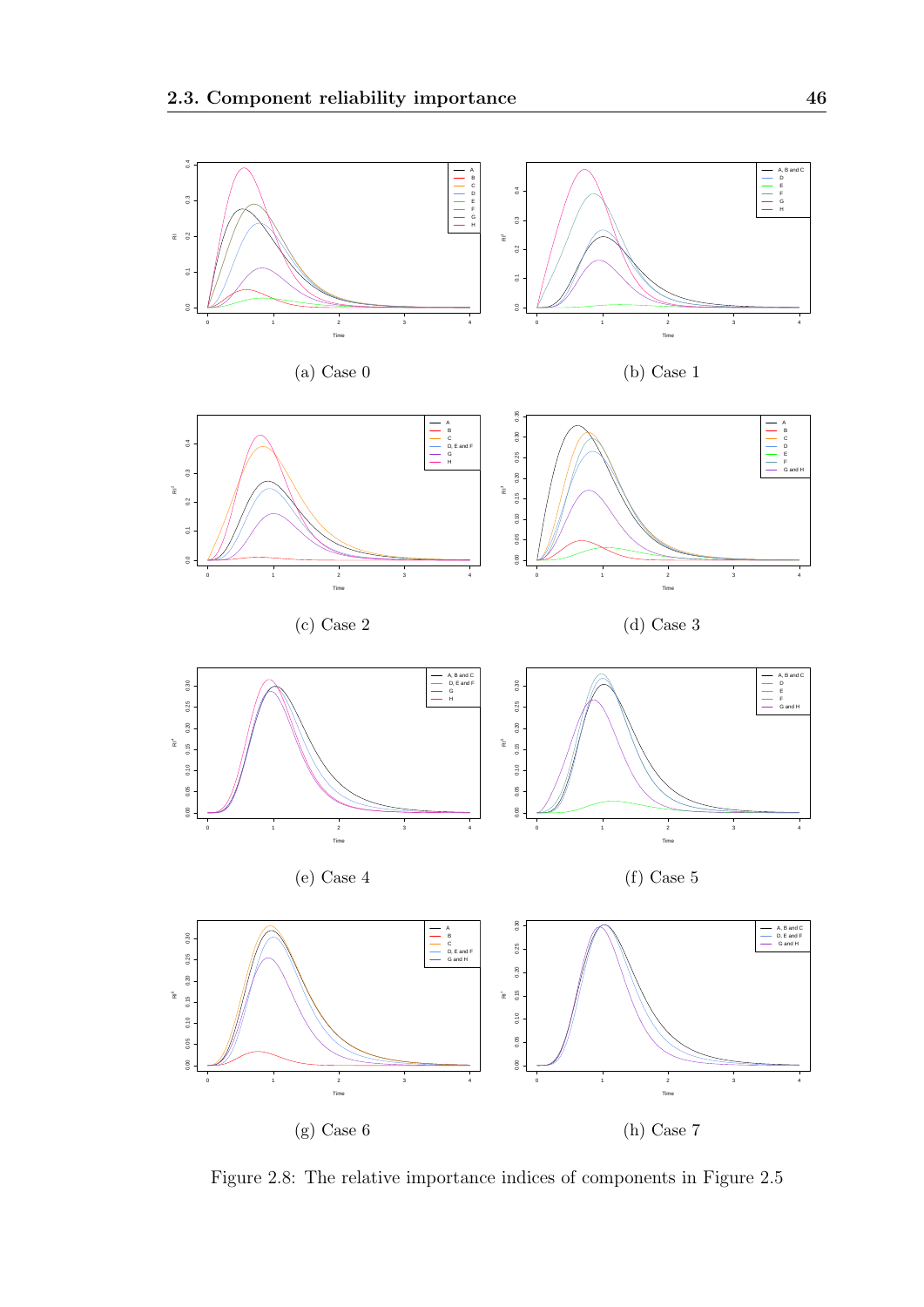## 2.4 Joint reliability importance (JRI)

We consider the joint reliability importance index  $JRI$  of components i and j, given by the following equation:

$$
JRI_{i,j}(t) = P(T_S > t | T_i > t, T_j > t) - P(T_S > t | T_i > t, T_j \le t)
$$

$$
- P(T_S > t | T_i \le t, T_j > t) + P(T_S > t | T_i \le t, T_j \le t)
$$

for  $t > 0$  [8]. The joint reliability importance  $JRI$  is a measure of interaction of the two components in a system with regard to their contribution to the system reliability. The value of JRI indicates that one component is more or less important, or has the same importance, when the other is functioning. If  $JRI > 0$  then one component becomes more important when the other is functioning (so they can be regarded as 'complements'). If  $JRI < 0$  then one component becomes less important when the other is functioning ('substitutes'), while if  $JRI = 0$  then one component's importance is unchanged by the functioning of the other [8]. We consider again the influence of possible swaps on the joint reliability importance of components. The importance measure and the approach considered in this section can be generalized quite straightforwardly to joint importance of more than two components, but this tends to be of less practical relevance. Computing the conditional survival functions given the states of two components is again quite straightforward, and requires the computation of the corresponding survival signatures. We illustrate this using the same two systems and scenarios considered in Examples 2.2.1 and 2.2.5, and also in Examples 2.3.1 and 2.3.2.

Example 2.4.1 We consider the JRI of each pair of components in Figure 2.1 for the same swapping case introduced in Example 2.2.1. The joint reliability importance of components A and B in Case 0, in which there is no swapping possible, is denoted by  $JRI_{A,B}$ . Note that, given the states of these two components, the only variable left is the number of functioning components of Type 2, so components C and D, hence we can represent the survival signatures given the states of components A and B as a function of only  $l_2$ , the number of functioning components of Type 2. Table 2.12 presents the survival signatures  $\tilde{\Phi}_{1,1}(l_2)$ ,  $\tilde{\Phi}_{1,0}(l_2)$ ,  $\tilde{\Phi}_{0,1}(l_2)$  and  $\tilde{\Phi}_{0,0}(l_2)$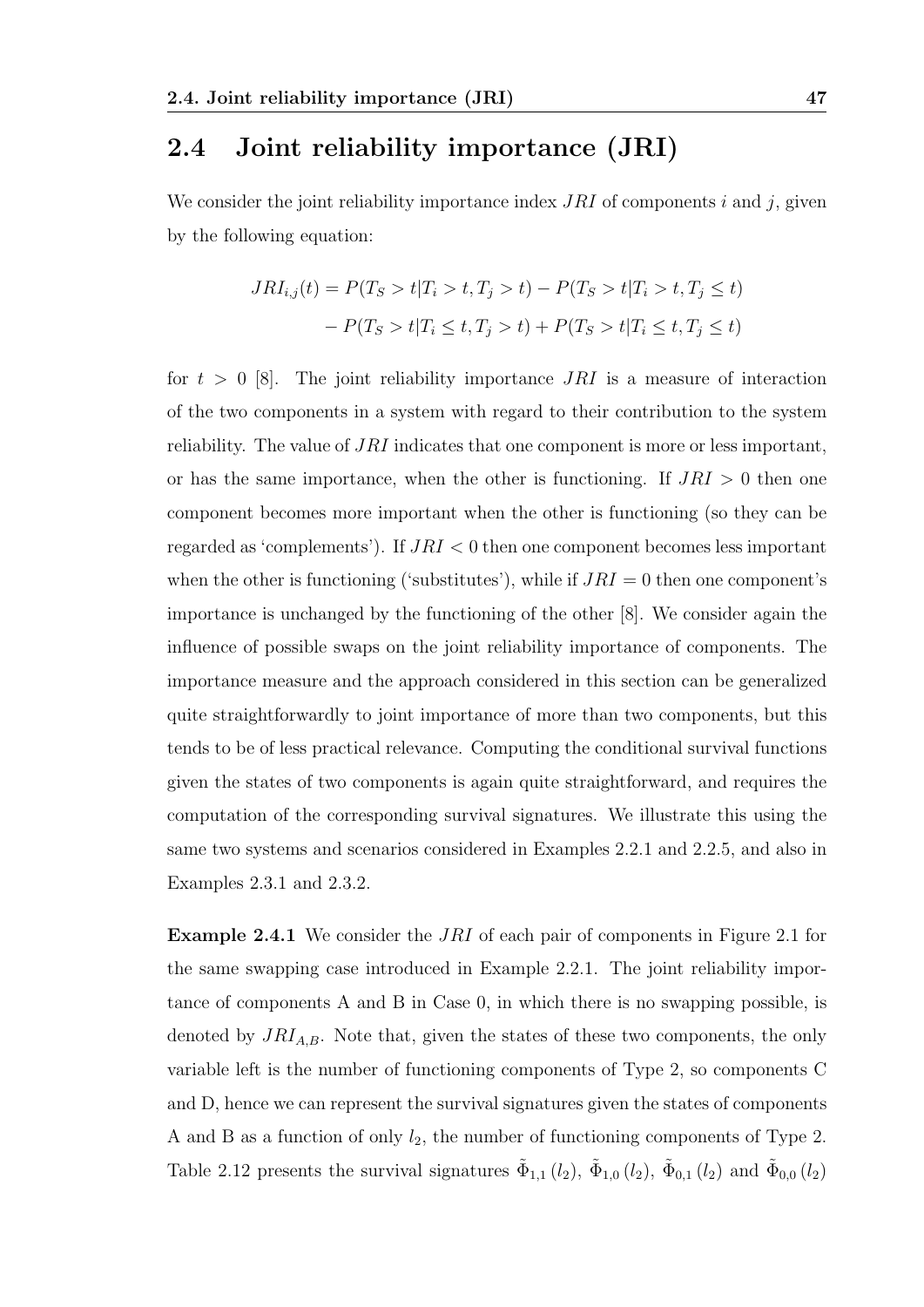| $l_2$          | $\tilde{\Phi}_{1,1}$ | $\tilde{\Phi}_{1,0}$ | $\tilde{\Phi}_{0,1}$ | $\tilde{\Phi}_{0,0}$ |
|----------------|----------------------|----------------------|----------------------|----------------------|
| 0              |                      | 0                    | 0                    | 0                    |
|                |                      |                      | 0                    | 0                    |
| $\overline{2}$ |                      |                      |                      |                      |

Table 2.12: Survival signatures given states of components A and B

in Case 0, where the first subscript represents the state of component A and the second the state of component B.

The *JRI* for components A and B can be derived by

$$
JRI_{A,B}(t) = \sum_{l_2=0}^{2} \left[ \Phi_{1,1}(l_2) - \tilde{\Phi}_{1,0}(l_2) - \tilde{\Phi}_{0,1}(l_2) + \tilde{\Phi}_{0,0}(l_2) \right] P(C_t^2 = l_2)
$$

leading to

$$
JRI_{A,B}(t) = [F_2(t)]^2
$$

By the same method we derive

$$
JRI_{A,C}(t) = JRI_{A,D}(t) = [F_1(t)][F_2(t)]
$$
  
\n
$$
JRI_{B,C}(t) = JRI_{B,D}(t) = -[1 - F_1(t)][F_2(t)]
$$
  
\n
$$
JRI_{D,C}(t) = -[F_1(t)][1 - F_1(t)]
$$

These joint reliability indices are presented in Figure 2.9(a), where the same component failure time distributions have been assumed as in Example 2.2.1. These joint reliability indices will be compared to the similar indices in the case of component swaps being possible later in this example.

We now consider the same possible component swap as in Example 2.2.1, that is component B can take over the role of component A if needed. Let  $JRI<sub>i,j</sub><sup>1</sup>(t)$  denote the joint reliability importance of components  $i$  and  $j$  in Case 1, so with this swap being possible. To calculate  $JRI^1_{i,j}(t)$ , we first compute the four survival signatures corresponding to this swap in Case 1 and conditioned on the respective states for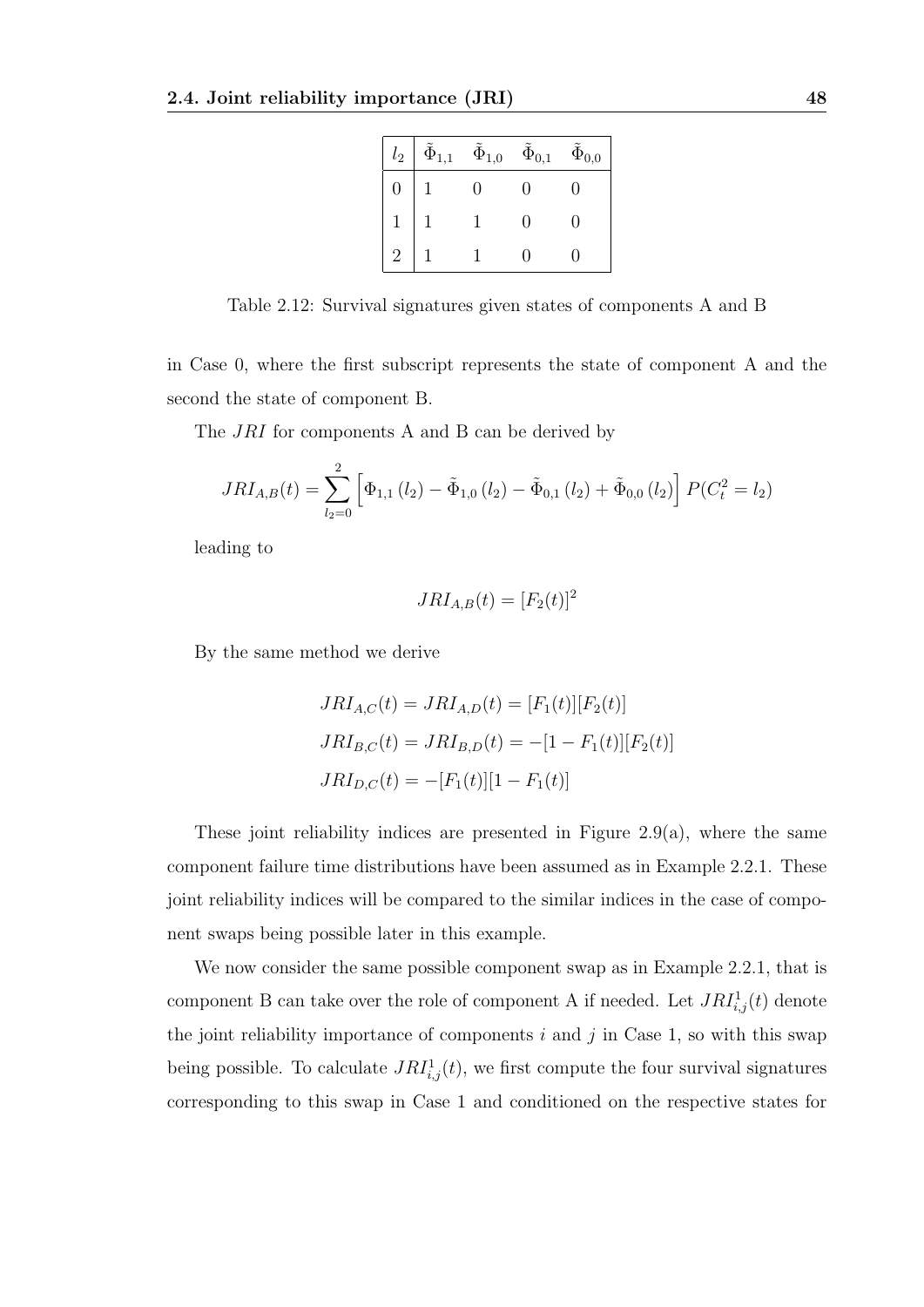

(b) Case 1

Figure 2.9: JRI of each pair of components in Figure 2.1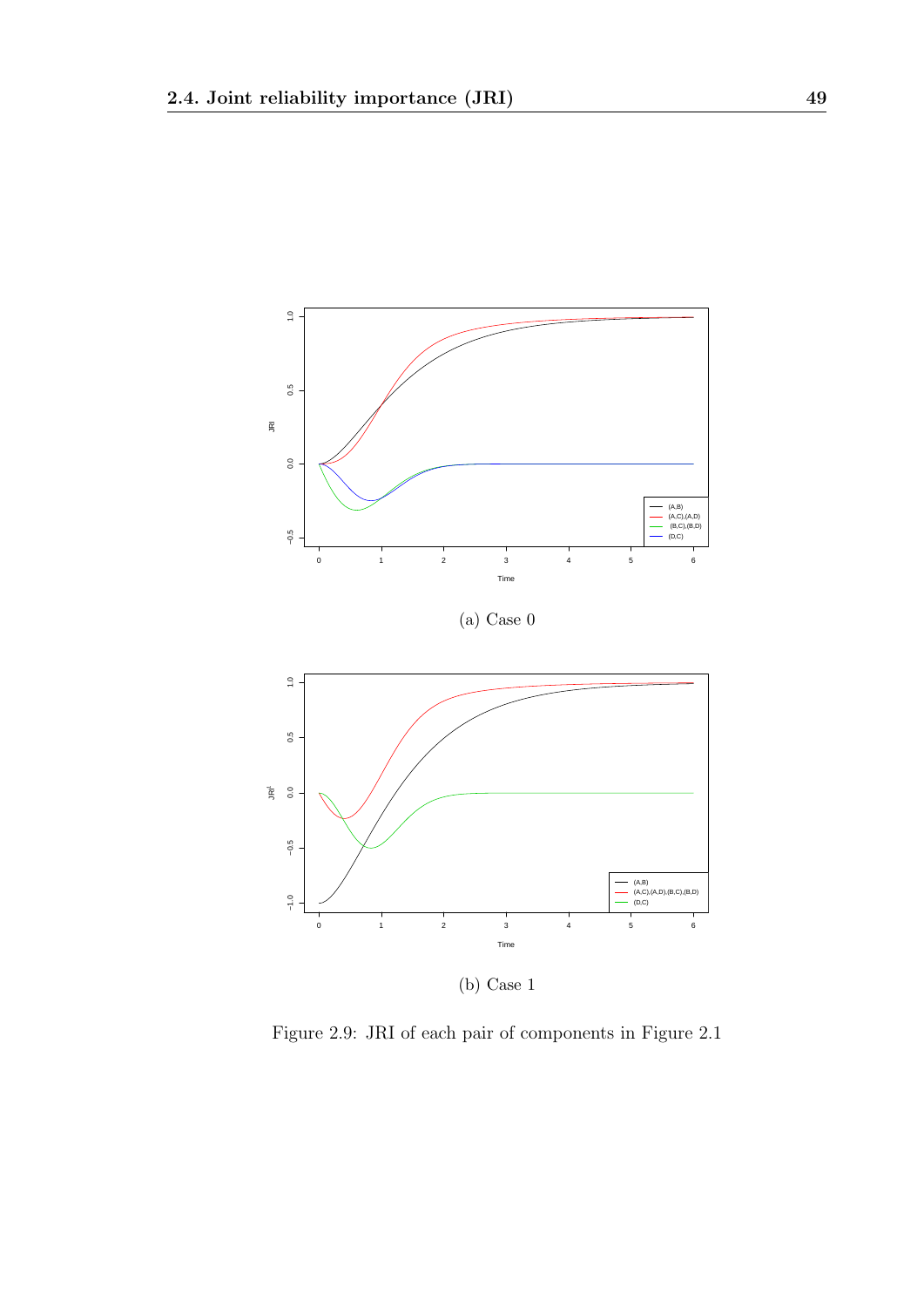components  $i, j$ . This leads to the following results

$$
JRI_{A,B}^1(t) = [2[F_2(t)]^2] - 1
$$
  
\n
$$
JRI_{A,C}^1(t) = JRI_{A,D}^1(t) = JRI_{B,C}^1(t) = JRI_{B,D}^1(t) = [2F_1(t) - 1][F_2(t)]
$$
  
\n
$$
JRI_{D,C}^1(t) = -2[F_1(t)][1 - F_1(t)]
$$

Figure 2.9(b) illustrate the JRI in Case 1. We can see that in Case 0, the pairs of components  $(A, B)$ ,  $(A, C)$  and  $(A, D)$  are each complementary, while  $(B, C)$ ,  $(B, D)$ and  $(D, C)$  are substitutes. It is clear by comparing these figures that the interaction of each pair of components with regard to their contribution to the system reliability is impacted by component swapping being possible. In particular, not all pairs are complements or substitutes for all  $t$  anymore, where particularly the joint reliability importance of the pair  $(A, B)$  is much affected by the swapping opportunity.

Example 2.4.2 For the system in Figure 2.5, discussed in Examples 2.2.5 and 2.3.2, there are 28 pairs of components. We only briefly illustrate joint reliability importance for this system, by considering the JRI for components G and H in Cases 0, 2 and 3 considered before, namely Case 0 of no swaps being possible, Case 2 where components D, E, F (Type 2) can be swapped, and Case 3 where components G and H (Type 3) can be swapped. With the same component failure time distributions assumed as in Example 2.2.5, Figure 2.10 presents these three JRIs. In Case 0 the components G and H are complementary. The possible swapping in Case 2 has the effect that components  $G$  and  $H$  become reliability substitutes. In Case 3, in which we can swap these two components with each other, they become reliability complements until a specific time point and they become reliability substitutes after that time, of course the precise times involved depends on the failure time distributions of all components.

#### 2.5 Concluding remarks

In this chapter, we have considered quantification of system reliability if some components can be swapped upon failure. Based on the survival signature concept that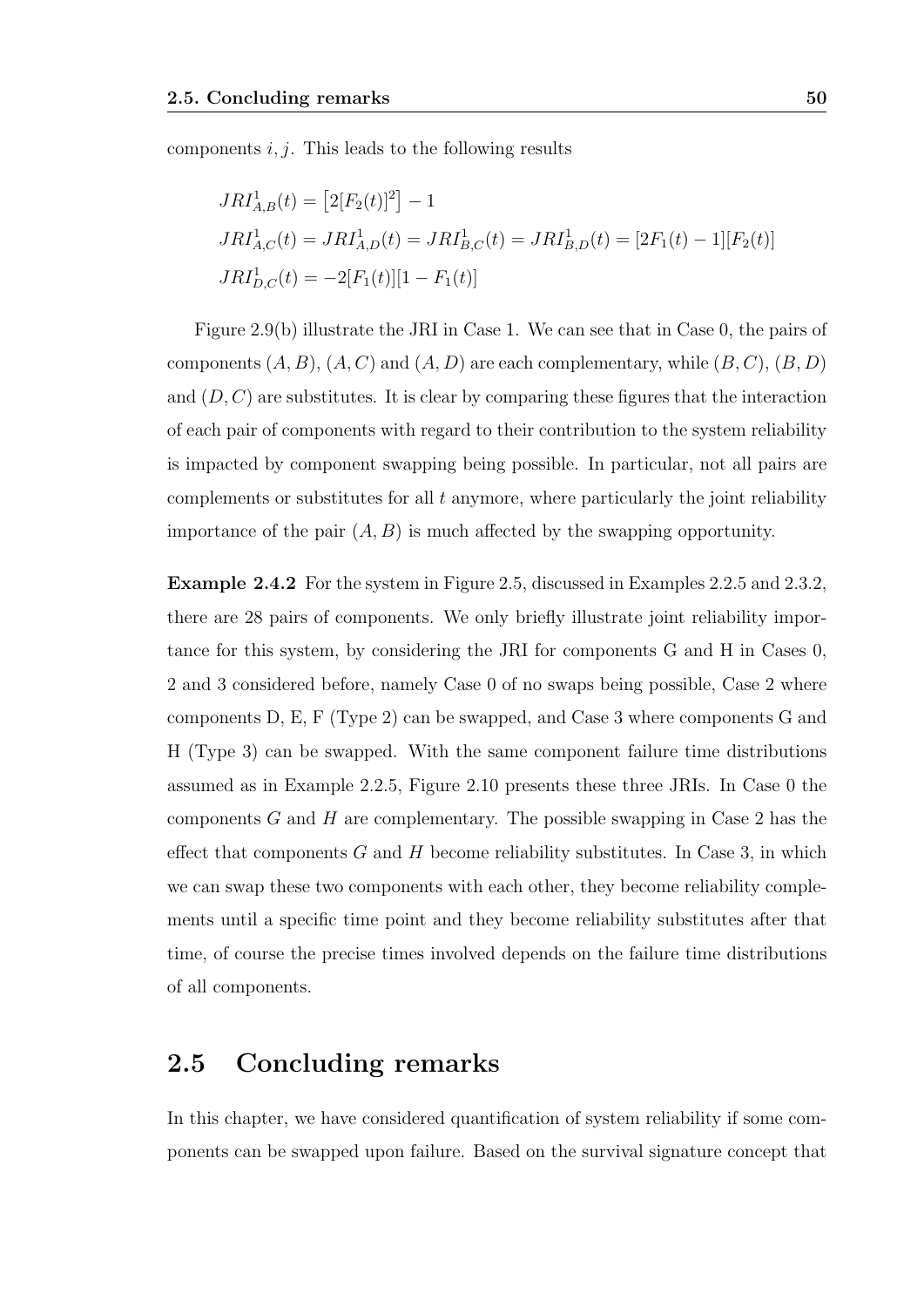

Figure 2.10: JRI for components G and H in Figure 2.5

was introduced by [18], we introduced two different approaches to quantify the reliability of the system if its components can be swapped upon failure. In the first approach the effect of a defined swapping regime is fully taken into account through the system structure function, and hence the survival signature. In the second approach, the effect of such a component swap is taken into account through the failure times of specific locations. While the same reliability information can be obtained by both approaches, the first one is more attractive than the second one, since it has continued with the same advantage of survival signature by modeling the structure of systems and separating it from the random failure time of components. However, in the second approach the lifetime distributions become extremely complex and may not be feasible if one has a variety of swapping opportunities. This thesis considers only the first approach for reliability assessment if some components can be swapped. We considered component importance, which was particularly simplified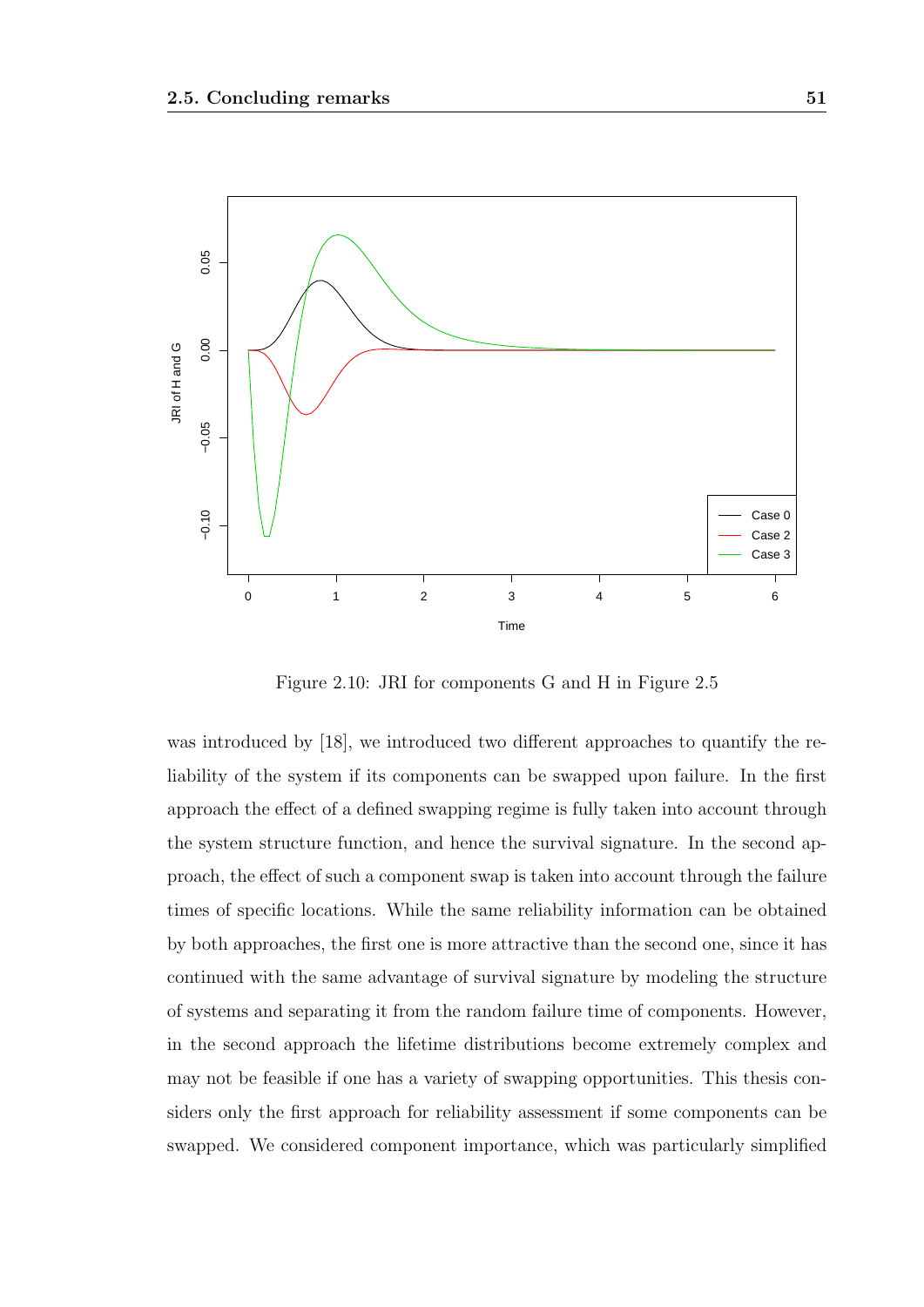by the use of the survival signature.

The approach of increasing system reliability through swapping components upon failure that is proposed in this chapter is quite interesting since it makes the system resilient to possible faults and it will not increase the weight and volume of the system. This approach can be used in the systems that are not easily accessible for repair and replacements and it could enable preparation of substantial repair activities. What is more important and needs to be emphasized is that, in the proposed approach, the reliability and number of the components don't need to be increased to improve the reliability of the system.

A further interesting topic for future research is the possibility to swap components when they are all still functioning. This could be attractive if one has the opportunity to swap components of different types where a critical component may, while still functioning, be swapped with another component at a certain time if they have different hazard rates over time. For example, a component with increasing hazard rate may be best to use in a critical part of the system in early stages, to then be swapped by a component with decreasing hazard rate to improve system reliability at later stages. Further research also is to study the contribution that swaps can make to system resilience in comparison to other activities, including more inbuilt redundancy, standby components,or maintenance and replacement activities. It could also consider other importance measures.

The effect of the swapping of components is entirely reflected through the change in the survival signature. It may be of interest to investigate whether or not this change can also be reflected by a distortion of the component reliabilities [59], which may provide a further tool for comparison of different systems and different swapping routines. It has been shown that very efficient simulation methods can be based on the survival signature [49]. The same simulation method can perhaps also be used to only learn about difference in reliability for two swapping regimes.

The approach presented in this thesis requires repeated calculation of survival signatures. As lett  $[6]$  has created a function in the statistical software R to compute the survival signature, given a graphical presentation of the system structure. This will be necessary for our work for systems that are not very small, and it will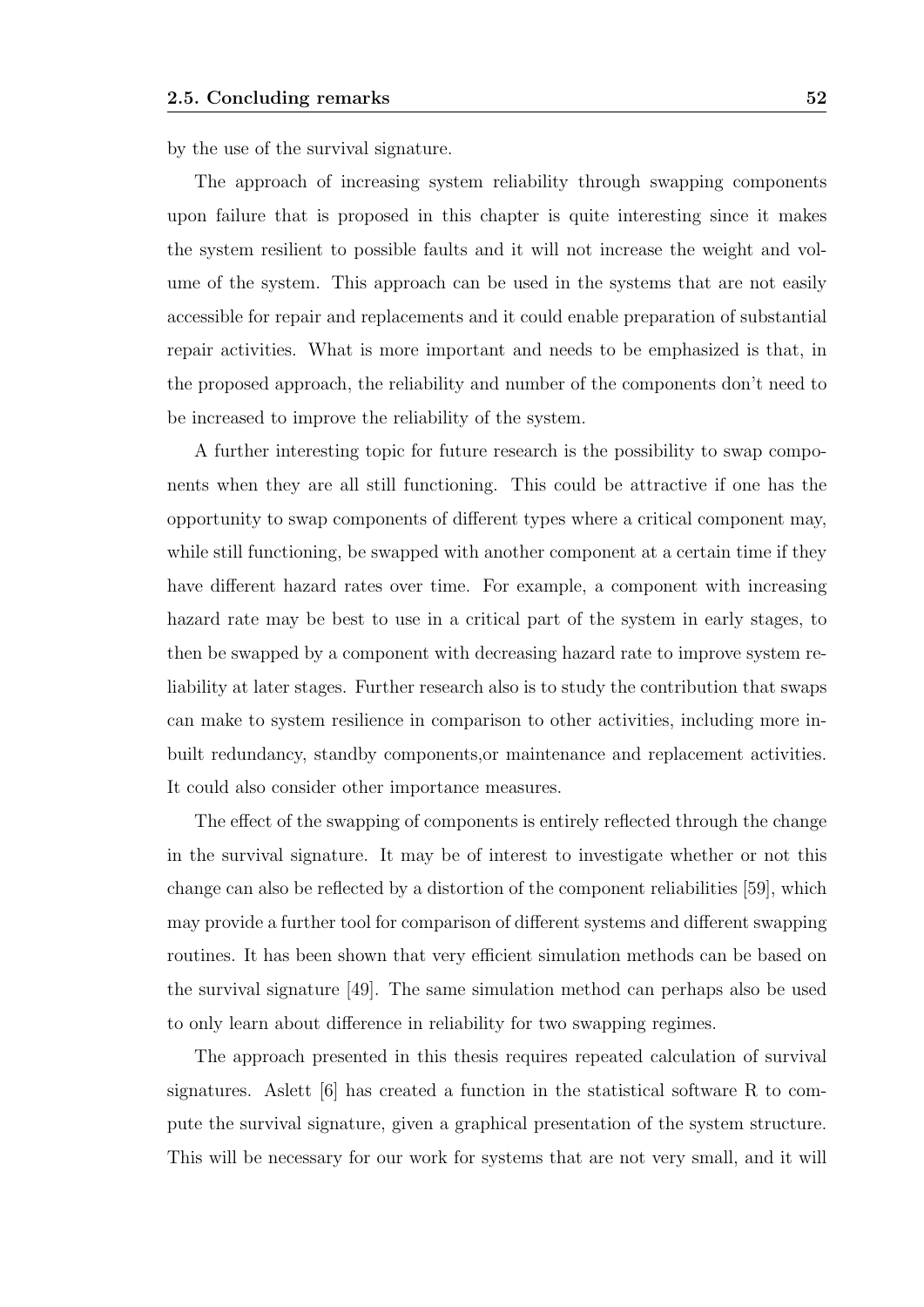be of interest to create a tool that can automatically compute all the survival signatures required in case of a substantial system with many component swapping opportunities.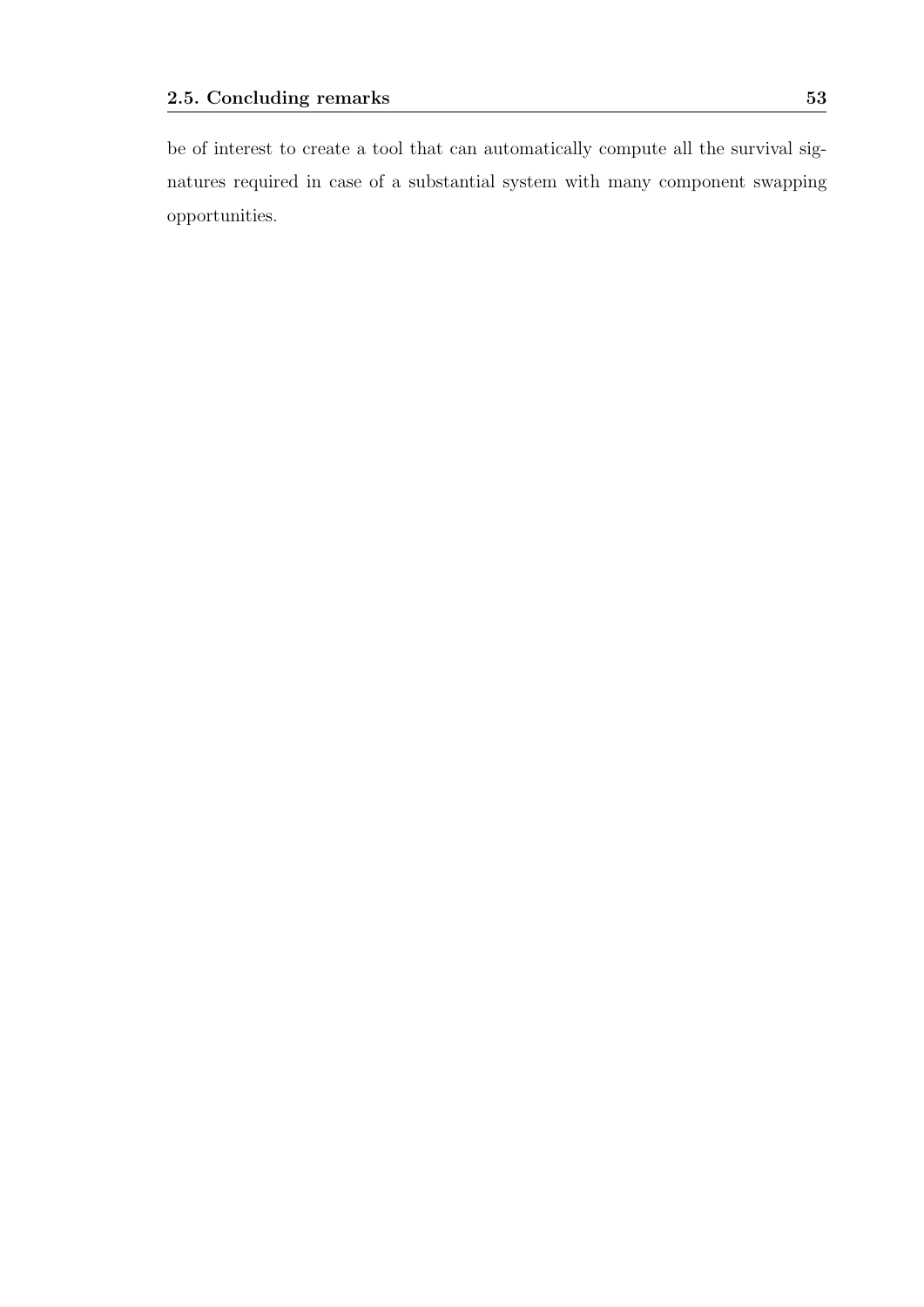# Chapter 3

# Cost effective component swapping to increase system reliability

## 3.1 Introduction

In Chapter 2, we have used the concept of survival signature to quantify the reliability of systems when there is a possibility to swap components upon failure. Swapping components, if possible, is likely to incur some costs, for example for the actual swap or to prepare components to be able to take over functionality of another component. In this chapter, we consider the cost effectiveness of component swapping over a fixed period of time, and also over an unlimited time horizon from the perspective of renewal theory  $[64]$ . In Section 3.2, we consider the cost effectiveness of component swapping under the assumption that a system would need to function for a given period of time, where failure to achieve this incurs a penalty cost. The expected penalty costs of system failure when the different swap scenarios are applicable are compared with the option not to enable swaps. In Section 3.3, we study the cost effectiveness of component swapping from the perspective of renewal theory. We assume that the system is entirely renewed upon failure, at a known cost, and we compare different swapping scenarios. We also study the effect of components swapping on possible preventive replacement actions. We end this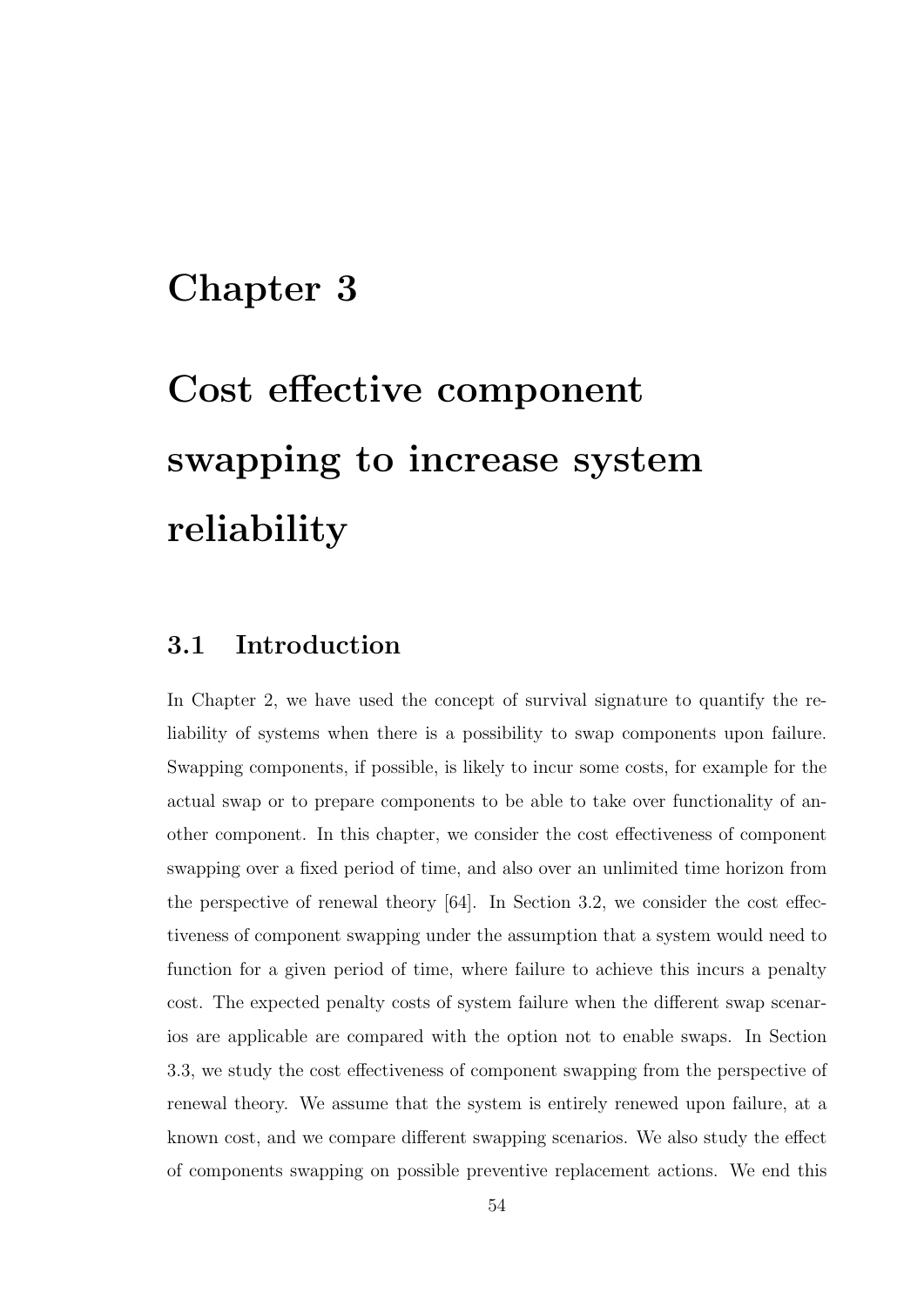chapter with some concluding remarks in Section 3.4.

# 3.2 Penalty costs for system failure with component swapping

In this section, we consider the cost effectiveness of component swapping over a fixed period of time under the assumption that a system would need to function for a given period of time, where failure to achieve this incurs a penalty cost. We consider time independent penalty costs in Section 3.2.1 and time dependent penalty cost in Section 3.2.2.

#### 3.2.1 Time independent penalty costs

Suppose that we have a system which needs to function for a fixed period of time  $[0, \tau]$ . If the system fails at any time t before the fixed time  $\tau$ , a penalty cost needs to be paid. This penalty cost is fixed, independent of the failure time, and denoted by  $c_p$ . Let  $T_S$  denote the random failure time of the system, so  $R(\tau) = P(T_S \geq \tau)$ , is the probability that the system functions, and  $1 - R(\tau) = P(T_S \lt \tau)$  is the probability that the system fails before  $\tau$ . We refer to the situation in which there is no swapping opportunity as Case 0. Let  $C(\tau)$  denote the expected cost of failure of system in Case 0, then

$$
C(\tau) = c_p(1 - R(\tau))
$$
\n(3.2.1)

We assume that the system can benefit from different swapping opportunities if it fails before  $\tau$ . An upfront cost may need to be paid out to enable each swapping opportunity. Let  $c_w$  denote the cost to enable swap Case w. We need to consider up front which opportunity of swapping cases will minimize the expected cost. The probability that the system survives until  $\tau$  if a specified swapping regime is applicable defined by  $R^w(\tau)$ . Let  $C^w(\tau)$  denote the expected cost if the specified swapping regime is applicable, then

$$
C^{w}(\tau) = c_w + c_p(1 - R^{w}(\tau))
$$
\n(3.2.2)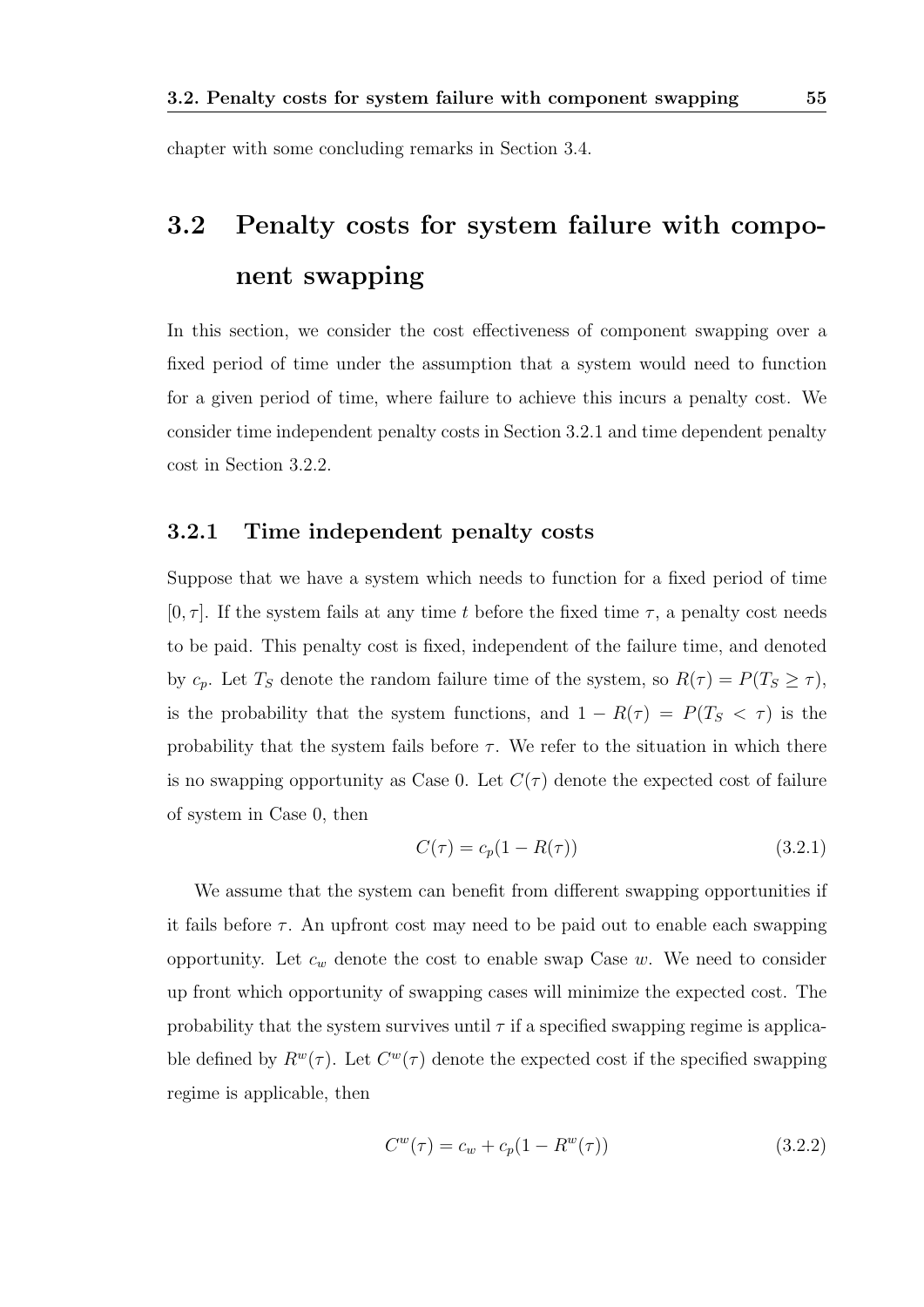#### 3.2.2 Time dependent penalty costs

In this section we assume that the penalty costs that need to be paid if the system fails before a fixed time  $\tau$  is dependent on the failure time. Let  $c_u$  represents the cost per unit of time if the system does not function in the period  $[0, \tau]$ . If the system fails at time  $T_S \in [0, \tau]$ , then the downtime is  $\tau - T_S$  and the downtime cost is equal to  $c_u(\tau - T_S)$ . Let  $C(\tau)$  denote the expected cost in Case 0, so,  $C(\tau) = c_u E(\tau - T_S)$ . We assume that  $F(0) = 0$ , so the system functions at  $t = 0$ . We have

$$
E(\tau - T_S) = \int_0^{\tau} (\tau - t) f(t) dt = \tau [F(\tau) - F(0)] - \int_0^{\tau} t f(t) dt \qquad (3.2.3)
$$

To find  $\int_0^{\tau} tf(t)dt$ , let us substitute  $t = \int_0^t du$ , so,

$$
\int_0^{\tau} t f(t) dt = \int_0^{\tau} \int_0^t f(t) du dt = \int_0^{\tau} \int_u^{\tau} f(t) dt du =
$$
\n
$$
\int_0^{\tau} F(\tau) - F(u) du = \int_0^{\tau} (F(\tau) - 1) du + \int_0^{\tau} (1 - F(u)) du =
$$
\n
$$
\tau F(\tau) - \tau + \int_0^{\tau} R(u) du
$$
\n(3.2.4)

Substituting the result from Equation  $(3.2.4)$  to Equation  $(3.2.3)$ , we get

$$
E(\tau - T_S) = \tau - \int_0^{\tau} R(u) du
$$

Therefore, the expected cost in Case 0 is

$$
C(\tau) = c_u \left[ \tau - \int_0^{\tau} R(t) dt \right]
$$
 (3.2.5)

If the system can benefit from different swapping cases if it fails at any time before  $\tau$ , with an upfront cost  $c_w$  to enable the specified swaps, the expected cost with the specified swaps in place,  $C^w(\tau)$ , is equal to

$$
C^w(\tau) = c_w + c_u \left[ \tau - \int_0^{\tau} R^w(t) dt \right]
$$
\n(3.2.6)

where  $R^w(\tau)$  is the reliability of the system if the specified swaps is applicable.

Example 3.2.1 Consider again the system in Figure 2.1 and the same swapping possibility as discussed in Example 2.2.1. We refer to the original case of the system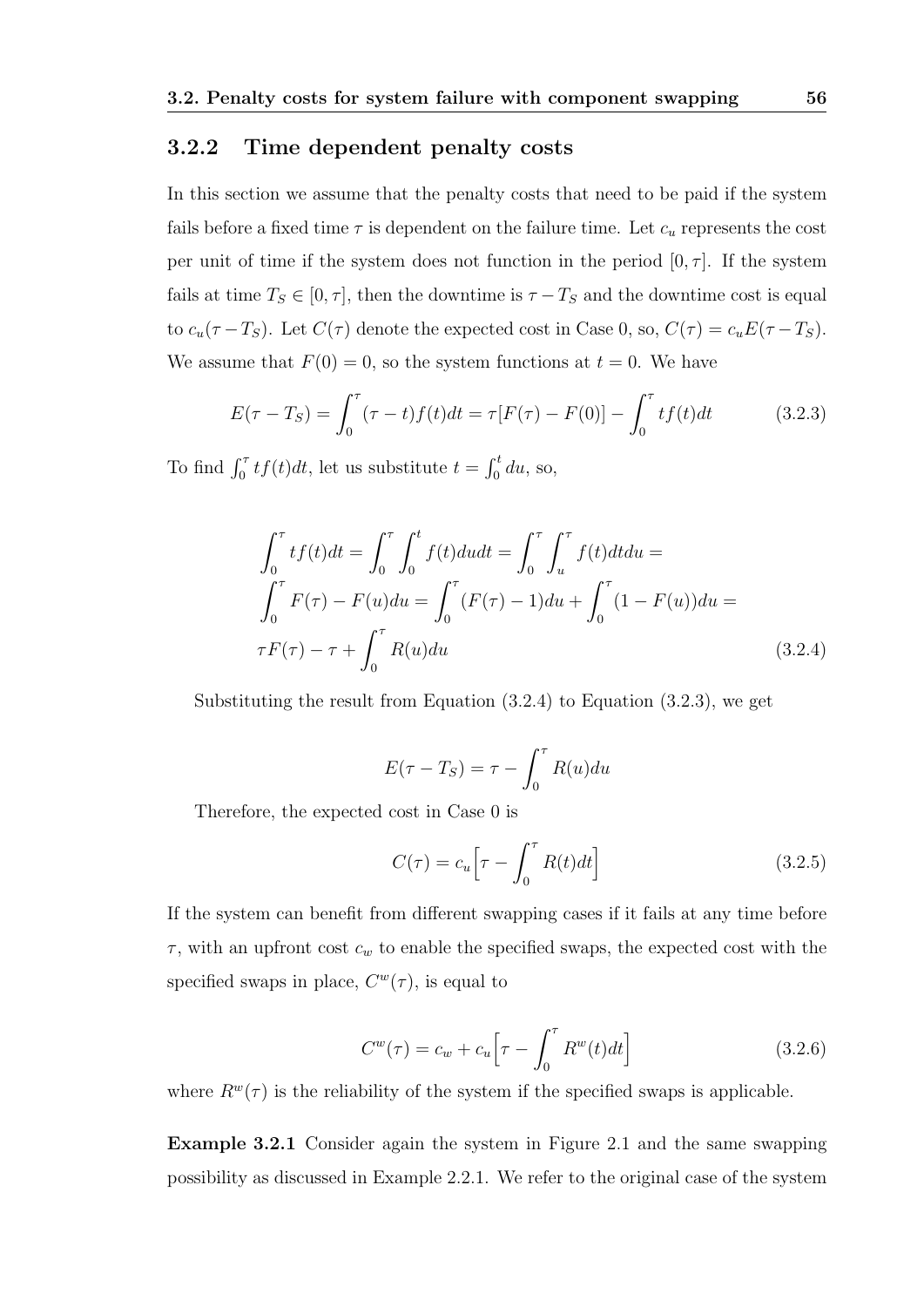

Figure 3.1: Cost with fixed penalty for the system in Figure 2.1

when there is no swapping possible between components as in Case 0. We refer to the case when components A and B can be swapped as Case 1. We use the same failure time distributions for Type 1 and Type 2 components as in Example 2.2.1, so the system has the same reliability in Cases 0 and 1 as in Example 2.2.1. Assume that the system needs to continue functioning for the period of time [0, 0.5], if the system fails in this period, a fixed penalty cost  $c_p = 200$  needs to be paid. Let the cost to enable the swap in Case 1 be  $c_1 = 8$ . We want to compare the expected cost in Cases 0 and 1. The expected cost in Case 0 is  $C(0.5) = 49.57$  and the expected cost in Case 1 is  $C^1(0.5) = 28.45$ , which means that when  $\tau = 0.5$ , it is good to take the opportunity of the swap in Case 1. Figure 3.1 illustrates how the expected cost in Cases 0 and 1, change depending on the value of  $\tau$ . The opportunity of the swap in Case 1, minimizes the expected cost only if  $0.21 < \tau < 1.48$ , because if  $\tau$  is small, failure is unlikely and if  $\tau$  is large, failure is very likely even with the swap in Case 1.

Now assume that the penalty cost depends on the system failure time, and the cost per unit of time is  $c_u = 100$ . In this case, the cost in Case 0 is  $C(0.5) = 4.20$ ,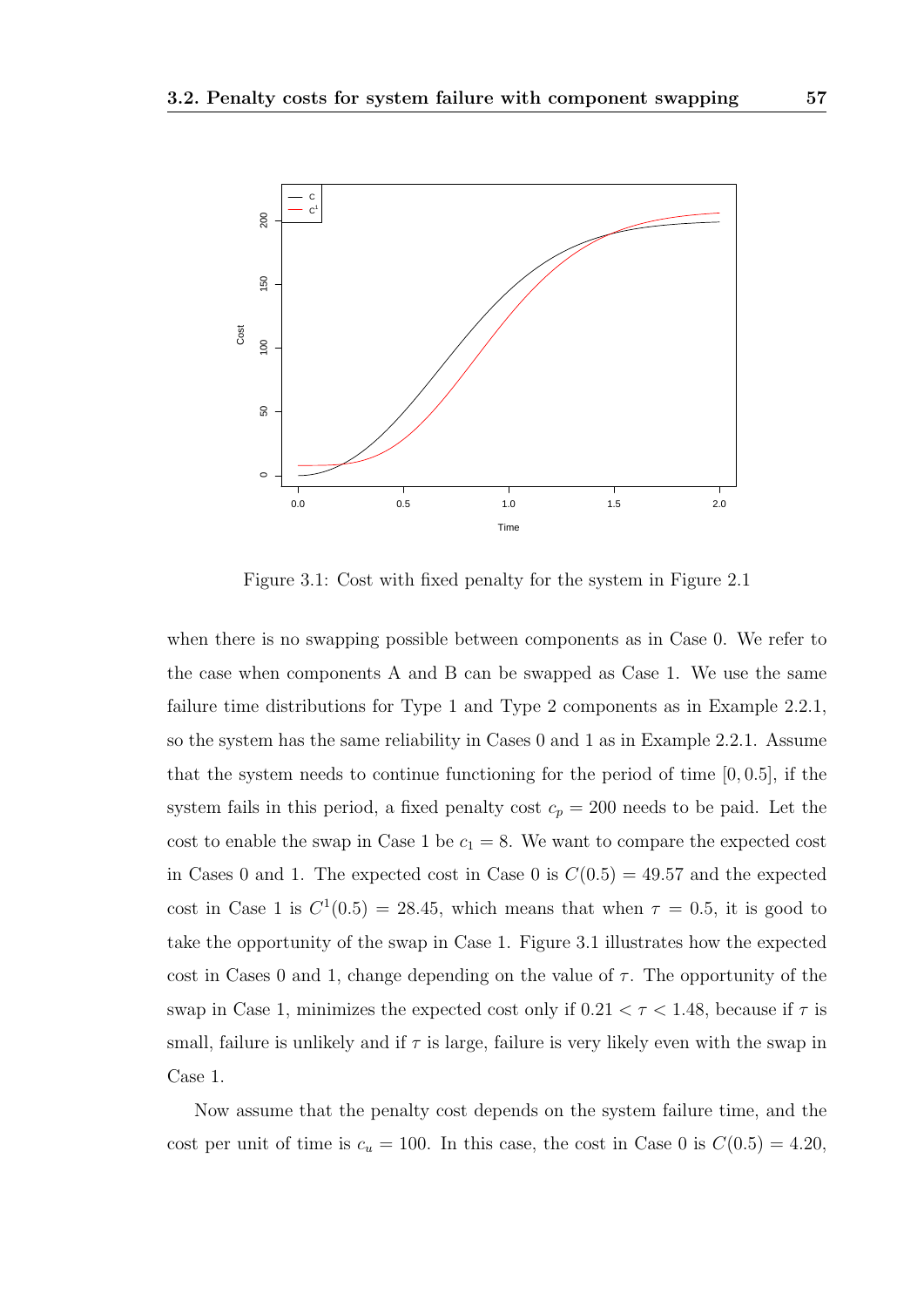

Figure 3.2: Cost with time dependent penalty for the system in Figure 2.1

and the cost in Case 1 is  $C^1(0.5) = 9.17$ , which means that when  $\tau = 0.5$ , the opportunity of the swap in Case 1 will increase the expected cost. However, when  $\tau = 1$ , we have  $C(1) = 28.91$  and  $C^{1}(1) = 25.63$ , which means that the expected cost has decreased with the opportunity of the swap, so it is good to enable the swap. Figure 3.2 illustrates how the expected cost in Cases 0 and 1 changes, depending on the value of  $\tau$ . It clear that if  $\tau$  is small, the system is unlikely to fail, while for large  $\tau$  the system is likely to fail but the swapping case delayed the failure time, leading to lower penalty costs.

Example 3.2.2 For the system in Figure 2.5, 7 possible swap cases are discussed in Example 2.2.5. In this example, we only consider the swap Cases 0, 2, 3 and 5, namely Case 0 of no swaps being possible, Case 2 where components D, E, F (Type 2) can be swapped, Case 3 where components G and H (Type 3) can be swapped, and in Case 5 where both Type 2 and Type 3 components can be swapped. In each case the swap can be done only between components of the same type. With the same component failure time distributions assumed as in Example 2.2.5, the system reliability in Cases 0, 2, 3 and 5 are given in Example 2.2.5.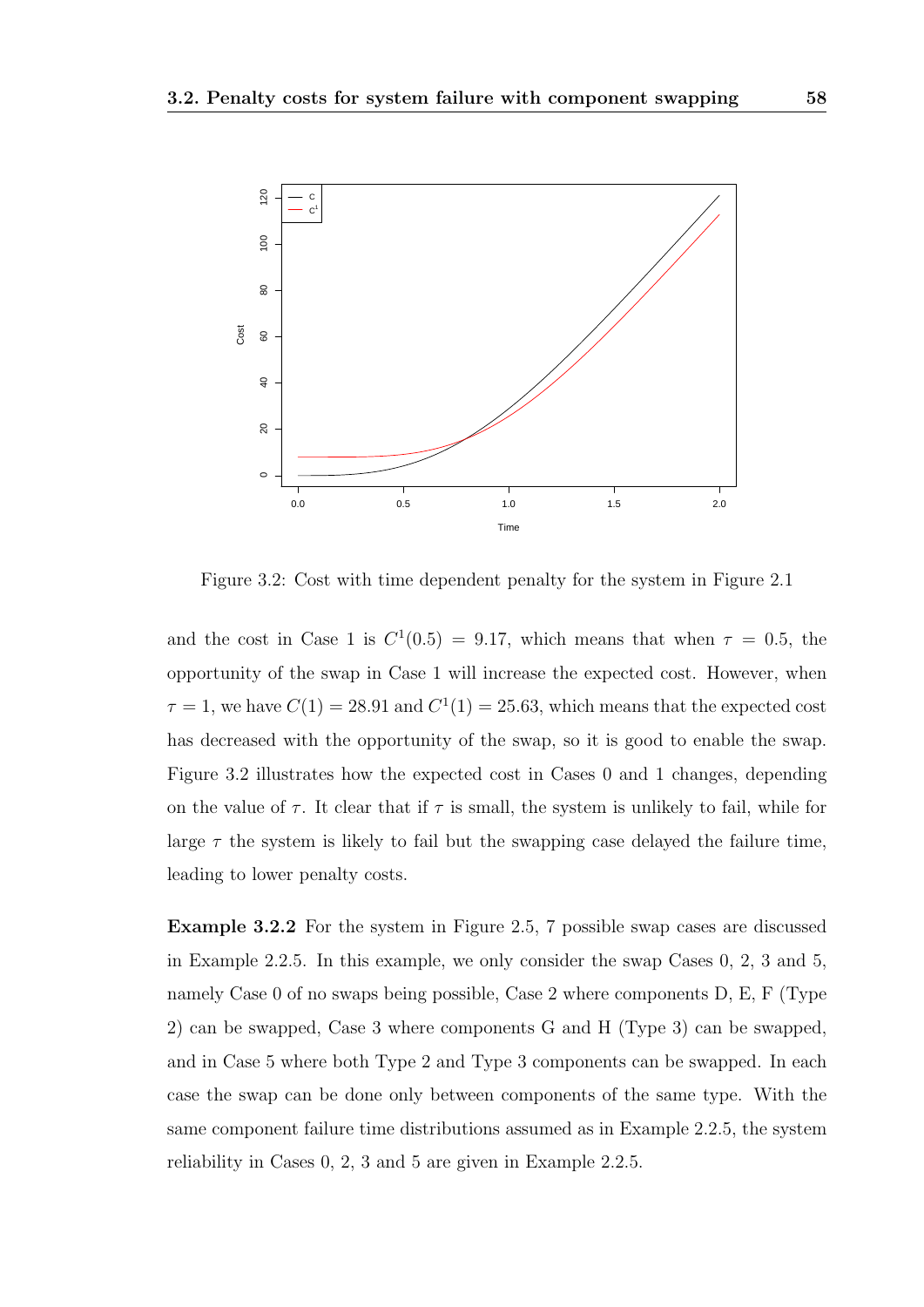

Figure 3.3: Cost with fixed penalty for the system in Figure 2.5

Assume that, if the system fails before the fixed time  $\tau = 1$ , the penalty cost is fixed and is  $c_p = 200$ . The costs to enable swapping Cases 2, 3 and 5 are  $c_2 = 10$ ,  $c_3 = 5$  and  $c_5 = 15$ , respectively. The expected cost in Case 0 is  $C(1) = 157.53$ , and the expected cost in Cases 2, 3 and 5 are  $C^2(1) = 142.00, C^3(1) = 152.98$  and  $C<sup>5</sup>(1) = 130.30$ , respectively, which means that the opportunity of swapping Case 5 should be taken to minimize the expected cost. We plot  $C(\tau)$ ,  $C^2(\tau)$ ,  $C^3(\tau)$  and  $C^5(\tau)$  as functions of  $\tau$  in Figure 3.3. It is clear from this figure that for values of  $\tau$  it is either optimal not to prepare for any swaps ( $\tau$  < 0.24 or  $\tau$  > 1.37), or to prepare for swap Case 5 (0.29  $\lt \tau \lt 1.37$ ), this is explained by the same reason as discussed in Example 3.2.1.

Let  $c_u = 100$ . If  $\tau = 1$ , the expected costs in Cases 0, 2, 3 and 5 are  $C(1) = 31.54$ ,  $C^2(2) = 30.24, C^3(1) = 31.59,$  and  $C^5(1) = 30.37$ , respectively. Thus, to minimize the expected cost is better to take the opportunity of the swap Case 2. If  $\tau = 2$ , the expected cost in Case 0 is  $C(1) = 126.06$ , and the expected cost in Cases 2. 3 and 5 are  $C^2(2) = 120.72$ ,  $C^3(2) = 124.77$  and  $C^5(2) = 117.96$ , respectively, so to minimize the expected cost in this case we should prepare for swapping Case 5.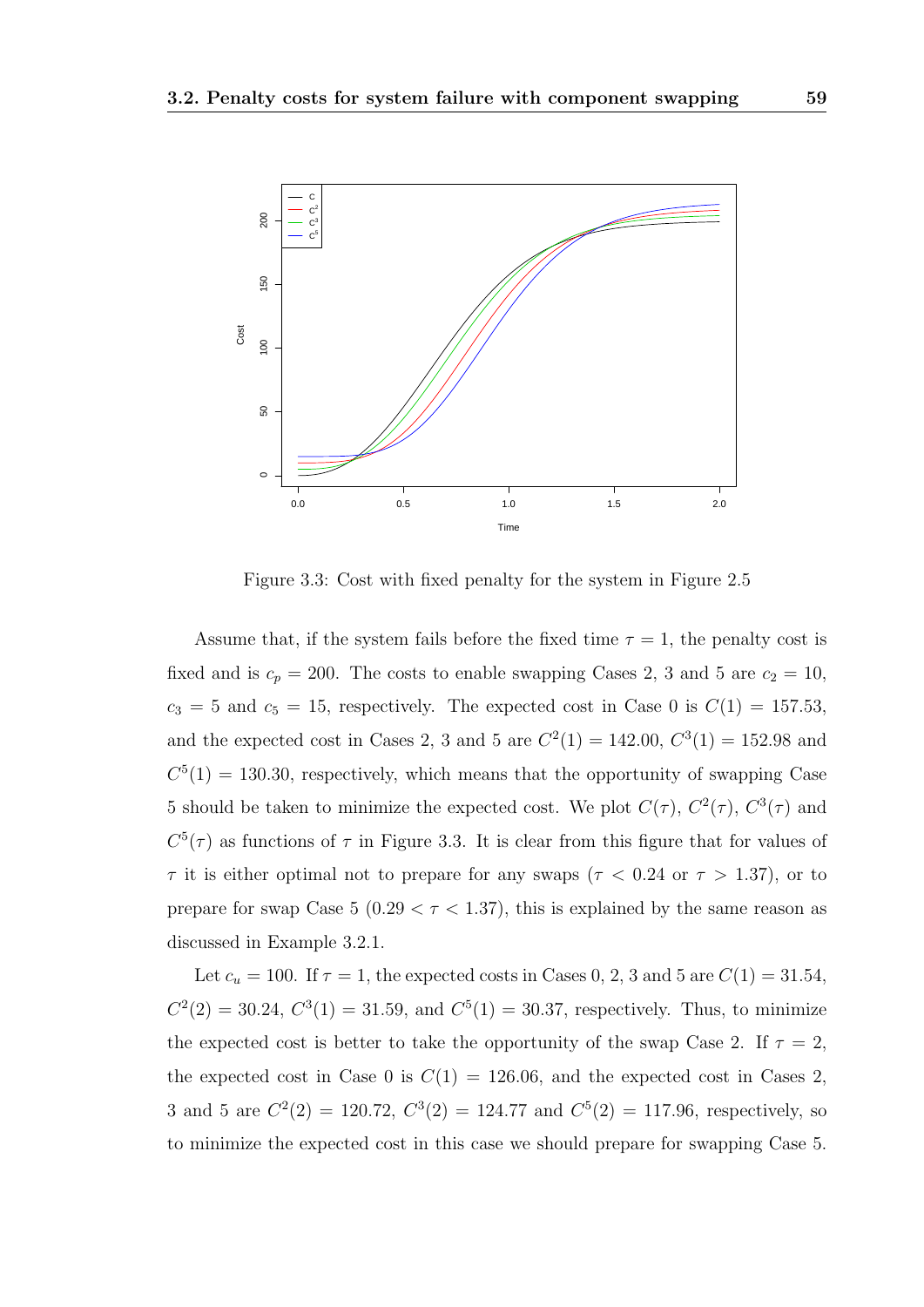

Figure 3.4: Cost with time dependent penalty for the system in Figure 2.5

Figure 3.4 illustrates how the expected cost in cases 0, 2, 3 and 5 would change depending on the value of  $\tau$ .

## 3.3 Optimal swapping based on renewal theory

In the previous section we considered the cost effectiveness of component swapping over a fixed period of time. In this section we consider the cost effectiveness of component swapping over an unlimited time horizon from the perspective of renewal theory.

Renewal theory is a well-known theory that has a wide application in the literature of Operational Research and Reliability see e.g. [20–22, 51, 66]. Renewal theory deals with successive occurrences of events in terms of random variables. A typical application of renewal theory is in failure or maintenance models. A system is installed at time 0. If it failed at some random time  $T_1 > 0$ , it is replaced by a new system. The new system lasts for a second random time  $T_2$ , with the same distribution as  $T_1 > 0$ . The same process goes on for an undefined length of time. This replacement process might be considered in general either because the system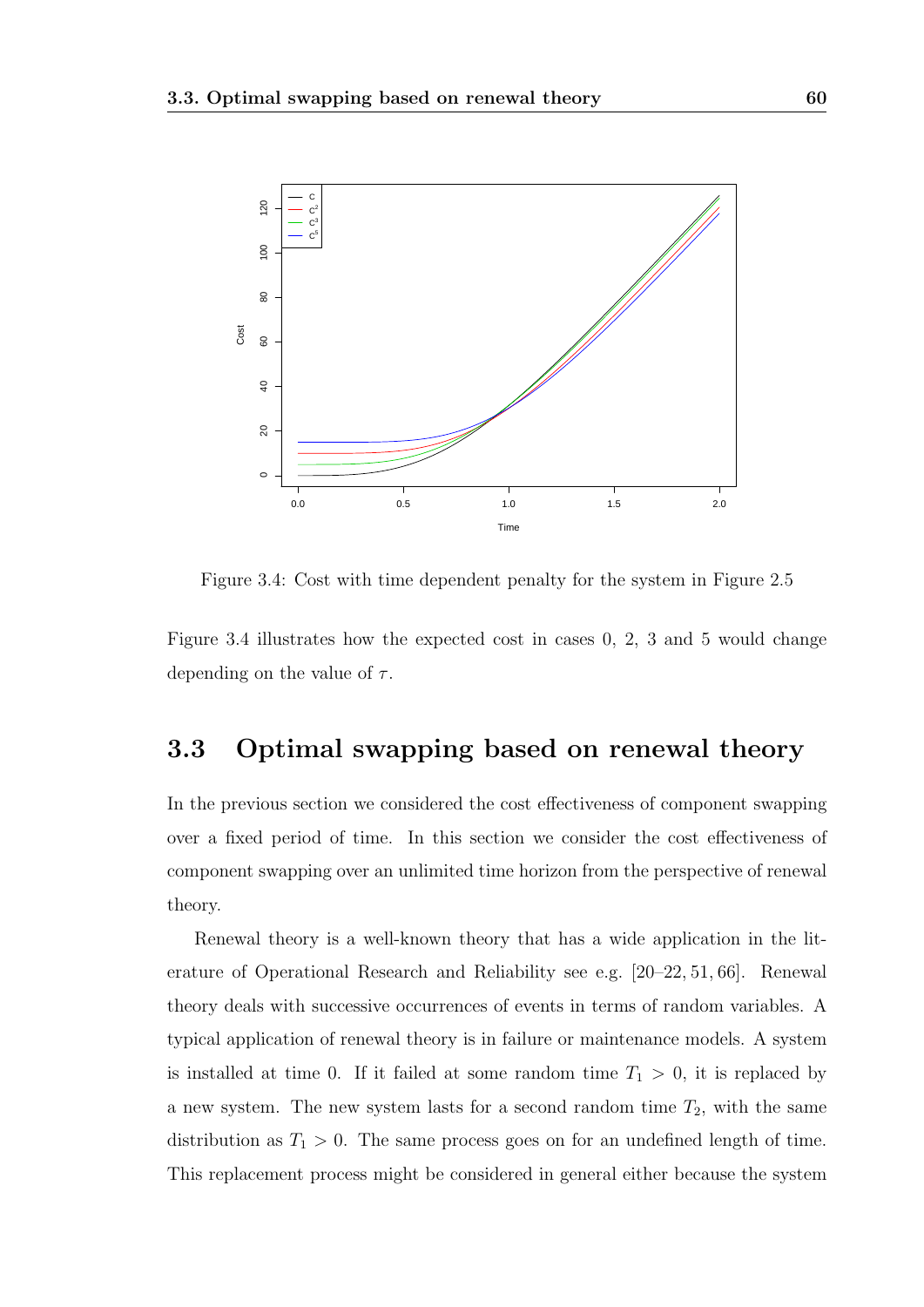is not accessible for repair or the cost of repairs are higher than the cost of replacement. An example of the system may be something simple like a light-bulb, or it may be something more complicated like a hard disk for an internet server or a GPS satellite.

Many applications of renewal theory involve rewards or cost. The optimal reward or cost per unit of time over a very long period of time is derived by renewal reward theory [9], assuming that the same process goes on for infinity or undefined length of time. In practice, although one acknowledges the fact that assuming such a long period for the same process may not be realistic, renewal reward theory is still often considered attractive and reasonable since it provides a mathematically convenient way to compute the optimal costs per unit of time.

Here are some mathematical definitions. Suppose that the same process goes on for infinity or undefined length of time. This process is assumed to consist of consecutive cycles which are stochastic copies of each other.  $T_1, T_2, T_3, \cdots$  is a sequence of independently and identically distributed random variable representing the length of the cycles.  $T_i$  represents the length of the cycle  $i, 0 \leq T_i \leq \infty$  and it indicates the time between the occurrence of the  $(i-1)^{th}$  and the  $i^{th}$  events (renewals). It is assumed that these random variables have a known probability distribution, with CDF  $F(t) = P(T_i \leq t), t \geq 0, i = 1, 2, \dots$ , probability density function (pdf)  $f(t)$ , reliability function  $R(t) = P(T<sub>i</sub> > t)$  and expected value 0 <  $E(T_i) < \infty$ . The time to the *i*<sup>th</sup> renewal, denoted by  $S_i$ , is  $S_i = \sum_{k=1}^i T_i$ . The number of renewals up to time t is denoted by the random variable  $N(t)$  and is equal to the largest integer  $i \geqslant 0$  for which  $S_i \leqslant t$ .  $N(t)$  is called a renewal counting process [64].

Let  $W_i$  be a random cost associated with i cycle. It is assumed that the sequence of random variable  $W_1, W_2, \cdots$  are *i.i.d*, but dependence of  $W_i$  on  $T_i$  is possible. The accumulative costs up to time t are denoted by  $W(t)$ , so  $W(t) = \sum_{i=1}^{N(t)} W_i$  and  $W(t)$ is called a renewal reward process. The long run average reward cost per unit of time, g, for a renewal reward process is given by the reward reward theory [64],

$$
g = \lim_{t \to \infty} \frac{W(t)}{t} = \frac{E[W_i]}{E[T_i]}
$$
\n(3.3.7)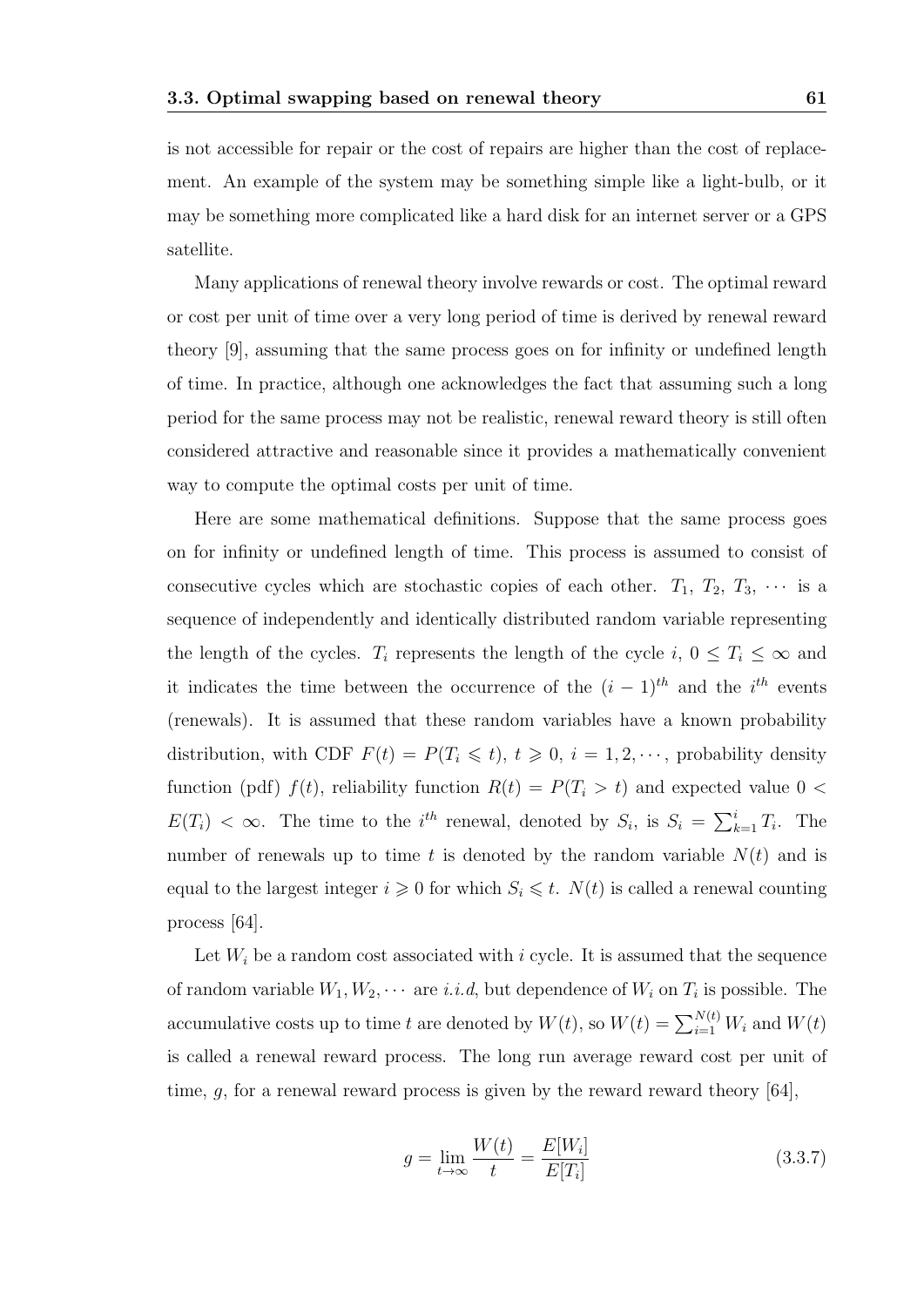Assume that we have a system that is entirely renewed upon failure for a long period of time. The reliability of this system might be enhanced by component swapping. Some components that are tasked with minor functions can be prepared to take over crucial functions in case another component fails. Let T denote the system random failure time. If the system is entirely renewed upon failure, the length between renewals is equal to the random failure time of the system T.  $R(t)$  =  $P(T > t)$  is the reliability of the system. The expected failure time of the system is  $E[T] = \int_0^\infty t f(t) dt = \int_0^\infty R(t) dt$ . If this system is entirely renewed upon failure at a known cost  $c_f$ , then the expected renewal cost is  $E[W] = c_f$ . Therefore, the long run average cost per unit of time,  $g$ , for the renewal system, is given by

$$
g = \frac{c_f}{\int_0^\infty R(t)dt} \tag{3.3.8}
$$

If we assume that the system can benefit upon failure of its components from a defined component swap.  $T^w$  is the random failure time of the system when the defined swap is applicable.  $T^w$  represents the length of time between renewals when the defined swap is applicable. The reliability of the system if the defined swap is applicable is  $R^w(t) = P(T^w > t)$ . Let  $c_w$  be an upfront cost needed to be paid to enable the defined swap. The long run average cost per unit of time for the renewal system if the defined swap is applicable is denoted by  $g^w$ , and is given by

$$
g^w = \frac{c_f + c_w}{\int_0^\infty R^w(t)dt}
$$
\n(3.3.9)

#### 3.3.1 Preventive Replacement

A well known application of renewal reward theory is age replacement [64]. Age replacement requires a system to be renewed when it reaches a specified age  $A_r > 0$ (preventive replacement) or if it fails prior the specified age  $A_r$  (corrective replacement), in a manner that is most cost-effective. The optimal preventive replacement age is the one that leads to the minimum expected costs per unit of time and is derived from applying the renewal reward theory [9].

Assume that the system is entirely renewed upon reaching a specified age  $A_r$  at a known cost  $c_r > 0$ , or upon failure at a known cost  $c_f > c_r$ . The cost per renewal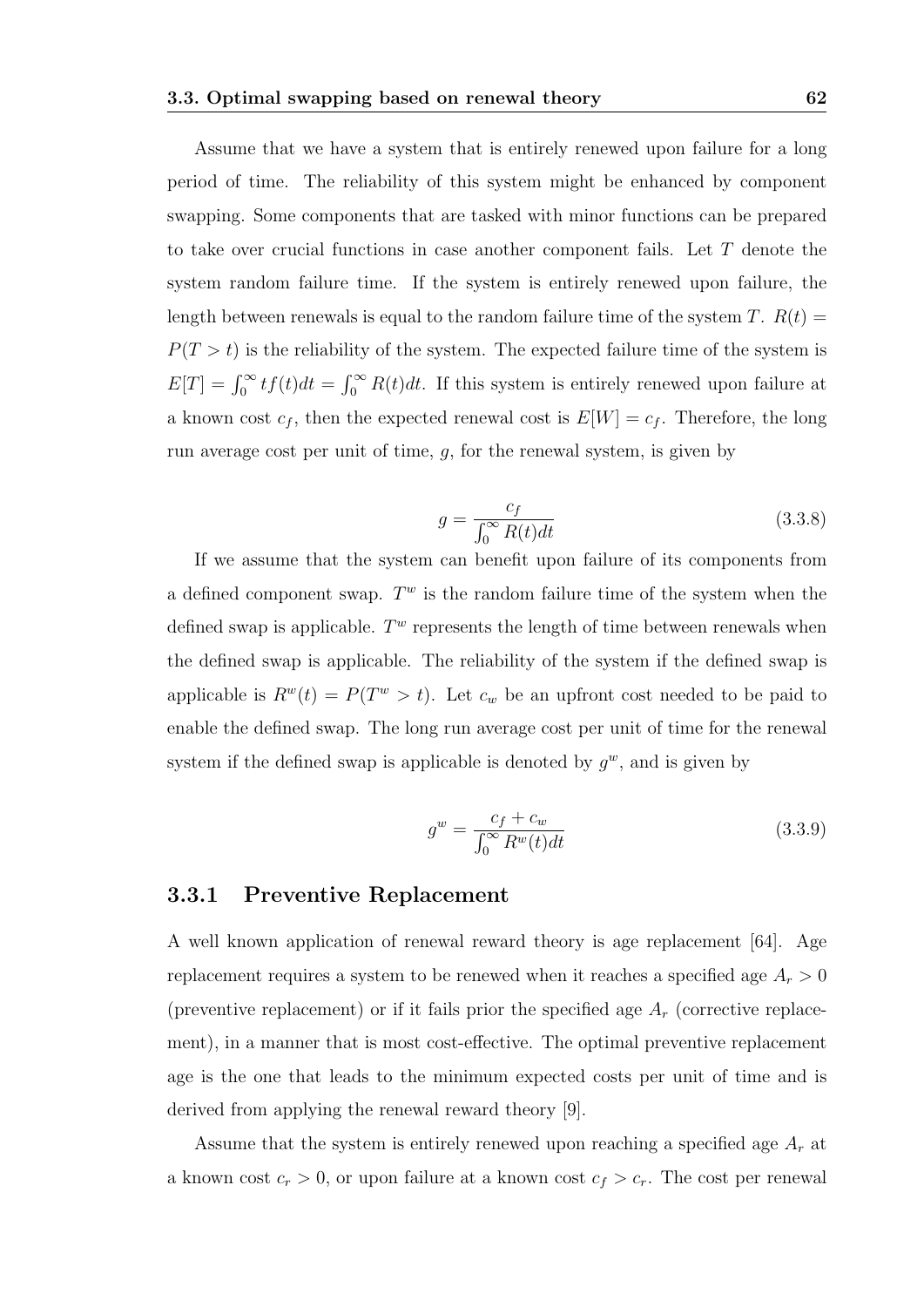is  $c_r$  with probability  $R(A_r)$  and  $c_f$  with probability  $[1 - R(A_r)]$ , so the expected renewal cost  $E[W] = c_r R(A_r) + c_f [1 - R(A_r)]$ . The length between renewals is equal to  $\min(T_S, A_r)$ . Thus, the expected length between renewal is  $E[\min(T_S, A_r)]$  =  $\int_0^\infty \min(t, A_r) f(t) dt = \int_0^{A_r} t f(t) dt + A_r \int_{A_r}^\infty f(t) dt = \int_0^{A_r} R(t) dt$ . Thus, the long run average cost per unit of time,  $g(A_r)$ , is given by

$$
g(A_r) = \frac{c_r R(A_r) + c_f [1 - R(A_r)]}{\int_0^{A_r} R(t) dt}
$$
(3.3.10)

If we assume that upon failure the system components can be swapped, then the expected length between renewals is  $E[\min(T^w, A_r)] = \int_0^{A_r} R^w(t) dt$  and the expected renewal costs are  $E[W] = c_r R^w(A_r) + c_f [1 - R^w(A_r)]$ . If the cost to enable a defined swap is  $c_w$  per cycle, then the long run average cost per unit of time for strategy  $A_r$  if the defined swap is applicable,  $g^w(A_r)$ , is given by

$$
g^{w}(A_r) = \frac{c_r R^w(A_r) + c_f [1 - R^w(A_r)] + c_w}{\int_0^{A_r} R^w(t) dt}
$$
(3.3.11)

It is clear from Equations (3.3.10) and (3.3.11) that the expected costs per unit of time depend on the renewal time, so we can find the optimal renewal time for the system in case there is no swap possible by setting  $\frac{dg(A_r)}{dt}$  $dA_r$  $= 0$ , and in the case of possible swap by setting  $\frac{dg^w(A_r)}{dt}$  $dA_r$  $= 0.$ 

Example 3.3.1 Consider again the system in Figure 2.1 and the same swapping possibility as discussed in Example 2.2.1. We refer to original case of the system when there is no swapping possible between components as Case 0. We refer to the case when components A and B can be swapped as Case 1. We use the same failure time distributions for Type 1 and Type 2 components as in Example 2.2.1, so the system has the same reliability in Cases 0 and 1 as Example 2.2.1. We assume that the system is entirely renewed upon failure at the cost  $c_f = 200$ . The long run average cost per unit of time of the original system is  $g = 253.01$ , and in Case 1 is  $g<sup>1</sup> = 217.96$ . Therefore, taking the opportunity of Case 1 swapping will minimize the expected cost per unit of time for the renewal system. In Figure 3.7, we plot the long run average cost per unit of time as a function of renewal cost,  $c_f$ . It is clear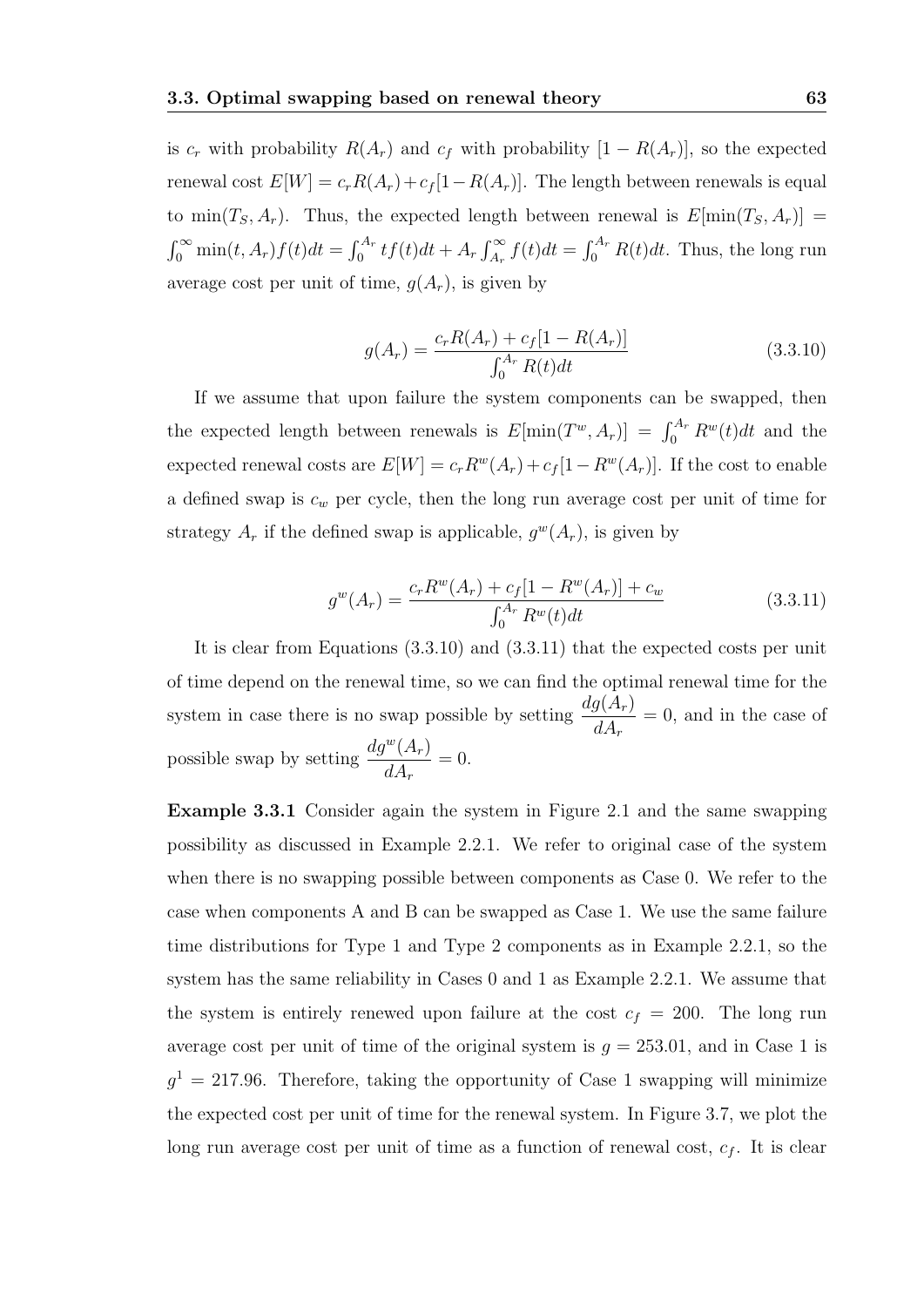

Figure 3.5: The long run average cost for the system in Figure 2.1

from this figure that if  $c_f > 38.60$ , it is good to take the opportunity of the swap but if  $c_f \leq 38.60$ , it is good not to take the swap opportunity.

Assume that preventive replacement is possible on this system when it is reaching a specified age  $A_r$  at cost  $c_r = 30$ , and if the system fails before  $A_r$  then the renewal cost upon failure is  $c_f = 200$ . Figure 3.8 presents the expected costs per unit of time in Cases 0 and 1, depending on the value of  $A_r$ . The points in this figure show the optimal renewal times. The optimal renewal time in Case 0 is  $A_r = 0.38$  with corresponding minimum cost  $g = 151.70$ . In Case 1 the optimal renewal time is  $A_r = 0.48$  with corresponding minimum cost  $g^1 = 113.31$ . It clear that enabling this swap delays the optimal renewal time and reduces the costs.

Example 3.3.2 For the system in Figure 2.5, we again, consider as in Example 3.2.2 consider only the swap Cases 0, 2, 3 and 5 which we discussed in Example 2.2.5. Assume the same component failure time distributions as in Example 2.2.5, so the system reliabilities in Cases 0, 2, 3 and 5 are the same as in Example 2.2.5. Assume that the system is entirely renewed upon failure at the cost  $c_f = 200$ . The long run average cost per unit of time in Cases 0, 2, 3, and 5 are  $g = 270.06$ ,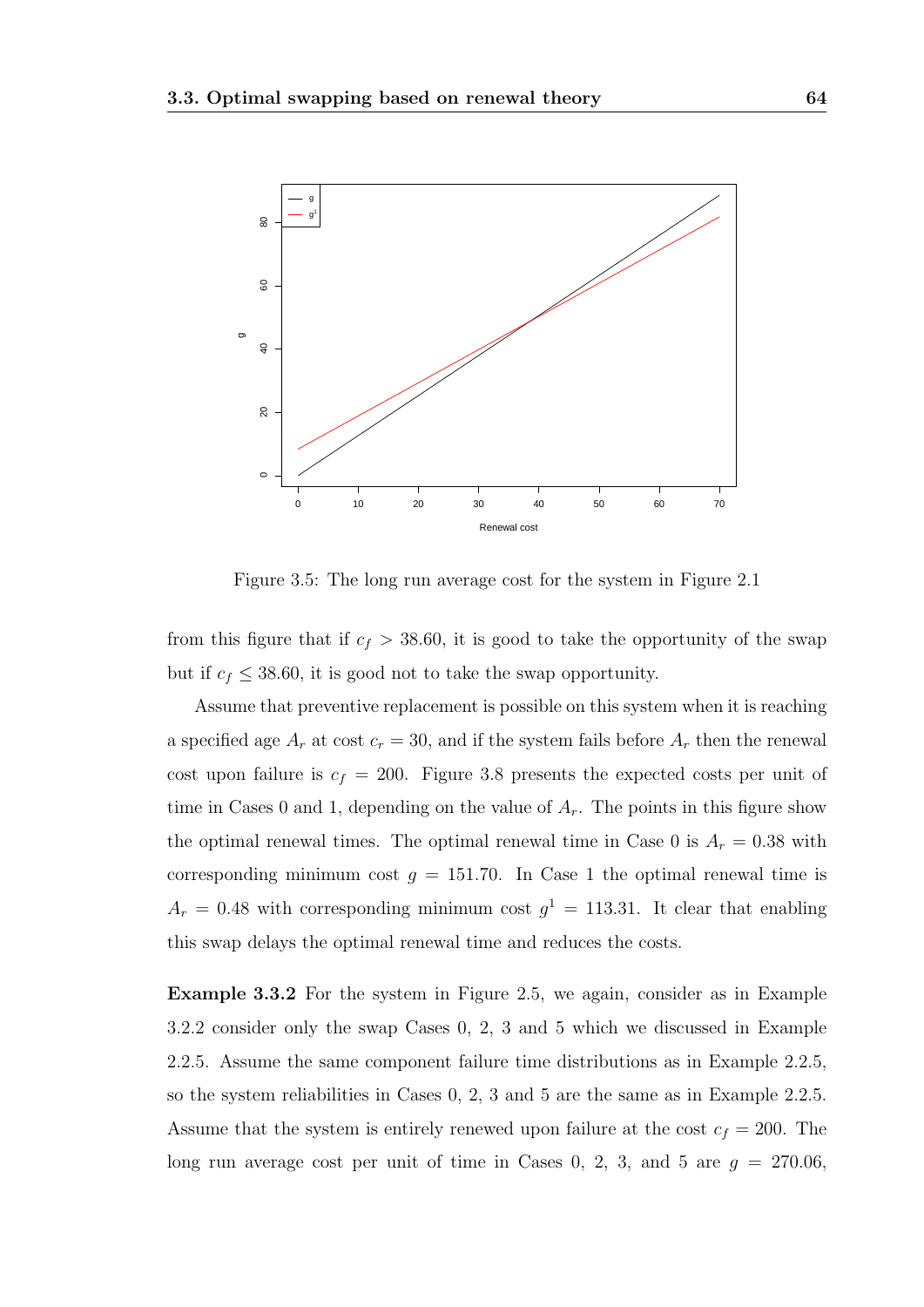

Figure 3.6: The cost with the preventive replacement for the system in Figure 2.1

 $g^2 = 234.50, g^3 = 255.09, \text{ and } g^5 = 220.85, \text{ respectively. It is clear that if } c_f = 200,$ taking the opportunity of any of the swap cases would minimize the cost, however, the maximum reduction in the cost is obtained by swap Case 5 followed by Case 2 then Case 3. In Figure 3.7, we present the long run average cost per unit of time as a function of  $c_f$ . We can see that if  $c_f \leq 47.69$ , is better not to prepare for any swaps, but if  $c_f > 47.69$  is good to prepare for the swap Case 5.

Assume now that the preventive replacement cost is  $c_r = 30$  and the corrective replacement cost  $c_f = 200$ . Figure 3.8 illustrates how the expected costs per unit of time in Cases 0, 2, 3 and 5 depends on the value of  $A<sub>r</sub>$ . The points in this figure show the optimal renewal times. The optimal renewal times in Cases 0, 2, 3 and 5 are  $A_r = 0.3443592$ ,  $A_r = 0.4660438$ ,  $A_r = 0.3952356$  and  $A_r = 0.529294$ , respectively, and the minimum costs associated with these renewal times are  $g = 151.9113$ ,  $g^2 = 122.3783, g^3 = 139.5121$  and  $g^5 = 113.3712$ . Thus, enabling swapping Case 5 minimizes the expected costs and delays the optimal replacement time.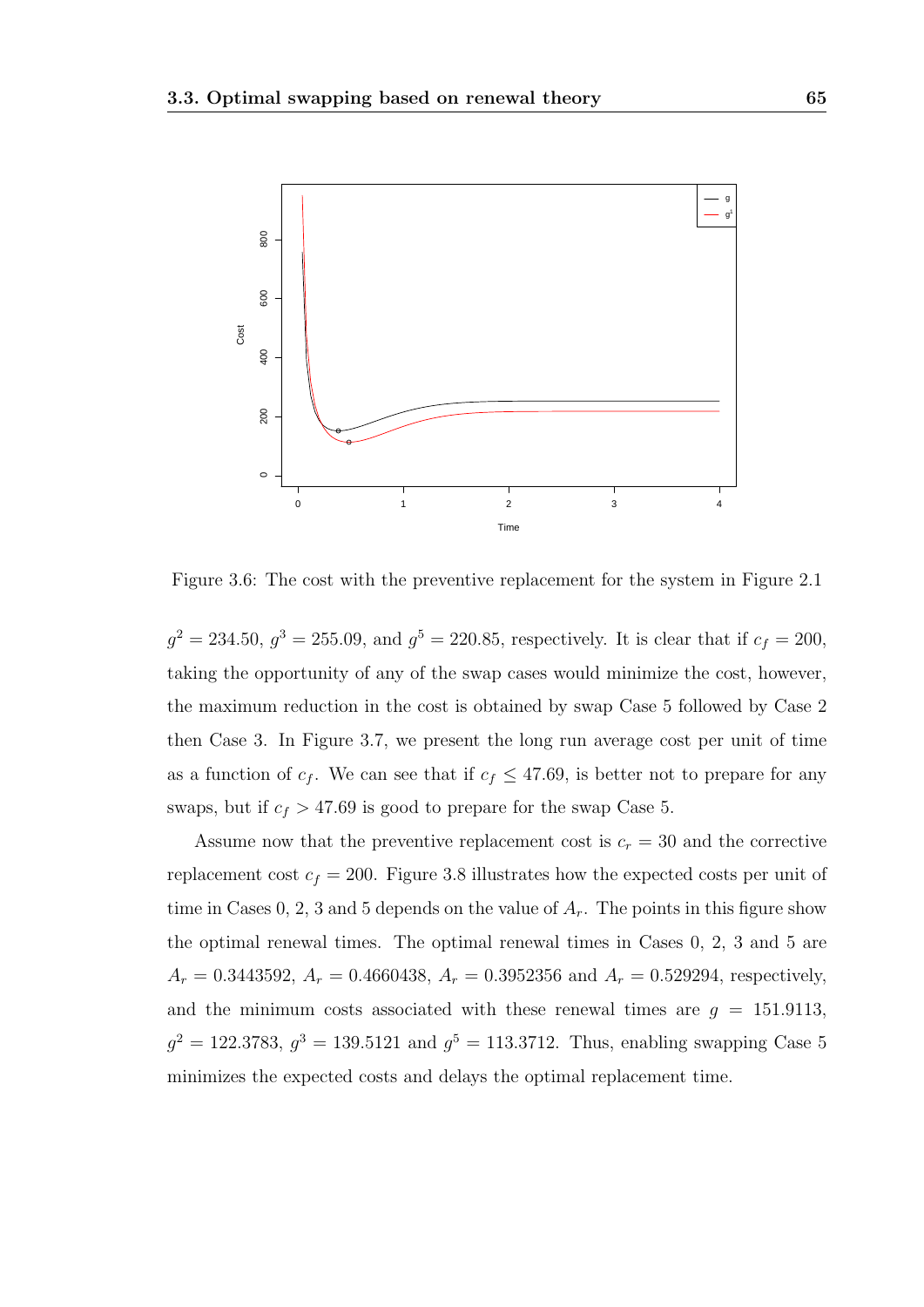

Figure 3.7: The long run average cost for the system in Figure 2.5

### 3.4 Concluding remarks

In this chapter we have discussed the cost effectiveness of component swapping over a fixed period of time. We derive two models (time independent and time dependent) of penalty costs of a system, in order to compare the expected costs for the system when there is a possibility to swap components with the option not to enable swaps.

The cost effectiveness of component swapping over an unlimited time horizon is also discussed from the perspective of renewal theory. It is assumed that the system is entirely renewed upon failure, at a known cost. The expected cost per unit of time for the renewal system when there are different swapping scenarios are compared with the option not to enable swaps, focusing on minimum expected costs. In addition, we discussed the meaningful effect that component swapping might have on the preventive replacement actions.

The results in this chapter show that although an upfront cost might need to be paid to enable each swapping scenario, the operation of component swapping might contribute significantly in reducing the expected cost of the system. The indicators in this chapter are useful in security assessment and risk management under the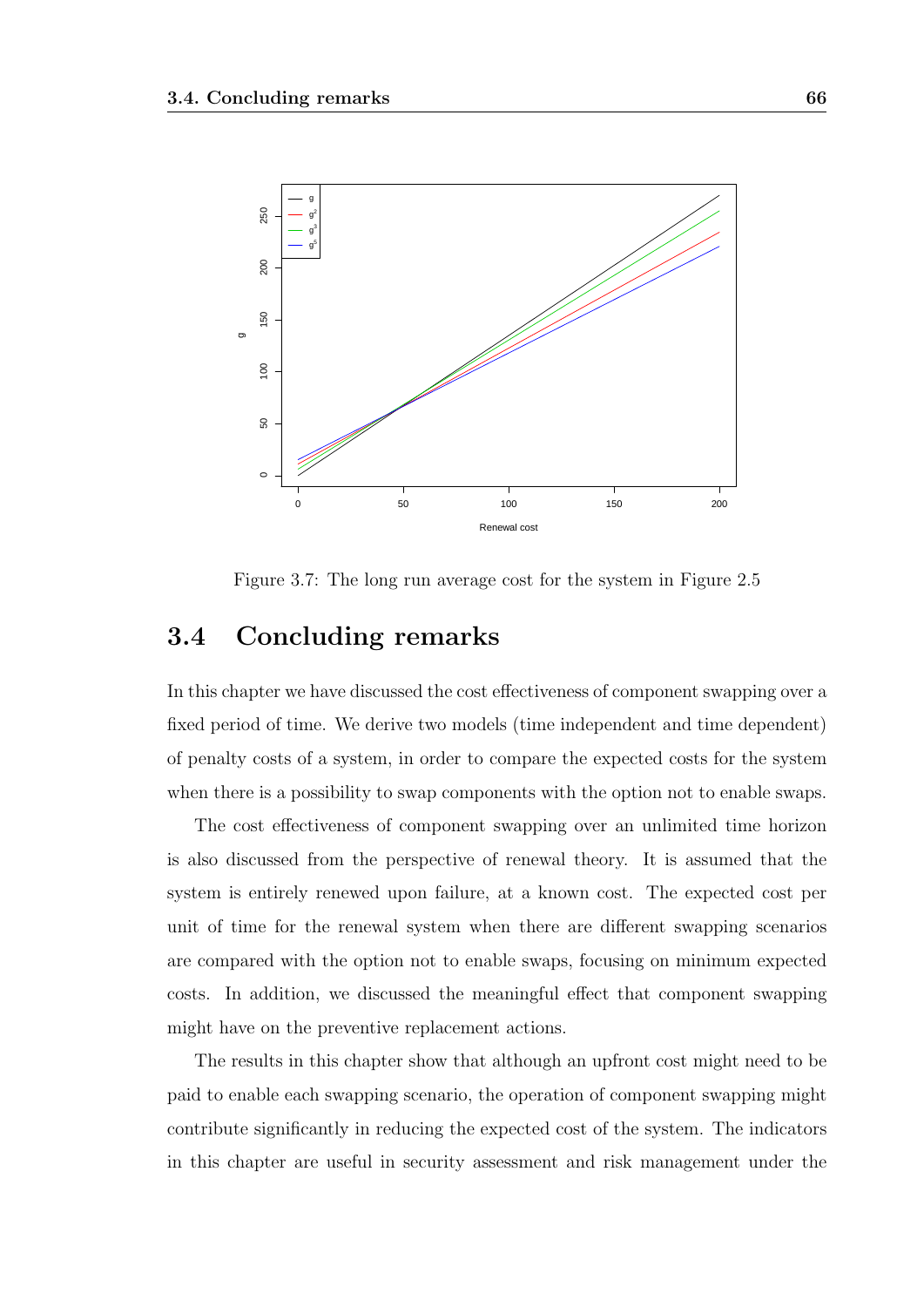

Figure 3.8: The cost with the preventive replacement for the system in Figure 2.5

constraint of cost.

Further interesting topics for future research are different cost structures and consideration of choice between swapping components, standby, spares and maintenance activities based on corresponding costs. It may also consider the possibility to combine components swapping with inspection models [10].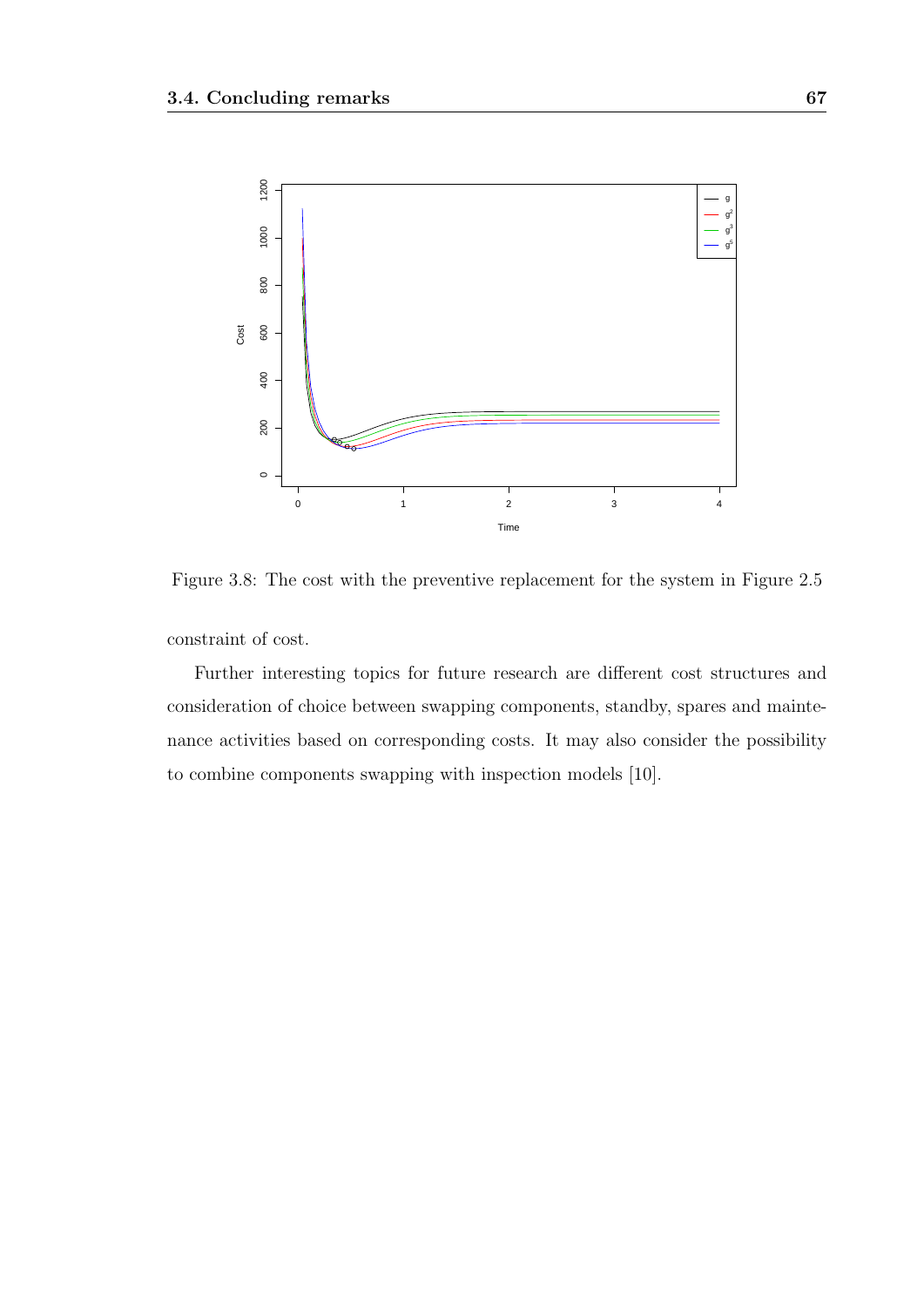# Chapter 4

# Phased mission systems with components swapping

# 4.1 Introduction

A phased mission system (PMS) is defined as a system which performs a series of tasks in consecutive and non-overlapping periods (phases). In order for this system to accomplish its mission successfully, each phase has to be completed without any failure [68]. Therefore, the reliability of a PMS is the probability that the system functions in all phases.

An example of such a system is an aircraft flight which can be divided into three phases, namely take-off phase, cruise phase and landing phase. Each of these phases has completely different reliability requirements and behaviour. A distinct feature of a PMS is that the system configuration varies between phases while the component failures in different phases are mutually dependent. This feature makes the reliability analysis of PMS more complex than the reliability analysis of a single phase system.

Over the past few decades, there has been extensive research to analyse the reliability of a PMS. Some researchers focus on modelling the dependence among system components using state-based approaches, which are based on Markov models or Petri nets [13, 17, 26, 40]. Other approaches are based on combinatorial methods, such as binary decision diagram (BDD) or multi-valued decision diagram (MDD)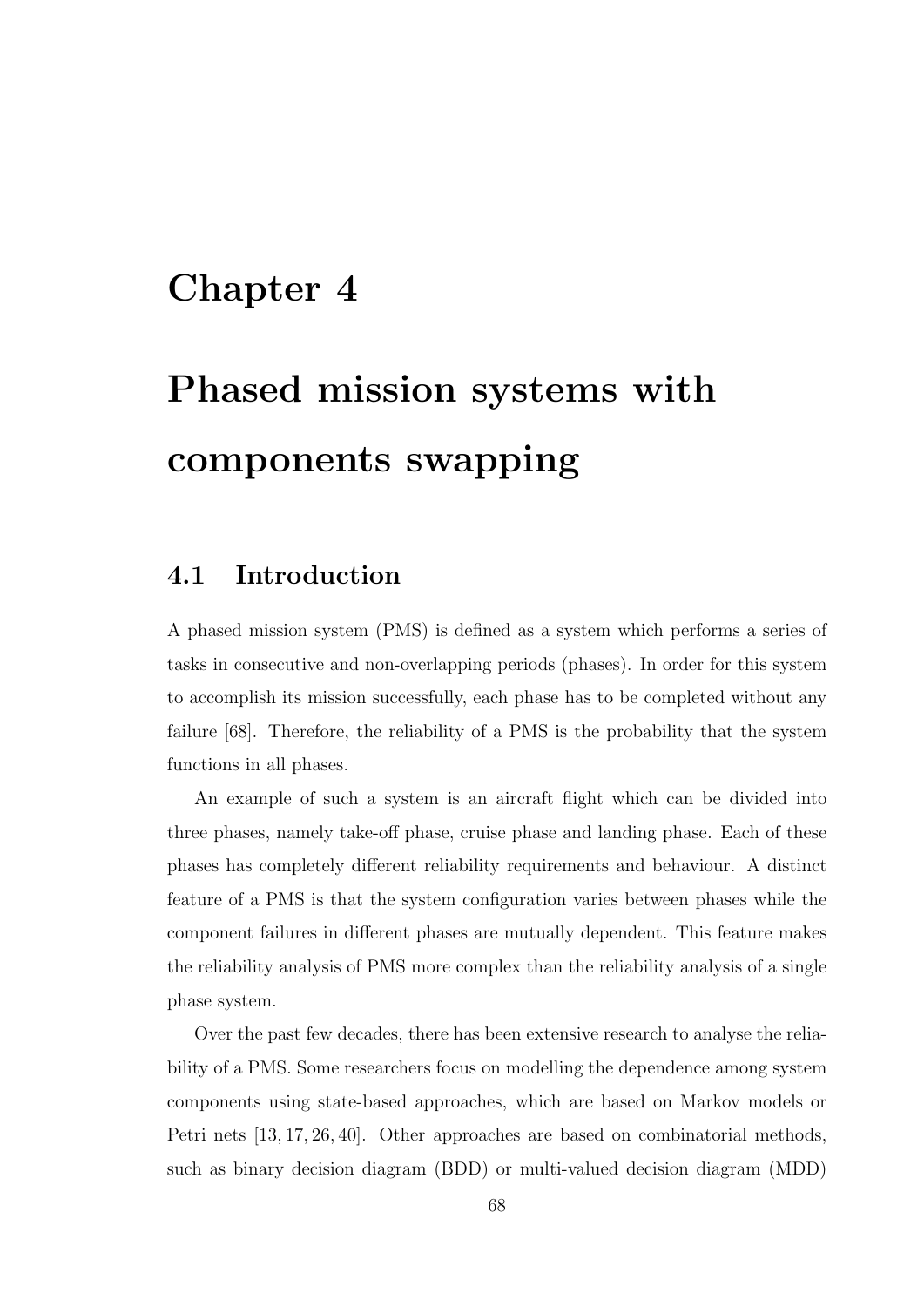based models [53, 62, 63, 70]. Recently, a new combinatorial analytical approach providing a new survival signature methodology for reliability analysis of PMSs has been introduced [37]. This method has similar computational complexity to BDD methods, but for the first time brings all the advantages associated with the compact representation of a system provided by the survival signature to PMS. This method shows that the survival signature can be used for reliability analysis of PMS with similar types of components in each phase. It keeps the attractive survival signature property of separating the system structure from the component lifetime distributions, simplifying computation of insight into, and inference for system reliability.

It is often difficult for a PMS to work with high reliability. Generally, there are mainly two approaches that can be used to improve the reliability of the PMS and to prevent them from failure. The first way is increasing the component reliability (reliability allocation), and the other way is using redundant components in parallel (redundancy allocation) e.g. [3,23,43,50]. Unfortunately, these two approaches will increase the cost of the PMS and do not always yield competitive results.

In this chapter, we extend the strategy of swapping components upon failure that was introduced in Chapter 2, to improve the reliability of PMS and to make them more resilient to component failure. We assume that if a component fails, it can be swapped by another one which is still functioning in order to prevent the PMS from failing. In addition, in this chapter we discuss another strategy that could be used to improve the reliability of PMS, which is swapping components according to structure importance. The structure importance is first used to measure the importance level of the components in contributing to system reliability, then when a component with high importance fails, it is swapped by another component in the system with lower importance which has not yet failed. In the strategy where if the components are swapped according to the structure importance, the swap will take place with disregard to whether the system can continue to function with the existing components in place or not, depending on the level of the importance of the component that is failed. However, in the strategy that if the components are swapped upon failure, the swap between component is done to prevent the PMS from the failure, so the swap takes place only when the PMS cannot continue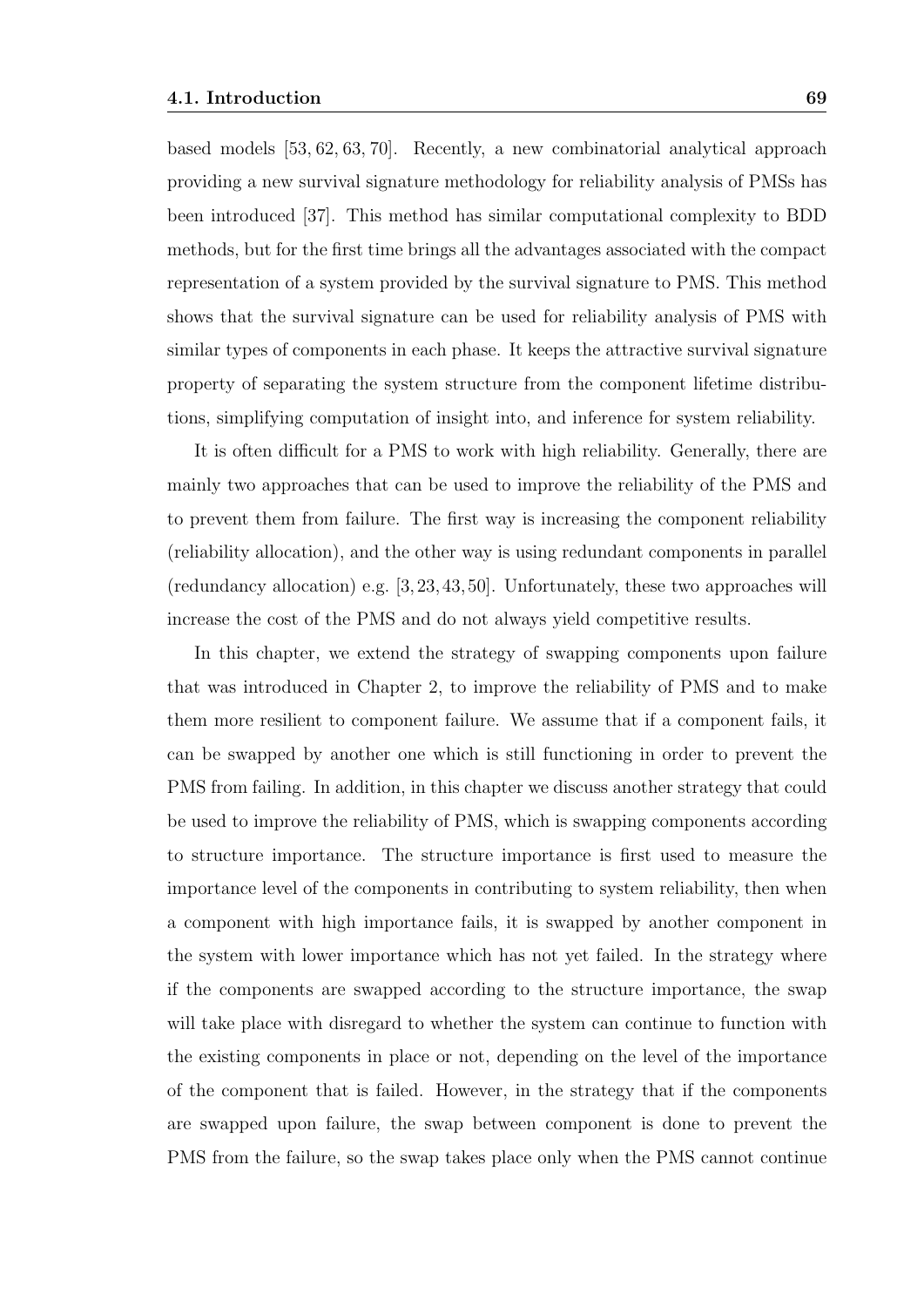functioning with the existing components in place. The swap between components in both strategies is logically restricted to components of the same type.

It is attractive if we can consider the possibility of swaping components at any time during the mission. However, this cannot be realized in some PMSs, in which the swap between components can be done only at transitions of phases. In this chapter, we use the survival signature methodology as introduced by [37] to study the effect of swapping components in both strategies, that is swapping components upon failure and swapping component according to reliability importance, on the PMS reliability when the components can be swapped at any time during the mission or only at transitions of phases.

In this chapter we also extend the established cost models, presented in Chapter 3, to evaluate the expected costs of the failure of the PMS if there is a possibility to swap components at any time during the mission or only at transitions of phases, under the assumption that each phase of the system would need to complete its mission successfully, where failure to achieve this incurs a penalty cost allocated to each phase of not performing its mission. We consider two types of penalty costs, namely, time independent and time dependent costs. The expected costs when the two different scenarios of swapping possibilities are applicable are compared with the option not to enable swaps.

This chapter is organized as follows: Section 4.2 presents a brief background on phased mission systems. Section 4.3 considers the effect of swapping components upon failure on the PMS reliability under the two scenarios of swapping possibilities. Section 4.4 presents the effect of swapping components according to reliability importance on the PMS reliability, considering the two scenarios of swapping possibilities. Section 4.5 demonstrates two cost models to analyse the expected costs of the failure of the PMS if the components can be swapped at any time during the mission or only at transitions of phases. In each section, we illustrate the proposed strategies through numerical examples. We end this chapter with some concluding remarks.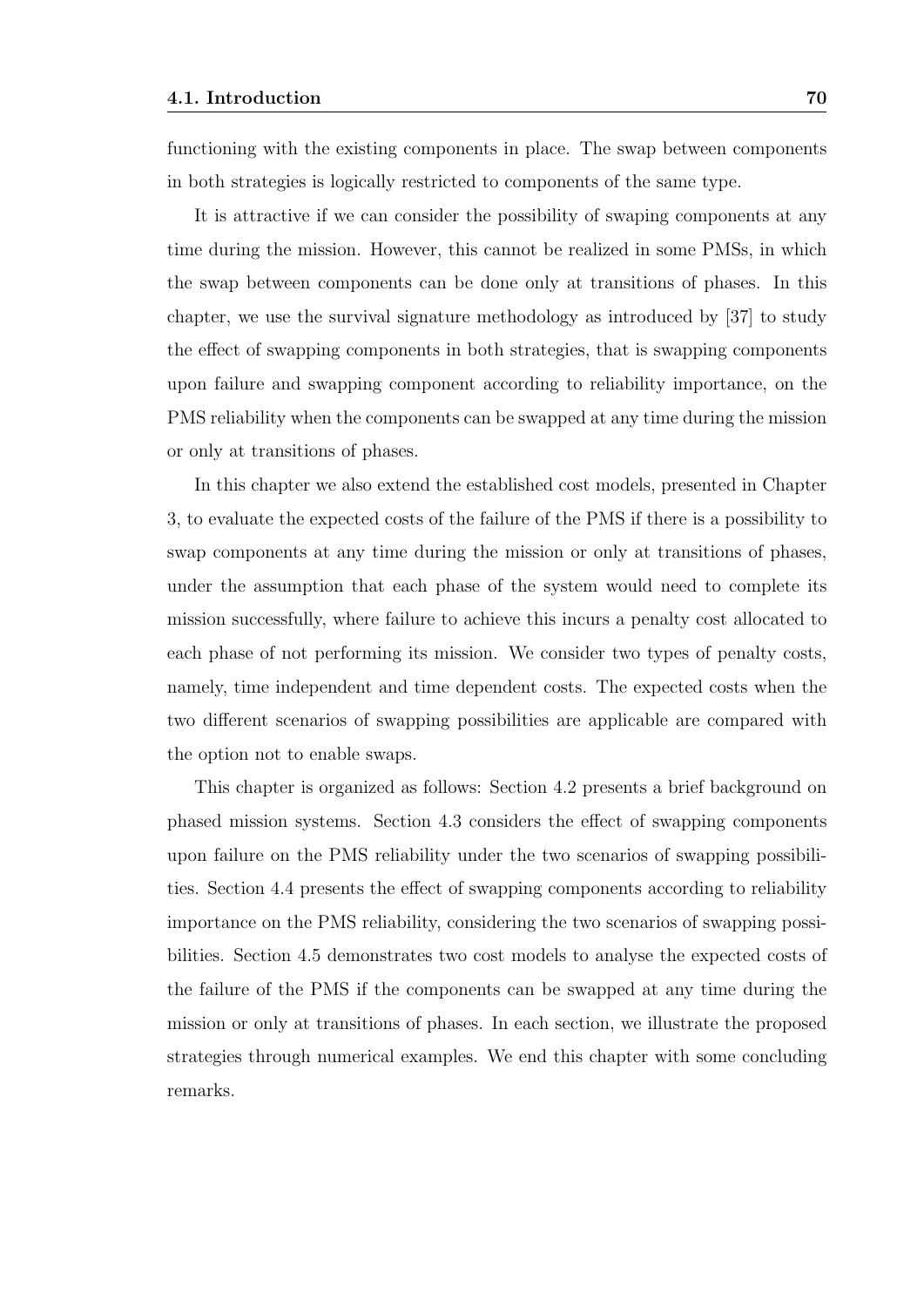## 4.2 Phased mission systems

A PMS performing a sequence of functions or tasks during consecutive phases to accomplish a specific mission. Generally, in a PMS, each phase corresponds to one configuration and the configuration changes from phase to phase. The states of the same component in different phases are mutually dependent. The PMS might have the same components in each phase or the components might vary from phase to phase. In this chapter we consider only PMSs with the same components used in each phase. What is important and needs to be emphasized is that, in this thesis, both the system and its components are assumed to be non-repairable during the mission, so if a component fails to function at the end of a certain phase, then it cannot work again in subsequent phases.

Consider a PMS with *n* components in each phase, with  $N \geq 2$  phases. The state of component  $j \in \{1, 2, \dots, n\}$  in phase  $i, i \in \{1, 2, \dots, N\}$  can be represented as a binary variable  $X_{i,j}$ 

$$
X_{i,j} = \begin{cases} 1 \text{ component } j \text{ is functioning in phase } i \\ 0 \text{ component } j \text{ is failed in phase } i \end{cases}
$$
 (4.2.1)

The state of the system in phase  $i$  can then be described by a binary function

$$
\phi_i = \phi_i(X_i) = \phi_i(X_{i,1}, \cdots, X_{i,n})
$$
\n(4.2.2)

where  $\phi_i = 1$  represents that the system successfully works for the entire phase i and  $\phi_i = 0$  represents failure to do so. The vector  $X_i = (X_{i,1},...,X_{i,n})$  represents the states of all components at the end of phase i.

Similarly, the structure function of the PMS is also a binary variable which is completely determined by the states of all the components during the mission

$$
\phi_s = \phi_s(X) = \phi_s(X_{1,1}, \cdots, X_{1,n}, \cdots, X_{N,1}, \cdots, X_{N,n})
$$
\n(4.2.3)

where  $X = (X_1, ..., X_N) = (X_{1,1}, ..., X_{1,n}, ..., X_{N,1}, ..., X_{N,n})$  is the state vector of the components during the entire phased mission. Because a PMS is functioning if and only if all its phases are completed without failure, the structure function of the PMS can be written as

$$
\phi_s = \prod_{i=1}^N \phi_i(X_{i,1}, \cdots, X_{i,n})
$$
\n(4.2.4)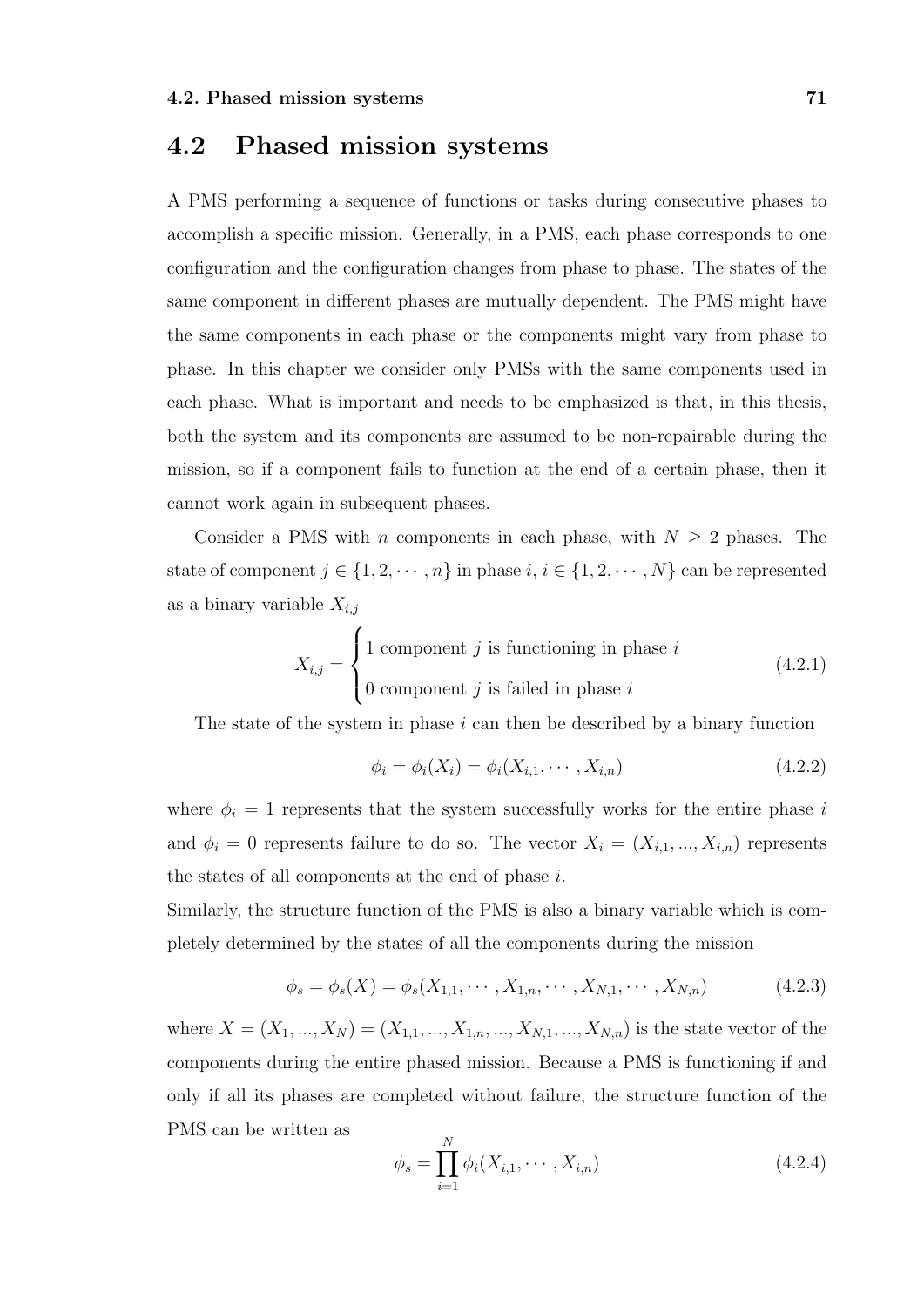When  $\phi_s = 1$ , this would provide a logical expression for the functioning of the system, while  $\phi_s = 0$  provides an expression for the failure of the system.

### 4.3 Swapping components upon failure

In this section, we consider the strategy of swapping components upon failure to increase PMS reliability under two scenarios of possibilities. First, we assume that if a component fails at any time during the mission, it can be swapped by another one which is still functioning. Secondly, we assume that the possibilities of component swapping can occur only at transitions of phases, which means that when a PMS fails during a certain phase, then no immediate swapping opportunities exist, so the system fails. The swap between components is logically restricted to components of the same type. We further assume here that such a swap of components can be done only when the system cannot function with the existing components in place. Section 4.3.1 considers the effect of swapping components upon failure on PMS with single type of components. Section 4.3.2 considers the effect of swapping components upon failure on PMS with multiple types of components.

#### 4.3.1 PMS with single type of components

In this section we consider the simplest case in which a system with  $n$  components of the same type that performs a  $N \geq 2$  phase mission. Phase  $i \in \{1, 2, ..., N\}$ runs from time  $\tau_{i-1}$  to time  $\tau_i$  with  $\tau_0 = 0$  and  $\tau_{i-1} < \tau_i \forall i$ . The survival signature  $\Phi_S(l_1, l_2, ... l_N)$  denotes the probability that the PMS functions by the end of the mission given that precisely  $l_i, i \in \{1, 2, ..., N\}$ , of its components functioned in phase  $i$ . It is assumed that the random failure times of components in the same phase are fully independent and exchangeable [37]. If  $N(t) \leq N$  is the phase that the system is in at time t, the survival signature of the first  $N(t)$  phases  $\Phi_S(l_1, l_2, ... l_{N(t)})$ is equal to

$$
\Phi_{S}\left(l_{1}, l_{2}, ... l_{N(t)}\right) = \left(\prod_{i=1}^{N(t)} {m_{i} \choose l_{i}}^{-1}\right) \times \sum_{X \in S} \phi_{s}\left(X\right)
$$
\n(4.3.1)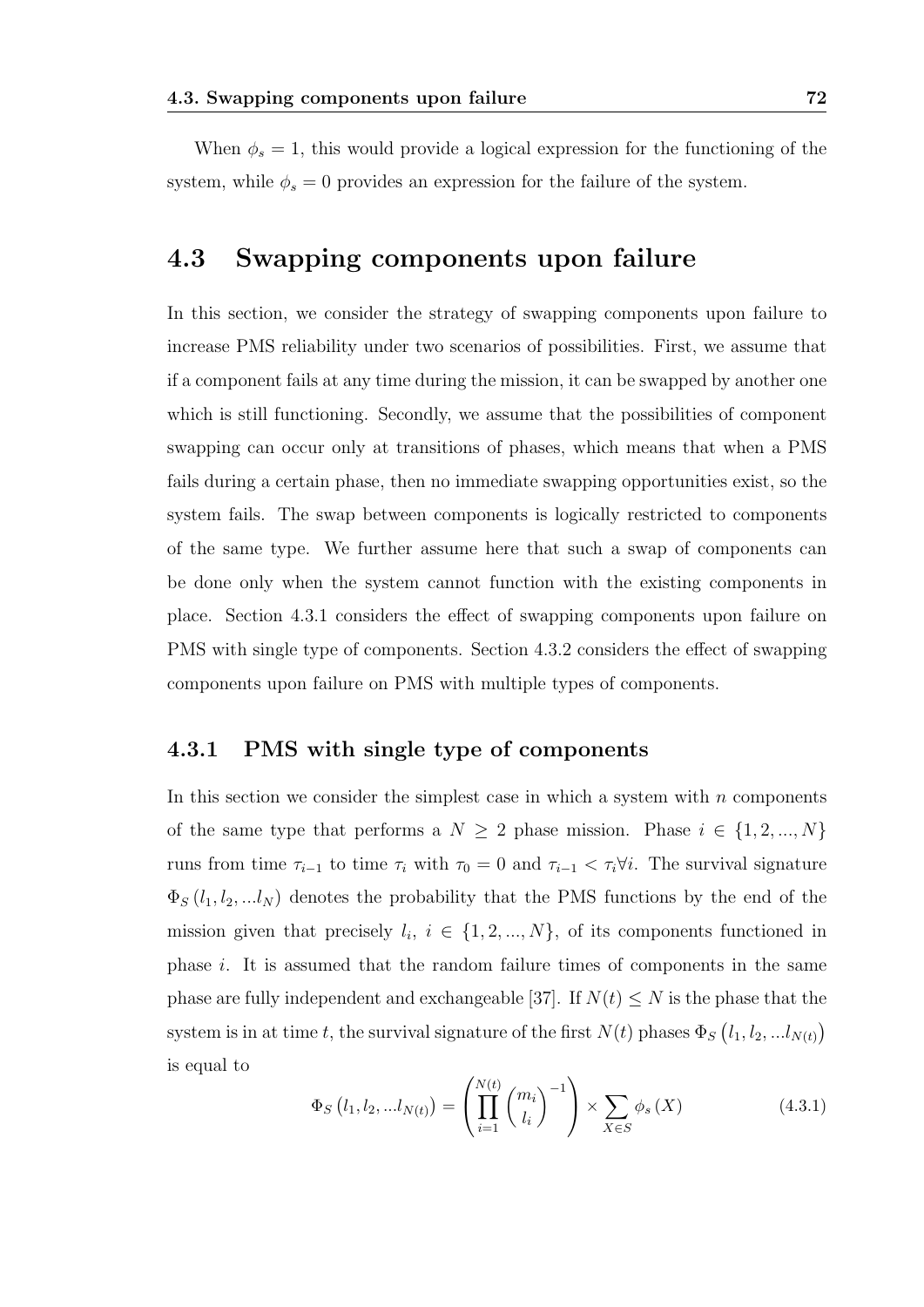where  $S$  denotes the set of all possible state vectors for which  $l_i$  components function in phase  $i$ , and  $m_i$  is the number of components that function at the beginning of phase i. Because both the system and its components are non-repairable during the mission, the number of components that function at the beginning of phase  $i$  should be equal to the number of components that function at the end of phase  $i - 1$ . So,  $m_i = l_{i-1}$  while  $m_1 = n$  [37]. The reliability of the PMS at time t is given by

$$
R(t) = \sum_{l_1=0}^{m_1} \dots \sum_{l_{N(t)}=0}^{m_{N(t)}} \left[ \Phi_S(l_1, \dots l_{N(t)}) P\left(\bigcap_{i=1}^{N(t)} \{C_i(t) = l_i\} \right) \right]
$$
(4.3.2)

where  $C_i(t)$  denotes the number of components that function in phase i at time  $t \in [\tau_{i-1}, \tau_i)$  [37].

In this chapter we consider only PMS with the same components in each phase, which means that all components appear in all phases and they age together. If the components have a common CDF  $F(t)$ , its conditional CDF in phase i is  $F_i(t)$  at time  $t \in [\tau_{i-1}, \tau_i]$ , conditioned on the system working at the beginning of phase i, this is conditional CDF

$$
F_i(t) = P(T < t | \tau_{i-1}, \tau_i, T > \tau_{i-1})
$$
  
= 
$$
\frac{1}{1 - F(\tau_{i-1})} \int_{\tau_{i-1}}^{\min\{t, \tau_i\}} dF(z)
$$
  
= 
$$
\frac{F(\min\{t, \tau_i\}) - F(\tau_{i-1})}{1 - F(\tau_{i-1})}
$$
(4.3.3)

where  $\tau_{i-1}$  is the start time of phase  $i, \tau_0 \equiv 0$ , and T is the random variable represents the component lifetime. From Equation (4.3.3), the last part of Equation (4.3.2) can be simplified as

$$
P\left(\bigcap_{i=1}^{N(t)}\{C_i(t) = l_i\}\right) = \prod_{i=1}^{N(t)}P(C_i(t) = l_i) = \prod_{i=1}^{N(t)}\left(\binom{m_i}{l_i}[1 - F_i(t)]^{l_i}[F_i(t)]^{m_i - l_i}\right)
$$
\n(4.3.4)

Thus, the reliability of the PMS at time  $t$  can be rewritten as

$$
R(t) = \sum_{l_1=0}^{m_1} \dots \sum_{l_{N(t)}=0}^{m_{N(t)}} \left[ \Phi_S(l_1, \dots, l_{N(t)}) \prod_{i=1}^{N(t)} \left( {m_i \choose l_i} [1 - F_i(t)]^{l_i} [F_i(t)]^{m_i - l_i} \right) \right]
$$
(4.3.5)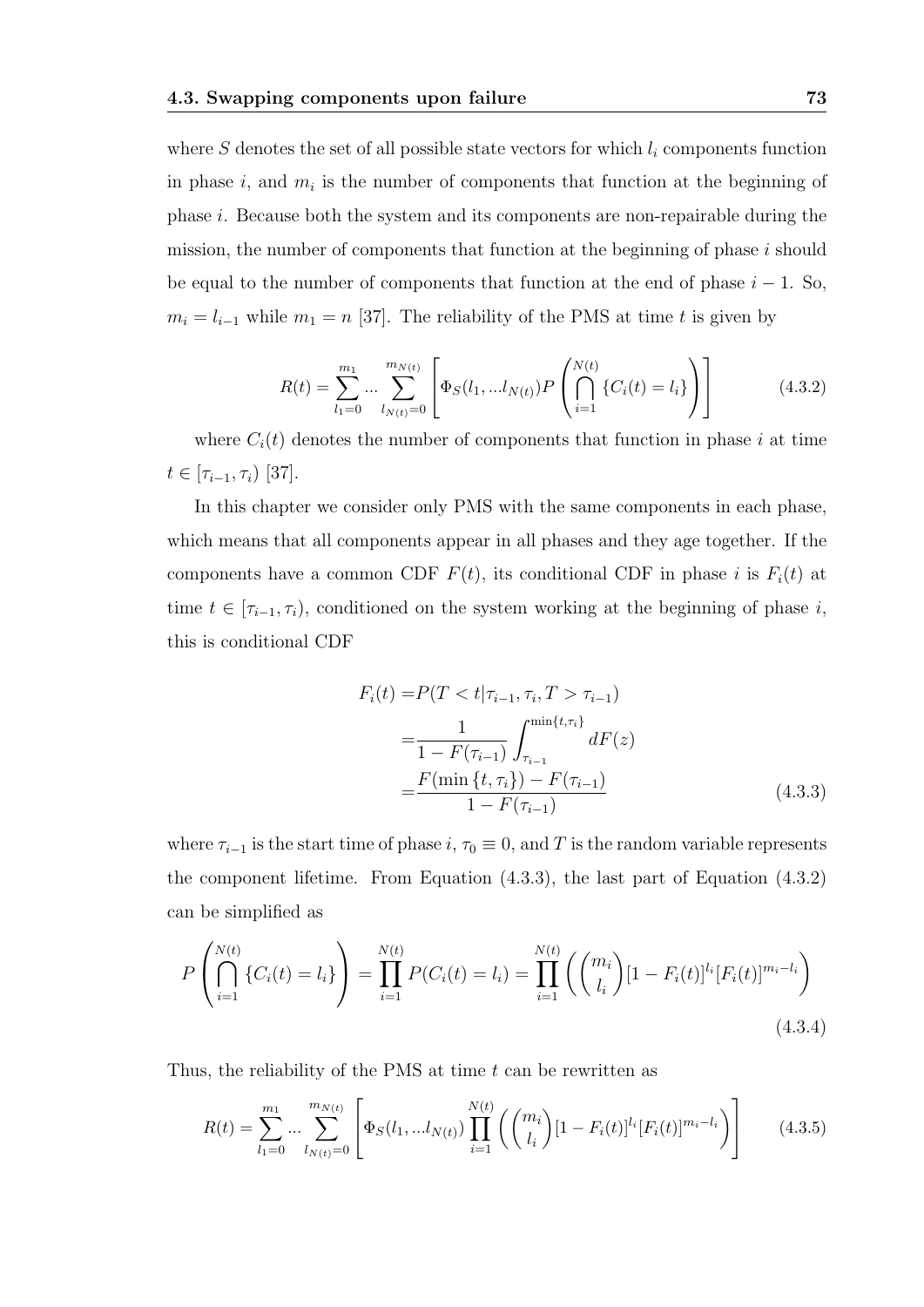where

$$
F_i(t) = \frac{F(\min\{t, \tau_i\}) - F(\tau_{i-1})}{1 - F(\tau_{i-1})}
$$
\n(4.3.6)

is the conditional CDF of the components at time  $t \in [\tau_{i-1}, \tau_i)$  in phase i for  $i = 1, 2, \dots, N(t)$  [37]. It is conditioning on the component having worked at the beginning of phase  $i$ .

From Equation (4.3.5), we can see that the survival signature of the PMS has the same advantage as the survival signature of a single phased mission, that is it takes into account the structure of the PMS and separates it from the conditional failure time distributions of the components.

As in Section 2.2, we assume that there are fixed swapping rules, which prescribe upon failure of a component precisely which other component takes over its role in the system, if possible and if the other component is still functioning, in order to prevent system from the failure, and we further assume that such a swap of components takes neglectable time and does not affect the functioning of the component that changes its role in the PMS nor its remaining time until failure. We can take the effect of the defined swaps if they are applicable at any time during the mission or only at transitions of phases, into account through the PMS structure function, and hence, it can be taken into account for computation of the system reliability through the PMS survival signature. Let  $\Phi_S^{(W)}(l_1, l_2, ... l_{N(t)})$  denote the PMS survival signature if the defined swaps are applicable at any time during the mission and  $\Phi_S^{(E)}(l_1, l_2, ... l_{N(t)})$  denote the PMS survival signature if the defined swaps are applicable only at transitions of phases,

$$
\Phi_S^{(W)}\left(l_1, l_2, \ldots l_{N(t)}\right) = \left(\prod_{i=1}^{N(t)} \binom{m_i}{l_i}^{-1}\right) \times \sum_{X \in S} \phi_s^{(W)}\left(X\right) \tag{4.3.7}
$$

$$
\Phi_S^{(E)}\left(l_1, l_2, \ldots l_{N(t)}\right) = \left(\prod_{i=1}^{N(t)} \binom{m_i}{l_i}^{-1}\right) \times \sum_{X \in S} \phi_s^{(E)}\left(X\right) \tag{4.3.8}
$$

where  $\phi_s^{(W)}(X)$  is the structure function of the PMS considering the defined swaps at any time during the mission and  $\phi_s^{(E)}(X)$  is the structure function of the PMS considering the the defined swaps only at transitions of phases,  $\phi_s^{(E)}$  will be typically equal to 1 for some X for which  $\phi_s$  was equal to 0 and  $\phi_s^{(W)}$  will typically be equal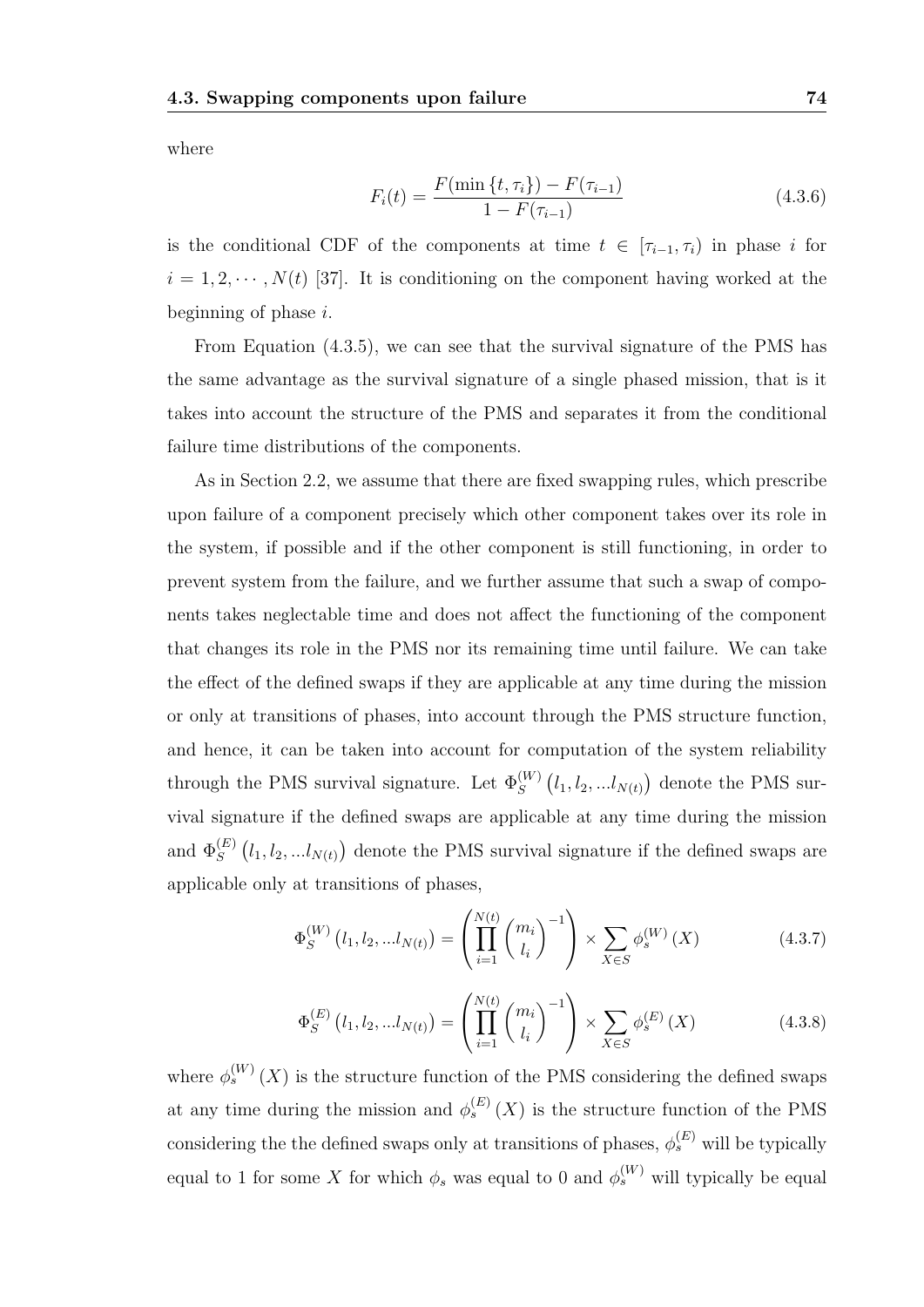

Figure 4.1: A PMS with single type of components

to 1 for some X for which  $\phi_s^{(E)}$  was equal to 0, so  $\phi_s^{(W)} \ge \phi_s^{(E)} \ge \phi_s$ . The reliability of PMS can be calculated straightforwardly in both scenarios by substituting the survival signature of the original PMS in (Equation 4.3.5) by the survival signatures that consider the swapping scenarios in Equations (4.3.7) and (4.3.8).

$$
R^{(W)}(t) = \sum_{l_1=0}^{m_1} \dots \sum_{l_{N(t)}=0}^{m_{N(t)}} \left[ \Phi_S^{(W)}(l_1, \dots, l_{N(t)}) \prod_{i=1}^{N(t)} \left( \binom{m_i}{l_i} [1 - F_i(t)]^{l_i} [F_i(t)]^{m_i - l_i} \right) \right] \tag{4.3.9}
$$

$$
R^{(E)}(t) = \sum_{l_1=0}^{m_1} \dots \sum_{l_{N(t)}=0}^{m_{N(t)}} \left[ \Phi_S^{(E)}(l_1, \dots, l_{N(t)}) \prod_{i=1}^{N(t)} \left( \binom{m_i}{l_i} [1 - F_i(t)]^{l_i} [F_i(t)]^{m_i - l_i} \right) \right]
$$
(4.3.10)

where  $R^{(W)}(t)$  is the reliability of the PMS if the defined swaps are applicable at any during the mission and  $R^{(E)}(t)$  is the reliability of the PMS at time t if the defined swaps are applicable only at transitions of phases. The conditional CDF of the components,  $F_i(t)$ , at time  $t \in [\tau_{i-1}, \tau_i)$  in phase i for  $i = 1, 2, \dots, N(t)$ , is given by Equation (4.3.6). This CDF is conditioning on the component having worked at the beginning of phase  $i$ .

It is important to notice here that the swap in both scenarios is entirely reflected in the PMS survival signature, and the conditional failure time of the components remains the same as for the original system. The following example explains this approach in more detail.

Example 4.3.1 Consider the PMS in Figure 4.1 that consists of three components performing a three-phase mission. All the components are of the same type and work independently from one another in each phase. The duration of all three phases are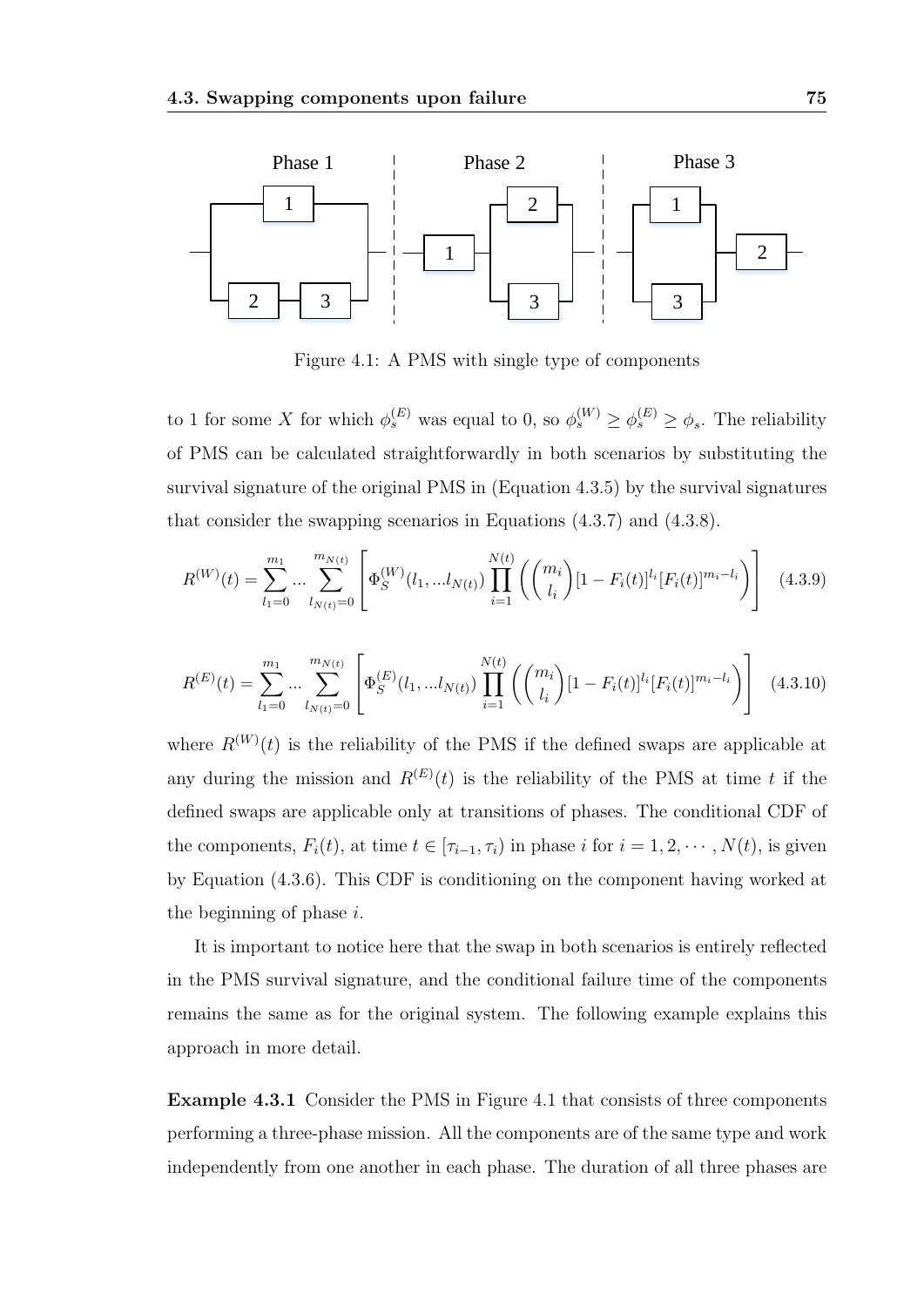|                | The first phase | The first two phases                               |  |  |                                                                     |  |  | The PMS               |  |  |                                                                                                                                                                       |     |  |
|----------------|-----------------|----------------------------------------------------|--|--|---------------------------------------------------------------------|--|--|-----------------------|--|--|-----------------------------------------------------------------------------------------------------------------------------------------------------------------------|-----|--|
|                |                 | $0 \leq t \leq 10^{-}$ $10^{+} \leq t \leq 20^{-}$ |  |  |                                                                     |  |  | $20^{+} \le t \le 30$ |  |  |                                                                                                                                                                       |     |  |
|                |                 |                                                    |  |  |                                                                     |  |  |                       |  |  | $l_1~~\Phi_1~~\Phi_1^{(W)}~~\Phi_1^{(E)}\left ~l_1~~l_2~~\Phi_{1,2}~~\Phi_{1,2}^{(W)}~~\Phi_{1,2}^{(E)}~\right \\l_1~~l_2~~l_3~~\Phi_S~~\Phi_S^{(W)}~~\Phi_S^{(E)}~~$ |     |  |
|                |                 |                                                    |  |  |                                                                     |  |  |                       |  |  | $1 \t1/3 \t2/3 \t1/3 \t2 \t2 \t2/3 \t1 \t1 \t2 \t2 \t1/3 \t1 \t1$                                                                                                     |     |  |
| $\overline{2}$ |                 |                                                    |  |  | $1 \quad 1 \quad 1 \mid 3 \quad 2 \quad 2/3 \quad 1 \quad 2/3$      |  |  |                       |  |  | $ 3 \t2 \t2 \t1/3 \t1$                                                                                                                                                | 2/3 |  |
|                |                 |                                                    |  |  | $3 \quad 1 \quad 1 \quad 1 \quad 3 \quad 3 \quad 1 \quad 1 \quad 1$ |  |  |                       |  |  | $ 3 \t3 \t2 \t2/3 \t1$                                                                                                                                                | 2/3 |  |
|                |                 |                                                    |  |  |                                                                     |  |  |                       |  |  | $3 \t3 \t3 \t1 \t1 \t1$                                                                                                                                               |     |  |

Table 4.1: Survival signatures of PMS shown in Example 4.3.1

10 hours each. All components in each phase are of the same type and the lifetime distribution of the components in each phase follows an Exponential distribution and the failure rates of phases 1, 2 and 3 are  $2 \times 10^{-3}$ /hour,  $1 \times 10^{-4}$ /hour and  $2 \times 10^{-4}$ /hour, respectively.

We want to examine the reliability of this PMS if components 1 and 2 can be swapped upon failure at any time during the mission or only at transitions of phases. The survival signature for the original PMS is calculated by Equation(4.3.1) and the survival signature if components 1 and 2 are swappable upon failure at any time during the mission or only at transitions of phases are calculated by Equation(4.3.7) and Equation(4.3.8), respectively. In both scenarios, the opportunity of the swap is taken into account through the structure functions. For example, the state vector  $(0, 1, 0)$  represents the situation when components 1 and 3 fail during phase 1, but component 2 is still functioning, in this case,  $\phi_1(0,1,0) = \phi_1^{(E)}$  $j_1^{(E)}(0,1,0) = 0$ , however,  $\phi_1^{(W)}$  $1^{(W)}(0,1,0) = 1$ , because in this scenario component 2 would be swapped by component 1 during phase 1. The state vector  $(0, 1, 1, 0, 1, 1)$  represents the situation when component 1 fails during phase 1, but components 2 and 3 continue to function until the end of phase 2. In this case  $\phi_{1,2}(0,1,1,0,1,1) = 0$ , however,  $\phi_{1,2}^{(W)}$  $_{1,2}^{(W)}(0,1,1,0,1,1)\,=\,\phi_{1,2}^{(E)}$  $\binom{L}{1,2}(0,1,1,0,1,1) = 1$ , because component 1 would be swapped by component 2 at the time of transition to phase 2 in order to continue the mission of phase 2.

Table 4.10 shows the results of the survival signatures for the original PMS and for both scenarios. The first group of results are the survival signatures of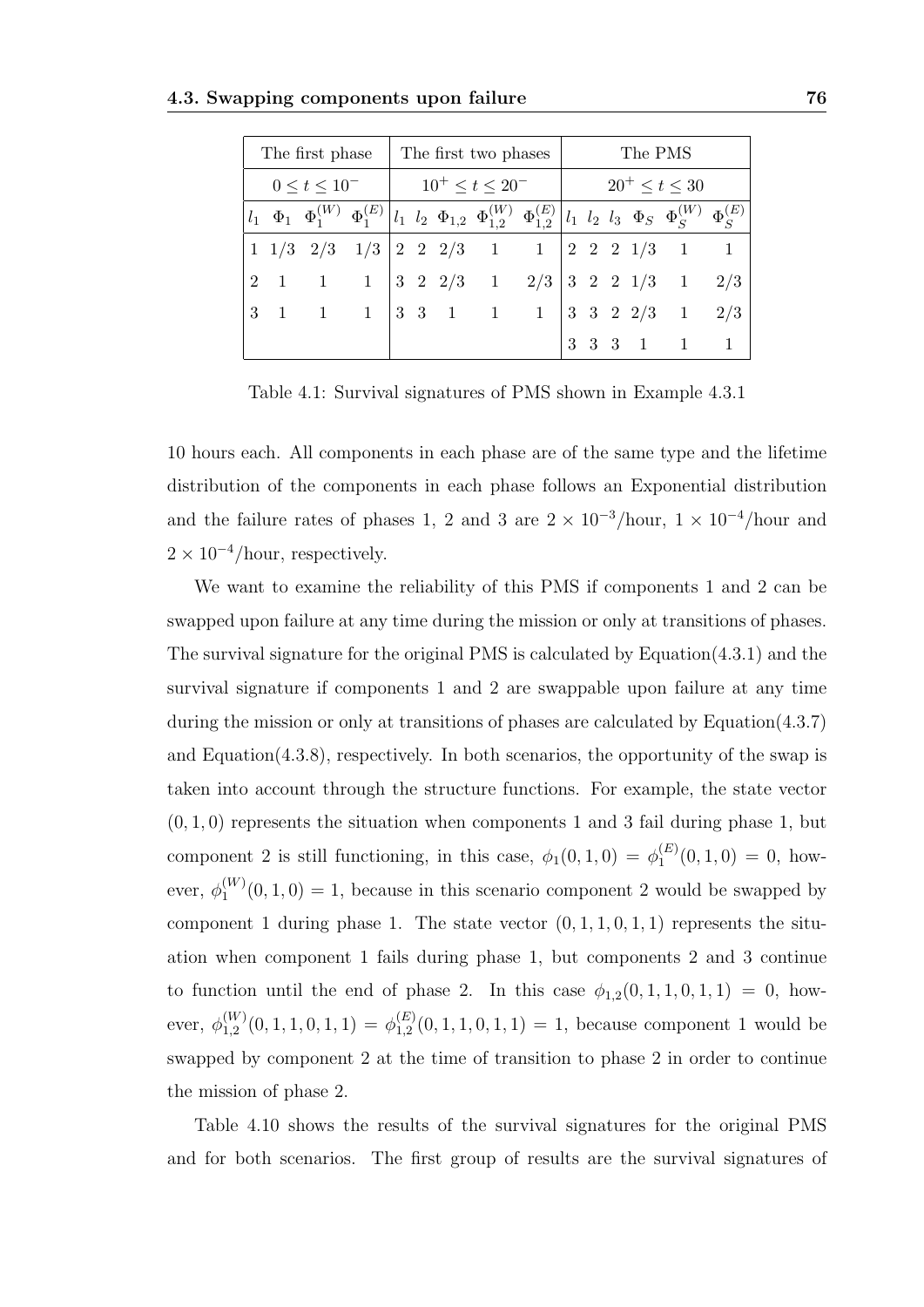phase 1, where  $\Phi_1$ ,  $\Phi_1^{(W)}$ ,  $\Phi_1^{(E)}$  are the survival signatures for the original PMS and for both scenarios, respectively. The second group of results contain the survival signatures of the first two phases, where  $\Phi_{1,2}$ ,  $\Phi_{1,2}^{(W)}$ ,  $\Phi_{1,2}^{(E)}$  are the survival signatures for the original PMS and for both scenarios, respectively. The last group of results represents the survival signatures of the whole PMS, where  $\Phi_S$ ,  $\Phi_S^{(W)}$ ,  $\Phi_S^{(E)}$  are the survival signatures for the original PMS and for both scenarios, respectively. Entries for which the survival signatures are 0 are omitted. From the results, we can see clearly that the survival signature of the PMS is significantly improved in the case that the swap can be performed at any time during the mission. The survival signature in the case when the swap can be performed only at the transitions is improved to some extent, but this improvement is not so large as in the case that we can swap the components at any time.

Moreover, an interesting and unusual phenomenon of the value of the survival signature is observed in the case that the swap is only applicable at the transitions. In this case, the survival signature is not monotonically increasing with the increase of the number of components that function, for example,  $\Phi_{1,2}^{(E)}(2,2) = 1 >$  $\Phi_{1,2}^{(E)}$  $1,2 \choose 1,2$  (3, 2) = 2/3. That has not happened in the system without the operation of component swapping. We want to briefly discuss the reason for that here.  $l_1 = 2$ ,  $l_2 = 2$ , indicates that one component failed during phase 1 and if this component is component 1, then we can swap it by component 2 at transitions to complete the mission of phase 2, however,  $l_1 = 3$ ,  $l_2 = 2$  indicates that there is one component failed during phase 2 and if this component is component 1, the system would fail in phase 2 since in this scenario the swap is not applicable.

We can obtain the conditional CDF of the components by using the failure rate of the component in each phase in Equation (4.3.6). Then the reliability of the original PMS can be obtained by substituting the survival signatures and the conditional CDF into Equation (4.3.5). The results are shown in the second row of Table 4.2 and the solid line in Figure 4.2. As shown in Table 4.2 and Figure 4.2, there are reliability jumps at  $t = 10$  and  $t = 20$ . The reason is that if component 1 has failed in phase 1, the PMS may still function in phase 1, however, the PMS will fail immediately when it steps into phase 2. Therefore, there is a reliability jump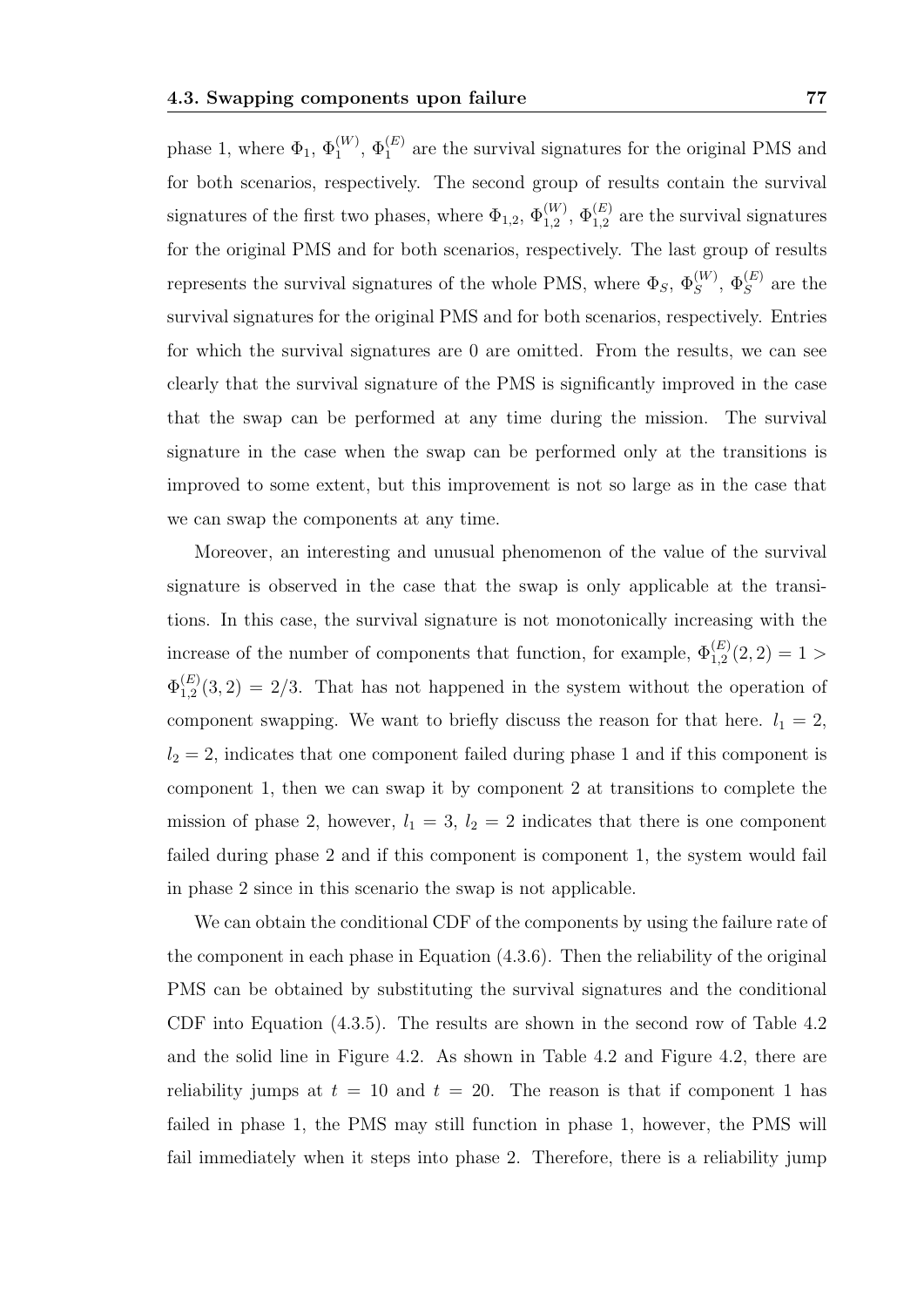|         |  | $0 \t 10^ 10^+$ $20^ 20^+$                            | 30 |
|---------|--|-------------------------------------------------------|----|
| $R_{-}$ |  |                                                       |    |
|         |  | $R^{(W)}$   1 0.99961 0.99884 0.99872 0.99872 0.99847 |    |
|         |  | $R^{(E)}$   1 0.99922 0.99884 0.99778 0.99778 0.99567 |    |

Table 4.2: Reliability of the PMS in Example 4.3.1

between phases 1 and 2. Similarly, if component 2 has failed in phase 2, the system can still function in phase 2 when component 3 is functioning, however, the system will fail immediately when it steps into phase 3. Therefore, there is a reliability jump between phases 2 and 3.

The reliability of the PMS when the swap is applicable at any time during the mission or only at transition of phases can be obtained by Equation (4.3.9) and Equation (4.3.10), respectively. The values of the reliability in both scenarios are given in the third and fourth rows in Table 4.2 and are presented in Figure 4.2. In Table 4.2,  $\tau_{i-1}^+$  represents the first moment in phase i, and  $\tau_i^ \overline{i}$  represents the last moment in phase *i*. In Figure 4.2,  $R_i$ ,  $R_i^{(W)}$  $i_i^{(W)}$  and  $R_i^{(E)}$  $i_i^{(E)}, i \in \{1, 2, 3\},\$ are the reliability of the original PMS and the reliability of both scenarios in phase  $i$ , respectively. The results show that the reliability jumps at  $t = 10$  and  $t = 20$  are greatly reduced (or even eliminated). The reason is that if component 1 has failed in phase 2, we can replace it with component 2 if it still functions. Similarly, if component 2 has failed in phase 3, it can be swapped by component 1 if it still functions. These measures can greatly improve the reliability of the system. Moreover, these results illustrate that the reliability of the PMS with the possibility of component swapping at any time is higher than if can only swap components at the transitions of phases.

### 4.3.2 PMS with multiple types of components

Most practical PMSs for which the reliability is investigated consist of multiple types of components. Therefore, a more interesting challenge is to develop the theory of survival signature to such kind of PMSs.

Consider a system with  $N \geq 2$  phases, and there are K types of components in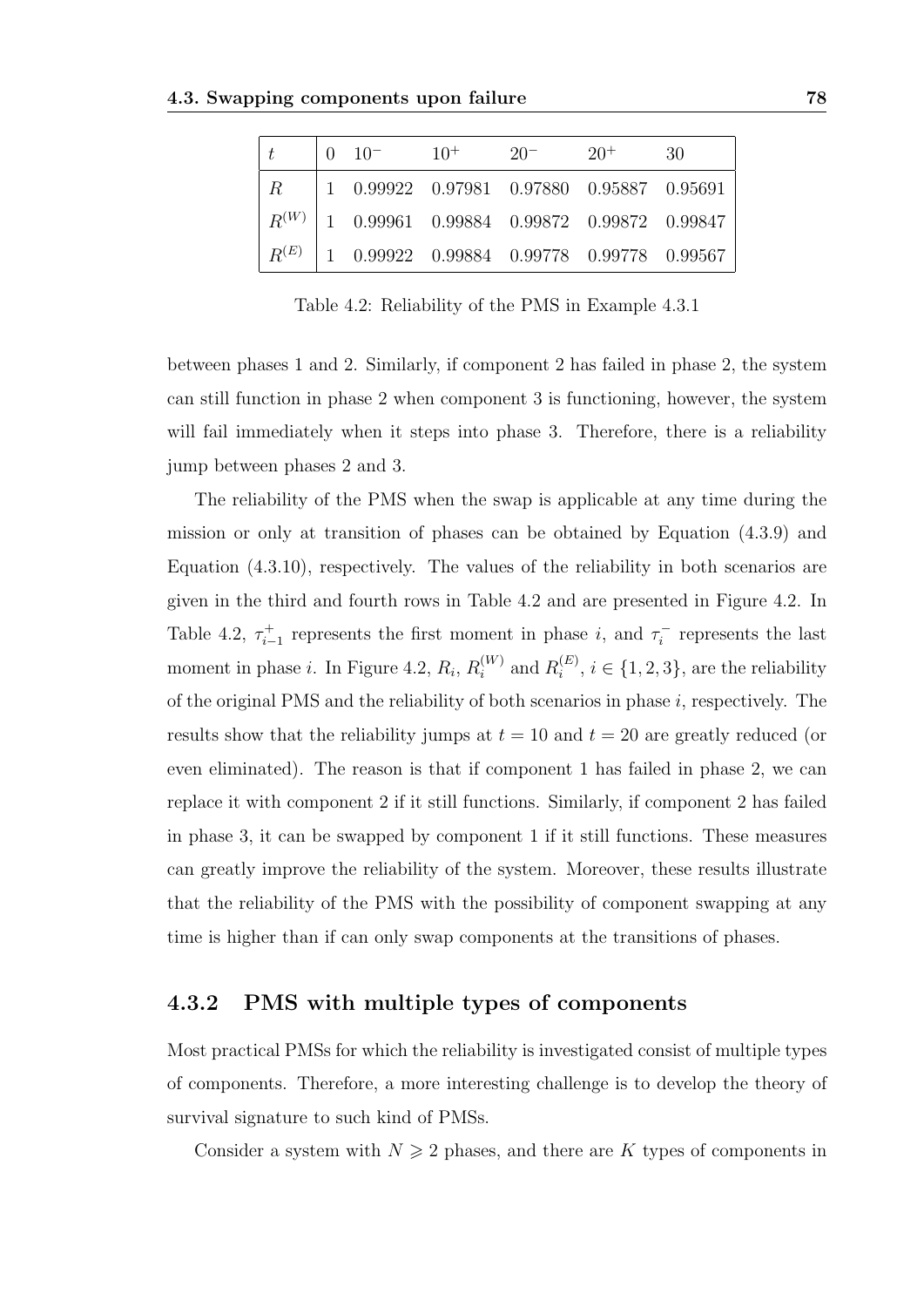

Figure 4.2: Reliability of the PMS in Example 4.3.1

each phase. Let phase i run from time  $\tau_{i-1}$  to time  $\tau_i$  with  $\tau_0 = 0$  and  $\tau_{i-1} < \tau_i, \forall i$ . Let  $\Phi_S$   $(l_{1,1},...,l_{1,K},...,l_{N,1},...,l_{N,K})$  denote the probability that the PMS functions given that precisely  $l_{i,k}$ ,  $i \in \{1, 2, ..., N\}$  and  $k \in \{1, 2, ..., K\}$ , components of type  $k$  function at the end of phase  $i$ . Because the failure times of the components in the same phase are considered to be exchangeable, the survival signature of the first  $N(t)$  phases is

$$
\Phi_{S}\left(l_{1,1},\ldots,l_{1,K},\ldots,l_{N(t),1},\ldots,l_{N(t),K}\right) = \left(\prod_{i=1}^{N(t)}\prod_{k=1}^{K} \binom{m_{i,k}}{l_{i,k}}^{-1}\right) \times \sum_{X \in S} \phi_{s}\left(X\right) \tag{4.3.11}
$$

where  $N(t) \leq N$  is the phase that the system is in at time t and S denotes the set of all possible state vectors for which there are precisely  $l_{i,k}$  components of type k functioning at the end of phase  $i$ . The number of components of type  $k$  that function at the beginning of phase i is  $m_{i,k}$ . As pointed out in Section 4.3.1, because both the system and its components are non-repairable during the mission, the number of components of type  $k$  that function at the beginning of phase  $i$  is equal to the number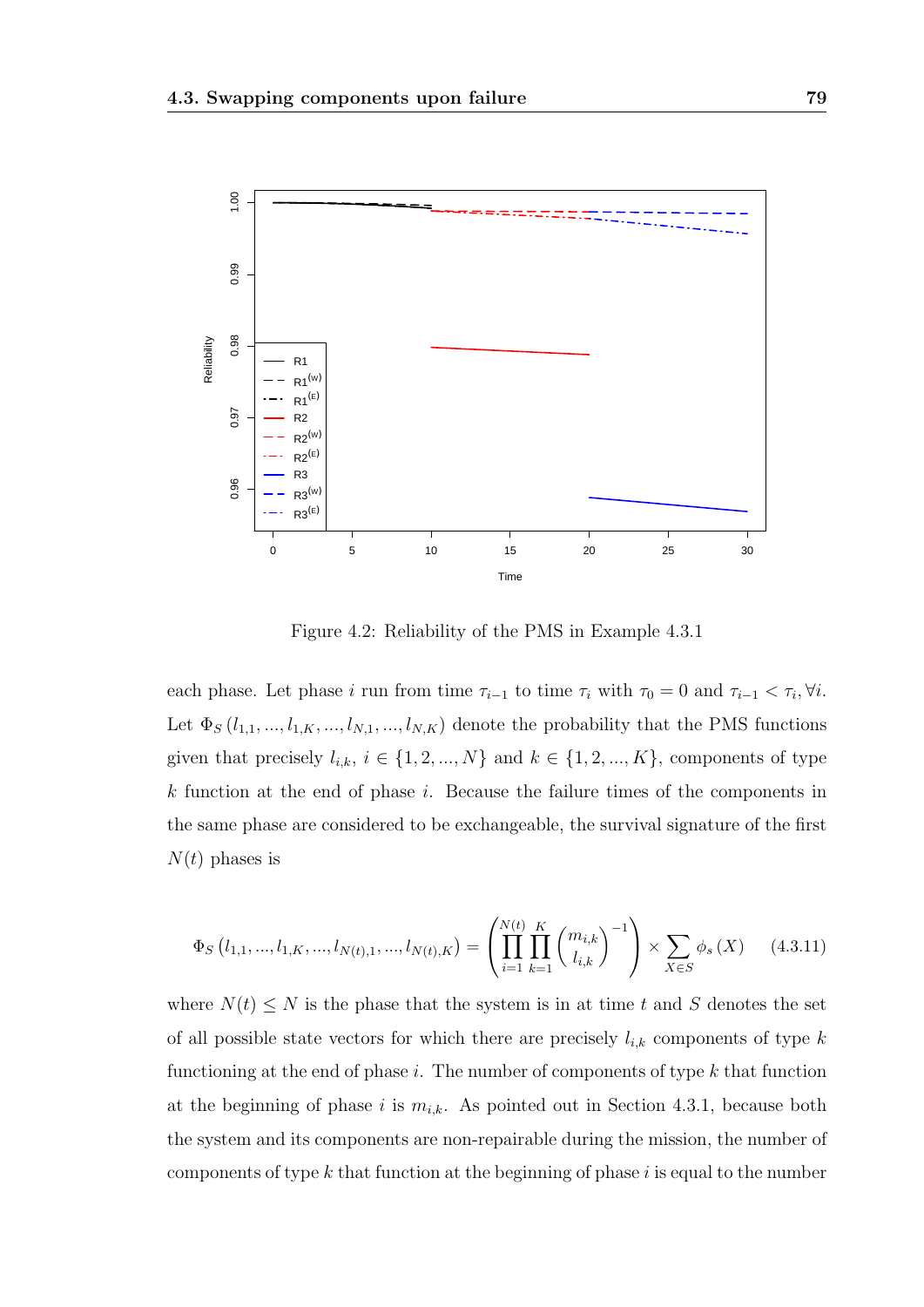of components of type k that function at the end of phase  $i - 1$ . So,  $m_{i,k} = l_{i-1,k}$ while  $m_{1,k} = n_k$ , is the number of components of type k in the system.

A PMS functions if and only if all its phases are completed without failure, therefore the reliability of the PMS can be expressed as:

$$
R(t) = \sum_{l_{1,1}=0}^{m_{1,1}} \dots \sum_{l_{N(t),K}=0}^{m_{N(t),K}} \left[ \Phi_S \left( l_{1,1}, \dots l_{1,K}, \dots l_{N(t),1}, \dots l_{N(t),K} \right) \times P \left( \bigcap_{i=1}^{N(t)} \bigcap_{k=1}^{K} \{ C_{i,k}(t) = l_{i,k} \} \right) \right]
$$
(4.3.12)

where  $C_{i,k}(t)$  is the number of components of type k that function in phase i at time  $t \in [\tau_{i-1}, \tau_i]$  and K is the number of types of components.

As we mentioned in Section 4.3.1, in this chapter we consider only the PMSs with the same components in each phase, which means that all components appear in all phases. If the components of type k in phase i have common CDF  $F_k(t)$ , its conditional CDF in phase i is  $F_{i,k}(t)$  at time  $t \in [\tau_{i-1}, \tau_i)$  conditioned on that the system is working at the beginning of phase  $i$ , and it is equal to

$$
F_{i,k}(t) = \frac{F_k(\min\{t,\tau_i\}) - F_k(\tau_{i-1})}{1 - F_k(\tau_{i-1})}
$$
(4.3.13)

Equation (4.3.12) can be simplified as

$$
R(t) = \sum_{l_{1,1}=0}^{m_{1,1}} \dots \sum_{l_{N(t),K}=0}^{m_{N(t),K}} \left[ \Phi_S \left( l_{1,1}, \dots l_{1,K}, \dots l_{N(t),1}, \dots l_{N(t),K} \right) \times \prod_{i=1}^{N(t)} \prod_{k=1}^{K} \left( \binom{m_{i,k}}{l_{i,k}} [1 - F_{i,k}(t)]^{l_{i,k}} [F_{i,k}(t)]^{m_{i,k} - l_{i,k}} \right) \right]
$$
(4.3.14)

As in Section 4.3.1, if it is assumed that there are fixed swapping rules and that such a swap of a component takes neglectable time, then we can study the effect of the defined swaps if they are applicable at any time during the mission or only at transitions of phases through the PMS survival signatures. The PMS survival signatures if the defined swaps are applicable at any time during the mission or only at transitions of phases are given, respectively, by

$$
\Phi_S^{(W)}(l_{1,1},...,l_{1,K},...,l_{N,1},...,l_{N,K}) = \left(\prod_{i=1}^N \prod_{k=1}^K \binom{m_{i,k}}{l_{i,k}}^{-1}\right) \times \sum_{X \in S} \phi_s^{(W)}(X) \tag{4.3.15}
$$

$$
\Phi_S^{(E)}(l_{1,1},...,l_{1,K},...,l_{N,1},...,l_{N,K}) = \left(\prod_{i=1}^N \prod_{k=1}^K \binom{m_{i,k}}{l_{i,k}}^{-1}\right) \times \sum_{X \in S} \phi_s^{(E)}(X) \tag{4.3.16}
$$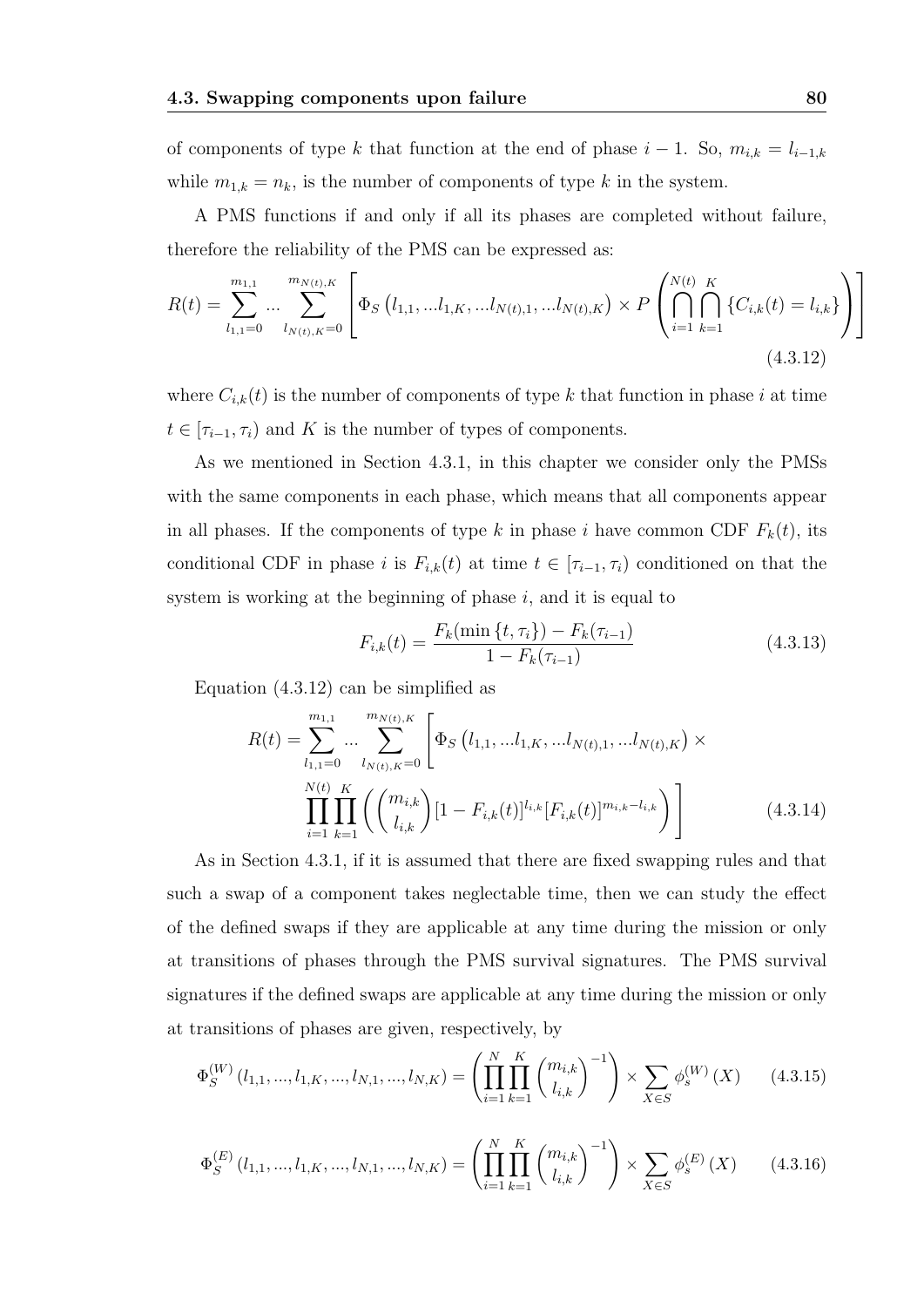

Figure 4.3: A PMS with multiple types of components

|       | Type Component Distribution Phase 1 |                                          | Phase 2                                                                             | Phase 3 |
|-------|-------------------------------------|------------------------------------------|-------------------------------------------------------------------------------------|---------|
|       | Weibull                             |                                          | $ \alpha = 180, \beta = 2.2  \alpha = 400, \beta = 3.2  \alpha = 200, \beta = 2.4 $ |         |
| 3,4,5 |                                     | Exponential $\lambda = 1 \times 10^{-3}$ | $\lambda = 1 \times 10^{-4}$ $\lambda = 2 \times 10^{-4}$                           |         |

Table 4.3: The distribution information of the components in Figure 4.3

where  $\phi_s^{(W)}(X)$  and  $\phi_s^{(E)}(X)$  are the structure functions of the PMS considering the the defined swaps at any time during the mission or only at transition of phases, respectively, so  $\phi_s^{(W)} \ge \phi_s^{(E)} \ge \phi_s$ . The reliability of PMS in both scenarios can be calculated straightforward by substituting the survival signature of the original PMS in Equation (4.3.14) by the survival signatures in Equation (4.3.15) and Equation (4.3.16) that consider these scenarios. This approach is illustrated and explained in more detail in the next example.

Example 4.3.2 For the PMS shown in Figure 4.3, assume that phases 1, 2 and 3 last for 10, 270 and 20 hours, respectively. The components follow Weibull and Exponential distributions and can be divided into two types according to the distribution of the lifetime. Table 4.3 summarizes the distribution information of the components in each phase. For the Weibull distribution,  $F(t) = 1 - e^{-(t/\beta)^{\alpha}}$ ,  $\alpha$ and  $\beta$  are the scale parameter and shape parameter, respectively. For Exponential distribution,  $F(t) = 1 - e^{-\lambda t}$ ,  $\lambda$  is the failure rate. We want to examine the reliability of this PMS if components 1 and 2 are swappable, and components 3 and 4 are swappable upon failure at any time during the mission or only at transition of phases. For example, in phase 1, if the swap is applicable only at transition of phases, then no swapping opportunity exists, but if the swap is applicable at any time during the mission, then we can swap component 1 by 2 when component 2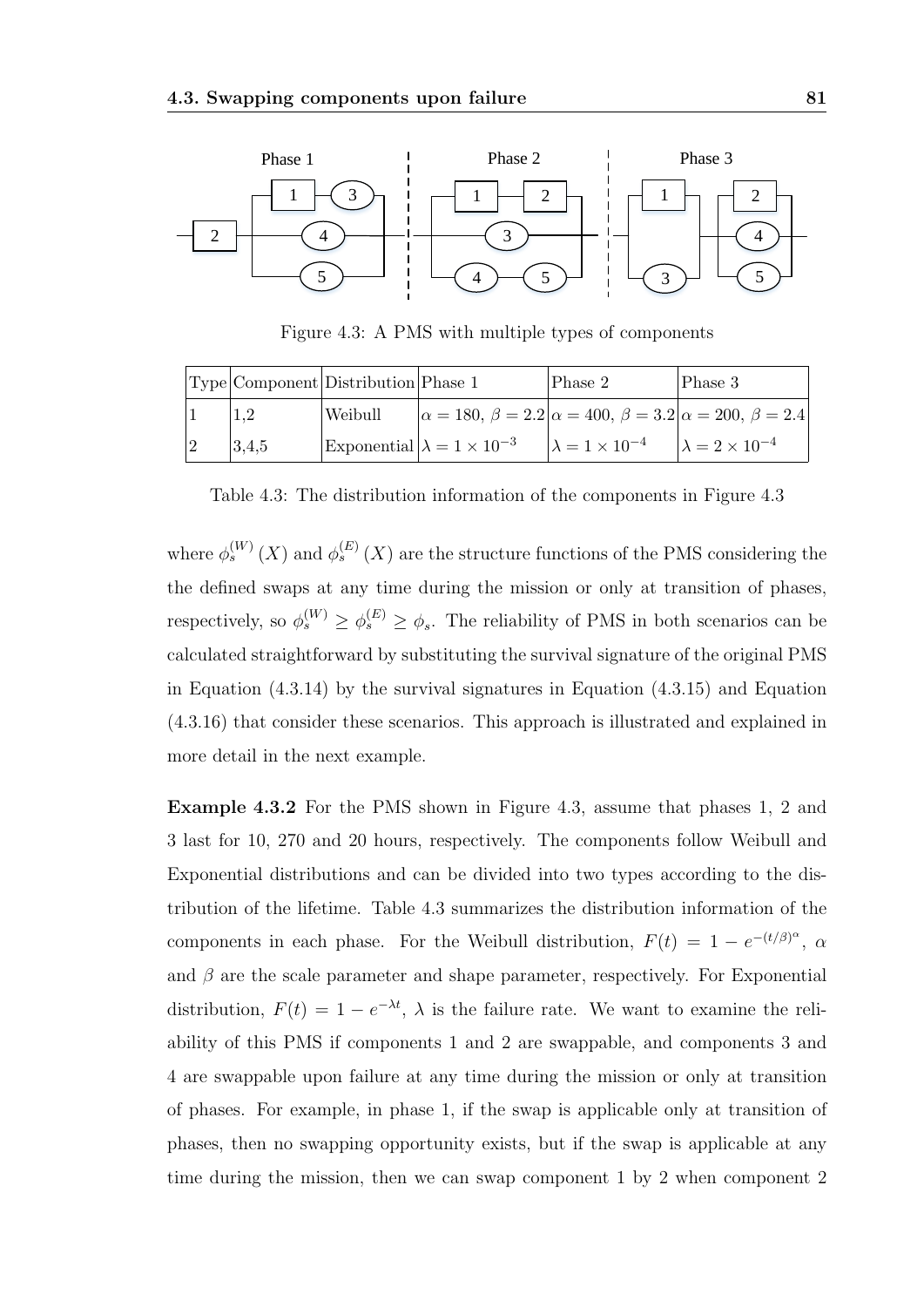fails but component 1 still functions, and we can swap component 3 by 4 when component 1, 4 and 5 fail but component 3 still functions. Note that if any of the components 1 or 5 still function, component 4 cannot be swapped by component 3 because the swap is just applicable upon failure, which means that if the system cannot continue to function with the existing components in place. The survival signature for the original PMS is calculated by Equation (4.3.11) and the survival signatures if the defined swaps are applicable at any time during the mission or only at transition of phases, are calculated by Equation (4.3.15) and Equation (4.3.16), respectively. Table 4.4 shows the survival signatures of phase 1, where  $\Phi_1$ ,  $\Phi_1^{(W)}$ ,  $\Phi_1^{(E)}$  $1<sup>(E)</sup>$  are the survival signatures for the original PMS and for both scenarios, respectively. Table 4.5 shows the survival signatures of the first two phases, where  $\Phi_{1,2}$ ,  $\Phi_{1.2}^{(W)}$  $1,2 \choose 1,2$ ,  $\Phi_{1,2}^{(E)}$  are the survival signatures for the original PMS and for both scenarios, respectively. Table 4.6 shows the survival signatures of the whole PMS, where  $\Phi_S$ ,  $\Phi_S^{(W)}$  $S_S^{(W)}$ ,  $\Phi_S^{(E)}$  are the survival signatures for the original PMS and for both scenarios, respectively. Entries for which the survival signatures are 0 are omitted.

The reliability of the PMS is shown in Table 4.7 and Figure 4.4. In Figure 4.4,  $R_i, R_i^{(W)}$  $i^{(W)}$  and  $R_i^{(E)}$  $i_i^{(E)}$ ,  $i \in \{1, 2, 3\}$ , are the reliability of the PMS in phase i. Specially,  $R_i^{(W)}$  $i_i^{(W)}$  is for the case that we can swap the components at any time and  $R_i^{(E)}$  $i^{(E)}$  is for the case that the components can only be swapped at the switches of phases. The results show that there is a reliability jump at the transition of phases 2 and 3 in the original PMS. The reason is that if components 1 and 3 or components 2, 4 and 5 have all failed simultaneously in phase 2, then the PMS still has to be functioning, however, the PMS will fail immediately when it steps into phase 3. Therefore, there is a reliability jump between phases 2 and 3. The operation of component swap upon failure nearly eliminates the reliability jump between these phases. The reason for this is that, if components 1 and 3 both failed in phase 2, then component 1 can be swapped by 2 and component 3 can be swapped by 4. Also, if the components 2, 4 and 5 all failed in phase 2, then components 2 and 4 can be swapped by 1 and 3, respectively. The results show that the reliability of PMS is significantly improved as a result of possible swapping components upon failure.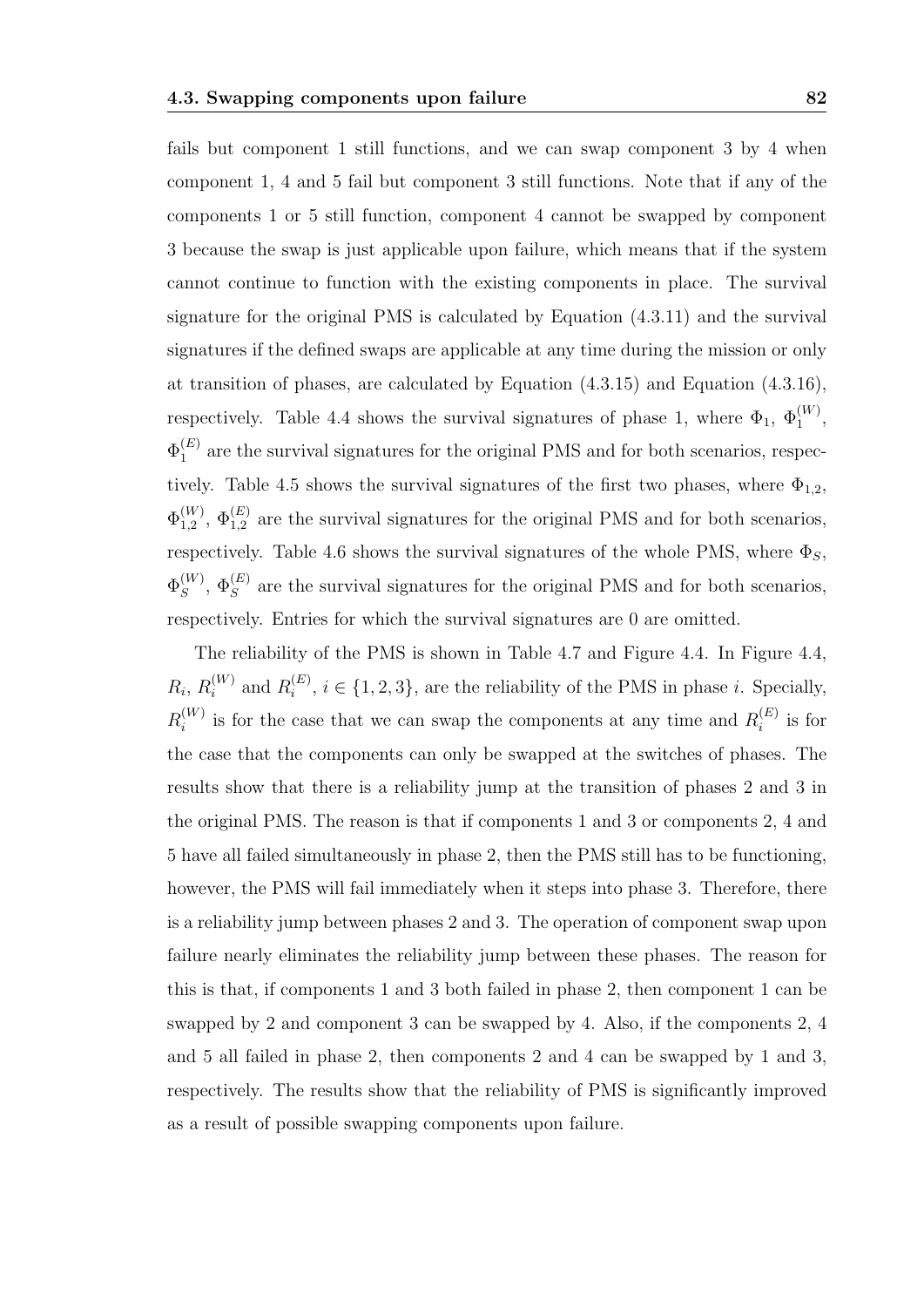| The first phase                                                     |                |     |                |     |  |  |  |  |  |  |  |  |  |
|---------------------------------------------------------------------|----------------|-----|----------------|-----|--|--|--|--|--|--|--|--|--|
| $0 \le t \le 10^{-5}$                                               |                |     |                |     |  |  |  |  |  |  |  |  |  |
| $\Phi_1^{(W)}$<br>$\Phi_1^{(E)}$<br>$\Phi_1$<br>$l_{1,1}$ $l_{1,2}$ |                |     |                |     |  |  |  |  |  |  |  |  |  |
| 1                                                                   | $\mathbf{1}$   | 1/3 | $\mathbf{1}$   | 1/3 |  |  |  |  |  |  |  |  |  |
| 1                                                                   | $\overline{2}$ | 1/2 | $\overline{1}$ | 1/2 |  |  |  |  |  |  |  |  |  |
| 1                                                                   | 3              | 1/2 | 1              | 1/2 |  |  |  |  |  |  |  |  |  |
| $\overline{2}$                                                      | 1              | 1   | 1              | 1   |  |  |  |  |  |  |  |  |  |
| $\overline{2}$                                                      | 2              | 1   | 1              | 1   |  |  |  |  |  |  |  |  |  |
| 2                                                                   | 3              | 1   | L              | 1   |  |  |  |  |  |  |  |  |  |

Table 4.4:  $\Phi_1$ ,  $\Phi_1^{(W)}$  and  $\Phi_1^{(E)}$  of PMS shown in Example 4.3.2

|                | The first two phases   |                  |                     |                  |                    |                    |                |                                         |                  |                  |              |                               |                               |  |
|----------------|------------------------|------------------|---------------------|------------------|--------------------|--------------------|----------------|-----------------------------------------|------------------|------------------|--------------|-------------------------------|-------------------------------|--|
|                | $10^+ \le t \le 280^-$ |                  |                     |                  |                    |                    |                |                                         |                  |                  |              |                               |                               |  |
|                | $l_{1,1}$ $l_{1,2}$    |                  | $l_{2,1}$ $l_{2,2}$ | $\Phi_{1,2}$     | $\Phi_{1,2}^{(W)}$ | $\Phi_{1,2}^{(E)}$ |                | $l_{1,1}$ $l_{1,2}$ $l_{2,1}$ $l_{2,2}$ |                  |                  | $\Phi_{1,2}$ | $\overline{\Phi_{1,2}^{(W)}}$ | $\overline{\Phi_{1,2}^{(E)}}$ |  |
| $\mathbf{1}$   | $\mathbf{1}$           | $\boldsymbol{0}$ | $\mathbf{1}$        | $\boldsymbol{0}$ | 2/3                | 1/6                | $\overline{2}$ | $\overline{2}$                          | $\overline{0}$   | $\overline{2}$   | $\mathbf{1}$ | $\mathbf{1}$                  | $\mathbf{1}$                  |  |
| $\mathbf{1}$   | $\mathbf{1}$           | $\,1$            | $\mathbf{1}$        | $\overline{0}$   | 2/3                | 1/6                | $\sqrt{2}$     | $\overline{2}$                          | $\mathbf{1}$     | $\mathbf{1}$     | 1/3          | 2/3                           | 1/2                           |  |
| $\mathbf{1}$   | $\overline{2}$         | $\boldsymbol{0}$ | $\mathbf{1}$        | 1/6              | 2/3                | 1/4                | $\sqrt{2}$     | $\sqrt{2}$                              | $\mathbf{1}$     | $\overline{2}$   | $\,1$        | $\,1$                         | $\mathbf{1}$                  |  |
| $\mathbf{1}$   | $\overline{2}$         | $\boldsymbol{0}$ | $\boldsymbol{2}$    | 1/2              | $\mathbf 1$        | 1/2                | $\sqrt{2}$     | $\sqrt{2}$                              | $\overline{2}$   | $\boldsymbol{0}$ | $\,1\,$      | $\,1$                         | $\,1$                         |  |
| $\mathbf{1}$   | $\sqrt{2}$             | $\,1$            | $\mathbf{1}$        | 1/6              | 2/3                | 1/4                | $\sqrt{2}$     | $\overline{2}$                          | $\sqrt{2}$       | $\mathbf 1$      | $\mathbf{1}$ | $\mathbf{1}$                  | $1\,$                         |  |
| $\mathbf{1}$   | $\overline{2}$         | $\mathbf{1}$     | $\sqrt{2}$          | 1/2              | $\,1$              | 1/2                | $\sqrt{2}$     | $\sqrt{2}$                              | $\overline{2}$   | $\overline{2}$   | $\mathbf{1}$ | $\,1$                         | $1\,$                         |  |
| $\mathbf{1}$   | $\boldsymbol{3}$       | $\boldsymbol{0}$ | $\,1$               | 1/6              | 2/3                | 1/6                | $\overline{2}$ | $\boldsymbol{3}$                        | $\overline{0}$   | $\,1$            | 1/3          | 2/3                           | 1/3                           |  |
| $\mathbf{1}$   | 3                      | $\boldsymbol{0}$ | $\overline{2}$      | 1/2              | $\,1$              | 1/2                | $\sqrt{2}$     | 3                                       | $\boldsymbol{0}$ | $\overline{2}$   | $\,1\,$      | $\,1$                         | $\,1$                         |  |
| $\mathbf{1}$   | 3                      | $\boldsymbol{0}$ | 3                   | 1/2              | $\mathbf 1$        | 1/2                | $\sqrt{2}$     | 3                                       | $\overline{0}$   | 3                | $\mathbf 1$  | $\mathbf 1$                   | $\,1$                         |  |
| $\mathbf{1}$   | 3                      | $\mathbf{1}$     | $\mathbf{1}$        | 1/6              | 2/3                | 1/6                | $\sqrt{2}$     | 3                                       | $\mathbf 1$      | $1\,$            | 1/3          | 2/3                           | 1/3                           |  |
| $\mathbf{1}$   | 3                      | $\mathbf{1}$     | $\overline{2}$      | 1/2              | $\mathbf 1$        | 1/2                | $\sqrt{2}$     | 3                                       | $\mathbf{1}$     | $\overline{2}$   | $\mathbf{1}$ | $\mathbf{1}$                  | $\mathbf{1}$                  |  |
| $\mathbf{1}$   | $\boldsymbol{3}$       | $\,1$            | 3                   | 1/2              | $\,1$              | 1/2                | $\sqrt{2}$     | 3                                       | $\mathbf{1}$     | 3                | $\mathbf{1}$ | $\mathbf{1}$                  | $\mathbf{1}$                  |  |
| $\overline{2}$ | $\mathbf{1}$           | $\boldsymbol{0}$ | $\,1$               | 1/3              | 2/3                | 2/3                | $\overline{2}$ | 3                                       | $\overline{2}$   | $\boldsymbol{0}$ | $\mathbf{1}$ | $\,1$                         | $\mathbf{1}$                  |  |
| $\overline{2}$ | $\,1$                  | $\mathbf{1}$     | $\mathbf{1}$        | 1/3              | 2/3                | 2/3                | $\overline{2}$ | 3                                       | $\overline{2}$   | $\mathbf 1$      | $\mathbf{1}$ | $\mathbf{1}$                  | $\,1$                         |  |
| $\overline{2}$ | $\mathbf{1}$           | $\sqrt{2}$       | $\boldsymbol{0}$    | $\,1\,$          | $\mathbf 1$        | $\mathbf 1$        | $\overline{2}$ | 3                                       | $\overline{2}$   | $\overline{2}$   | $\mathbf{1}$ | $1\,$                         | $\mathbf{1}$                  |  |
| $\overline{2}$ | $\mathbf{1}$           | $\sqrt{2}$       | $\mathbf{1}$        | $\,1$            | $\,1$              | $\mathbf{1}$       | $\overline{2}$ | 3                                       | $\overline{2}$   | 3                | $\mathbf{1}$ | $\mathbf{1}$                  | $\mathbf{1}$                  |  |
| $\overline{2}$ | $\overline{2}$         | $\boldsymbol{0}$ | $\,1$               | 1/3              | 2/3                | 1/2                |                |                                         |                  |                  |              |                               |                               |  |

Table 4.5:  $\Phi_{1,2}$ ,  $\Phi_{1,2}^{(W)}$  and  $\Phi_{1,2}^{(E)}$  of PMS shown in Example 4.3.2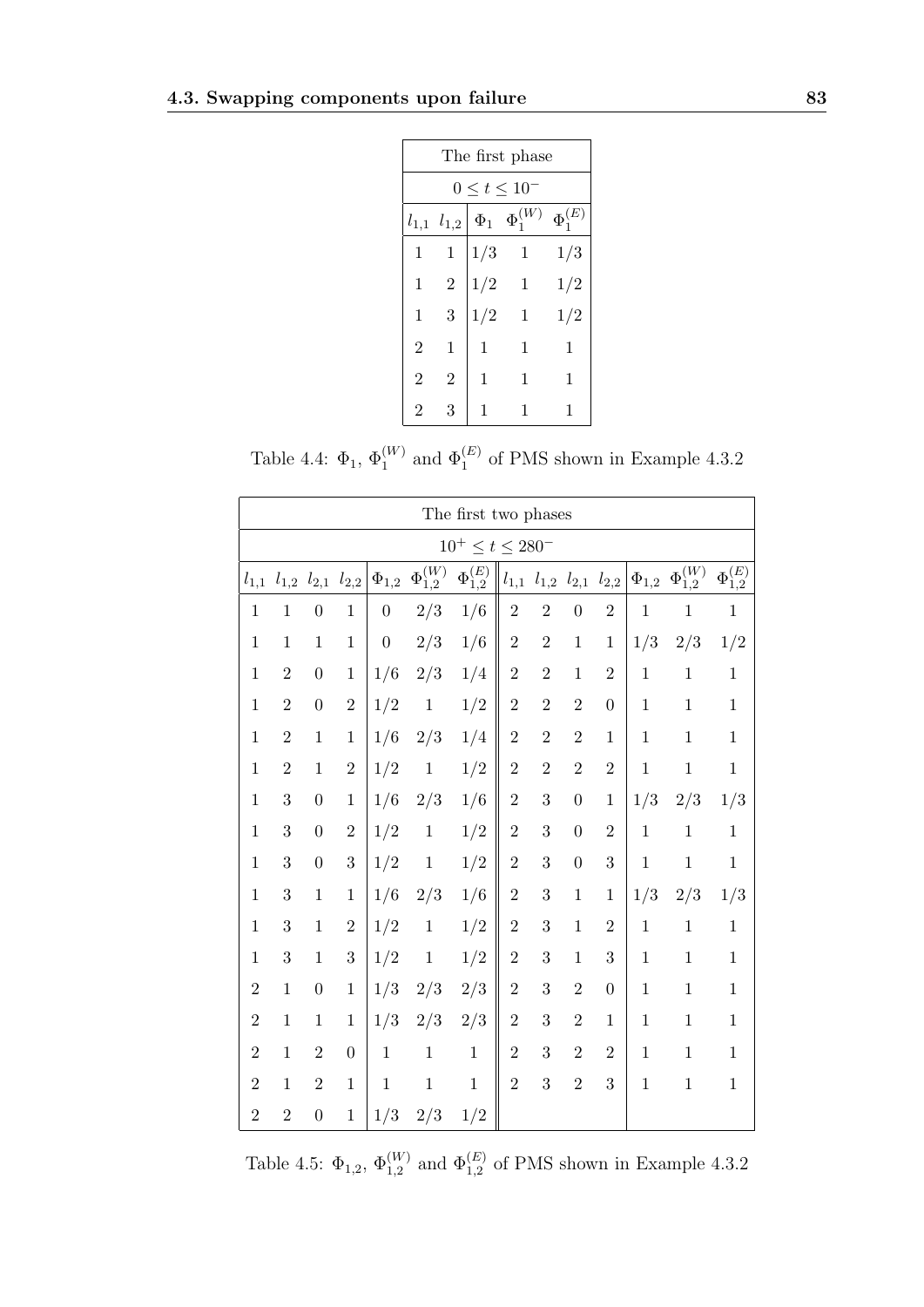|                | The PMS                 |                |                  |                  |                  |                  |                |                |                |                  |                  |                  |                  |                  |              |                |                                    |
|----------------|-------------------------|----------------|------------------|------------------|------------------|------------------|----------------|----------------|----------------|------------------|------------------|------------------|------------------|------------------|--------------|----------------|------------------------------------|
|                | $280^{+} \le t \le 300$ |                |                  |                  |                  |                  |                |                |                |                  |                  |                  |                  |                  |              |                |                                    |
| $l_{1,1}$      | $l_{1,2}$               | $l_{2,1}$      | $l_{2,2}$        | $l_{3,1}$        | $l_{3,3}$        | $\Phi_S$         | $\Phi_S^{(W)}$ | $\Phi_S^{(E)}$ | $l_{1,1}$      | $l_{1,2}$        | $l_{2,1}$        | $l_{2,2}$        | $l_{3,1}$        | $l_{3,3}$        | $\Phi_S$     | $\Phi_S^{(W)}$ | $\ensuremath{\Phi^{(E)}_S}\xspace$ |
| $\mathbf{1}$   | $\mathbf{1}$            | $\mathbf{1}$   | $\mathbf{1}$     | $\mathbf{1}$     | $\mathbf{1}$     | $\boldsymbol{0}$ | 2/3            | 1/6            | $\overline{2}$ | $\overline{2}$   | $\overline{2}$   | $\sqrt{2}$       | $\overline{2}$   | $\boldsymbol{0}$ | $\,1$        | $\mathbf{1}$   | $\,1$                              |
| $1\,$          | $\overline{2}$          | $\overline{0}$ | $\overline{2}$   | $\overline{0}$   | $\overline{2}$   | 1/3              | $\mathbf{1}$   | 1/2            | $\overline{2}$ | $\overline{2}$   | $\overline{2}$   | $\overline{2}$   | $\overline{2}$   | $\mathbf 1$      | $1\,$        | $\mathbf{1}$   | $\,1\,$                            |
| $\mathbf{1}$   | $\overline{2}$          | $\mathbf{1}$   | $\mathbf{1}$     | $\mathbf{1}$     | $\mathbf{1}$     | 1/6              | 2/3            | 1/6            | $\overline{2}$ | $\overline{2}$   | $\overline{2}$   | $\overline{2}$   | $\overline{2}$   | $\overline{2}$   | $\mathbf{1}$ | $\mathbf{1}$   | $\mathbf{1}$                       |
| $\mathbf{1}$   | $\overline{2}$          | $\mathbf{1}$   | $\overline{2}$   | $\boldsymbol{0}$ | $\overline{2}$   | 1/3              | $\,1$          | 1/2            | $\overline{2}$ | 3                | $\overline{0}$   | $\overline{2}$   | $\overline{0}$   | $\overline{2}$   | 2/3          | $\mathbf{1}$   | $\,1$                              |
| $\mathbf{1}$   | $\overline{2}$          | $\mathbf{1}$   | $\overline{2}$   | $\mathbf{1}$     | $\mathbf{1}$     | 1/6              | $\,1$          | 1/3            | $\overline{2}$ | 3                | $\overline{0}$   | $\sqrt{3}$       | $\boldsymbol{0}$ | $\overline{2}$   | 2/3          | $\mathbf{1}$   | 2/3                                |
| $\mathbf{1}$   | $\overline{2}$          | $\mathbf{1}$   | $\overline{2}$   | $\mathbf{1}$     | $\overline{2}$   | 1/3              | $\,1$          | 1/2            | $\overline{2}$ | 3                | $\boldsymbol{0}$ | 3                | $\boldsymbol{0}$ | 3                | $\mathbf{1}$ | $\mathbf{1}$   | $1\,$                              |
| $\mathbf{1}$   | 3                       | $\theta$       | $\overline{2}$   | $\boldsymbol{0}$ | $\overline{2}$   | 1/3              | $\mathbf 1$    | 1/2            | $\overline{2}$ | 3                | $\mathbf{1}$     | $\mathbf{1}$     | $\mathbf{1}$     | $\mathbf 1$      | 1/6          | 2/3            | 1/3                                |
| $\mathbf{1}$   | 3                       | $\theta$       | 3                | $\boldsymbol{0}$ | $\overline{2}$   | 1/3              | $\mathbf{1}$   | 1/3            | $\overline{2}$ | 3                | $\mathbf{1}$     | $\overline{2}$   | $\boldsymbol{0}$ | $\overline{2}$   | 2/3          | $\,1$          | 2/3                                |
| $\mathbf{1}$   | 3                       | $\overline{0}$ | 3                | $\boldsymbol{0}$ | 3                | 1/2              | $\mathbf{1}$   | 1/2            | $\overline{2}$ | 3                | $\mathbf{1}$     | $\overline{2}$   | $\mathbf{1}$     | $\mathbf{1}$     | 1/2          | $\mathbf{1}$   | 2/3                                |
| $\mathbf{1}$   | 3                       | $\mathbf{1}$   | $\mathbf 1$      | $\mathbf{1}$     | $\mathbf{1}$     | 1/6              | 2/3            | 1/6            | $\overline{2}$ | 3                | $\mathbf{1}$     | $\overline{2}$   | $\mathbf{1}$     | $\sqrt{2}$       | 5/6          | $\mathbf{1}$   | $\mathbf 1$                        |
| $\mathbf{1}$   | 3                       | $\mathbf{1}$   | $\overline{2}$   | $\boldsymbol{0}$ | $\overline{2}$   | 1/3              | $\,1$          | 1/2            | $\overline{2}$ | 3                | $\mathbf{1}$     | 3                | $\boldsymbol{0}$ | $\boldsymbol{2}$ | 2/3          | $\mathbf{1}$   | 2/3                                |
| $\mathbf{1}$   | 3                       | $\mathbf{1}$   | $\overline{2}$   | $\mathbf{1}$     | 1                | 1/6              | $\mathbf{1}$   | 1/3            | $\overline{2}$ | 3                | $\mathbf{1}$     | 3                | $\boldsymbol{0}$ | 3                | $\mathbf{1}$ | $\mathbf{1}$   | $\mathbf 1$                        |
| $\mathbf{1}$   | 3                       | $\mathbf{1}$   | $\overline{2}$   | $\mathbf{1}$     | $\overline{2}$   | 1/3              | $\mathbf{1}$   | 1/2            | $\overline{2}$ | 3                | $\mathbf{1}$     | 3                | $\,1$            | $\mathbf{1}$     | 1/2          | $\mathbf{1}$   | 1/2                                |
| $\mathbf{1}$   | 3                       | $\mathbf 1$    | 3                | $\boldsymbol{0}$ | $\overline{2}$   | 1/3              | $\mathbf{1}$   | 1/3            | $\overline{2}$ | 3                | $\mathbf{1}$     | 3                | $\mathbf{1}$     | $\boldsymbol{2}$ | 5/6          | $\mathbf 1$    | 5/6                                |
| 1              | 3                       | $\mathbf{1}$   | 3                | $\boldsymbol{0}$ | 3                | 1/2              | $\,1$          | 1/2            | $\overline{2}$ | 3                | $\mathbf 1$      | 3                | $\mathbf{1}$     | 3                | $\mathbf{1}$ | $\mathbf{1}$   | $\mathbf{1}$                       |
| $\mathbf{1}$   | 3                       | $\mathbf{1}$   | 3                | $\mathbf{1}$     | $\mathbf{1}$     | 1/6              | $\,1$          | 1/6            | $\overline{2}$ | 3                | $\overline{2}$   | $\boldsymbol{0}$ | $\sqrt{2}$       | $\boldsymbol{0}$ | $\mathbf{1}$ | $\,1$          | $\mathbf 1$                        |
| $\mathbf{1}$   | 3                       | $\mathbf{1}$   | 3                | $\mathbf{1}$     | $\sqrt{2}$       | 1/3              | $\mathbf{1}$   | 1/2            | $\overline{2}$ | 3                | $\overline{2}$   | $\mathbf{1}$     | $\mathbf{1}$     | $\mathbf{1}$     | 1/2          | $\mathbf{1}$   | 1/2                                |
| $\mathbf{1}$   | 3                       | $\mathbf{1}$   | 3                | $\mathbf{1}$     | 3                | 1/2              | $\,1$          | 1/2            | $\overline{2}$ | 3                | $\overline{2}$   | $\mathbf{1}$     | $\overline{2}$   | $\boldsymbol{0}$ | $\,1$        | $\mathbf{1}$   | $\mathbf 1$                        |
| $\overline{2}$ | $\mathbf{1}$            | $\mathbf{1}$   | $\mathbf{1}$     | $\mathbf{1}$     | $\mathbf{1}$     | 1/6              | 2/3            | 1/3            | $\overline{2}$ | 3                | $\overline{2}$   | $\mathbf{1}$     | $\sqrt{2}$       | $\mathbf{1}$     | $\mathbf 1$  | $\mathbf{1}$   | $1\,$                              |
| $\overline{2}$ | $\mathbf{1}$            | $\overline{2}$ | $\overline{0}$   | $\overline{2}$   | $\boldsymbol{0}$ | $1\,$            | $\mathbf{1}$   | $1\,$          | $\overline{2}$ | 3                | $\overline{2}$   | $\overline{2}$   | $\boldsymbol{0}$ | $\overline{2}$   | 2/3          | $\mathbf{1}$   | 2/3                                |
| $\overline{2}$ | $\mathbf{1}$            | $\overline{2}$ | $\mathbf 1$      | $\mathbf{1}$     | $\mathbf{1}$     | 1/2              | $\mathbf{1}$   | $1/2\,$        | $\overline{2}$ | 3                | $\overline{2}$   | $\overline{2}$   | $\mathbf{1}$     | $\mathbf{1}$     | $1/2\,$      | $\mathbf{1}$   | 1/2                                |
| $\overline{2}$ | $\mathbf{1}$            | $\overline{2}$ | $\mathbf{1}$     | $\overline{2}$   | $\boldsymbol{0}$ | $\mathbf{1}$     | $\mathbf{1}$   | $\mathbf{1}$   | $\overline{2}$ | 3                | $\overline{2}$   | $\overline{2}$   | $\mathbf{1}$     | $\overline{2}$   | 5/6          | $\mathbf{1}$   | 5/6                                |
| $\sqrt{2}$     | $1\,$                   | $\overline{2}$ | $\mathbf{1}$     | $\overline{2}$   | $\mathbf{1}$     | $\,1\,$          | $\mathbf{1}$   | $\mathbf 1$    | $\overline{2}$ | 3                | $\overline{2}$   | $\overline{2}$   | $\overline{2}$   | $\boldsymbol{0}$ | $\,1$        | $\,1$          | $\,1$                              |
| $\overline{2}$ | $\overline{2}$          | $\overline{0}$ | $\overline{2}$   | $\boldsymbol{0}$ | $\overline{2}$   | 2/3              | $\mathbf{1}$   | $\mathbf{1}$   | $\overline{2}$ | 3                | $\overline{2}$   | $\overline{2}$   | $\overline{2}$   | $\mathbf{1}$     | $\mathbf 1$  | $\mathbf{1}$   | $\mathbf{1}$                       |
| $\overline{2}$ | $\overline{2}$          | 1              | $\mathbf 1$      | $\mathbf 1$      | $\mathbf 1$      | 1/6              | 2/3            | 1/3            | $\overline{2}$ | 3                | $\overline{2}$   | $\overline{2}$   | $\overline{2}$   | $\overline{2}$   | $\mathbf{1}$ | $\mathbf{1}$   | 1                                  |
| $\overline{2}$ | $\sqrt{2}$              | $\mathbf 1$    | $\sqrt{2}$       | $\boldsymbol{0}$ | $\sqrt{2}$       | $2/3\,$          | $\,1$          | 2/3            | $\sqrt{2}$     | $\sqrt{3}$       | $\sqrt{2}$       | $\sqrt{3}$       | $\boldsymbol{0}$ | $\sqrt{2}$       | $2/3\,$      | $\,1$          | $2/3\,$                            |
| $\,2$          | $\,2$                   | $\mathbf 1$    | $\,2$            | $1\,$            | $\mathbf{1}$     | 1/2              | $\,1\,$        | 2/3            | $\sqrt{2}$     | $\sqrt{3}$       | $\sqrt{2}$       | $\sqrt{3}$       | $\boldsymbol{0}$ | $\sqrt{3}$       | $\mathbf{1}$ | $1\,$          | $\mathbf{1}$                       |
| $\sqrt{2}$     | $\overline{2}$          | $\mathbf{1}$   | $\overline{2}$   | $\mathbf{1}$     | $\overline{2}$   | 5/6              | $\mathbf{1}$   | $1\,$          | $\overline{2}$ | 3                | $\overline{2}$   | $\sqrt{3}$       | $\mathbf{1}$     | $\mathbf{1}$     | 1/2          | $\mathbf{1}$   | 1/2                                |
| $\overline{2}$ | $\sqrt{2}$              | $\overline{2}$ | $\boldsymbol{0}$ | $\,2$            | $\boldsymbol{0}$ | $\mathbf{1}$     | $\,1$          | $1\,$          | $\sqrt{2}$     | 3                | $\sqrt{2}$       | $\sqrt{3}$       | $\,1$            | $\sqrt{2}$       | $5/6$        | $\mathbf{1}$   | $5/6\,$                            |
| $\,2$          | $\,2$                   | $\sqrt{2}$     | $\mathbf{1}$     | $1\,$            | $\mathbf{1}$     | 1/2              | $\mathbf{1}$   | 1/2            | $\sqrt{2}$     | $\boldsymbol{3}$ | $\sqrt{2}$       | $\sqrt{3}$       | $\,1$            | $\sqrt{3}$       | $1\,$        | $1\,$          | $\,1$                              |
| $\,2$          | $\sqrt{2}$              | $\sqrt{2}$     | $\mathbf{1}$     | $\sqrt{2}$       | $\boldsymbol{0}$ | $\mathbf{1}$     | $\mathbf 1$    | $1\,$          | $\overline{2}$ | 3                | $\overline{2}$   | $\boldsymbol{3}$ | $\sqrt{2}$       | $\boldsymbol{0}$ | $\mathbf{1}$ | $\mathbf{1}$   | $\mathbf{1}$                       |
| $\overline{2}$ | $\sqrt{2}$              | $\overline{2}$ | $\mathbf{1}$     | $\,2$            | $\mathbf{1}$     | $\mathbf{1}$     | $\,1\,$        | $\mathbf{1}$   | $\overline{2}$ | 3                | $\overline{2}$   | $\boldsymbol{3}$ | $\sqrt{2}$       | $\mathbf{1}$     | $\mathbf{1}$ | $\mathbf{1}$   | $\mathbf{1}$                       |
| $\overline{2}$ | $\sqrt{2}$              | $\overline{2}$ | $\overline{2}$   | $\boldsymbol{0}$ | $\sqrt{2}$       | 2/3              | $\,1\,$        | 2/3            | $\overline{2}$ | 3                | $\overline{2}$   | 3                | $\sqrt{2}$       | $\sqrt{2}$       | $\mathbf{1}$ | $\mathbf{1}$   | $\mathbf{1}$                       |
| $\sqrt{2}$     | $\sqrt{2}$              | $\overline{2}$ | $\overline{2}$   | $\mathbf{1}$     | $\mathbf{1}$     | 1/2              | $\mathbf{1}$   | $1/2\,$        | $\sqrt{2}$     | 3                | $\overline{2}$   | $\overline{3}$   | $\overline{2}$   | 3                | $\mathbf{1}$ | $1\,$          | $\mathbf{1}$                       |
| $\overline{2}$ | $\overline{2}$          | $\overline{2}$ | $\overline{2}$   | $1\,$            | $\overline{2}$   | 5/6              | $\mathbf{1}$   | 5/6            |                |                  |                  |                  |                  |                  |              |                |                                    |

Table 4.6:  $\Phi_S$ ,  $\Phi_S^{(W)}$  and  $\Phi_S^{(E)}$  of PMS shown in Example 4.3.2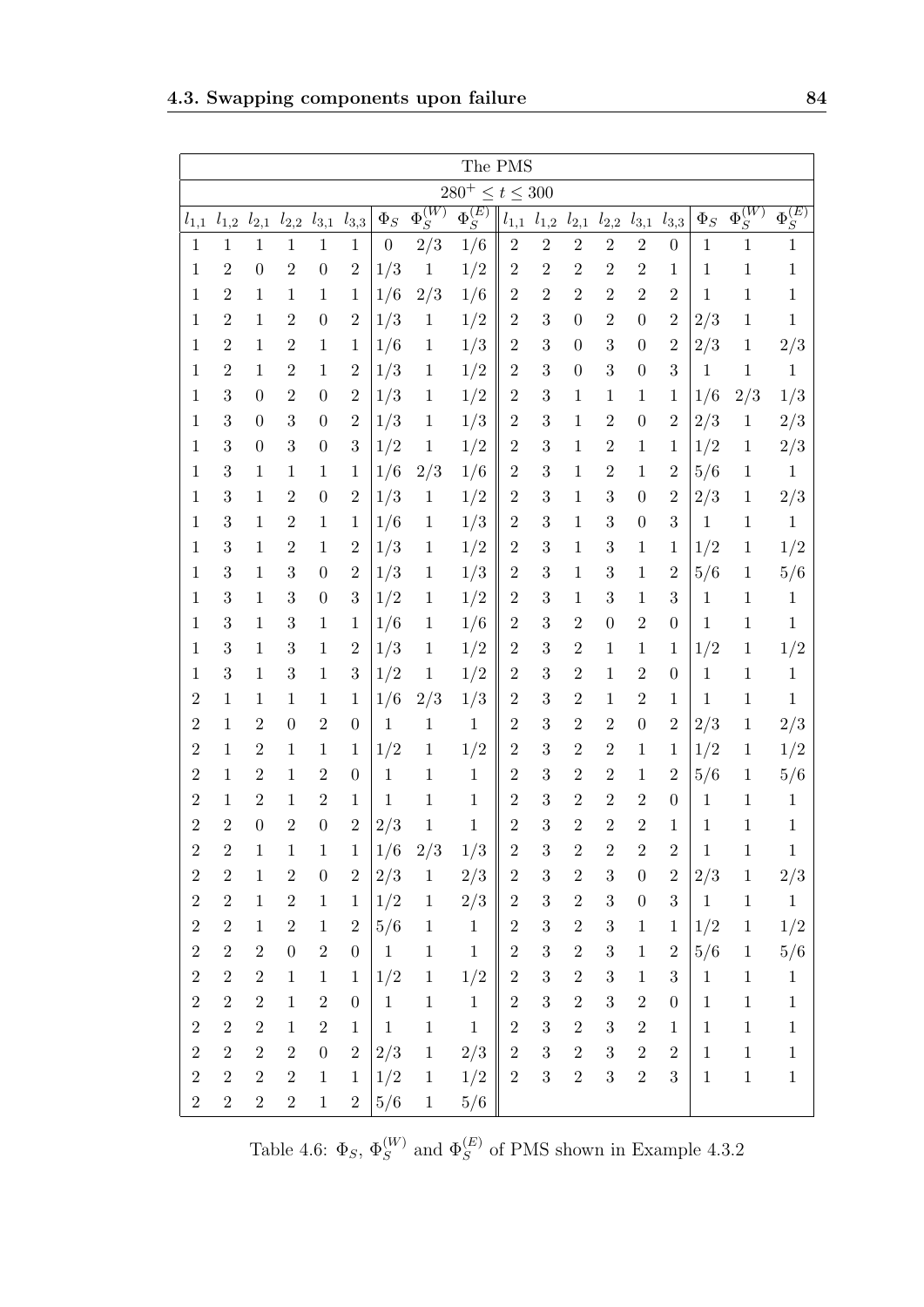

Figure 4.4: Reliability of the PMS in Example 4.3.2

|           | $0 \t10^{-}$ | $10^{+}$                                                                         | $280^-$ | $280^+$ | 300 |
|-----------|--------------|----------------------------------------------------------------------------------|---------|---------|-----|
| $R_{-}$   |              | 1 0.998269 0.998269 0.997046 0.987450 0.976445                                   |         |         |     |
| $R^{(W)}$ |              | $\begin{array}{cccc} \end{array}$ 1 0.999996 0.999996 0.999371 0.999179 0.998375 |         |         |     |
| $R^{(E)}$ |              | 1 0.998269 0.998269 0.997211 0.996951 0.983626                                   |         |         |     |

Table 4.7: Reliability of the PMS in Example 4.3.2

# 4.4 Swapping components according to structure importance

In Section 4.3, the reliability of the PMS is improved by swapping components upon failure. In this section, we consider an another swapping strategy to improve the reliability of PMSs, which is having swapping of components according to structure importance. In this strategy, the structure importance is used to measure the importance level of the components in contributing to system reliability, then when a component with high importance fails, it is swapped by another component with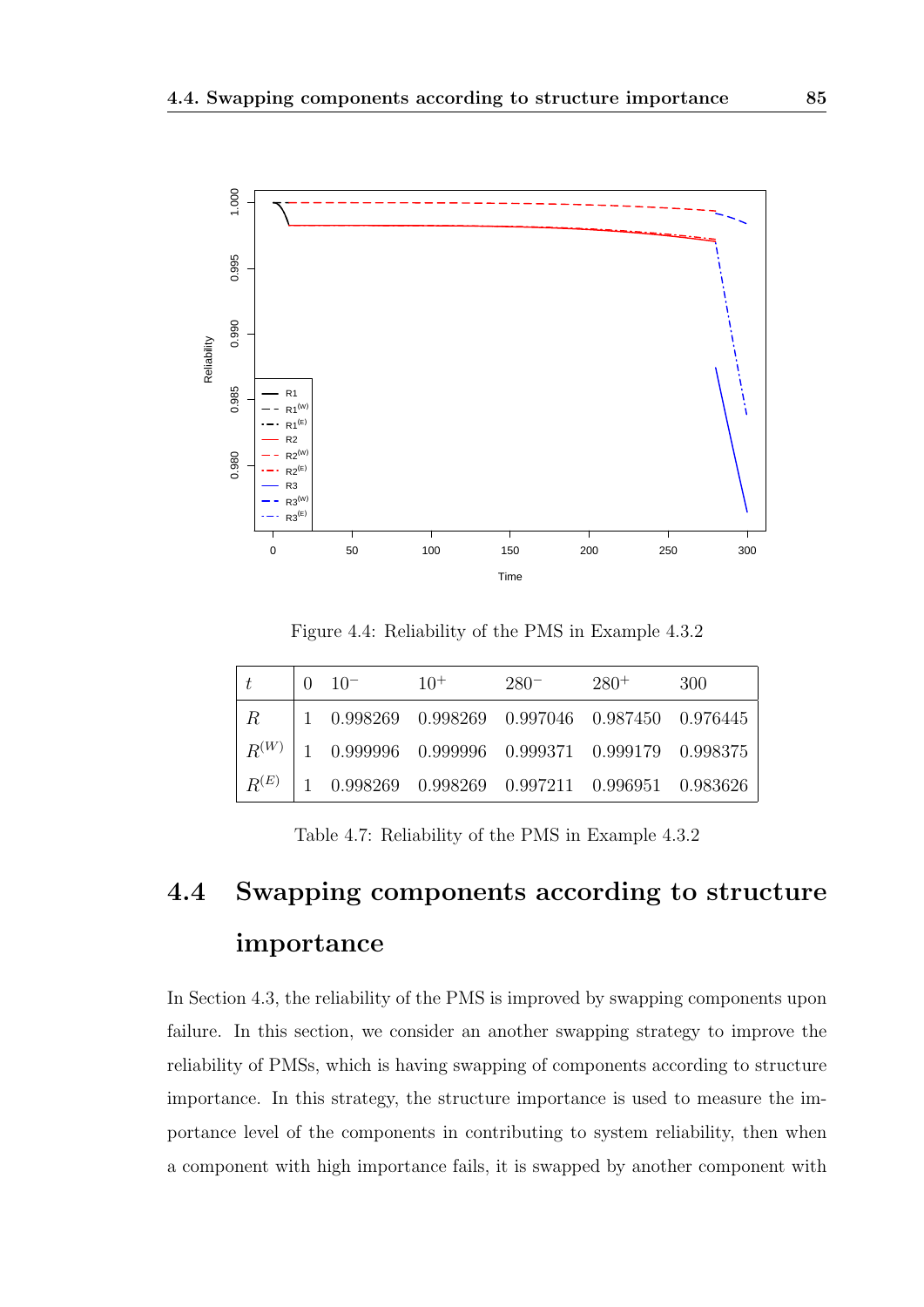lower importance from the system which has not yet failed. If the component is swapped according to the structure importance criterion, the swap will take place with disregard of whether or not the system can continue to function with the existing components in place, depending on the level of the importance of the component that has failed. However, if the component is swapped upon failure, the swap takes place only if the PMS cannot continue to function with the existing components in place.

As introduced in Chapter 1, since it is assumed that only components of the same type are swappable, the structural importance which measures the relative importance of components with respect to their positions is sufficient to prioritize the components in each phase [11]. The structural importance of component  $j \in \mathbb{C}$  $\{1, 2, \cdots, n\}$  for the configuration in phase  $i \in \{1, 2, \cdots, N\}$  denoted by  $SI_j^{(i)}$ , is defined as

$$
SI_j^{(i)} = \frac{1}{2^{n-1}} \sum_{x^j} \left[ \phi_i(1_j, x^j) - \phi_i(0_j, x^j) \right]
$$
 (4.4.1)

where  $\phi_i(\cdot)$  is the structure function of the system in phase i;  $x^j$  represents the component state vector with  $x_j$  removed,  $(1_j, x^j)$  and  $(0_j, x^j)$  represent the component vector when component j in phase i is in state 1 or 0, respectively and  $2^{n-1}$ represents the total number of different state vector with  $n-1$  in it.

After the components are prioritized by structural importance, the swapping rules are defined upon this prioritization, so it is assumed that when a component with high importance fails, it is swapped by another component of the same type with lower importance which has not yet failed. It is assumed further that the swap between components takes neglectable time and does not affect the functioning state of the component that changes its role in the PMS nor its remaining time until failure.

We can calculate the reliability of a PMS after we define the swapping rules according to the structural importance, in the same way as in Section 4.3. We take the effect of the defined swaps either if they are applicable at any time during the mission or only at transitions of phases, into account through the PMS structure function, and hence, it can be taken into account for computation of the system reliability through the PMS survival signature. The survival signatures, if the defined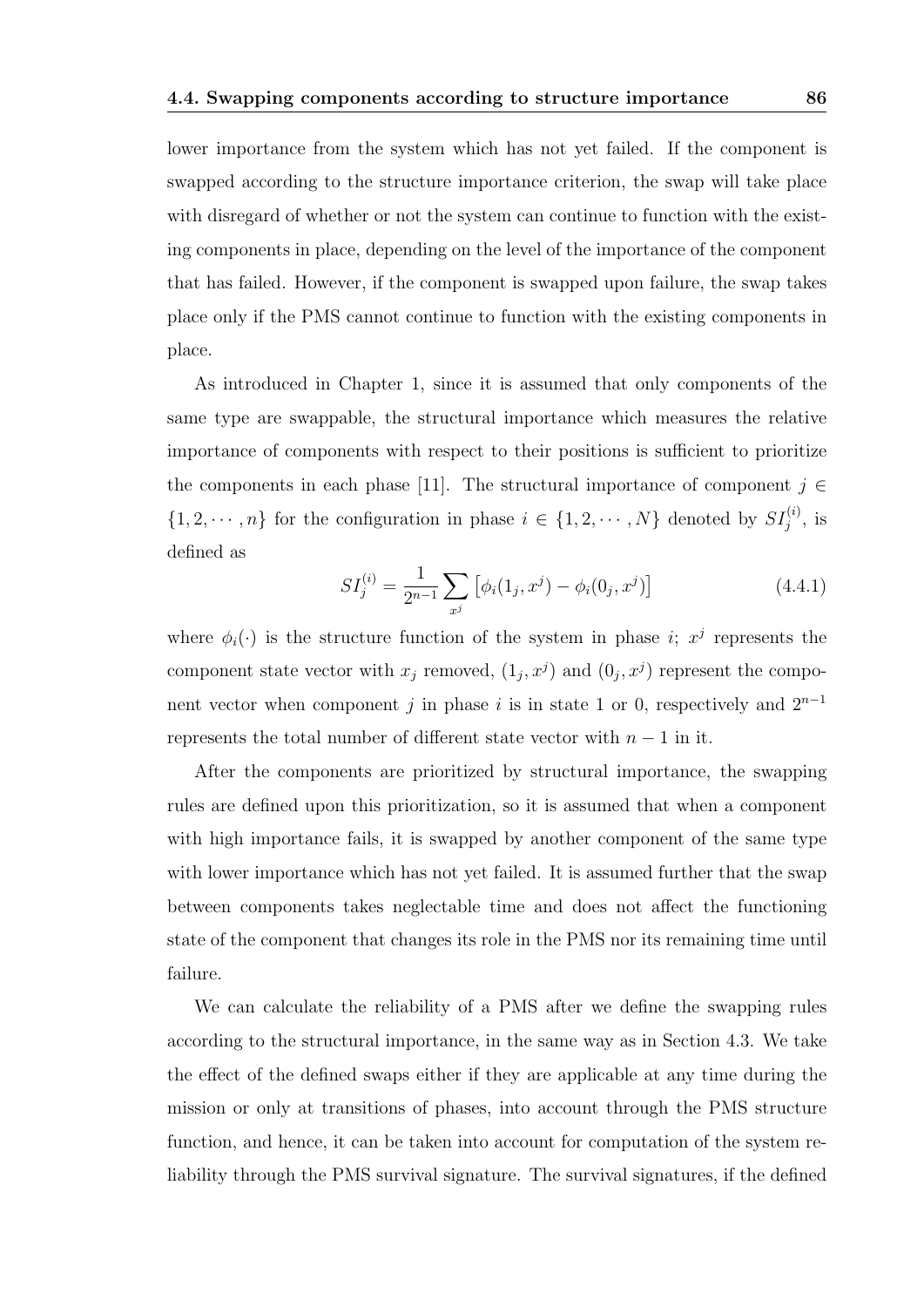| Phase 1                                                                                                              |  | Phase 2 | Phase 3 |  |  |  |  |
|----------------------------------------------------------------------------------------------------------------------|--|---------|---------|--|--|--|--|
| $SI_1^{(1)}$ $SI_2^{(1)}$ $SI_3^{(1)}$ $SI_1^{(2)}$ $SI_2^{(2)}$ $SI_3^{(2)}$ $SI_1^{(3)}$ $SI_2^{(3)}$ $SI_3^{(3)}$ |  |         |         |  |  |  |  |
| $0.75$ $0.25$ $0.25$   $0.75$ $0.25$ $0.25$   $0.25$ $0.75$ $0.25$                                                   |  |         |         |  |  |  |  |

Table 4.8: Structure importance for the configuration in Figure 4.1

swaps according to the structure importance are applicable at any time during the mission or only at transitions of phases, can be calculated using Equation (4.3.15) and Equation (4.3.16) respectively and the reliability can be obtained as in Section 4.3 by substituting the survival signature of the original PMS in Equation (4.3.14) by these survival signatures. This approach is illustrated and explained in more detail in the following two examples.

Example 4.4.1 Consider again the system in Figure 4.1 and the same scenario for the phases duration and the conditional lifetime distribution of the components in each phase as in Example 4.3.1. We want to examine the reliability of this PMS if the components are swapped according to structural importance. Table 4.10 listed structural importance of each component for the configuration in each phase of the PMS shown in Figure 4.1.

The results show that, for the first two phases, the structural importance of component 2 is equal to that of component 3, and both are lower than the structural importance of component 1 so  $SI_1^{(1)} > SI_2^{(1)} = SI_3^{(1)}$ ,  $SI_1^{(2)} > SI_2^{(2)} = SI_3^{(2)}$ . In phase 3, the structural importance of component 1 is equal to that of component 3, and the importance of components 1 and 3 is lower than that of component 2 so  $SI_2^{(3)} > SI_1^{(3)} = SI_3^{(3)}$ . Therefore, we would enable to swap component 2 or 3 into the place of component 1, if that fails in the first two phases. In phase 3, it is better to swap component 1 or 3 into the place of component 2 if that component fails.

Let us assume that components 1 and 2 are swappable according to their structural importance. Therefore, if components 1 and 2 are swappable at any time during the mission, we can swap component 2 by 1 in phases 1 and 2 if component 1 fails but component 2 is still functioning. Similarly, component 1 can take over the role of component 2 in phase 3, if component 2 fails but component 1 is still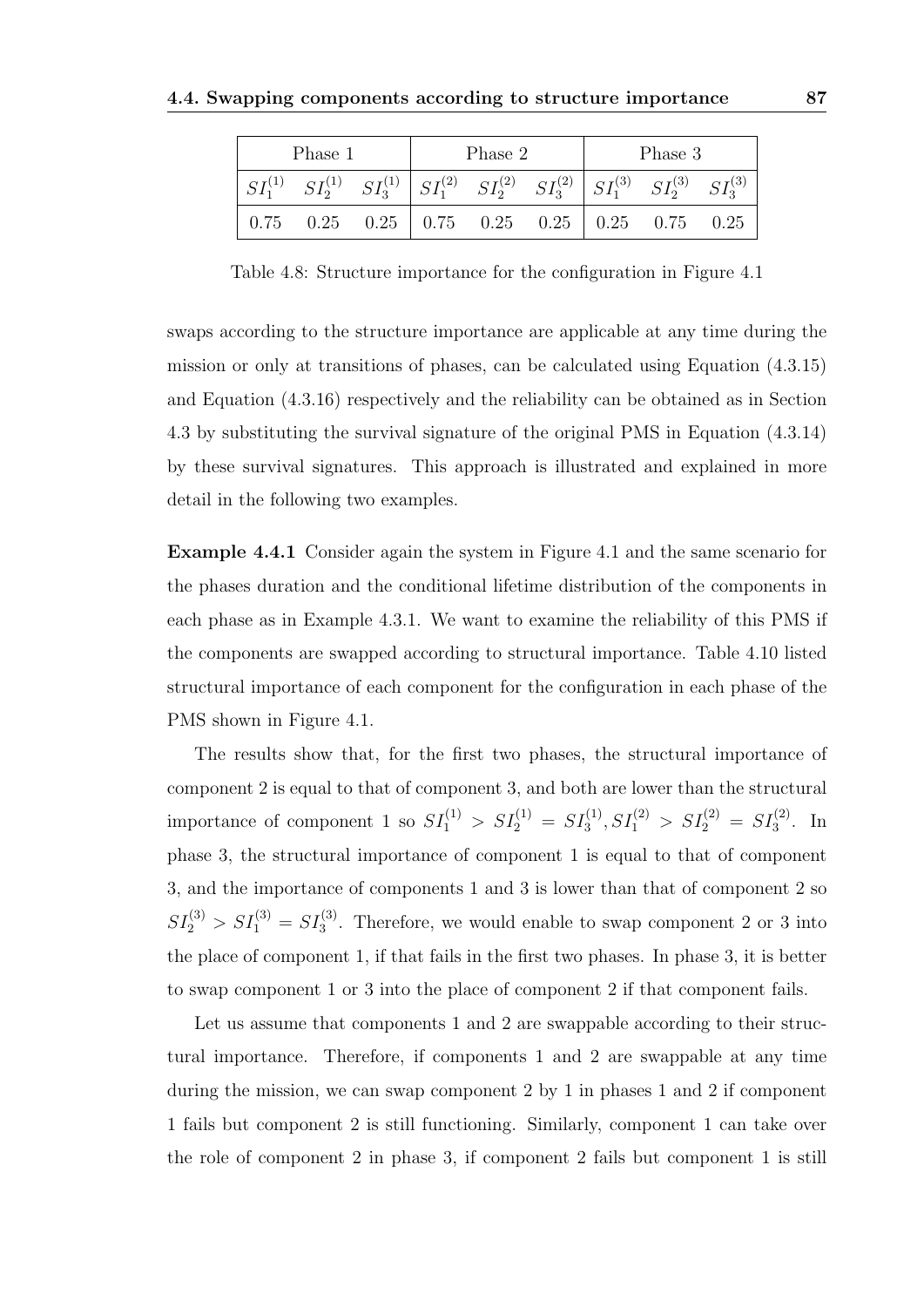functioning. If components 1 and 2 are swappable only at switches of phases, we can swap component 2 by 1 at the switch of phases 1 and 2 when component 1 fails but component 2 is still functioning. Similarly, component 2 can take over the role of component 1 at the switch of phases 2 and 3, if component 2 fails but component 1 is still functioning. Therefore, the cases of the swap that we have if components 1 and 2 are swappable according to its structural importance in this example are the same as the cases of the swap that we have in Example 4.3.1 when components 1 and 2 are swappable upon failure, but this is not usually the case as we will see in the next example. So, the results of the survival signatures are the same as in Table 4.10 and the results of the reliability are the same as that are shown in Table 4.2 and Figure 4.2.

Example 4.4.2 Consider the system in Figure 4.3 and we keep the same scenario for the phases duration and the conditional lifetime distribution of the components in each phase as in Example 4.3.2. Structural importance analysis is conducted to measure the importance of the components in contributing to system reliability in each phase, the results are shown in Table 4.9. The results show the orders of structure importances are  $SI_2^{(1)} > SI_1^{(1)}$ ,  $SI_4^{(1)} = SI_5^{(1)} > SI_3^{(1)}$ ,  $SI_1^{(2)} = SI_2^{(2)}$ ,  $SI_3^{(2)} > SI_4^{(2)} = SI_5^{(2)}$ ,  $SI_1^{(3)} > SI_2^{(3)}$ ,  $SI_3^{(3)} > SI_4^{(3)} = SI_5^{(3)}$ . Therefore, for the components of type 1, if components 1 and 2 are swappable, we can swap component 1 by 2 in phases 1 when component 2 fails but component 1 still functions. And we can swap component 2 by 1 in phase 3. Similarly, for the components of type 2, if components 3 and 4 are swappable, we can swap component 3 by 4 in phase 1 when component 4 fails but component 2 still functions. Moreover, component 4 can take over the role of component 3 in phases 2 and 3 when component 3 fails but component 4 still functions. Table 4.10, Table 4.11 and Table 4.12 show The resulting survival signatures of phase 1, the survival signatures of the first two phases and the survival signatures of the whole PMS, respectively. Entries for which the survival signatures are 0 are omitted. The resulting reliability function are shown in Figure 4.5 with the specific values around transition times given in Table 4.13.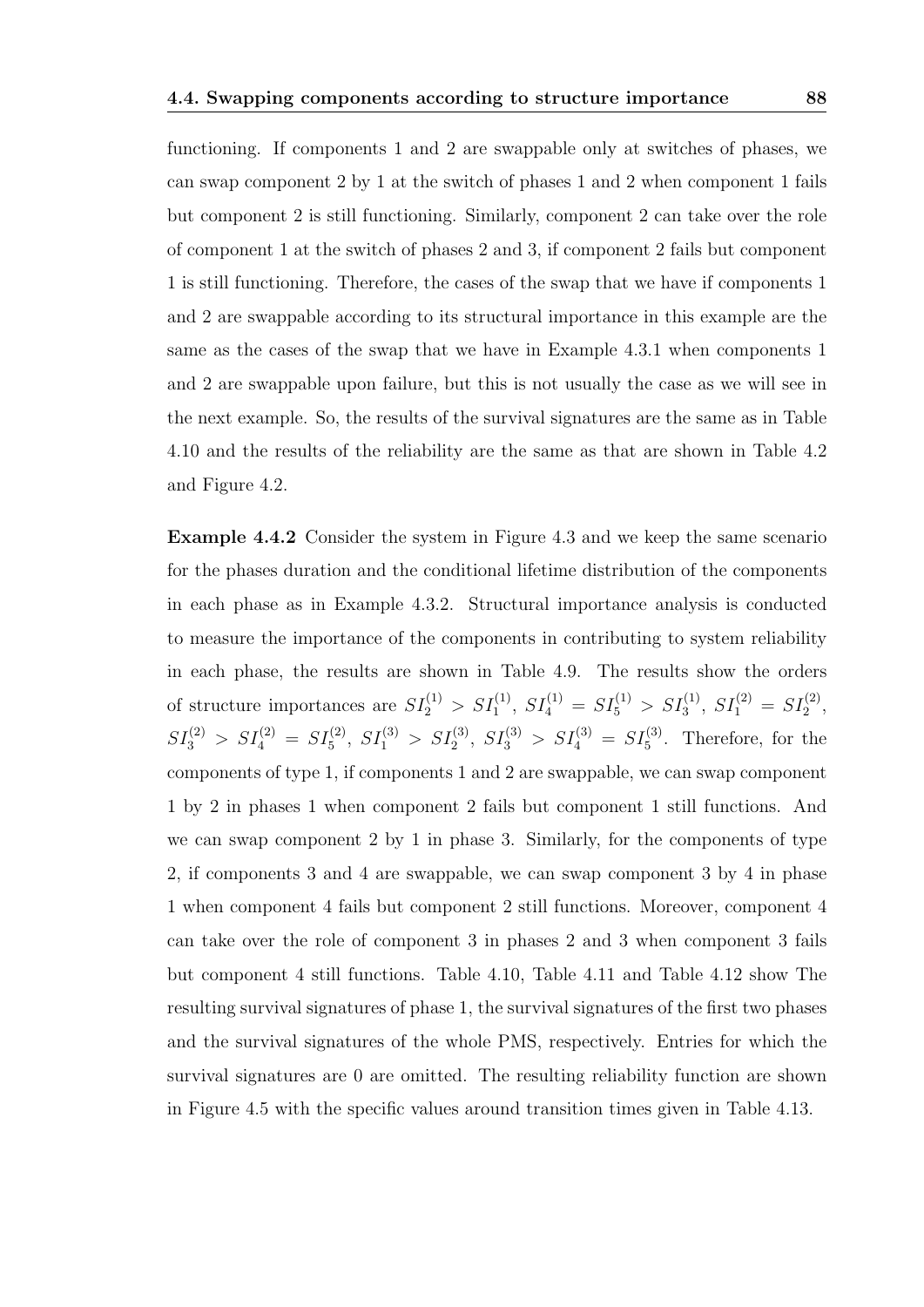| Phase 1      |              |              |                |              |  |  |  |  |  |  |  |
|--------------|--------------|--------------|----------------|--------------|--|--|--|--|--|--|--|
| $SI_1^{(1)}$ | $SI_2^{(1)}$ | $SI_3^{(1)}$ | $SI_{4}^{(1)}$ | $SI_5^{(1)}$ |  |  |  |  |  |  |  |
| 0.06         | 0.81         | 0.06         | 0.19           | 0.19         |  |  |  |  |  |  |  |
|              |              | Phase 2      |                |              |  |  |  |  |  |  |  |
| $SI_1^{(2)}$ | $SI_2^{(2)}$ | $SI_3^{(2)}$ | $SI_{4}^{(2)}$ | $SI_5^{(2)}$ |  |  |  |  |  |  |  |
| 0.19         | 0.19         | 0.56         | 0.19           | 0.19         |  |  |  |  |  |  |  |
|              |              | Phase 3      |                |              |  |  |  |  |  |  |  |
| $SI_1^{(3)}$ | $SI_2^{(3)}$ | $SI_3^{(3)}$ | $SI_{4}^{(3)}$ | $SI_5^{(3)}$ |  |  |  |  |  |  |  |
| 0.44         | 0.19         | 0.44         | 0.19           | 0.19         |  |  |  |  |  |  |  |

Table 4.9: Structure importance for the configuration in each phase in Figure 4.3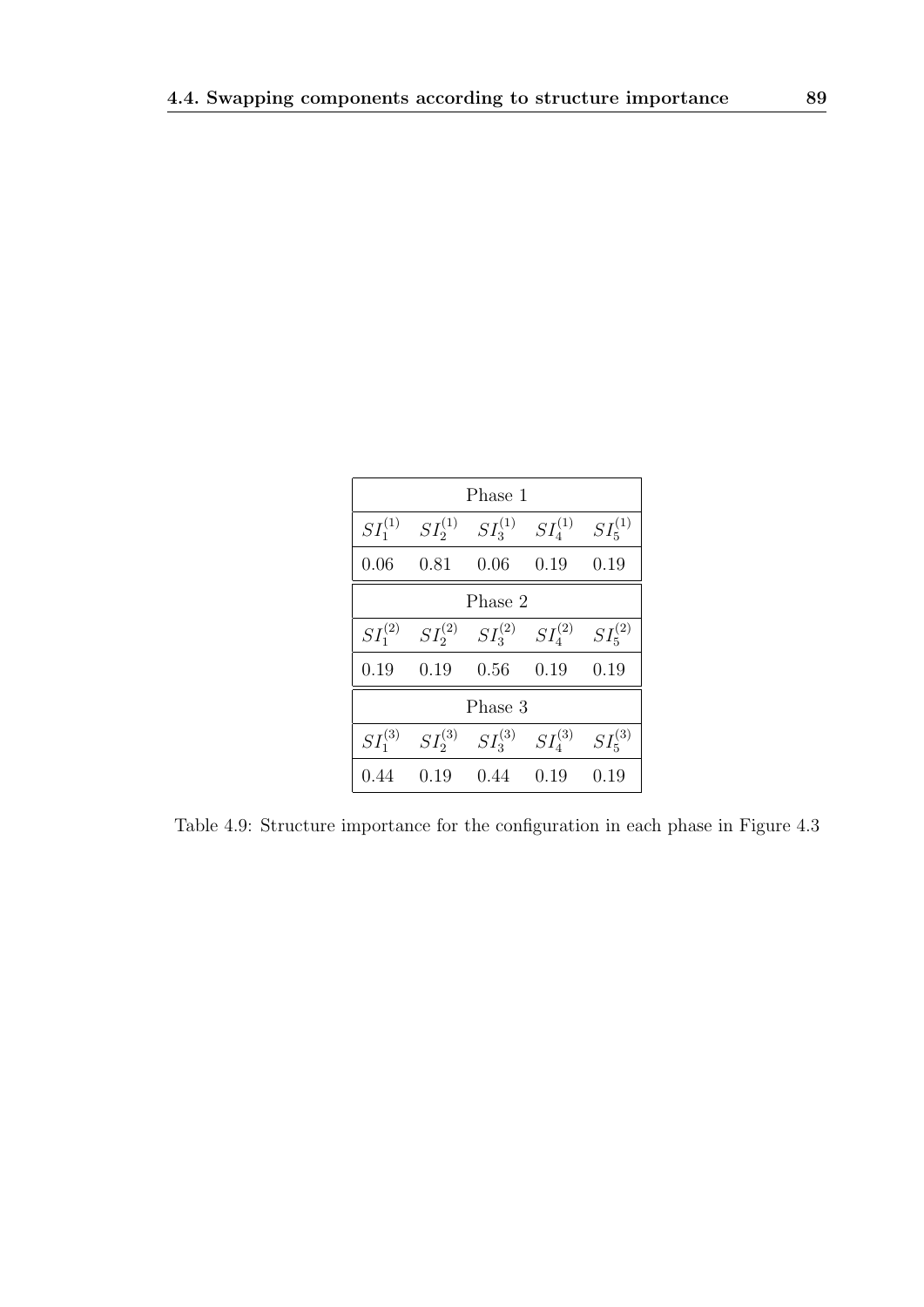| The first phase                                                     |                |              |              |     |  |  |  |  |  |  |  |  |  |
|---------------------------------------------------------------------|----------------|--------------|--------------|-----|--|--|--|--|--|--|--|--|--|
| $0 \le t \le 10^{-5}$                                               |                |              |              |     |  |  |  |  |  |  |  |  |  |
| $\Phi_1^{(E)}$<br>$\Phi_1^{(W)}$<br>$\Phi_1$<br>$l_{1,1}$ $l_{1,2}$ |                |              |              |     |  |  |  |  |  |  |  |  |  |
| 1                                                                   | 1              | 1/3          | $\mathbf{1}$ | 1/3 |  |  |  |  |  |  |  |  |  |
| 1                                                                   | $\overline{2}$ | 1/2          | $\mathbf{1}$ | 1/2 |  |  |  |  |  |  |  |  |  |
| 1                                                                   | 3              | 1/2          | 1            | 1/2 |  |  |  |  |  |  |  |  |  |
| $\overline{2}$                                                      | 1              | 1            | 1            | 1   |  |  |  |  |  |  |  |  |  |
| $\overline{2}$                                                      | 2              | $\mathbf{1}$ | 1            | 1   |  |  |  |  |  |  |  |  |  |
| 2                                                                   | 3              | 1            | 1            |     |  |  |  |  |  |  |  |  |  |

Table 4.10:  $\Phi_1$ ,  $\Phi_1^{(W)}$  and  $\Phi_1^{(E)}$  of PMS shown in Example 4.4.2

|                | The first two phases   |                     |                  |                  |                    |                    |                |                |                  |                                         |              |                               |                               |  |
|----------------|------------------------|---------------------|------------------|------------------|--------------------|--------------------|----------------|----------------|------------------|-----------------------------------------|--------------|-------------------------------|-------------------------------|--|
|                | $10^+ \le t \le 280^-$ |                     |                  |                  |                    |                    |                |                |                  |                                         |              |                               |                               |  |
| $l_{1,1}$      |                        | $l_{1,2}$ $l_{2,1}$ | $l_{2,2}$        | $\Phi_{1,2}$     | $\Phi_{1,2}^{(W)}$ | $\Phi_{1,2}^{(E)}$ |                |                |                  | $l_{1,1}$ $l_{1,2}$ $l_{2,1}$ $l_{2,2}$ | $\Phi_{1,2}$ | $\overline{\Phi_{1,2}^{(W)}}$ | $\overline{\Phi_{1,2}^{(E)}}$ |  |
| $\mathbf{1}$   | $\mathbf{1}$           | $\boldsymbol{0}$    | $\mathbf{1}$     | $\boldsymbol{0}$ | 2/3                | 1/6                | $\overline{2}$ | $\overline{2}$ | $\boldsymbol{0}$ | $\overline{2}$                          | $\mathbf 1$  | $\mathbf{1}$                  | $\mathbf{1}$                  |  |
| $\mathbf{1}$   | $\mathbf{1}$           | $\mathbf{1}$        | $\mathbf{1}$     | $\overline{0}$   | 2/3                | 1/6                | $\sqrt{2}$     | $\sqrt{2}$     | $\mathbf{1}$     | $\mathbf{1}$                            | 1/3          | 2/3                           | 1/2                           |  |
| $\mathbf{1}$   | $\overline{2}$         | $\boldsymbol{0}$    | $\mathbf{1}$     | 1/6              | 2/3                | 1/4                | $\overline{2}$ | $\sqrt{2}$     | $\mathbf{1}$     | $\overline{2}$                          | $\mathbf{1}$ | $\,1$                         | $\mathbf{1}$                  |  |
| $\mathbf{1}$   | $\overline{2}$         | $\boldsymbol{0}$    | $\sqrt{2}$       | 1/2              | $\,1\,$            | 1/2                | $\sqrt{2}$     | $\sqrt{2}$     | $\overline{2}$   | $\boldsymbol{0}$                        | $\mathbf{1}$ | $\,1$                         | $\,1$                         |  |
| $\mathbf{1}$   | $\sqrt{2}$             | $\,1$               | $\mathbf{1}$     | 1/6              | 2/3                | 1/4                | $\sqrt{2}$     | $\sqrt{2}$     | $\overline{2}$   | $\mathbf{1}$                            | $\mathbf{1}$ | $\mathbf{1}$                  | $1\,$                         |  |
| $\mathbf{1}$   | $\overline{2}$         | $\mathbf{1}$        | $\overline{2}$   | 1/2              | $\,1$              | 1/2                | $\sqrt{2}$     | $\sqrt{2}$     | $\overline{2}$   | $\overline{2}$                          | $\mathbf{1}$ | $\mathbf{1}$                  | $\mathbf{1}$                  |  |
| $\mathbf{1}$   | 3                      | $\boldsymbol{0}$    | $\mathbf{1}$     | 1/6              | 2/3                | 1/6                | $\sqrt{2}$     | 3              | $\overline{0}$   | $\mathbf 1$                             | 1/3          | 2/3                           | 1/3                           |  |
| $\mathbf{1}$   | 3                      | $\boldsymbol{0}$    | $\overline{2}$   | 1/2              | $\,1\,$            | 1/2                | $\sqrt{2}$     | 3              | $\overline{0}$   | $\overline{2}$                          | $\mathbf{1}$ | $\mathbf{1}$                  | $\mathbf{1}$                  |  |
| $\mathbf{1}$   | 3                      | $\boldsymbol{0}$    | 3                | 1/2              | $\mathbf 1$        | 1/2                | $\sqrt{2}$     | 3              | $\overline{0}$   | $\boldsymbol{3}$                        | $\mathbf{1}$ | $\mathbf{1}$                  | $\mathbf 1$                   |  |
| $\mathbf{1}$   | 3                      | $\mathbf{1}$        | $\mathbf{1}$     | 1/6              | 2/3                | 1/6                | $\sqrt{2}$     | $\sqrt{3}$     | $\mathbf{1}$     | $\,1$                                   | 1/3          | 2/3                           | 1/3                           |  |
| $\mathbf{1}$   | 3                      | $\mathbf{1}$        | $\overline{2}$   | 1/2              | $\,1$              | 1/2                | $\overline{2}$ | 3              | $\mathbf{1}$     | $\overline{2}$                          | $\mathbf{1}$ | $\mathbf{1}$                  | $\mathbf{1}$                  |  |
| $\mathbf{1}$   | 3                      | $\,1$               | 3                | 1/2              | $\mathbf{1}$       | 1/2                | $\sqrt{2}$     | 3              | $\mathbf{1}$     | 3                                       | $\mathbf{1}$ | $\mathbf{1}$                  | $\mathbf{1}$                  |  |
| $\overline{2}$ | $\mathbf{1}$           | $\boldsymbol{0}$    | $\mathbf{1}$     | 1/3              | 2/3                | 2/3                | $\overline{2}$ | $\sqrt{3}$     | $\overline{2}$   | $\boldsymbol{0}$                        | $\mathbf 1$  | $\mathbf{1}$                  | $\,1$                         |  |
| $\overline{2}$ | $\mathbf{1}$           | $\mathbf{1}$        | $\mathbf{1}$     | 1/3              | 2/3                | 2/3                | $\overline{2}$ | 3              | $\overline{2}$   | $\mathbf 1$                             | $\mathbf 1$  | $\mathbf{1}$                  | $\mathbf{1}$                  |  |
| $\overline{2}$ | $\mathbf{1}$           | $\boldsymbol{2}$    | $\boldsymbol{0}$ | $\mathbf 1$      | $\,1\,$            | $\,1$              | $\overline{2}$ | 3              | $\overline{2}$   | $\overline{2}$                          | $\mathbf 1$  | $\mathbf{1}$                  | $\mathbf{1}$                  |  |
| $\overline{2}$ | $\mathbf{1}$           | $\sqrt{2}$          | $\mathbf{1}$     | $\,1\,$          | $\mathbf 1$        | $\mathbf{1}$       | $\overline{2}$ | $\sqrt{3}$     | $\overline{2}$   | $\boldsymbol{3}$                        | $\mathbf 1$  | $\mathbf{1}$                  | $\mathbf{1}$                  |  |
| $\overline{2}$ | $\overline{2}$         | $\boldsymbol{0}$    | $\,1$            | 1/3              | 2/3                | 1/2                |                |                |                  |                                         |              |                               |                               |  |

Table 4.11:  $\Phi_{1,2}$ ,  $\Phi_{1,2}^{(W)}$  and  $\Phi_{1,2}^{(E)}$  of PMS shown in Example 4.4.2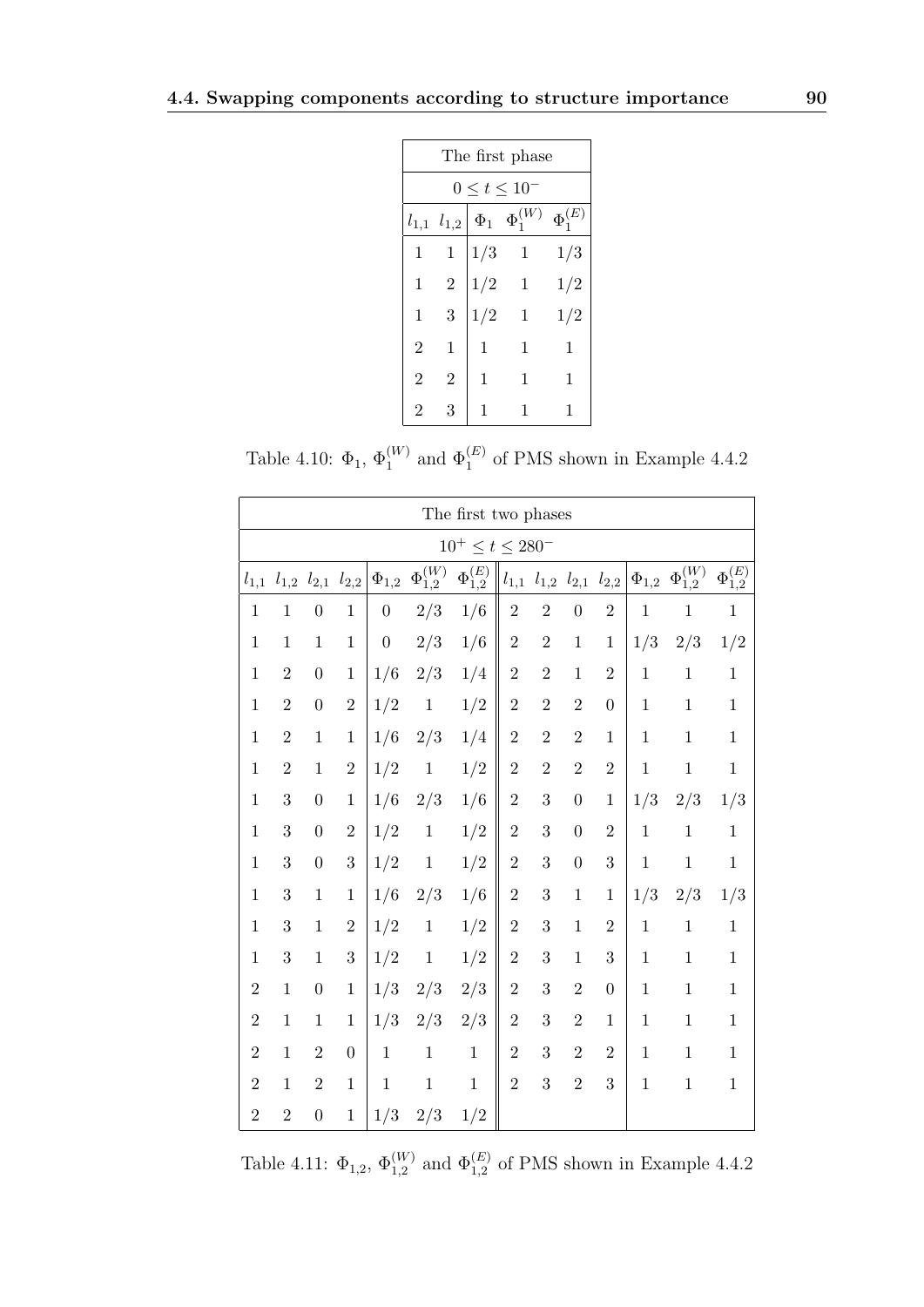|                  | The PMS                 |                  |                  |                  |                               |                  |                  |                  |                  |                  |                  |                                                   |                  |                  |              |                  |                  |
|------------------|-------------------------|------------------|------------------|------------------|-------------------------------|------------------|------------------|------------------|------------------|------------------|------------------|---------------------------------------------------|------------------|------------------|--------------|------------------|------------------|
|                  | $280^{+} \le t \le 300$ |                  |                  |                  |                               |                  |                  |                  |                  |                  |                  |                                                   |                  |                  |              |                  |                  |
| $l_{1,1}$        | $l_{1,2}$               | $l_{2,1}$        |                  |                  | $l_{2,2}$ $l_{3,1}$ $l_{3,3}$ | $\Phi_S$         | $\Phi^{(W)}_S$   | $\Phi_S^{(E)}$   | $l_{1,1}$        |                  |                  | $l_{1,2}$ $l_{2,1}$ $l_{2,2}$ $l_{3,1}$ $l_{3,3}$ |                  |                  | $\Phi_S$     | $\Phi_S^{(W)}$   | $\Phi_S^{(E)}$   |
| $\mathbf{1}$     | $\mathbf{1}$            | $\mathbf{1}$     | $\mathbf{1}$     | $\mathbf{1}$     | $\mathbf{1}$                  | $\boldsymbol{0}$ | $\boldsymbol{0}$ | $\overline{0}$   | $\overline{2}$   | $\overline{2}$   | $\overline{2}$   | $\overline{2}$                                    | $\overline{2}$   | $\boldsymbol{0}$ | $\mathbf{1}$ | $\mathbf{1}$     | $\mathbf{1}$     |
| $1\,$            | $\overline{2}$          | $\boldsymbol{0}$ | $\overline{2}$   | $\overline{0}$   | $\overline{2}$                | 1/3              | $\mathbf{1}$     | 1/2              | $\overline{2}$   | $\overline{2}$   | $\overline{2}$   | $\overline{2}$                                    | $\overline{2}$   | 1                | $\mathbf 1$  | $\mathbf{1}$     | $\,1\,$          |
| $\mathbf{1}$     | $\overline{2}$          | $\mathbf{1}$     | $\mathbf{1}$     | $\mathbf{1}$     | $\mathbf 1$                   | 1/6              | $\overline{0}$   | $\boldsymbol{0}$ | $\overline{2}$   | $\overline{2}$   | $\overline{2}$   | $\overline{2}$                                    | $\overline{2}$   | $\overline{2}$   | $\mathbf{1}$ | $\mathbf{1}$     | $\,1$            |
| $\mathbf 1$      | $\overline{2}$          | $\mathbf{1}$     | $\overline{2}$   | $\boldsymbol{0}$ | $\overline{2}$                | 1/3              | $\mathbf{1}$     | 1/2              | $\overline{2}$   | 3                | $\overline{0}$   | $\overline{2}$                                    | $\overline{0}$   | $\overline{2}$   | 2/3          | $\mathbf{1}$     | $\,1$            |
| $\mathbf{1}$     | $\overline{2}$          | $\mathbf{1}$     | $\overline{2}$   | $\mathbf{1}$     | $\mathbf{1}$                  | 1/6              | 1/3              | 1/4              | $\overline{2}$   | 3                | $\overline{0}$   | 3                                                 | $\boldsymbol{0}$ | $\overline{2}$   | 2/3          | $\mathbf{1}$     | 2/3              |
| $\mathbf{1}$     | $\sqrt{2}$              | $\mathbf{1}$     | $\overline{2}$   | $\mathbf{1}$     | $\sqrt{2}$                    | 1/3              | $\mathbf{1}$     | 1/2              | $\overline{2}$   | 3                | $\boldsymbol{0}$ | 3                                                 | $\boldsymbol{0}$ | 3                | $\mathbf{1}$ | $\mathbf{1}$     | $\mathbf{1}$     |
| $\mathbf 1$      | 3                       | $\overline{0}$   | $\overline{2}$   | $\theta$         | $\overline{2}$                | 1/3              | $\mathbf{1}$     | 1/2              | $\overline{2}$   | 3                | $\mathbf{1}$     | $\mathbf{1}$                                      | $\mathbf{1}$     | $\mathbf{1}$     | 1/6          | $\boldsymbol{0}$ | $\boldsymbol{0}$ |
| $\mathbf{1}$     | 3                       | $\theta$         | 3                | $\overline{0}$   | $\overline{2}$                | 1/3              | $\mathbf{1}$     | $1/3\,$          | $\overline{2}$   | 3                | $\mathbf 1$      | $\overline{2}$                                    | $\boldsymbol{0}$ | $\sqrt{2}$       | 2/3          | $\mathbf{1}$     | $\,1$            |
| $\mathbf{1}$     | 3                       | $\overline{0}$   | 3                | $\theta$         | 3                             | 1/2              | $\mathbf{1}$     | 1/2              | $\overline{2}$   | 3                | $\mathbf{1}$     | $\sqrt{2}$                                        | $\mathbf{1}$     | 1                | 1/2          | 1/3              | 1/2              |
| $\mathbf{1}$     | 3                       | $\mathbf{1}$     | $\mathbf 1$      | $\mathbf{1}$     | $\mathbf{1}$                  | 1/6              | $\overline{0}$   | $\boldsymbol{0}$ | $\overline{2}$   | 3                | $\mathbf{1}$     | $\overline{2}$                                    | $\mathbf{1}$     | $\overline{2}$   | 5/6          | $1\,$            | $\mathbf{1}$     |
| $\mathbf{1}$     | 3                       | $\mathbf{1}$     | $\overline{2}$   | $\boldsymbol{0}$ | $\overline{2}$                | 1/3              | $\mathbf{1}$     | 1/2              | $\overline{2}$   | 3                | $\mathbf{1}$     | 3                                                 | $\boldsymbol{0}$ | $\overline{2}$   | 2/3          | $\mathbf{1}$     | 2/3              |
| 1                | 3                       | $\mathbf{1}$     | $\overline{2}$   | $\mathbf{1}$     | $\mathbf{1}$                  | 1/6              | 1/3              | 1/4              | $\overline{2}$   | 3                | $\mathbf{1}$     | 3                                                 | $\boldsymbol{0}$ | 3                | $\mathbf{1}$ | $\mathbf{1}$     | $\mathbf{1}$     |
| $\mathbf{1}$     | 3                       | $\mathbf{1}$     | $\overline{2}$   | $\mathbf{1}$     | $\overline{2}$                | 1/3              | $\mathbf{1}$     | 1/2              | $\boldsymbol{2}$ | 3                | $\mathbf{1}$     | 3                                                 | $\mathbf{1}$     | 1                | 1/2          | 1/3              | $2/3\,$          |
| $\mathbf{1}$     | 3                       | $\mathbf{1}$     | 3                | $\theta$         | $\overline{2}$                | 1/3              | $\mathbf{1}$     | 1/3              | $\boldsymbol{2}$ | 3                | $\mathbf{1}$     | 3                                                 | $\mathbf{1}$     | $\overline{2}$   | 5/6          | $\mathbf{1}$     | $\mathbf{1}$     |
| $\mathbf{1}$     | 3                       | $\mathbf{1}$     | 3                | $\overline{0}$   | 3                             | 1/2              | $\mathbf{1}$     | 1/2              | $\overline{2}$   | 3                | $\mathbf 1$      | 3                                                 | $\mathbf{1}$     | 3                | $\mathbf{1}$ | $\mathbf{1}$     | $\,1$            |
| $\mathbf{1}$     | 3                       | $\mathbf{1}$     | 3                | $\mathbf{1}$     | $\mathbf{1}$                  | 1/6              | 1/3              | 1/3              | $\overline{2}$   | 3                | $\overline{2}$   | $\boldsymbol{0}$                                  | $\overline{2}$   | $\boldsymbol{0}$ | $\mathbf{1}$ | $\,1$            | $\,1$            |
| $\mathbf{1}$     | 3                       | $\mathbf{1}$     | 3                | $\mathbf{1}$     | $\overline{2}$                | 1/3              | $\mathbf{1}$     | 1/2              | $\overline{2}$   | 3                | $\overline{2}$   | $\mathbf{1}$                                      | $\mathbf{1}$     | 1                | 1/2          | 1/3              | 1/2              |
| $\mathbf{1}$     | 3                       | $\mathbf{1}$     | 3                | $\mathbf{1}$     | 3                             | 1/2              | $\mathbf{1}$     | 1/2              | $\overline{2}$   | 3                | $\overline{2}$   | $\mathbf{1}$                                      | $\overline{2}$   | $\boldsymbol{0}$ | $\mathbf{1}$ | $\mathbf{1}$     | $\mathbf{1}$     |
| $\overline{2}$   | $\mathbf{1}$            | $\mathbf{1}$     | 1                | $\mathbf{1}$     | $\mathbf{1}$                  | 1/6              | $\boldsymbol{0}$ | $\boldsymbol{0}$ | $\overline{2}$   | 3                | $\overline{2}$   | $\mathbf{1}$                                      | $\sqrt{2}$       | 1                | 1            | $\mathbf{1}$     | $\mathbf{1}$     |
| $\overline{2}$   | $\mathbf{1}$            | $\overline{2}$   | $\overline{0}$   | $\overline{2}$   | $\boldsymbol{0}$              | $\mathbf{1}$     | $\mathbf{1}$     | $\mathbf{1}$     | $\overline{2}$   | 3                | $\overline{2}$   | $\overline{2}$                                    | $\boldsymbol{0}$ | $\overline{2}$   | 2/3          | $\,1$            | $\mathbf{1}$     |
| $\overline{2}$   | $\mathbf{1}$            | $\overline{2}$   | $\mathbf 1$      | 1                | 1                             | 1/2              | 1/6              | 1/2              | $\overline{2}$   | 3                | $\overline{2}$   | $\overline{2}$                                    | $\mathbf{1}$     | $\mathbf{1}$     | 1/2          | 2/3              | 1/2              |
| $\overline{2}$   | $\mathbf{1}$            | $\overline{2}$   | 1                | $\overline{2}$   | $\boldsymbol{0}$              | 1                | $\mathbf{1}$     | $\mathbf{1}$     | $\overline{2}$   | 3                | $\overline{2}$   | $\overline{2}$                                    | $\mathbf{1}$     | $\overline{2}$   | 5/6          | $\mathbf{1}$     | $\,1$            |
| $\overline{2}$   | $\mathbf{1}$            | $\overline{2}$   | $\mathbf{1}$     | $\overline{2}$   | 1                             | $\mathbf{1}$     | $\mathbf{1}$     | $\mathbf{1}$     | $\overline{2}$   | 3                | $\overline{2}$   | $\overline{2}$                                    | $\overline{2}$   | $\boldsymbol{0}$ | $\,1$        | $\mathbf{1}$     | $\mathbf{1}$     |
| $\overline{2}$   | $\overline{2}$          | $\boldsymbol{0}$ | $\overline{2}$   | $\boldsymbol{0}$ | $\overline{2}$                | 2/3              | $\mathbf{1}$     | $\mathbf{1}$     | $\overline{2}$   | 3                | $\overline{2}$   | $\overline{2}$                                    | $\overline{2}$   | $\mathbf 1$      | $1\,$        | $\mathbf{1}$     | $\mathbf{1}$     |
| $\boldsymbol{2}$ | $\boldsymbol{2}$        | $\mathbf{1}$     | $\mathbf 1$      | $\mathbf 1$      | $\mathbf{1}$                  | 1/6              | $\boldsymbol{0}$ | $\theta$         | $\boldsymbol{2}$ | $\boldsymbol{3}$ | $\overline{2}$   | $\boldsymbol{2}$                                  | $\boldsymbol{2}$ | $\overline{2}$   | $\mathbf{1}$ | $\mathbf{1}$     | $\mathbf{1}$     |
| $\sqrt{2}$       | $\sqrt{2}$              | $\mathbf 1$      | $\overline{2}$   | $\boldsymbol{0}$ | $\,2$                         | 2/3              | $\,1\,$          | $\mathbf{1}$     | $\sqrt{2}$       | $\sqrt{3}$       | $\,2$            | $\sqrt{3}$                                        | $\boldsymbol{0}$ | $\,2$            | 2/3          | $\mathbf{1}$     | 2/3              |
| $\sqrt{2}$       | $\sqrt{2}$              | $\mathbf{1}$     | $\,2$            | $\mathbf{1}$     | $\mathbf{1}$                  | 1/2              | 1/3              | 1/2              | $\sqrt{2}$       | $\sqrt{3}$       | $\,2$            | $\sqrt{3}$                                        | $\boldsymbol{0}$ | $\boldsymbol{3}$ | $1\,$        | $\mathbf{1}$     | $\mathbf{1}$     |
| $\,2$            | $\overline{2}$          | $\mathbf{1}$     | $\overline{2}$   | $\mathbf{1}$     | $\overline{2}$                | 5/6              | $1\,$            | $\mathbf{1}$     | $\overline{2}$   | $\mathbf{3}$     | $\overline{2}$   | $\sqrt{3}$                                        | $\mathbf{1}$     | $\mathbf 1$      | 1/2          | 1/2              | 1/3              |
| $\overline{2}$   | $\sqrt{2}$              | $\overline{2}$   | $\boldsymbol{0}$ | $\sqrt{2}$       | $\boldsymbol{0}$              | $\mathbf{1}$     | $\mathbf{1}$     | $\mathbf{1}$     | $\overline{2}$   | $\boldsymbol{3}$ | $\overline{2}$   | $\sqrt{3}$                                        | $\mathbf{1}$     | $\sqrt{2}$       | 5/6          | 5/6              | $\mathbf{1}$     |
| $\sqrt{2}$       | $\sqrt{2}$              | $\sqrt{2}$       | $\mathbf{1}$     | $\mathbf{1}$     | $\mathbf{1}$                  | 1/2              | 1/3              | 1/2              | $\overline{2}$   | $\sqrt{3}$       | $\sqrt{2}$       | $\sqrt{3}$                                        | $\mathbf{1}$     | 3                | $1\,$        | $\mathbf{1}$     | $\mathbf{1}$     |
| $\overline{2}$   | $\sqrt{2}$              | $\sqrt{2}$       | $\mathbf{1}$     | $\sqrt{2}$       | $\overline{0}$                | $\mathbf{1}$     | $\mathbf{1}$     | $\mathbf{1}$     | $\sqrt{2}$       | $\boldsymbol{3}$ | $\sqrt{2}$       | $\sqrt{3}$                                        | $\,2$            | $\boldsymbol{0}$ | $\mathbf{1}$ | $1\,$            | $\mathbf{1}$     |
| $\sqrt{2}$       | $\overline{2}$          | $\boldsymbol{2}$ | $\mathbf{1}$     | $\overline{2}$   | $\mathbf{1}$                  | $\mathbf{1}$     | $\mathbf{1}$     | $\mathbf{1}$     | $\boldsymbol{2}$ | $\boldsymbol{3}$ | $\overline{2}$   | $\boldsymbol{3}$                                  | $\,2$            | $\mathbf{1}$     | $\mathbf{1}$ | $\mathbf{1}$     | $\mathbf{1}$     |
| $\sqrt{2}$       | $\overline{2}$          | $\overline{2}$   | $\overline{2}$   | $\boldsymbol{0}$ | $\overline{2}$                | 2/3              | $\mathbf{1}$     | $\mathbf{1}$     | $\overline{2}$   | 3                | $\overline{2}$   | $\sqrt{3}$                                        | $\,2$            | $\sqrt{2}$       | $\mathbf{1}$ | $\mathbf{1}$     | $\mathbf{1}$     |
| $\sqrt{2}$       | $\sqrt{2}$              | $\sqrt{2}$       | $\sqrt{2}$       | $1\,$            | $\mathbf{1}$                  | 1/2              | 1/3              | 1/2              | $\sqrt{2}$       | 3                | $\overline{2}$   | $\sqrt{3}$                                        | $\sqrt{2}$       | $\boldsymbol{3}$ | $\mathbf{1}$ | $\mathbf{1}$     | $\mathbf{1}$     |
| $\overline{2}$   | $\overline{2}$          | $\overline{2}$   | $\overline{2}$   | $\mathbf{1}$     | $\overline{2}$                | 5/6              | $1\,$            | $1\,$            |                  |                  |                  |                                                   |                  |                  |              |                  |                  |

Table 4.12:  $\Phi_S$ ,  $\Phi_S^{(W)}$  and  $\Phi_S^{(E)}$  of PMS shown in Example 4.4.2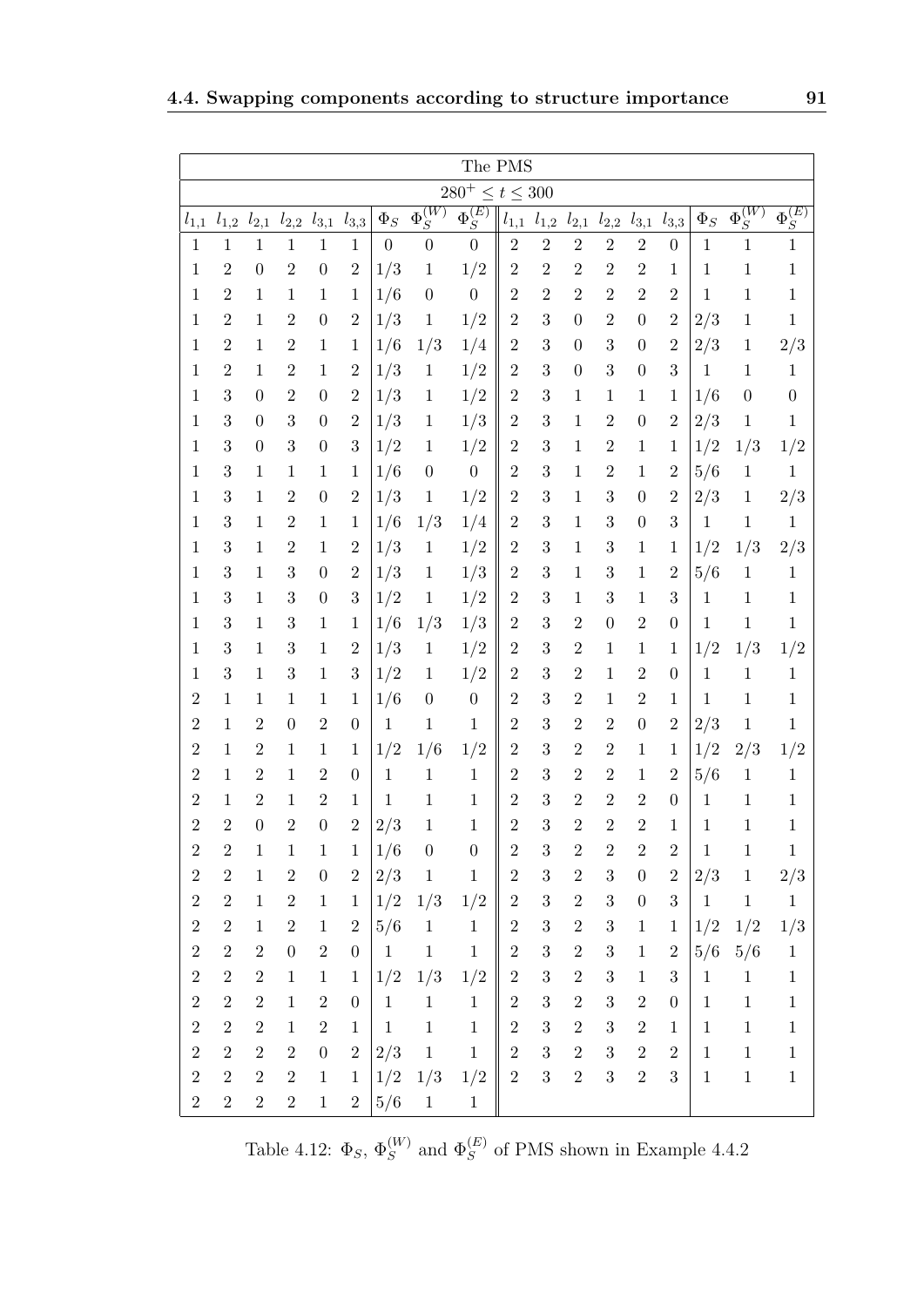

Figure 4.5: Reliability of the PMS in Example 4.4.2

|  | $0 \t10^{-}$ | $10^{+}$ | $280^{-}$                                                                                                | $280^{+}$ | 300 |
|--|--------------|----------|----------------------------------------------------------------------------------------------------------|-----------|-----|
|  |              |          | $R_S$   1 0.998269 0.998269 0.997046 0.987450 0.976445                                                   |           |     |
|  |              |          | $\mid R_{\rm S}^{(w)} \mid 1 \quad 0.999996 \quad 0.999996 \quad 0.999371 \quad 0.998166 \quad 0.996450$ |           |     |
|  |              |          | $R_S^{(E)}$ 1 0.998269 0.998269 0.997211 0.996446 0.994388                                               |           |     |

Table 4.13: Reliability of the PMS in Example 4.4.2

Comparing these results with the results in Example 4.3.2 in which the components are swapped upon failure, we find that the survival signatures and the reliability in phases 1 and 2, if the components 1 and 2 are swappable, and the components 3 and 4 are swappable according to their structural importances are exactly the same as if these components are swapped upon failure, however, in phase 3, the results are different. The reason is that there is some cases of the swaps that happen when the components are swapped upon failure but not happen when the components swapped according to their structural importance, and vice versa. For example, if the swaps are applicable at any time during the mission, when the com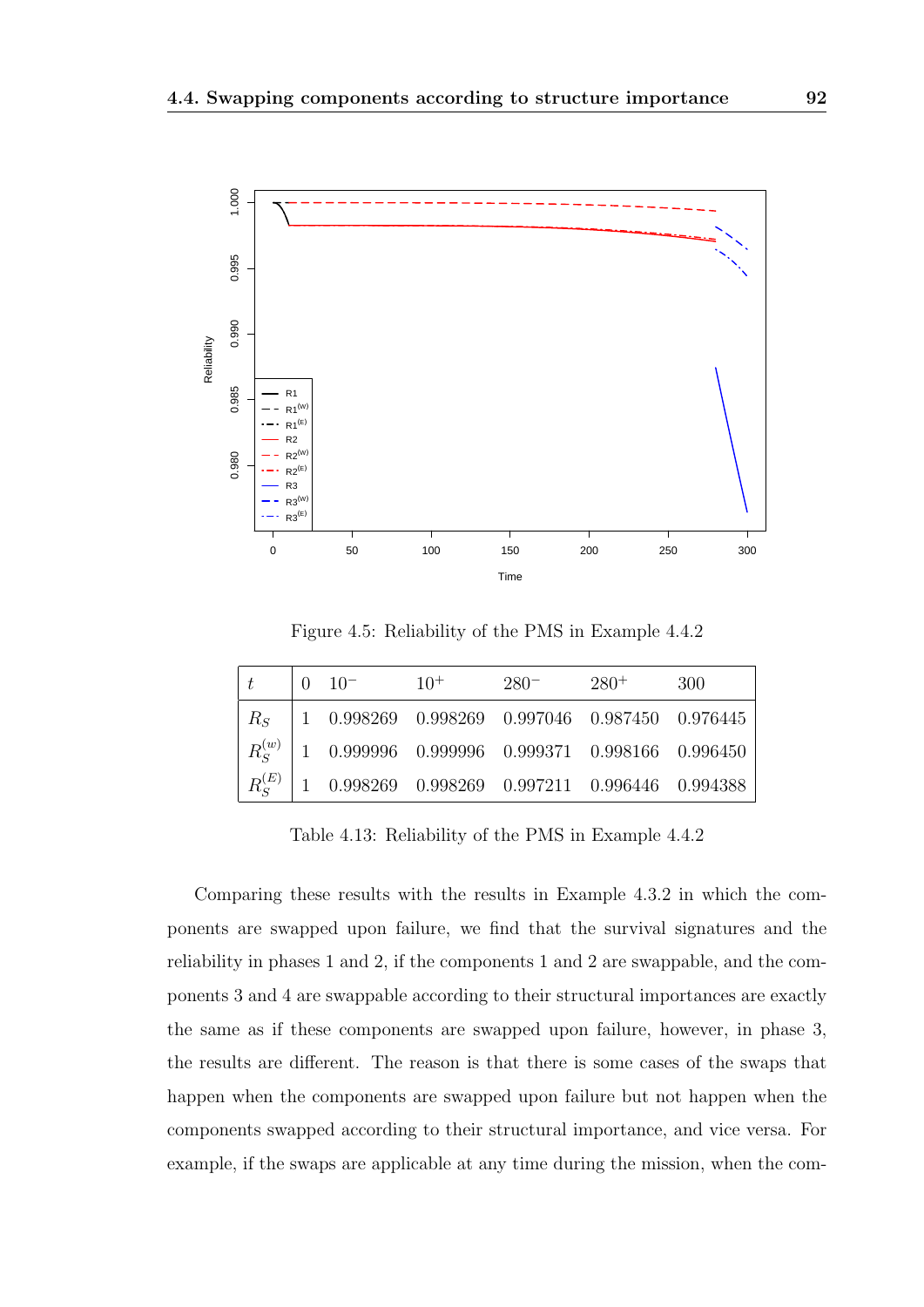ponents 1 and 4 function and components 2, 3 and 5 are failed in phase 3, the PMS continue to function when the components are swapped upon failure, since there is no need for component swapping in this case, however, when the components are swapped according to their structural importances, the system will have failed since in this case component 4 has taken over the role of component 3, because component 4 is classified as less importance than 3.

The results also show that the reliability jump at the transition of phases 2 and 3 in the original PMS is reduced when the components are swapped according to its structural importance. However, the amount of reduction that is gained if the component are swapped upon failure, is more than if they are swapped according to their structural importance. The reason for this is that in the case when the components are swapped according to their structure importances, if the components 2, 4 and 5 all failed during phase 2, then components 2 and 4 cannot be swapped by 1 and 3 respectively when is needed, as in the case when the components swapped upon failure.

# 4.5 Cost analysis of PMS with component swapping

In Chapter 3, we have analyzed the cost effectiveness of component swapping over a fixed period of time. In this section, we aim to extend the cost effectiveness analysis of component swapping to phased mission system under the assumption that each phase of the system would need to complete its mission successfully, where failure to achieve this incurs a penalty cost allocated to each phase of not performing its mission. We consider time independent penalty costs in Section 4.5.1 and time dependent penalty cost in Section 4.5.2. In each section the expected costs when the components swapping (either upon failure or according to reliability importance) is applicable at any time during the mission, are compared with the option when it is applicable only at transitions, and also with the option not to enable swaps.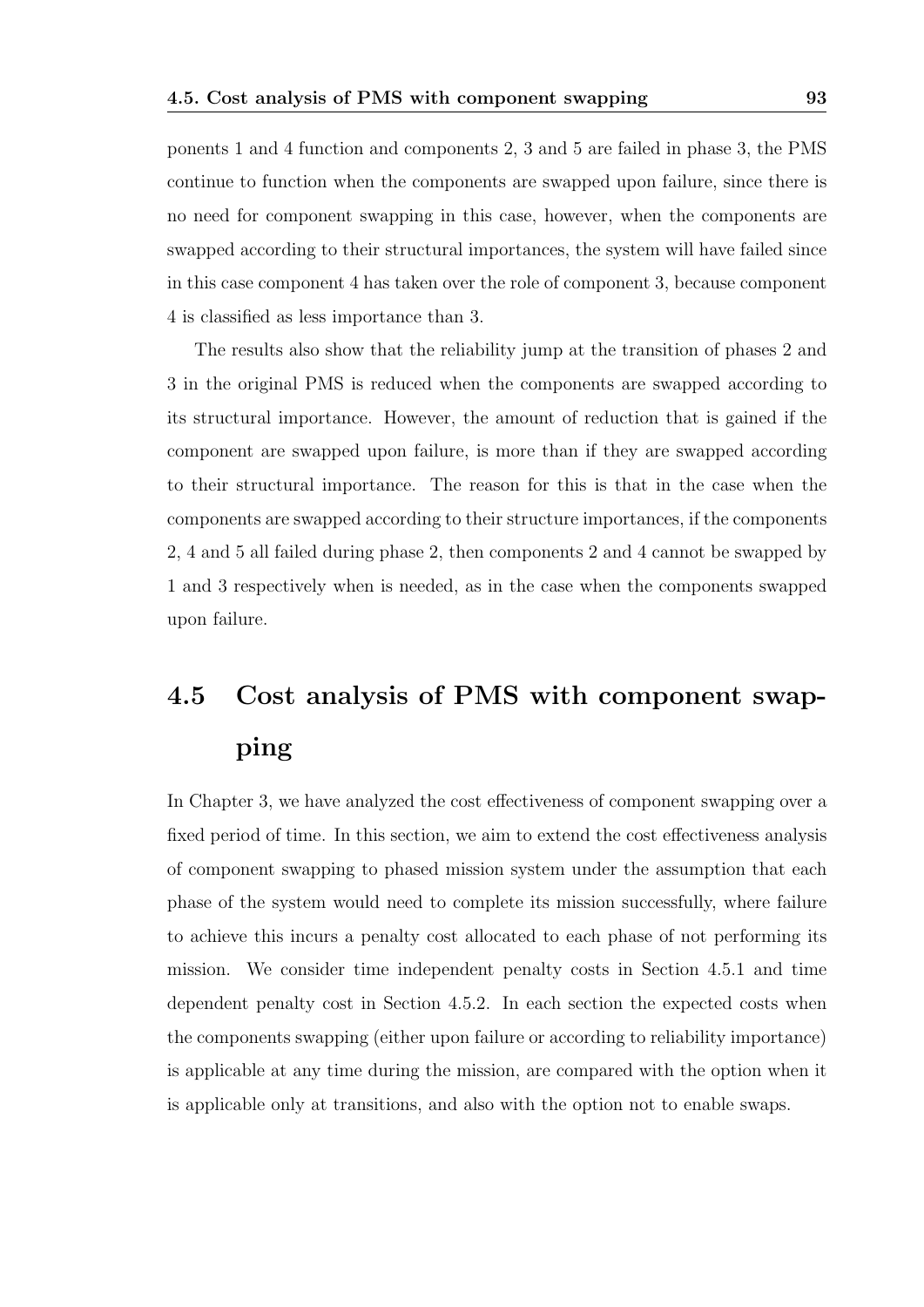#### 4.5.1 Time independent penalty costs

Suppose that we have a PMS which needs to perform a sequence of missions in a certain period of time  $[\tau_0, \tau_N)$ . The system must function during all the phases. If the system fails at any time during phase  $i$  before  $N$ , then a fixed penalty cost must be paid. Let this cost be

$$
P(i) = \sum_{j=i}^{N} p_j
$$
\n(4.5.1)

where  $p_j$ ,  $j = i, \dots, N$ , is a specific cost resulting for phase j not being completed. We assume that  $p_j$  is independent of the failure time during phase j. Let  $T_s$  denote the random failure time of the PMS. We need to derive the probability that the system fails during phase i, so  $P(T_s \in [\tau_{i-1}, \tau_i])$ . Let  $A_i$  denote the event that the PMS fails at any time during phase  $i, i \in \{1, 2, ..., N\}$ , so  $A_i^c$  denotes the event that the PMS survives during phase i.

$$
P(T_s \in [\tau_{i-1}, \tau_i)) = P(A_1^c, A_2^c, \cdots, A_{i-1}^c, A_i) =
$$
  

$$
P(A_1^c, A_2^c, \cdots, A_{i-1}^c) - P(A_1^c, A_2^c, \cdots, A_{i-1}^c, A_i^c)
$$

Let  $R(\tau_{i-}^-)$  $i_{i-1}$ ) =  $P(A_1^c, A_2^c, \cdots, A_{i-1}^c)$  be the probability that the system survives phase  $i-1$ , and  $R(\tau_i^-)$  $i_j^{\text{-}} = P(A_1^c, A_2^c, \cdots, A_{i-1}^c, A_i^c)$  is the probability that the system survives phase  $i$ , then, the probability that the system fail during phase  $i$  is

$$
P(T_s \in [\tau_{i-1}, \tau_i)) = R(\tau_{i-1}^-) - R(\tau_i^-)
$$

Let  $C_S$  denote the expected cost of failure of the PMS,

$$
C_S = \sum_{i=1}^{N} P(i) \left( R(\tau_{i-1}^-) - R(\tau_i^-) \right) \tag{4.5.2}
$$

where  $\tau_i^$  $i_i$ <sup>-</sup> represents the last moment in phase *i*.

As described in Sections 4.3 and 4.4, the reliability of PMSs can be improved by swapping components either at any time during the mission or only at the transition of phases. An upfront cost may need to be paid to enable each swapping scenario. Let b denote the cost to enable a regime of specified swaps at any time during the mission and e denote the cost to enable a regime of specified swaps only at the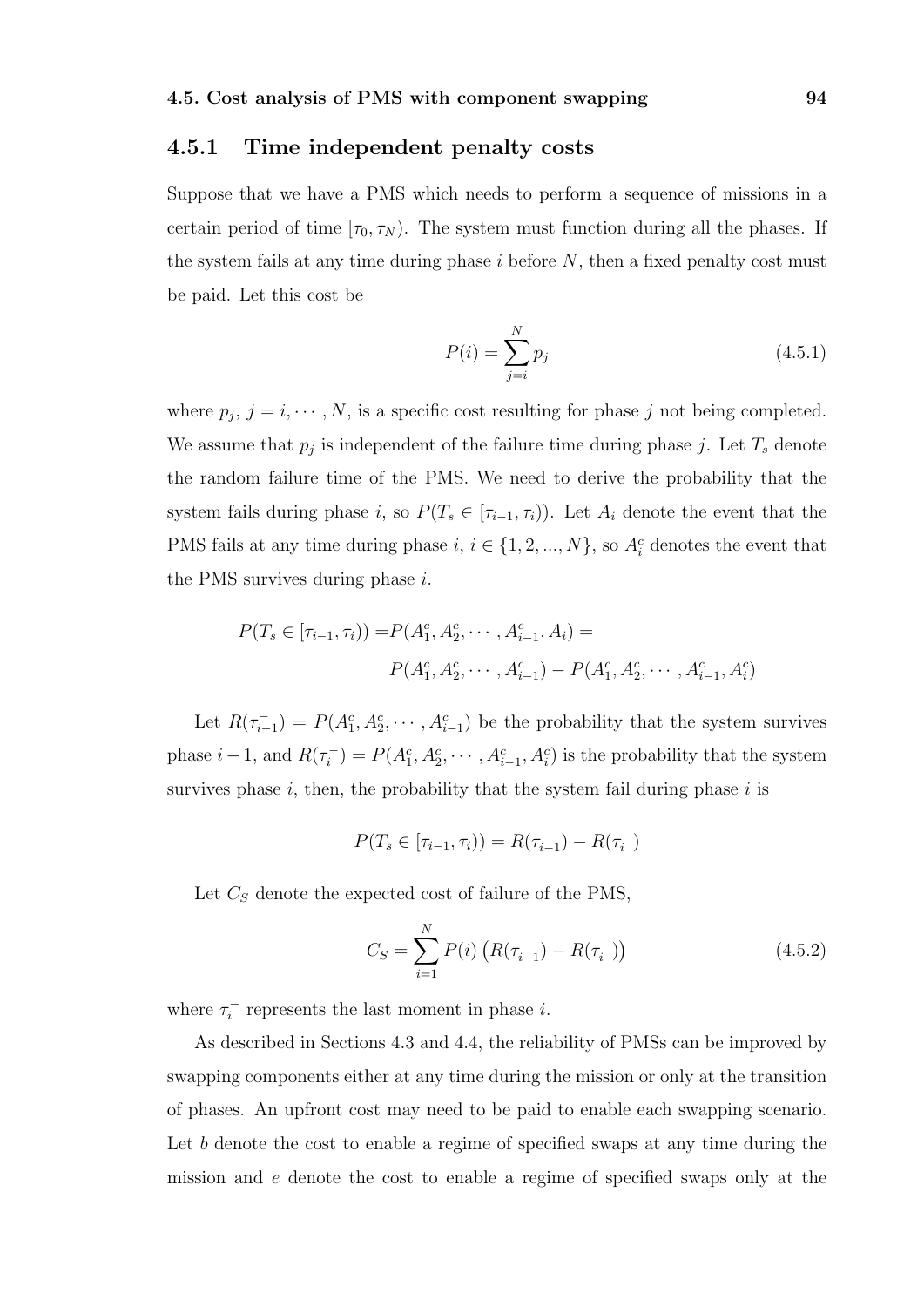transition of phases. Let  $C_S^{(W)}$  $S_S^{(W)}$  and  $C_S^{(W)}$  denote the expected costs of the system in both scenarios, respectively. These expected costs are derived as follows:

$$
C_S^{(W)} = b + \sum_{i=1}^{N} \left[ P(i) \left( R^{(W)}(\tau_{i-1}^-) - R^{(W)}(\tau_i^-) \right) \right]
$$
(4.5.3)

$$
C_S^{(E)} = e + \sum_{i=1}^{N} \left[ P(i) \left( R^{(E)}(\tau_{i-1}^-) - R^{(E)}(\tau_i^-) \right) \right]
$$
(4.5.4)

where  $R^{(W)}(t)$  is the reliability of the system at time  $t \in [\tau_{i-1}, \tau_i)$  if the specified swaps are applicable at any time during the mission, and  $R^{(E)}(t)$  is the reliability of the system the specified swaps are applicable only at the transitions of phases.

#### 4.5.2 Time dependent penalty costs

In practical engineering, the cost penalty for failure of a PMS may be time dependent. Similar as in Section 3.2.2, we consider the case where the costs are based on the system downtime, let the penalty cost per unit of time in phase  $i$  be  $u_i$ . If the system fails at time  $T_S \in [\tau_{i-1}, \tau_i)$ , then the down time is  $(\tau_i - T_S) + \sum_{k=i+1}^N (\tau_k - \tau_{k-1})$ for  $i \in \{1, 2, \cdots, N\}$ ,  $k \in \{2, 3, \cdots, N-1\}$ . If the system fails during phase  $i$ , the expected penalty costs that need to be paid are

$$
C_{S_i} = \int_{\tau_{i-1}^+}^{\tau_i^-} f(t) \Big( u_i(\tau_i - t) + \sum_{k=i+1}^N u_k(\tau_k - \tau_{k-1}) \Big) dt.
$$

where  $\tau_{i-1}^+$  represents the first moment in phase i and  $\tau_i^ \tau_i^-$  represents the last moment in phase i and  $f(t)$  is the PDF of the failure time of the PMS. If the system fails at  $\tau_i$ , the expected penalty cost are

$$
C_{S_{\tau_i}} = P(T_S = \tau_i) \Big( \sum_{k=i+1}^{N} u_k (\tau_k - \tau_{k-1}) \Big)
$$

Let  $C_S$  denote the expected cost of a PMS, then

$$
C_S = \sum_{i=1}^{N} \left[ \int_{\tau_{i-1}^+}^{\tau_i^-} f(t) \left( u_i(\tau_i - t) + \sum_{k=i+1}^{N} u_k(\tau_k - \tau_{k-1}) \right) dt + \right. \\
\left. P(T_S = \tau_i) \left( \sum_{k=i+1}^{N} u_k(\tau_k - \tau_{k-1}) \right) \right]
$$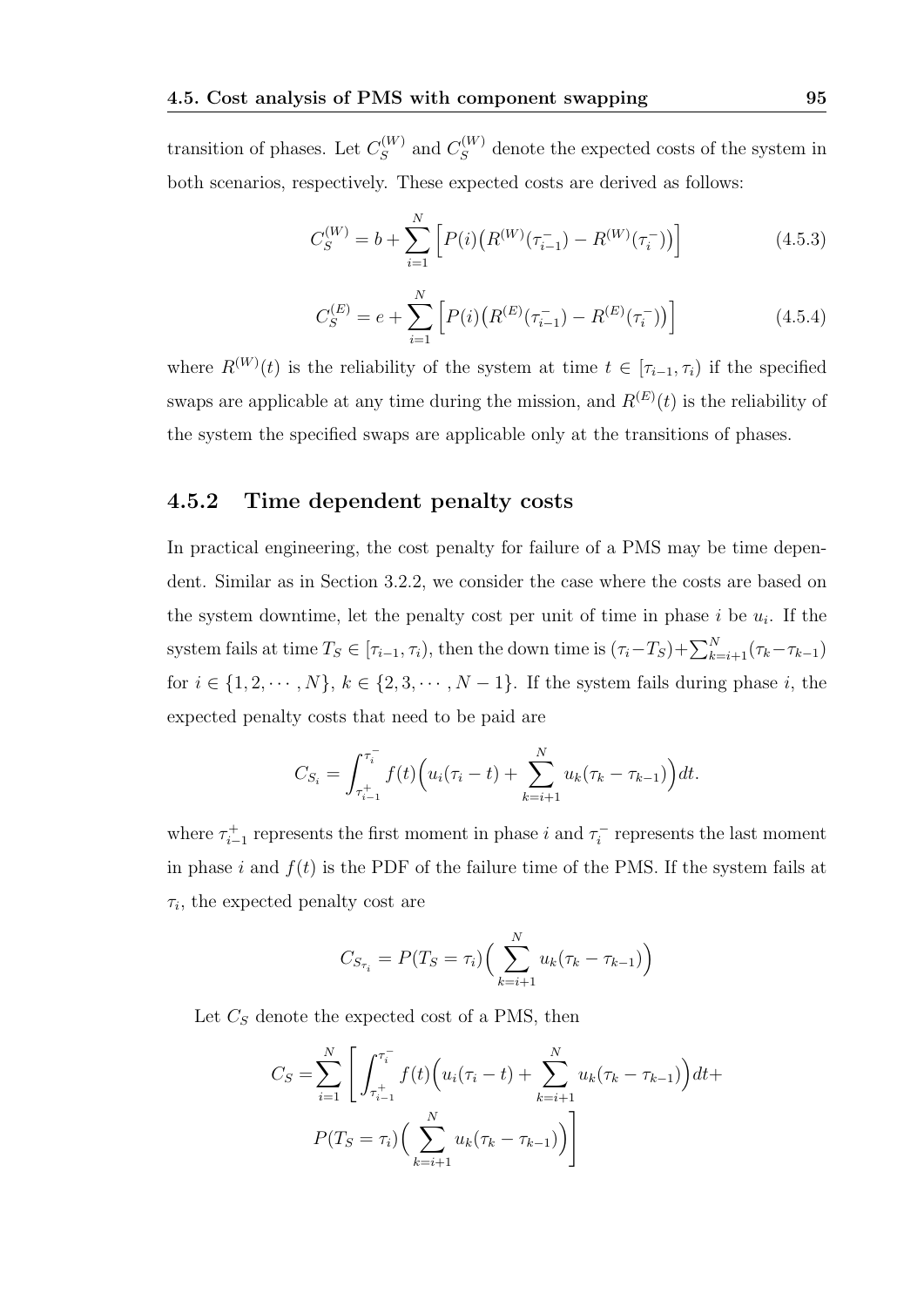$$
= \sum_{i=1}^{N} \left[ u_i \int_{\tau_{i-1}^{+}}^{\tau_i^{-}} (\tau_i - t) f(t) dt + \left( F(\tau_i^{-}) - F(\tau_{i-1}^{+}) \right) \sum_{k=i+1}^{N} u_k (\tau_k - \tau_{k-1}) + \left( F(\tau_i^{+}) - F(\tau_i^{-}) \right) \left( \sum_{k=i+1}^{N} u_k (\tau_k - \tau_{k-1}) \right) \right]
$$

$$
= \sum_{i=1}^{N} \left[ u_i \int_{\tau_{i-1}^{+}}^{\tau_i^{-}} (\tau_i - t) f(t) dt + \left( R(\tau_{i-1}^{+}) - R(\tau_i^{+}) \right) \sum_{k=i+1}^{N} u_k (\tau_k - \tau_{k-1}) \right] \tag{4.5.5}
$$

We derive  $\int_{\tau_{i-1}^+}^{\tau_i^-} (\tau_i - t) f(t) dt$  as follows,

$$
\int_{\tau_{i-1}^{+}}^{\tau_i^{-}} (\tau_i - t) f(t) dt = \tau_i [F(\tau_i^{-}) - F(\tau_{i-1}^{+})] - \int_{\tau_{i-1}^{+}}^{\tau_i^{-}} t f(t) dt \qquad (4.5.6)
$$

and

$$
\int_{\tau_{i-1}^{+}}^{\tau_{i}^{-}} t f(t) dt = \int_{0}^{\tau_{i}^{-}} t f(t) dt - \int_{0}^{\tau_{i-1}^{+}} t f(t) dt
$$
\n(4.5.7)

We derive  $\int_0^{\tau_i^-} tf(t)dt$  for any  $i = 1, 2, \cdots, N$  as follows,

$$
\int_0^{\tau_i^-} tf(t)dt = \int_0^{\tau_i^-} \int_0^t f(t)dudt = \int_0^{\tau_i^-} \int_u^{\tau_i^-} f(t)dtdu = \int_0^{\tau_i^-} F(\tau_i^-) - F(u)du =
$$
  

$$
\int_0^{\tau_i^-} (F(\tau_i^-) - 1) + (1 - F(u))du = -\tau_i R(\tau_i^-) + \int_0^{\tau_i^-} R(u)du
$$
(4.5.8)

Substituting the result from Equation (4.5.8) to Equation (4.5.7), gives

$$
\int_{\tau_{i-1}^{+}}^{\tau_{i}^{-}} t f(t) dt = -\tau_{i} R(\tau_{i}^{-}) + \int_{0}^{\tau_{i}^{-}} R(u) du - \left[ -\tau_{i-1} R(\tau_{i-1}^{+}) + \int_{0}^{\tau_{i-1}^{+}} R(u) du \right]
$$
\n(4.5.9)

Substituting the result from Equation (4.5.9) to Equation (4.5.6), gives

$$
\int_{\tau_{i-1}^{+}}^{\tau_i^{-}} (\tau_i - t) f(t) dt = (\tau_i - \tau_{i-1}) R(\tau_{i-1}^{+}) - \int_{\tau_{i-1}^{+}}^{\tau_i^{-}} R(t) dt \qquad (4.5.10)
$$

From Equations(4.5.9) and (4.5.5), the expected cost of failure of a PMS is given by the following equation:

$$
C_S = \sum_{i=1}^{N} \left[ u_i \left( (\tau_i - \tau_{i-1}) R(\tau_{i-1}^+) - \int_{\tau_{i-1}^+}^{\tau_i^-} R(t) dt \right) + \left( R(\tau_{i-1}^+) - R(\tau_i^+) \right) \sum_{k=i+1}^{N} u_k (\tau_k - \tau_{k-1}) \right]
$$
(4.5.11)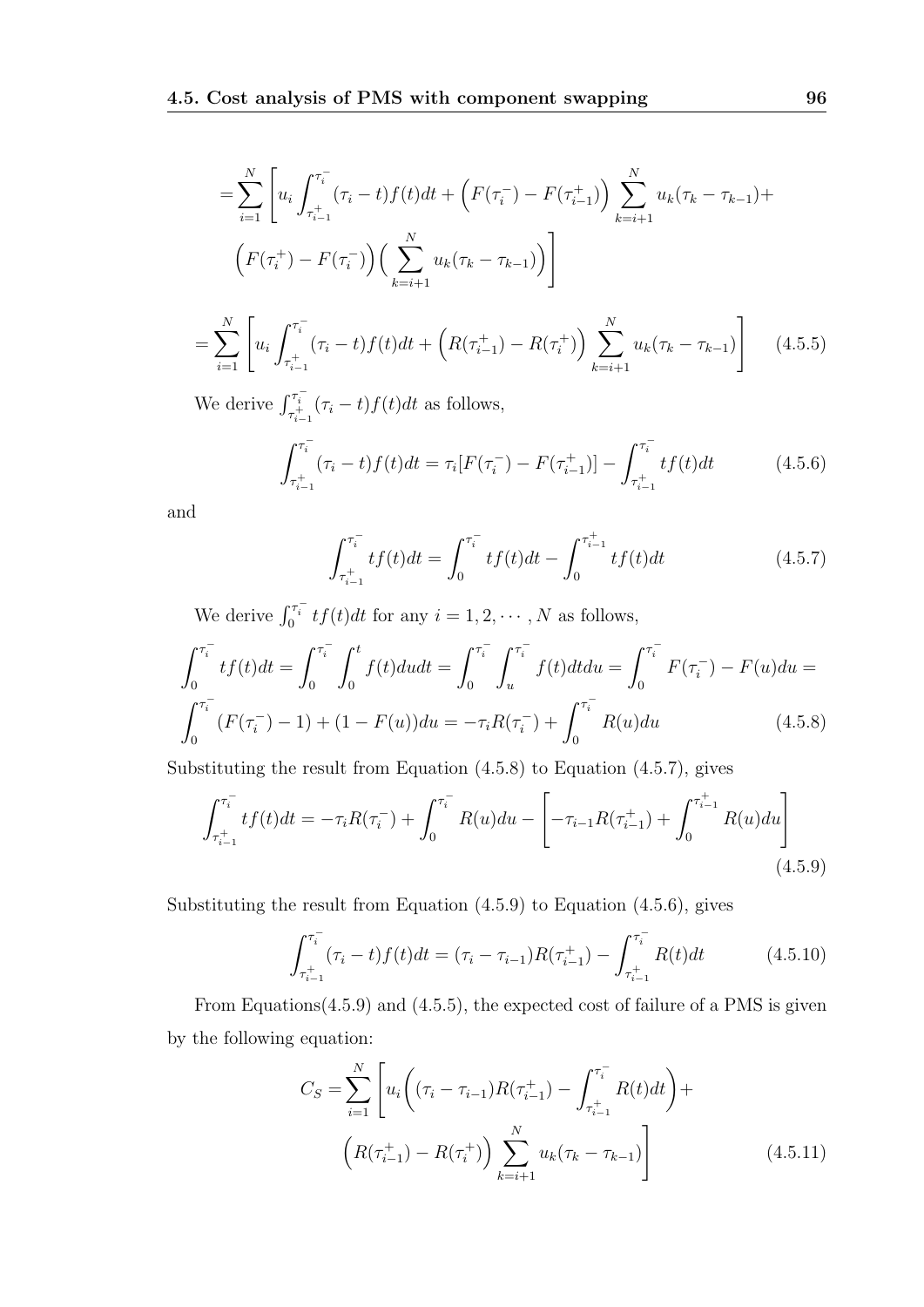Similarly, as shown above with time independent penalty costs, if b is the upfront cost needed to be paid to enable a regime of specified swaps at any time during the mission, and e is the upfront cost needed to be paid to enable a regime of specified swaps at only at the transitions of phases, the expected costs in both scenarios are given by the following equations

$$
C_{S}^{(W)} = b + \sum_{i=1}^{N} \left[ u_i \left( (\tau_i - \tau_{i-1}) R^{(W)}(\tau_{i-1}^+) - \int_{\tau_{i-1}^+}^{\tau_i^-} R^{(W)}(t) dt \right) + \left( R^{(W)}(\tau_{i-1}^+) - R^{(W)}(\tau_i^+) \right) \sum_{k=i+1}^{N} u_k (\tau_k - \tau_{k-1}) \right]
$$
(4.5.12)

$$
C_{S}^{(E)} = e + \sum_{i=1}^{N} \left[ u_i \left( (\tau_i - \tau_{i-1}) R^{(E)}(\tau_{i-1}^+) - \int_{\tau_{i-1}^+}^{\tau_i^-} R^{(E)}(t) dt \right) + \left( R^{(E)}(\tau_{i-1}^+) - R^{(E)}(\tau_i^+) \right) \sum_{k=i+1}^{N} u_k (\tau_k - \tau_{k-1}) \right]
$$
(4.5.13)

The following two examples illustrate the effect of swapping components in both scenarios on the expected costs for a PMS when the components are swapped upon failure, while the case when the components are swapped according to structure importance will be illustrated in Example 4.5.3.

Example 4.5.1 In this example, we consider again the PMS with single type of components as in Figure 4.1 and we keep the same scenario for the duration of all the three phases and for the conditional lifetime distribution of the components in each phase as in Example 4.3.1. We also consider the same scenario for the swapping opportunity as in Example 4.3.1, namely components 1 and 2 can be swapped upon failure. We want to compare the expected cost of the original PMS with the expected cost when components 1 and 2 are swappable at any time during the mission or only at switches of phases.

Assume that the penalty costs allocated to each phase of not performing its mission are  $1 \times 10^3$ ,  $8 \times 10^2$  and  $5 \times 10^2$ , respectively, for phase 1, 2, and 3. If these penalty costs are independent of the failure time during or before the phases, the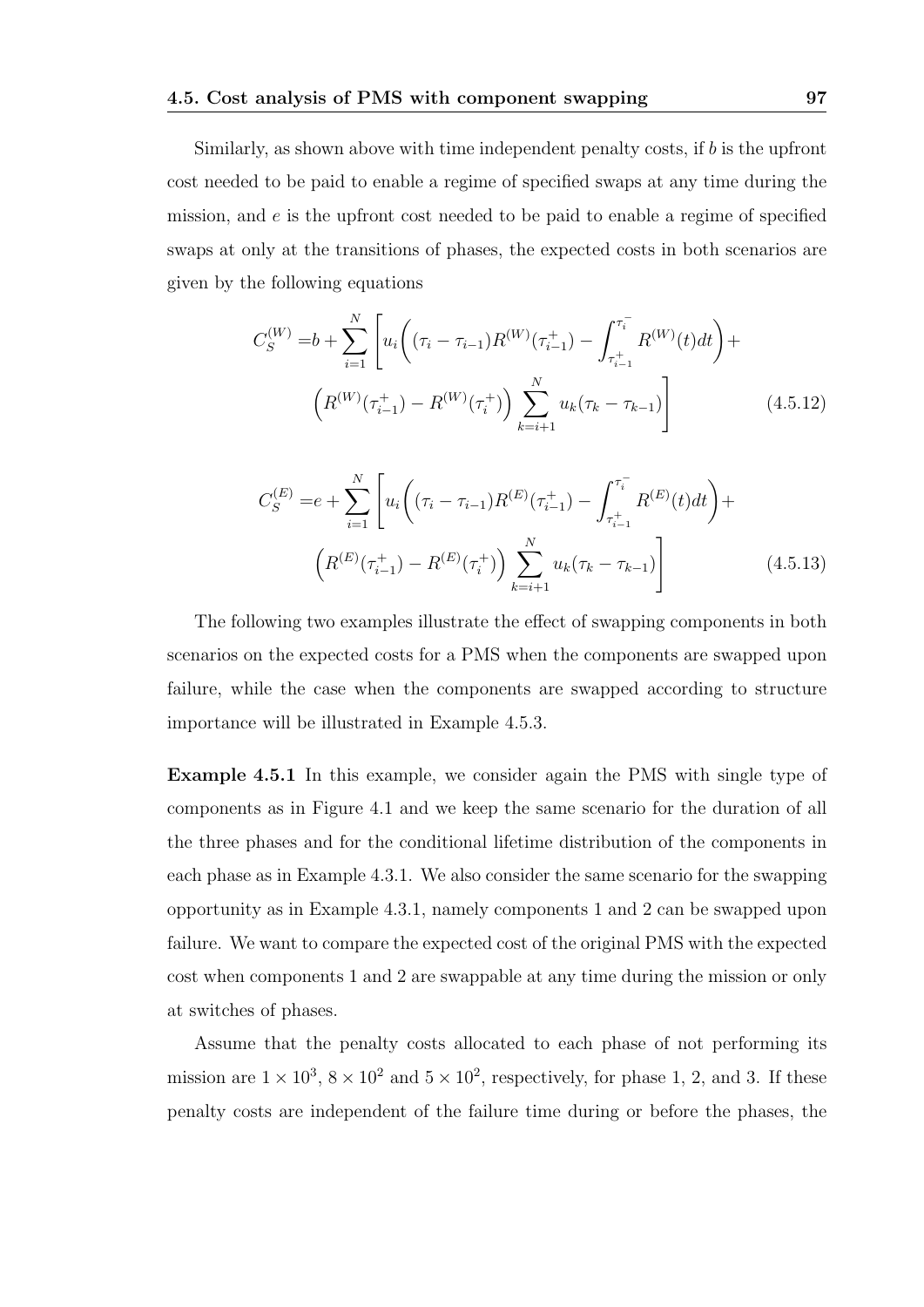expected cost for the original PMS are given by Equation (4.5.2) and equal to

$$
C_S = \left[23 \times 10^2 \left(1 - R(10^-)\right)\right] + \left[13 \times 10^2 \left(R(10^-) - R(20^-)\right)\right] + \left[5 \times 10^2 \left(R(20^-) - R(30)\right)\right] = 39.28
$$

Assume that the cost to enable the swap at any time during the mission is  $b = 50$ , and the cost to enable the swap only at the transitions of phases is  $e = 3$ . The expected cost of failure in both swapping scenarios are as follows:

$$
C_S^{(W)} = 50 + \left[23 \times 10^2 \left(1 - R^{(W)}(10^-)\right)\right] + \left[13 \times 10^2 \left(R^{(W)}(10^-) - R^{(W)}(20^-)\right)\right] + \left[5 \times 10^2 \left(R^{(W)}(20^-) - R^{(W)}(30)\right)\right] = 52.1
$$

$$
C_S^{(E)} = 3 + \left[23 \times 10^2 \left(1 - R^{(E)}(10^-)\right)\right] + \left[13 \times 10^2 \left(R^{(E)}(10^-) - R^{(E)}(20^-)\right)\right] + \left[5 \times 10^2 \left(R^{(E)}(20^-) - R^{(E)}(30)\right)\right] = 7.72
$$

It can be clearly seen that, while taking the opportunity of both swapping scenarios would reduce the expected costs, the maximum reduction is obtained when the swap is applicable only at the switches of phases. In Figure 4.6(a), we plot the expected cost as a function of the swap costs. We can clearly see that  $C_S \leq C_S^{(W)}$  when  $b \ge 37.11$  and  $C_S \le C_S^{(E)}$  when  $e \ge 34.58$ . Also,  $C_S^{(W)} = C_S^{(E)}$  when  $b = e + 2.54$ . Therefore, in the case that  $b \le e + 2.54$  and  $b < 37.11$  it is better to take the option that enable the swap at any time during the mission, and in the case that  $b > e + 2.54$  and  $e < 34.58$  it is better to take the option to enable the swap only at the transitions of phases. In the other cases is better not to take the option of any swap scenarios.

Now assume that the penalty cost is time dependent where  $1 \times 10^3$ ,  $8 \times 10^2$  and  $5 \times 10^2$  are the costs per unit of time in phases 1, 2 and 3, respectively, and the swap costs at any time during the mission and at the transitions of phases are  $b = 50$  and  $e = 3$ , respectively. The expected cost of the original PMS and the expected costs in the both scenarios are calculated as follows: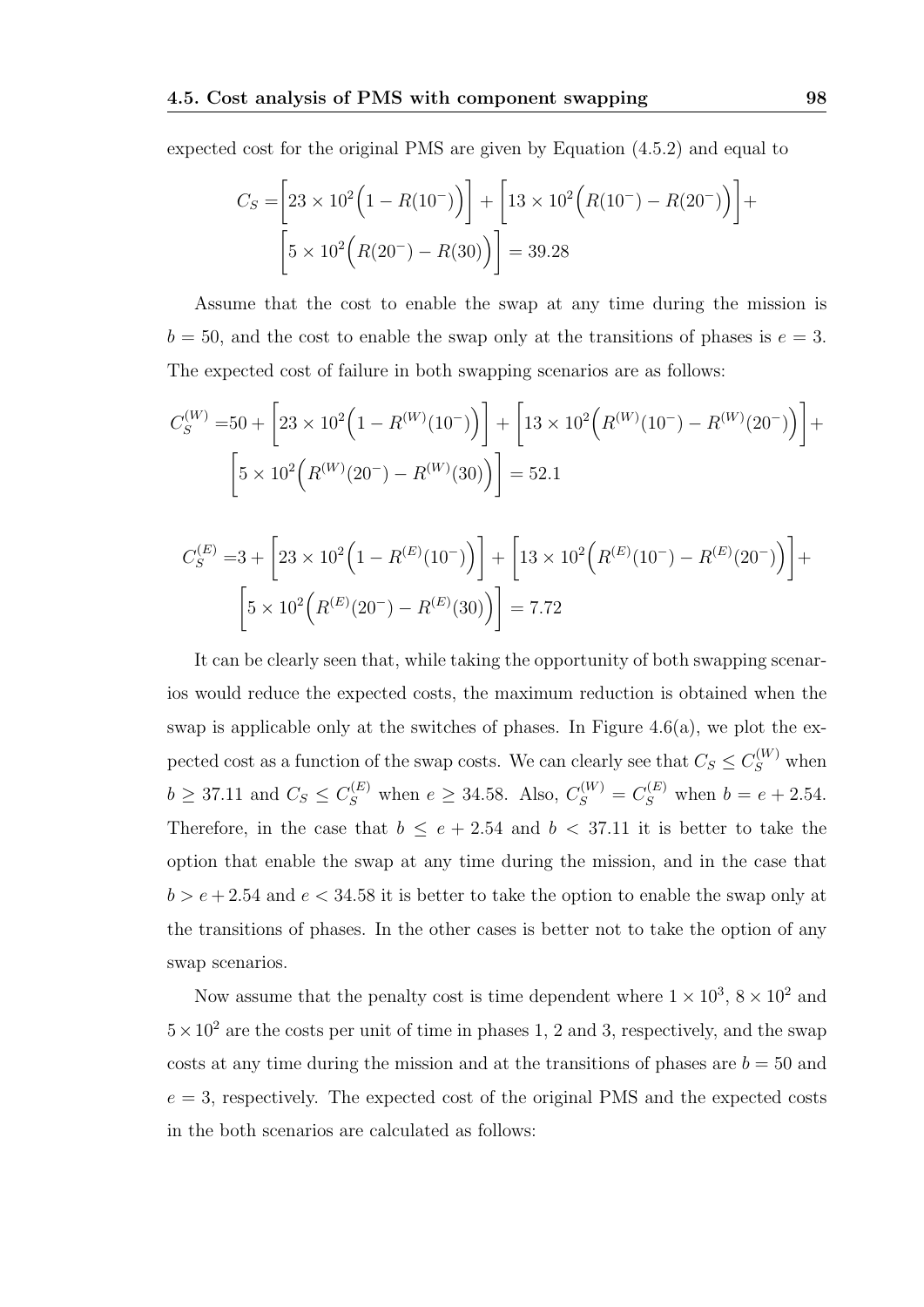$$
C_S = \left[1 \times 10^3 \left(10 - \int_0^{10^-} R(t)dt\right) + \left(1 - R(10^+)\right) \left((8+5) \times 10^2(10)\right)\right] + \left[8 \times 10^2 \left((10)R(10^+) - \int_{10^+}^{20^-} R(t)dt\right) + \left(R(10^+) - R(20^+)\right) \left(5 \times 10^2(10)\right)\right] + \left[5 \times 10^2 \left((10)R(20^+) - \int_{20^+}^{30} R(t)dt\right)\right] = 378.71
$$

$$
C_S^{(W)} = 50 + \left[1 \times 10^3 \left(10 - \int_0^{10^-} R^{(W)}(t) dt\right) + \left(1 - R^{(W)}(10^+)\right) \left((8 + 5) \times 10^2(10)\right)\right] + \left[8 \times 10^2 \left((10)R^{(W)}(10^+) - \int_{10^+}^{20^-} R(t) dt\right) + \left(R^{(W)}(10^+) - R^{(W)}(20^+)\right) \left(5 \times 10^2(10)\right)\right] + \left[5 \times 10^2 \left((10)R^{(W)}(20^+) - \int_{20^+}^{30} R^{(W)}(t) dt\right)\right] = 68.07
$$

$$
C_S^{(E)} = 3 + \left[ 1 \times 10^3 \left( 10 - \int_0^{10^-} R^{(E)}(t) dt \right) + \left( 1 - R^{(E)}(10^+) \right) \left( (8+5) \times 10^2 (10) \right) \right] +
$$
  

$$
\left[ 8 \times 10^2 \left( (10) R^{(E)}(10^+) - \int_{10^+}^{20^-} R(t) dt \right) + \left( R^{(E)}(10^+) - R^{(E)}(20^+) \right) \left( 5 \times 10^2 (10) \right) \right]
$$
  

$$
+ \left[ 5 \times 10^2 \left( (10) R^{(E)}(20^+) - \int_{20^+}^{30} R^{(E)}(t) dt \right) \right] = 35.49
$$

It can be clearly seen that the best option is to take the opportunity to enable the swap only at the switches of phases. The expected costs are plotted as a function of the swap costs in Figure 4.6(b). We can see that  $C_S \leq C_S^{(W)}$  when  $b \geq 360.65$ and  $C_S \leq C_S^{(E)}$  when  $e \geq 346.22$ . Also,  $C_S^{(W)} = C_S^{(E)}$  when  $b = e + 14.42$ . Therefore, if  $b \le e + 14.42$  and  $b < 360.65$  it is better to take the opportunity to enable the swap at any time during the mission, and if  $b > e + 14.42$  and  $e < 346.22$  it is better to take the opportunity to enable the swap only at the transitions of phases. In all other cases it is better not to take the option of any swap scenarios.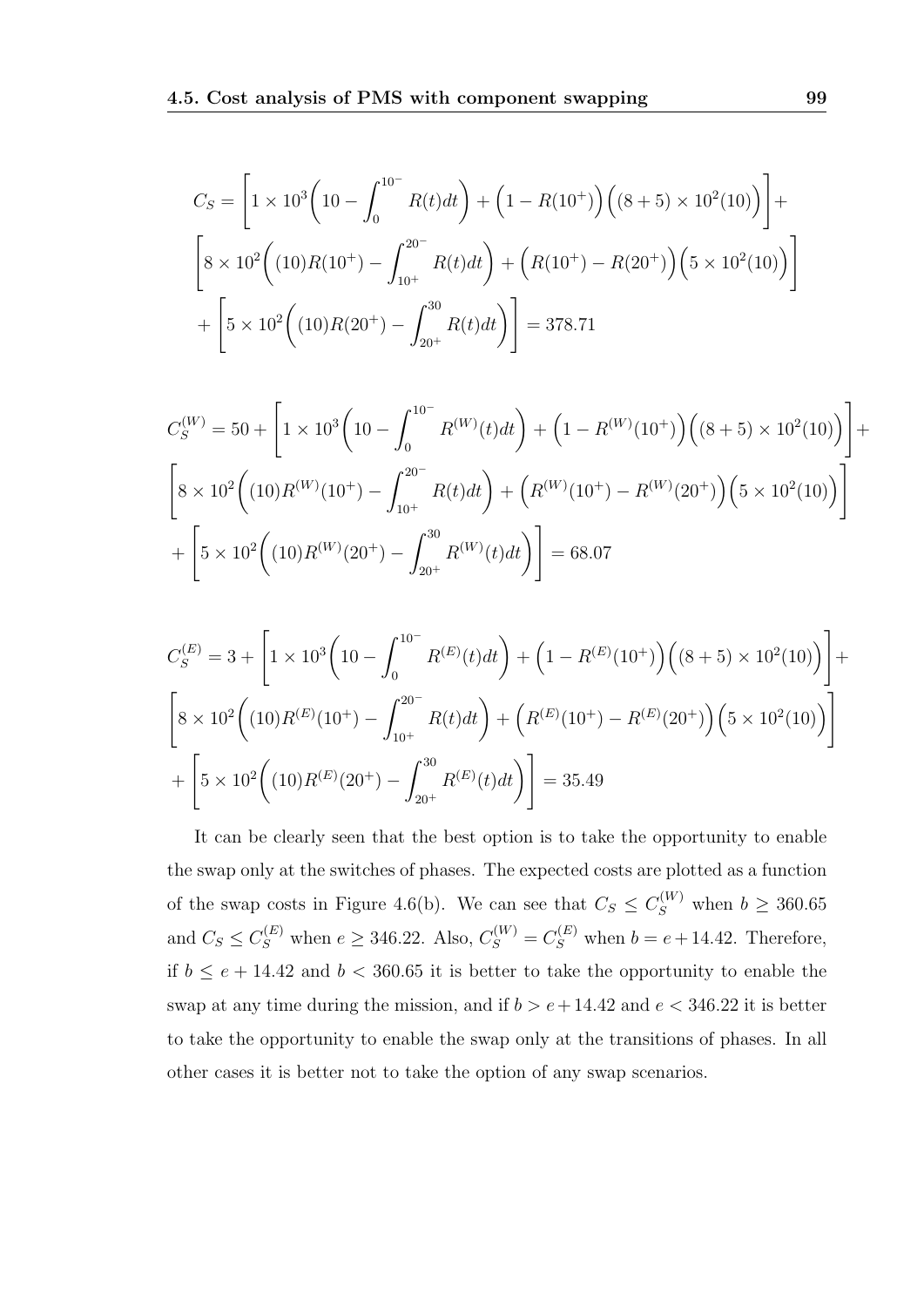

(b) Time dependent penalty

Figure 4.6: Cost for the PMS in Example 4.3.1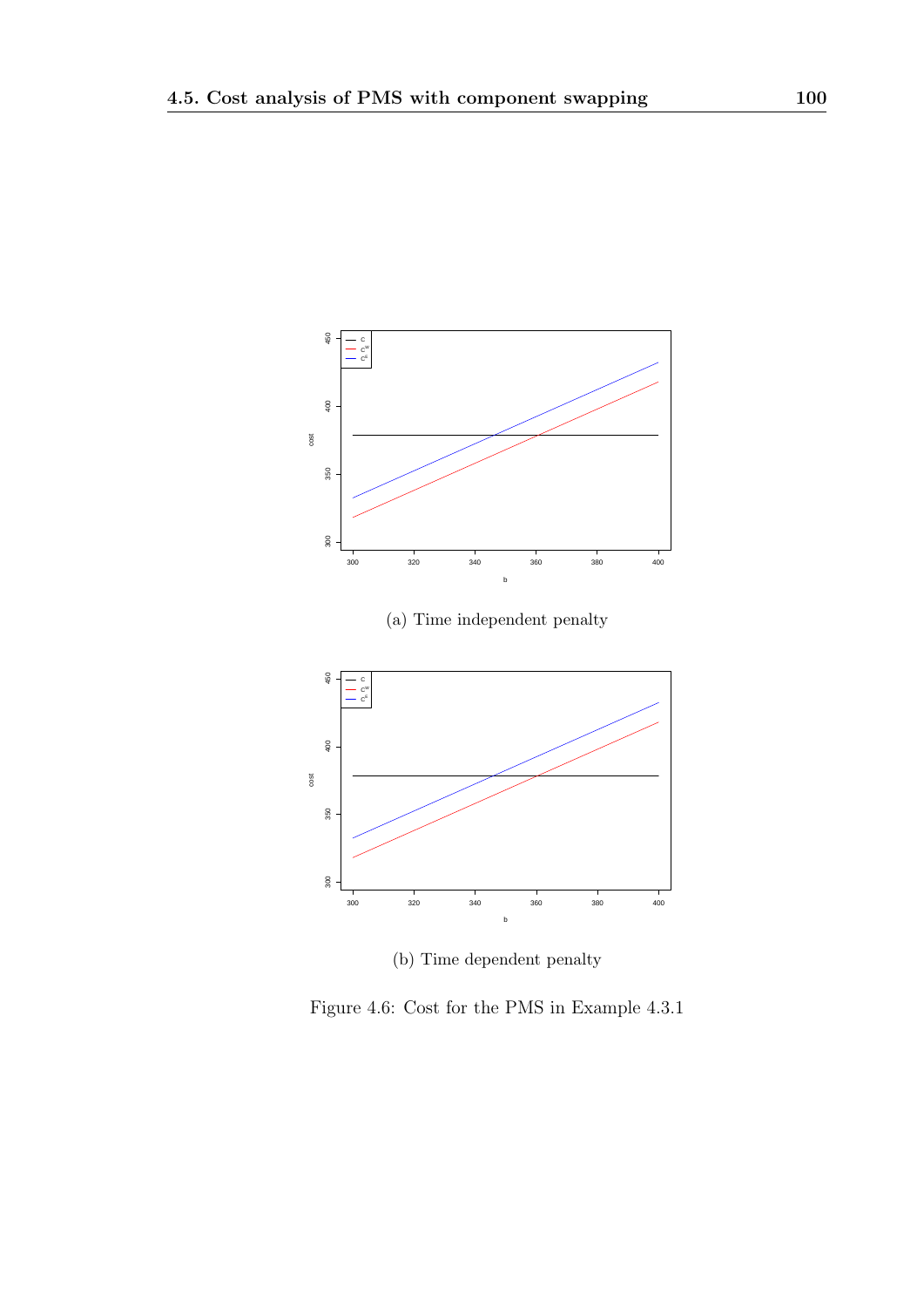Example 4.5.2 In this example, we consider the same PMS with multiple types of components as in Figure 4.3, and we keep the same scenario for the duration of all the three phases and for the conditional lifetime distributions of the components in each phase as in Example 4.3.2 and Example 4.4.2. Also, we consider the same scenario for the swapping case as in Example 4.3.2, namely that components 1 and 2 are swappable, and components 3 and 4 are swappable, upon failure. We want to compare the expected costs of the original PMS with the expected costs when the components are swapped at any time during the mission or only at transitions of phases.

Assume that the penalty costs allocated to phases 1, 2 and 3 are  $1 \times 10^3$ ,  $8 \times 10^2$ and  $5 \times 10^2$ , respectively, and the swap cost at any time during the mission and at the transitions of phases are  $b = 50$  and  $e = 3$ . If the penalty costs are independent of the failure time during the phases, the expected cost for the original PMS is  $C_s =$ 15.87 and the expected cost in both scenarios are  $C_S^{(W)} = 51.32$  and  $C_S^{(E)} = 15.15$ . Therefore, the least cost is obtained when the swap is enabled only at the transitions of phases, followed by the option of not to enable any swaps, and the maximum cost is when the swap is enabled at any time during the mission.

We plot the expected costs as functions of the swap costs in Figure 4.7(a). From this figure we can see that  $C_S \leq C_S^{(W)}$  when  $b \geq 14.55, C_S \leq C_S^{(E)}$  when  $e \geq 3.72$  and  $C_S^{(W)} = C_S^{(E)}$  when  $b = e + 10.83$ . Therefore, it it is better to take the opportunity to enable the swap at any time during the mission if  $b \le e + 10.83$  and  $b < 14.55$ , it is better to take the opportunity to enable the swap only at the transitions of phases if  $b > e + 10.83$  and  $e < 3.72$ , and in the other cases it is better to not take the option of any swaps.

If the penalty costs are dependent on the failure time during the phases, the expected cost of the original PMS and the expected costs in both scenarios are  $C_S = 615.38, C_S^{(W)} = 90.63$  and  $C_S^{(E)} = 526.99$ . Figure 4.7(b) shows the expected cost as a function of the swap costs.  $C_S \leq C_S^{(W)}$  when  $b \geq 574.75, C_S \leq C_S^{(E)}$ S when  $e \ge 91.39$ , and  $C_S^{(W)} = C_S^{(E)}$  when  $b = e + 483.36$ , so, if  $b \le e + 483.36$  and  $b < 574.75$  is good to take the opportunity that enable the swap at any time during the mission, if  $b > e + 483.36$  and  $e < 91.39$  it is better to take the opportunity to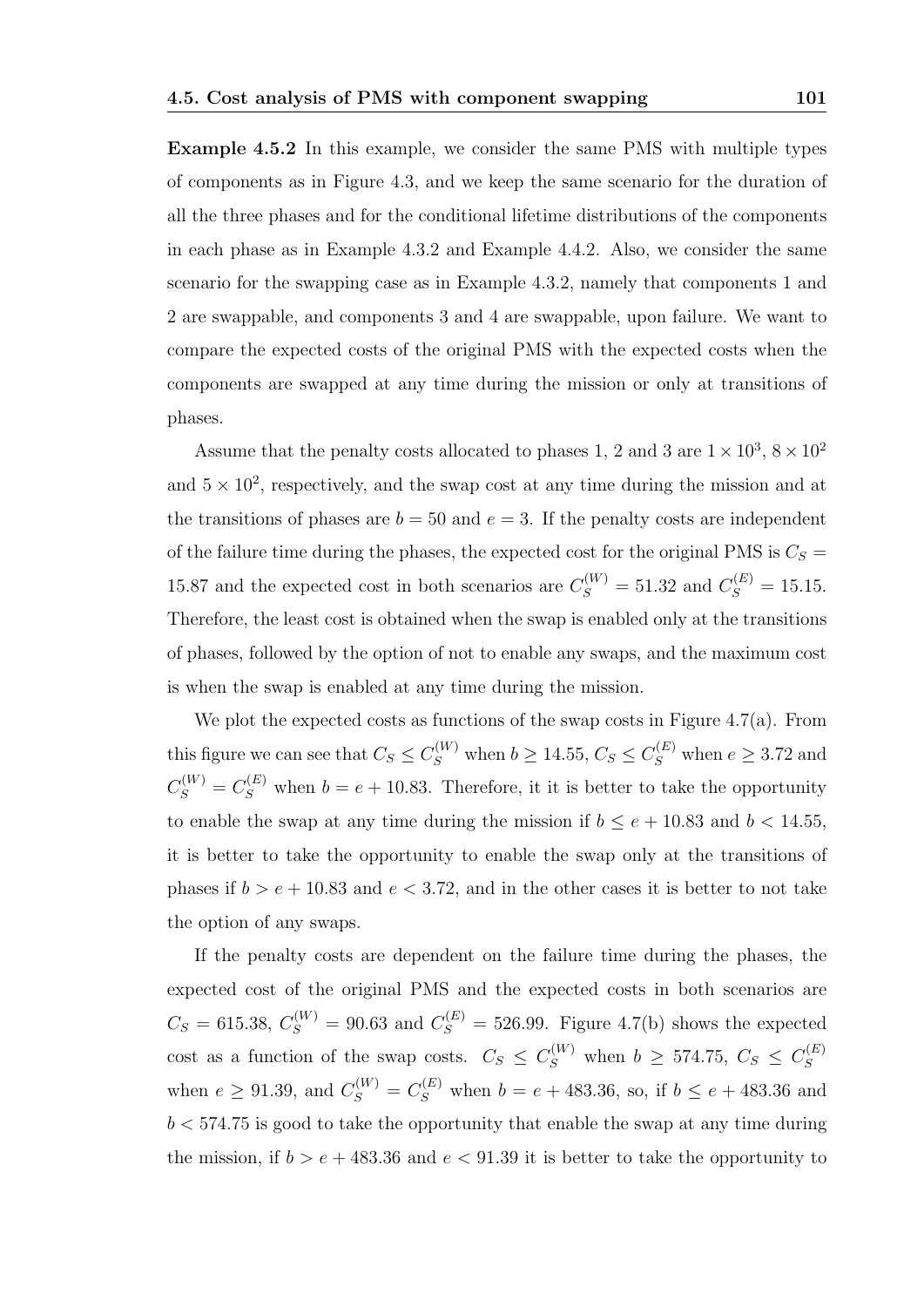

(b) Time dependent penalty

Figure 4.7: Cost for the PMS in Example 4.4.1

enable the swap only at the transitions of phases, and in the other cases it is better to not take the option of any swaps scenarios.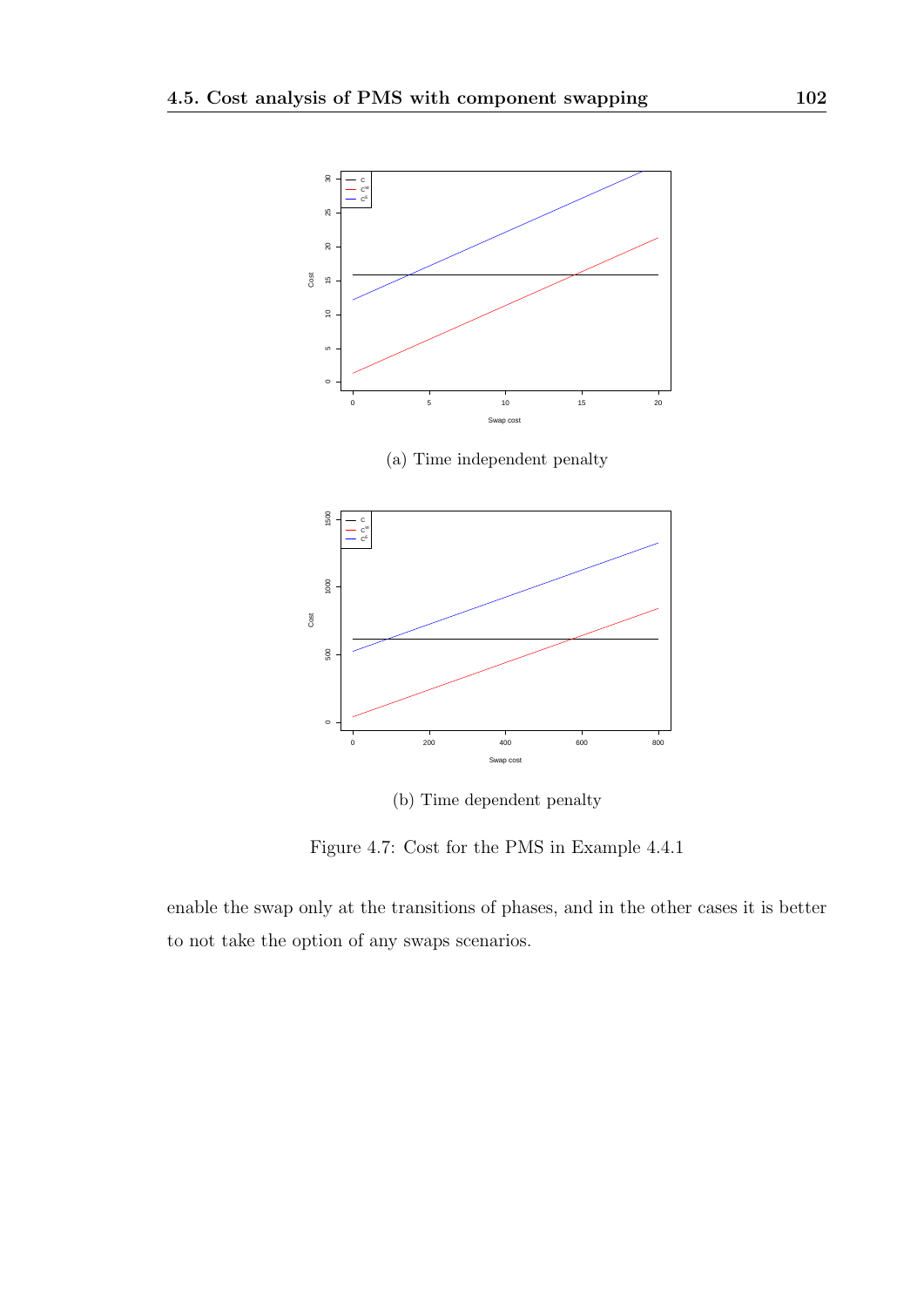Example 4.5.3 In this example, we consider again the same system in Figure 4.3, and we want to analyse the cost of this system if the component swapped according to the structure importance as Example 4.4.2, we also keep the same scenario for the duration of all three phases and for conditional lifetime distribution of the components in each phase as in Example 4.3.2, and Example 4.4.2. If the penalty costs of failure and the swap costs are the same as Example 4.5.2, the expected costs when the penalty costs are independent of the failure time during the phase is  $C_S = 15.87$  for the original system and are  $C_S^{(W)} = 52.28 C_S^{(E)} = 16.77$  for the both swap scenarios. Comparing these results with the results when the components swapped upon failure in Example 4.5.2, we find that in this example it is better to not take the option of any swap scenarios, but in the previous example is good to take the the opportunity to enable the swap only at the transitions of phases. This because the improvement that is gained in the reliability when the components are swapped upon failure is more than if they are swapped according to the structure importance.

Figure 4.8(a) shows how the expected costs would change depending on the cost of the swap. We can see in this figure that if  $b \le e + 4.48$  and  $b < 13.59$  is good to take the opportunity that enable the swap at any time during the mission, if  $e < 9.10$  and  $b > e + 4.48$  is good to take the opportunity to enable the swap only at the switches of phases, and in the other cases is good to not take the option of any swap scenarios.

If the penalty costs of failure is time dependent, the expected cost for the original system is  $C_S = 615.38$  and for the both swap scenarios are  $C_S^{(W)} = 105.41$  and  $C_S^{(E)} = 473.02$ . Comparing these results with the results in Example 4.5.2, it clear that although the best option in both results is to take the the opportunity to enable the swap only at the transitions of phases, the expected cost when the components are swapped upon failure is less than if they are swapped according to the structure importance.

If we plot the expected costs against the swap cost, we can see in Figure 4.8(b) that, if  $b \le e + 414.60$  and  $b < 559.96$  it is better to take the opportunity to enable the swap at any time during the mission, if  $e < 145.35$  and  $b > e + 414.60$  it is better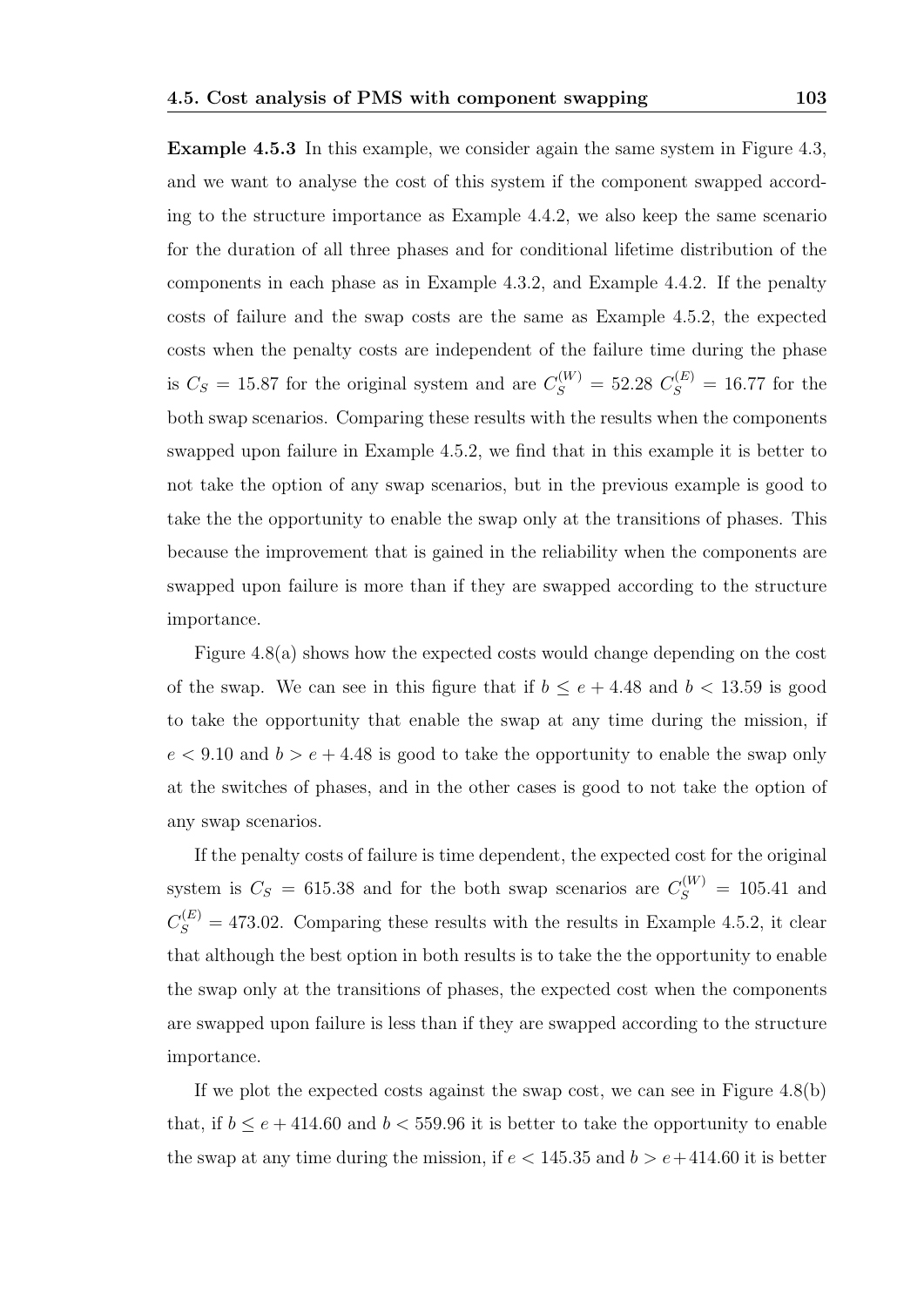

(a) Time independent penalty



(b) Time dependent penalty

Figure 4.8: Cost for the PMS in Example 4.4.2

to take the opportunity to enable the swap only at the transitions of phases, and in the other cases it is better to not take the option of any swap scenarios.

The analyses in the previous examples show that the operation of component swapping either at any time during the mission or only at the transitions of phases might contribute significantly to reducing the expected costs of the PMS. The amount of this contribution depends on the gain in the reliability that due to these swap scenarios and on the swap costs.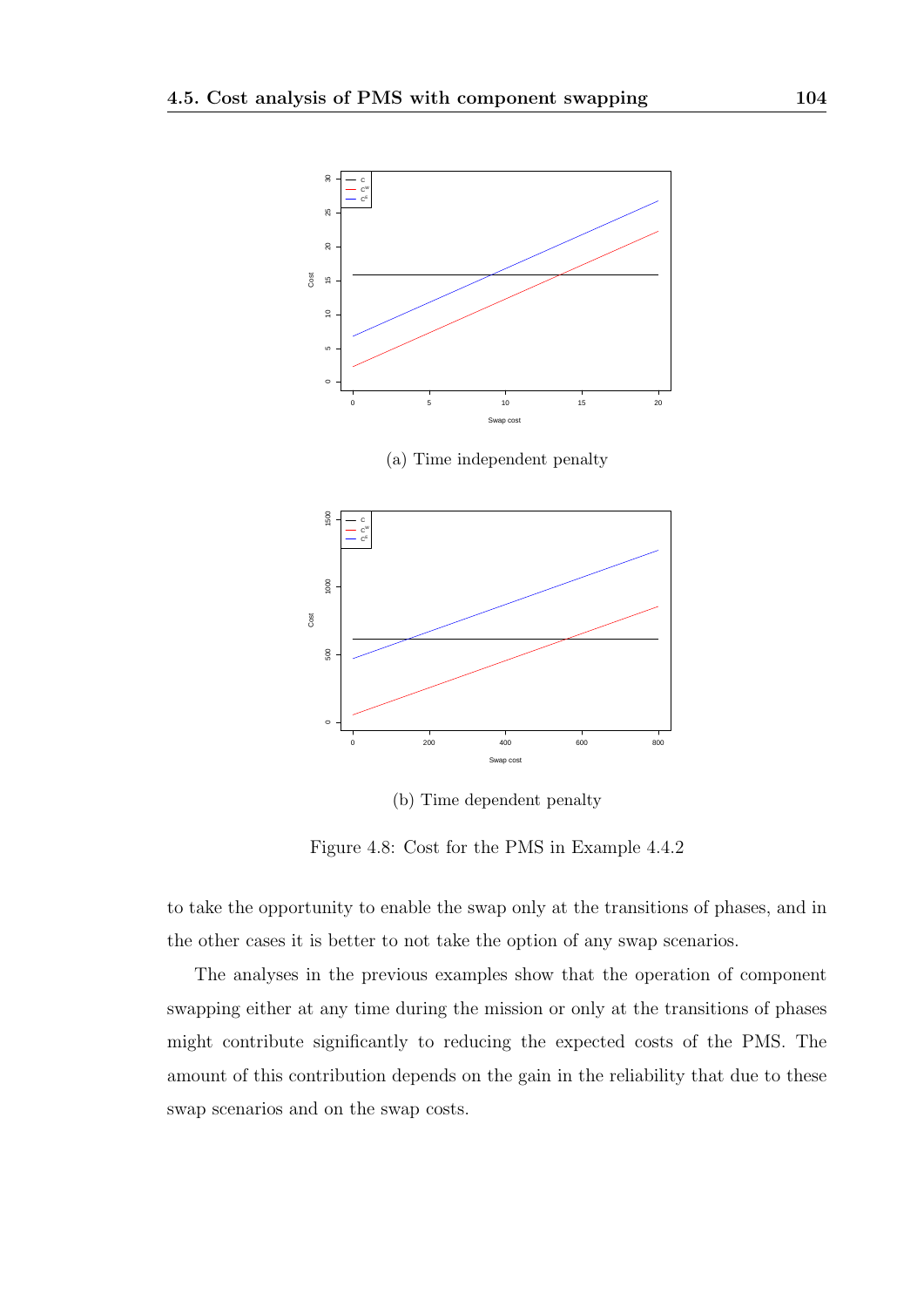## 4.6 Concluding remarks

A phased mission system (PMS) is one that performs several different tasks or functions in sequence. In order to accomplish the mission successfully, the system has to complete every phase without failure. Therefore, it is often difficult for a PMS to work with high reliability. We extended the new interesting strategy of swapping components upon failure as introduced in Chapter 2 of this thesis, to improve the reliability of PMSs. It is assumed that when a component fails, it can be swapped by another one which is still functioning in order to prevent the PMS from failure. In addition, in this chapter we discussed the strategy of swapping components according to structure importance. The structure importance is used to measure the importance level of the components in contributing to system reliability, then when a component with high importance fails, it is swapped by another component with lower importance form the system which has not yet failed, in order to improve the system reliability.

The survival signature methodology that is introduced by [37] is used to analyse the effect of component swapping according to both strategies on the reliability of the PMS, comparing the scenario when the swap between components is applicable at any time during the mission with the scenario when it is applicable only at transitions of phases. The analysis shows the effectiveness of component swapping in both scenarios in improving the reliability of the system. Considering component swapping strategy in increasing the reliability of the PMS is attractive since it will not increase the weight and volume of the system. What is more important and need to be emphasized is that, in the proposed approaches, the reliability and number of components do not need to be increased to improve the system reliability. A topic for further research could be to study the contribution that swapping components can make to PMS resilience in comparison to other activities, including more inbuilt redundancy, standby components, or maintenance and replacement activities. Moreover, a further interesting topic is the possibility to swap PMS components when they are all still functioning. This could be attractive if one has the opportunity to swap components of different types, where for example, a critical component may, while still functioning, be swapped with another of different type component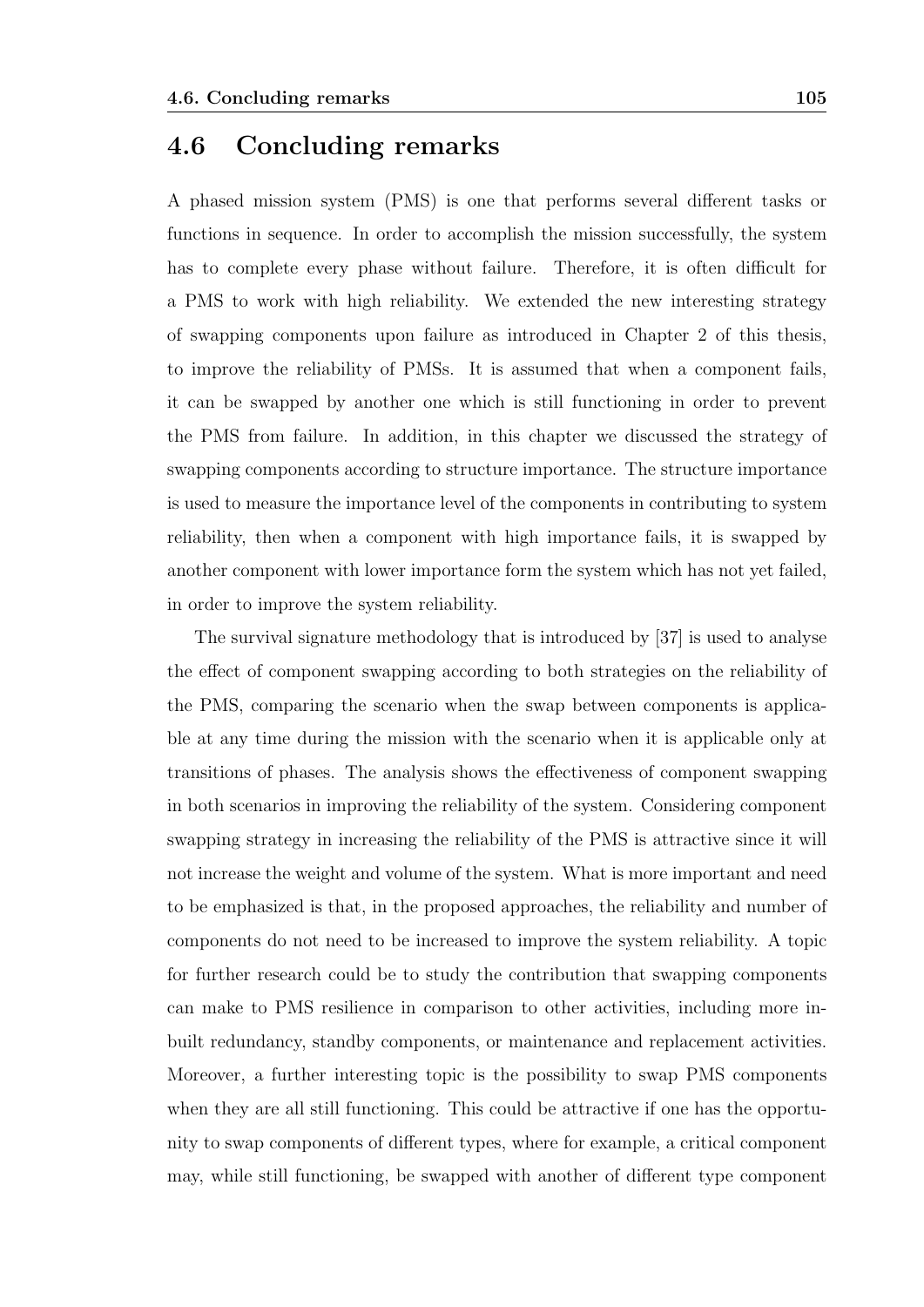at a certain time if they have different hazard rates over time, for example, a component with increasing hazard rate may be best to use in a critical part of the system in early stages, to then be swapped by a component with decreasing hazard rate to improve system reliability at later stages.

In this chapter, we derive two models (time independent and time dependent) of penalty costs of PMSs, in order to compare the expected costs for the PMS when there is a possibility to swap components with the option not to enable swaps. This shows that although an upfront cost might need to be paid to enable each swapping opportunity, the operation of component swapping either at any time during the mission or only at the switches of phases might contribute significantly in reducing the expected cost of the PMS. The amount of this contribution is depend on the amount of the reliability that is gained in these swap scenarios and on the swap cost. The amount of reliability gained by component swapping could be used to determine which swap cost options is good in reducing the expected cost. These indicators are useful in security assessment and risk management under the constraint of cost. Further interesting topics for future research are different cost structures and consideration of swapping, component standby, spares and maintenance activities.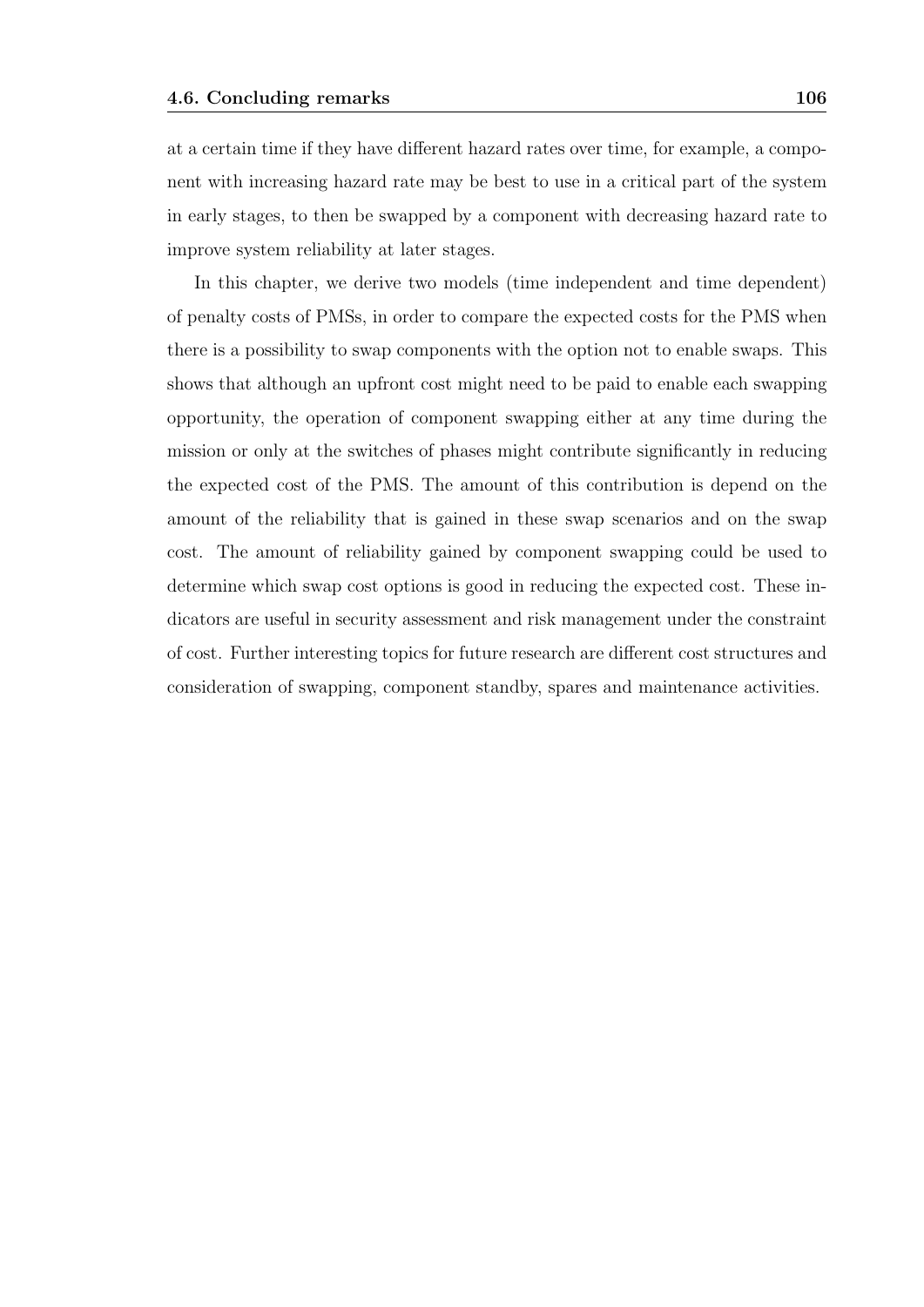## Chapter 5

## Concluding Remarks

In this thesis, we introduced the strategy of components swapping to enhance system reliability and to make it more resilient to component failure. It is crucial that this is a different activity than popular and well-studied approaches such as the use of additional components to provide increased redundancy, the use of standby components, maintenance activities, or increased component reliability [25, 33, 61, 71]. It is assumed that when a component fails, it can be swapped by another one which is still functioning in order to enhance the reliability of the system. It is further assumed that such a swap of components can be done only when the system cannot function with the existing components in place. The quantification of system reliability if some components can be swapped is introduced based on the survival signature concept [18]. We considered component importance, which was particularly simplified by the use of the survival signature.

It is likely to be attractive to consider a component swap, upon failure if this activity can be done at low cost. In this thesis we also studied the cost effectiveness of component swapping over a fixed period of time. The cost aspects is studied under the assumption that a system would need to function for a given period of time, where failure to achieve this incurs a penalty cost. The different swap scenarios are compared with the option not to enable swaps, focusing on minimum expected costs over the given period. We also examined the cost effectiveness of component swapping over an unlimited time horizon from the perspective of renewal theory. It is assumed that the system is entirely renewed upon failure, at a known cost.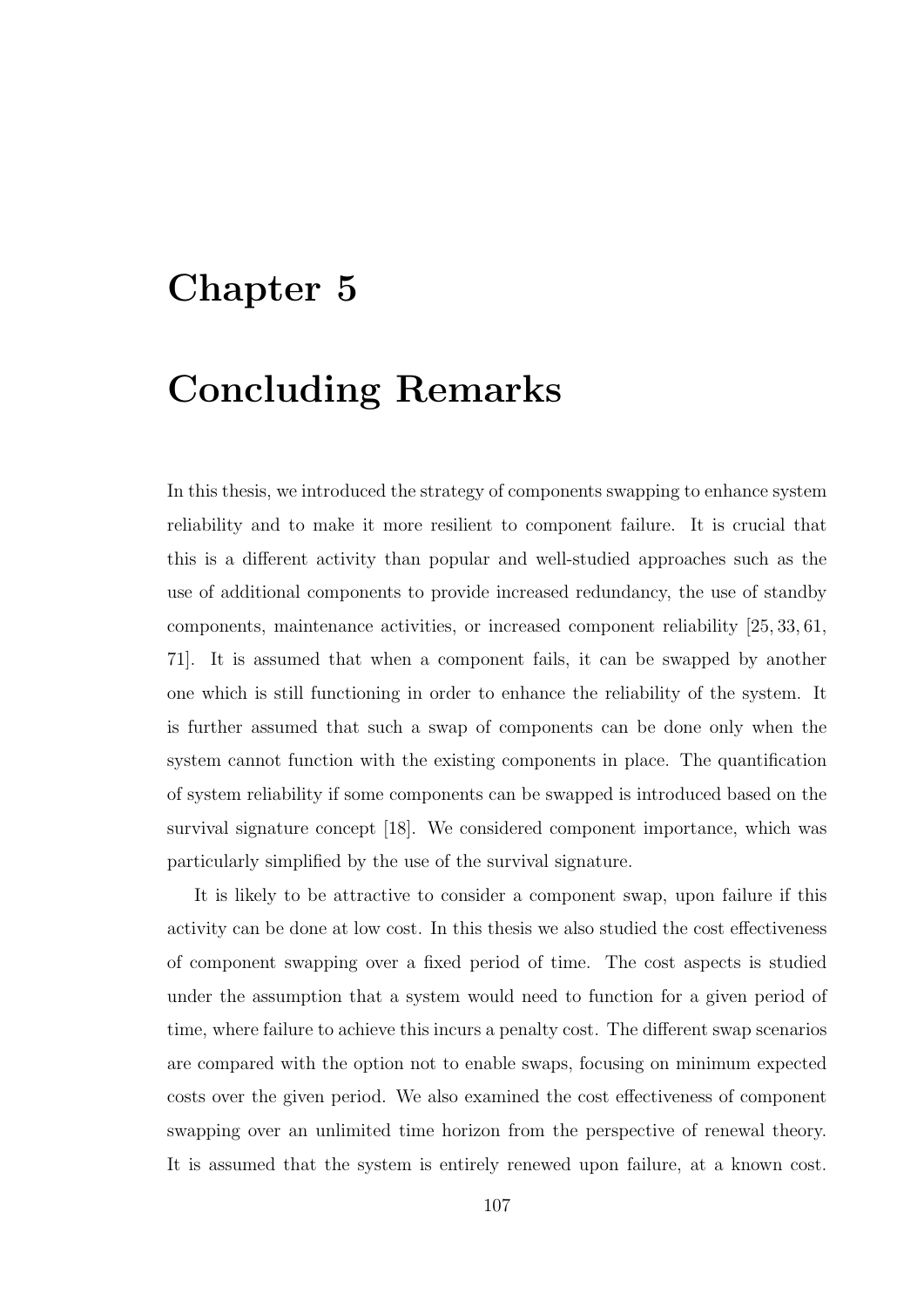The expected cost per unit of time for the renewal system when there are different swapping scenarios are compared with the option not to enable swaps, focusing on minimum expected costs. We also discussed the meaningful effect that component swapping might have on the preventive replacement actions.

A phased mission system (PMS) is one that performs several different tasks or functions in sequence. In order to accomplish the mission successfully, the system in every phase has to be completed without failure. Therefore, it is often difficult for a PMS to work with high reliability. We extended the strategy of swapping components upon failure that is introduced in Chapter 2 to improve the reliability of PMS. In addition, we discussed another strategy of swapping components which is swaping components according to structure importance. The survival signature methodology that is introduced by [37] is used to analyse the effect of component swapping according to both strategies on the reliability of the PMS. The scenario when the swap between components is applicable at any time during the mission is compared with the scenario when it is applicable only at transition of phases. In this thesis we also studied the effectiveness of the cost of component swapping in reducing the expected costs of the failure of PMS. The expected costs when the two different scenarios of swapping possibilities are applicable are compared with the option not to enable swaps, focusing on minimum expected costs over the given period.

The increase in system reliability through such component swapping is new and has not received much attention in the literature. The results show that the strategy of swapping components upon failure can contribute significantly in improving the reliability of a system and makes it resilient to possible faults. This strategy is quite interesting since it will not increase the weight and volume of the system, it can be used in the systems that are not easily accessible for repair and replacements, it could enable preparation of substantial repair activities. In addition, in this strategy the reliability and number of the components don't need to be increased to improve the reliability of the system. Although an upfront cost needs to be paid to enable each swapping opportunity, this cost can contribute effectively in reducing the cost associated with system failure. The cost modules that are derived in this thesis are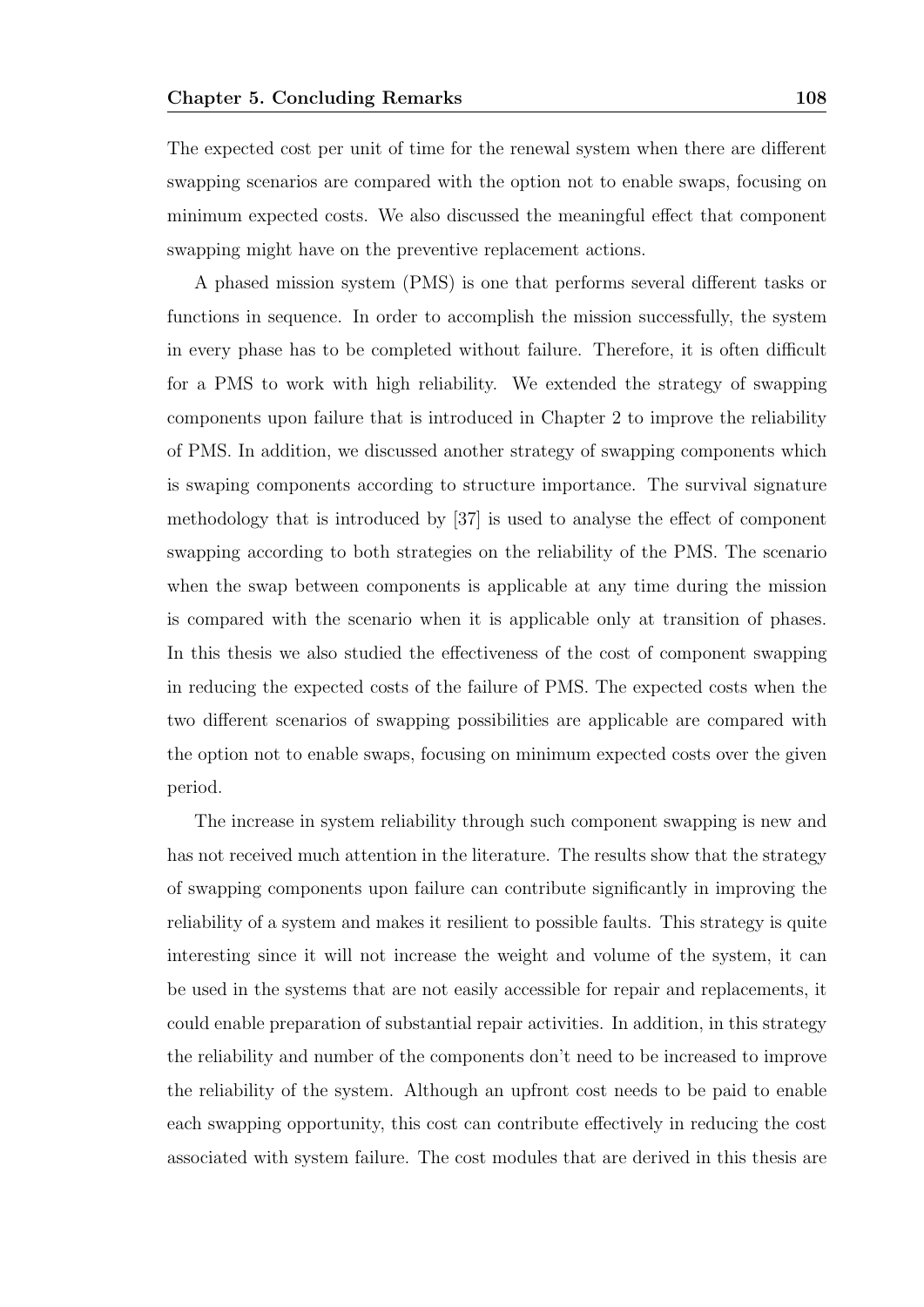useful in security assessment and risk management under the constraint of cost.

The approach of component swapping can be applied to improve the reliability of many real systems. Real applications can include the following examples. Aerospace systems with multiple computers on board, where some computers tasked with minor functions can be prepared to take over crucial functions in case another computer fails. Lighting systems, where multiple locations must be provided with light under contract but where partial lighting at any location may be sufficient to meet the contractual requirements. Transport systems, where parts of one mode of transport can be used to keep another one running. Organizations, where employees can be trained to take over some functioning of others in case of unexpected absence.

A further interesting topic for future research is the possibility to swap components of different types and the possibility to swap components when they are all still functioning. This could be attractive if one has the opportunity to swap components of different types where a critical component may, while still functioning, be swapped with another component at a certain time if they have different hazard rates over time. For example, a component with increasing hazard rate may be best to use in a critical part of the system in early stages, to then be swapped by a component with decreasing hazard rate to improve system reliability at later stages. Further research also is to study the contribution that swaps can make to system resilience in comparison to other activities, including more in-built redundancy, standby components,or maintenance and replacement activities [64]. It could also consider other importance measures. All the introduced research topics might be considered for PMS.

The effect of the swapping of components in this thesis is entirely reflected through the change in the survival signature. It may be of interest to investigate whether or not this change can also be reflected by a distortion of the component reliabilities [59], which may provide a further tool for comparison of different systems and different swapping routines. It has been shown that very efficient simulation methods can be based on the survival signature [49]. The same simulation method can perhaps also be used to only learn about difference in reliability for two swapping regimes.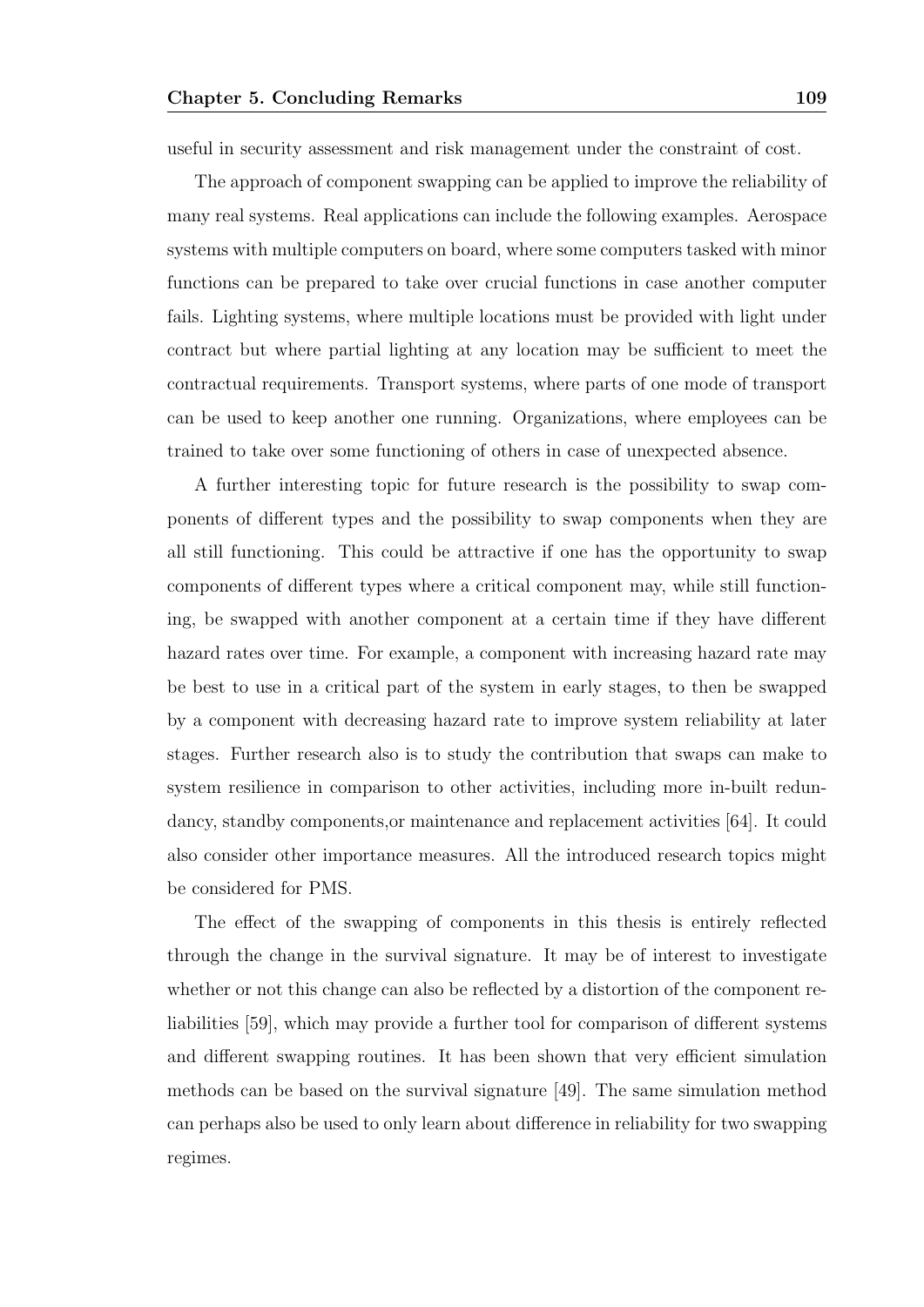It may be of interest also for future research to investigate different cost structures and consideration of choice between swapping components, standby, spares and maintenance activities based on corresponding costs. It may also consider the possibility to combine componets swapping with inspection models [10].

The approach presented in this thesis requires repeated calculation of survival signatures. Aslett [6] has created a function in the statistical software R to compute the survival signature, given a graphical presentation of the system structure. This will be necessary for our work for systems that are not very small, and it will be of interest to create a tool that can automatically compute all the survival signatures required in case of a substantial system with many component swapping opportunities. It will be of interest also if this could be created for PMS in which the calculation of survival signatures is more complicated.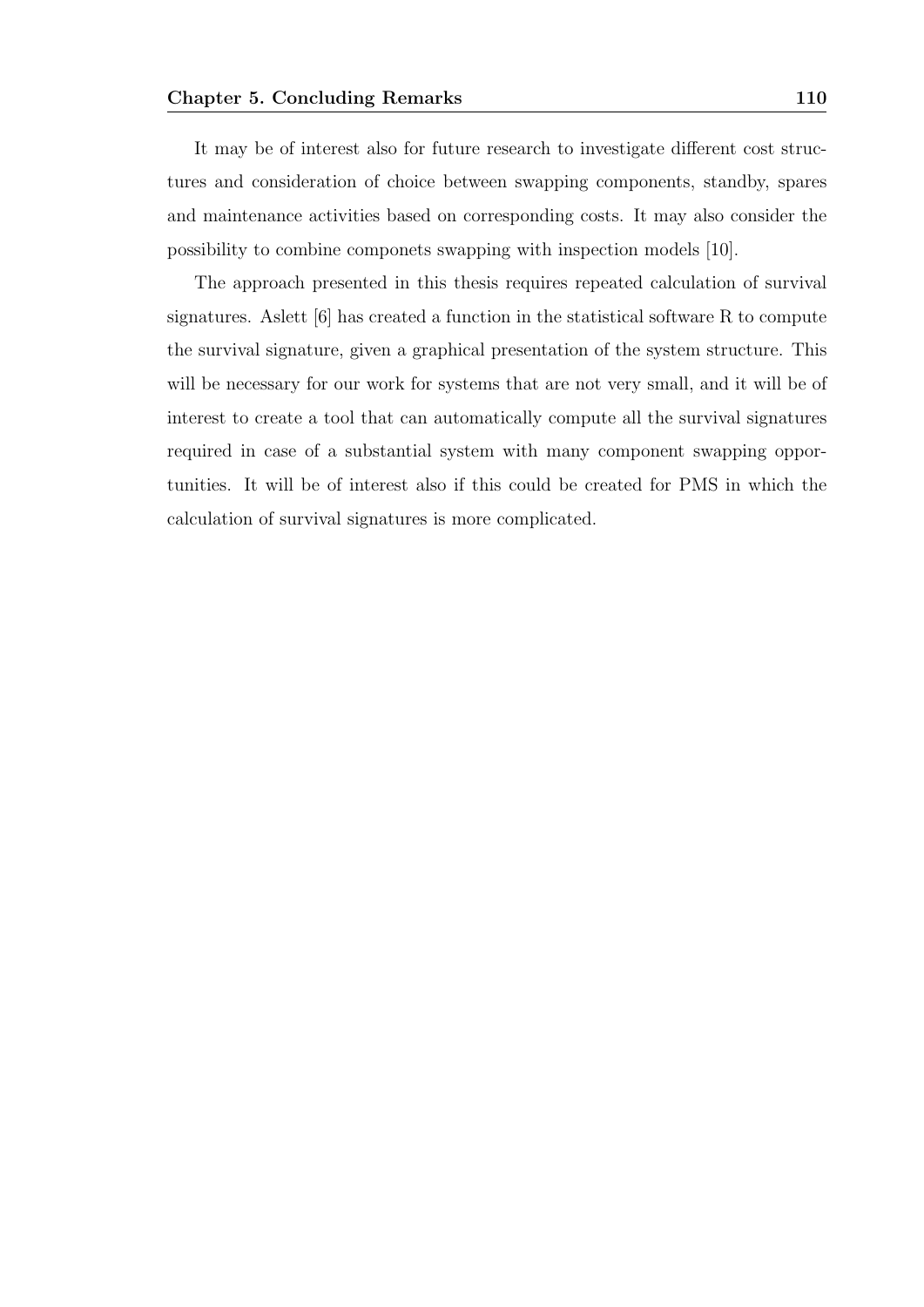## Bibliography

- [1] Adger, W.N. (2000). Social ecological resilience: are they related? Progress in Human Geography, 24, 347-364.
- [2] Andrews, J. D. and Moss T. R. (1993). Reliability and Risk Assessment. Longman, Wiley.
- [3] Amari, S., Wang, C., Xing, L. and Mohammad, R. (2018). An efficient phasedmission reliability model considering dynamic k-out-of-n subsystem redundancy. IISE Transactions, 50, 868-877.
- [4] Amrutkar, K. and Kamalja, K. (2017). An Overview of Various Importance Measures of Reliability System. International Journal of Mathematical, Engineering and Management Sciences, 2, 150-171.
- [5] Andrews, J. and Moss, T. (2002). Reliability and risk assessment. London: Professional Engineering Pub.
- [6] Aslett, L. J. M. (2012), ReliabilityTheory: Tools for structural reliability analysis. R package, URL http://www.louisaslett.com/.
- [7] Aslett, L. J. M., Coolen, F.P.A and Wilson, S. P. (2014). Bayesian Inference for Reliability of Systems and Networks Using the Survival Signature. Risk Analysis, 35, 1640-1651.
- [8] Armstrong, M. (1995). Joint reliability-importance of components. IEEE Transactions on Reliability, 44, 408-412.
- [9] Barlow, R. E. and Proschan, F. (1965). Mathematical Theory of Reliability. Wiley: New York.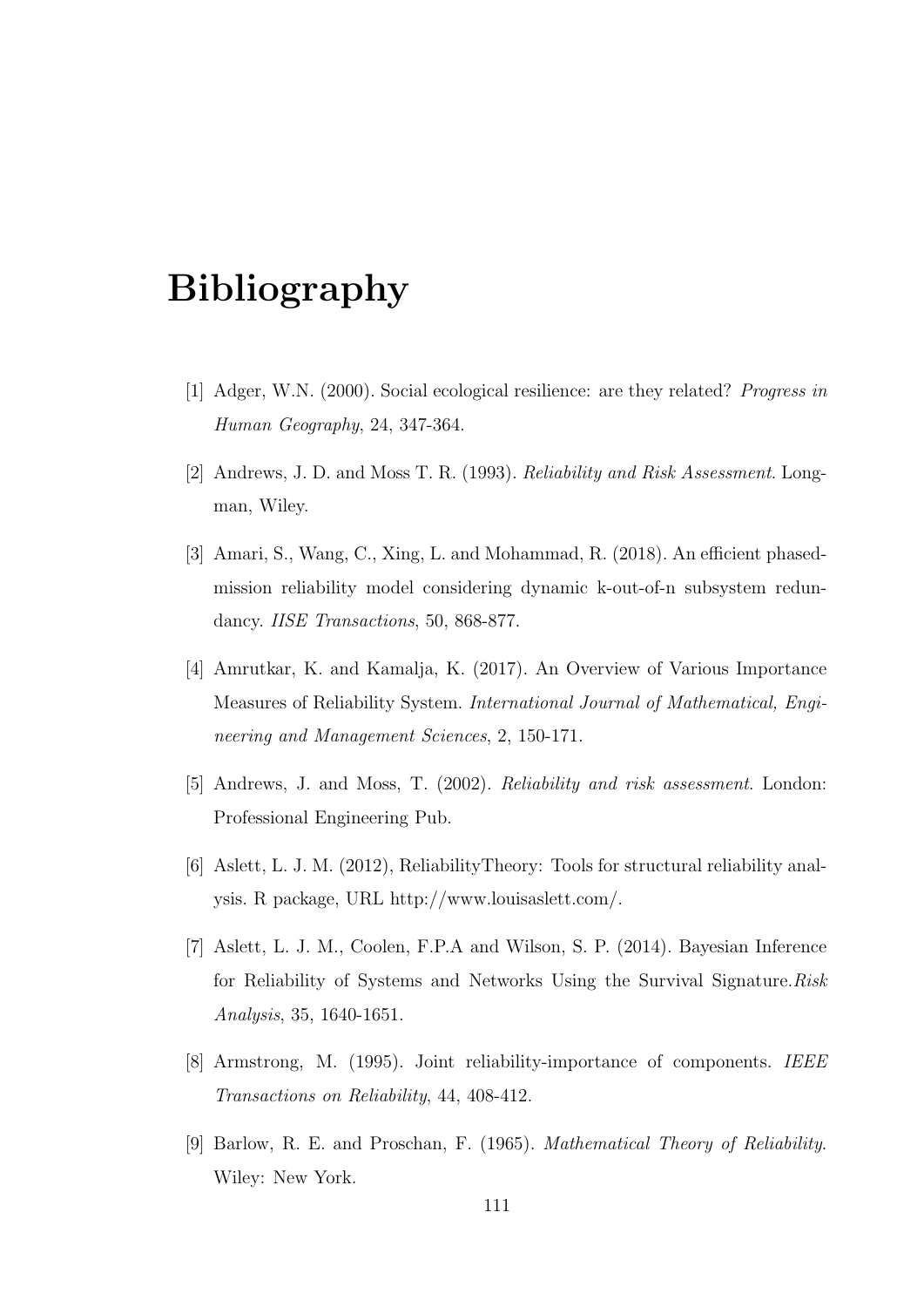- [10] Berrade, M., Scarf, P., Cavalcante, C. and Dwight, R. (2013). Imperfect inspection and replacement of a system with a defective state: A cost and reliability analysis.Reliability Engineering and System Safety, 120, 80-87.
- [11] Birnbaum, Z.W. (1969). On the importance of different components in a multicomponent system.Multivariate AnalysisII, P.R. Krishnaiah (Editor), Academic, New York, 581-592.
- [12] Bisanovic, S., Samardzic, M. and Aganovic, D. (2016). Application of Component Criticality Importance Measures in Design Scheme of Power Plants. International Journal of Electrical and Computer Engineering (IJECE), 6, 63.
- [13] Bondavalli, A., Chiaradonna, S., Di Giandomenico, F. and Mura, I. (2004). Dependability Modeling and Evaluation of Multiple-Phased Systems Using DEEM. Transactions on Reliability, 53, 509-522.
- [14] Butler, D. (1979). A complete importance ranking for components of binary coherent systems, with extensions to multi-state systems. Naval Research Logistics Quarterly, 26, 565-578.
- [15] Cheok, M., Parry, G. and Sherry, R. (1998). Response to Supplemental viewpoints on the use of importance measures in risk-informed regulatory applications. Reliability Engineering and System Safety, 60, 261.
- [16] Cheok, M., Parry, G. and Sherry, R. (1998). Use of importance measures in risk-informed regulatory applications. Reliability Engineering and System Safety, 60, 213-226.
- [17] Chew, S., Dunnett, S. and Andrews, J. (2008). Phased mission modelling of systems with maintenance-free operating periods using simulated Petri nets.Reliability Engineering and System Safety, 93, 980-994.
- [18] Coolen, F.P.A. and Coolen-Maturi, T. (2012) Generalizing the signature to systems with multiple types of components. in Complex systems and depend-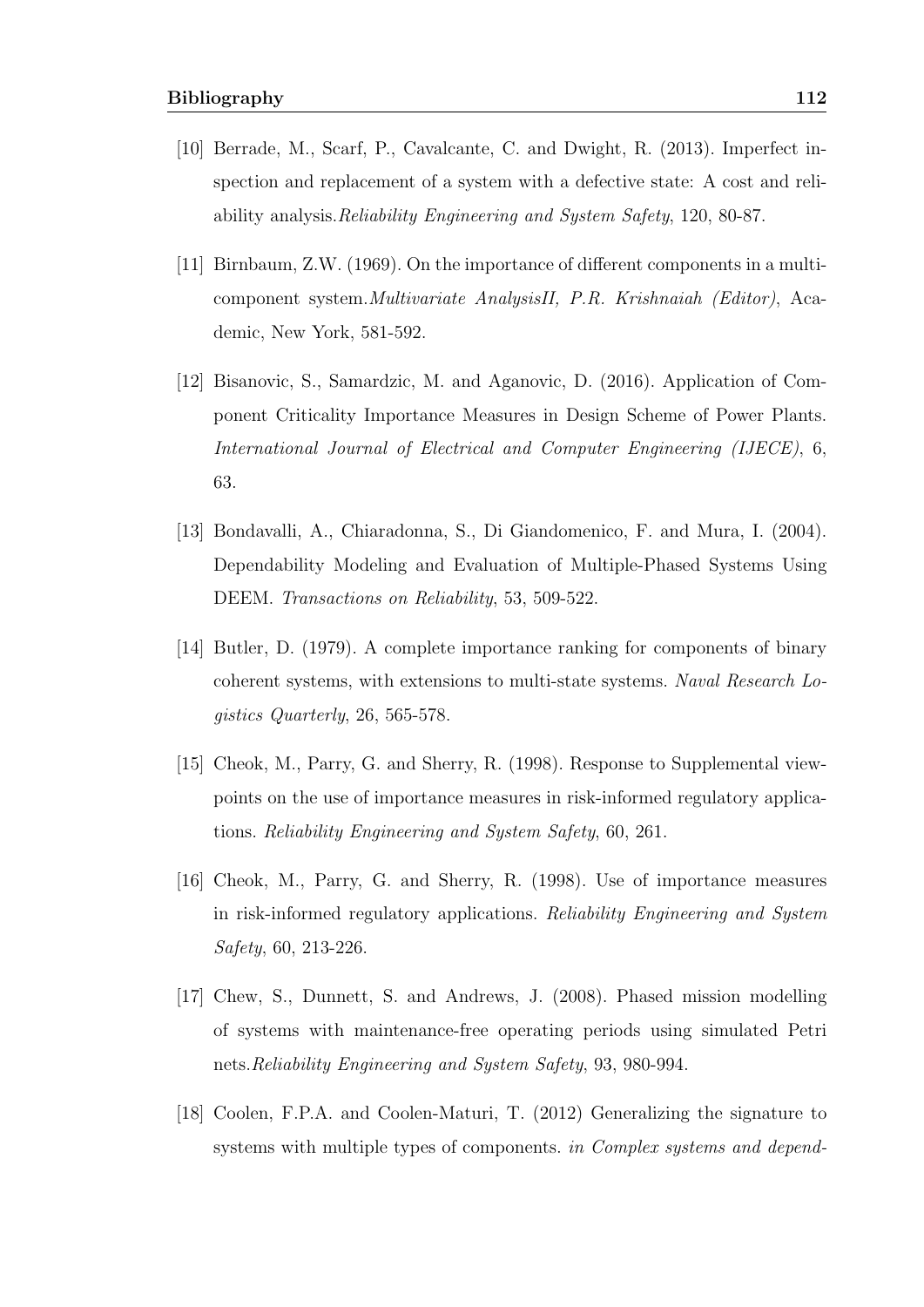ability. Berlin: Springer, Advances in intelligent and soft computing., 170, 115-130.

- [19] Coolen, F.P.A., Coolen-Maturi, T. and Al-nefaiee, A. (2014). Nonparametric predictive inference for system reliability using the survival signature. Proceedings of the Institution of Mechanical Engineers, Part O: Journal of Risk and Reliability, 228, 437-448.
- [20] Coolen-Schrijner, P. and Coolen, F.P.A. (2006). On Optimality Criteria for Age Replacement. Proceedings of the Institution of Mechanical Engineers, Part O: Journal of Risk and Reliability, 220, 21-29.
- [21] Coolen-Schrijner, P. and Coolen, F.P.A. (2007). Nonparametric adaptive age replacement with a one-cycle criterion. Reliability Engineering and System Safety, 92, 74-84.
- [22] Coolen-Schrijner, P., Coolen, F.P.A. and Shaw, S.C. (2006). Nonparametric adaptive opportunity-based age replacement strategies. Journal of the Operational Research Society, 57, 63-81.
- [23] Dai, Y., Levitin, G. and Xing, L. (2014). Structure Optimization of Nonrepairable Phased Mission Systems. IEEE Transactions on Systems, Man, and Cybernetics: Systems, 44, 121-129.
- [24] DeAngelis, D. (1980). Energy Flow, Nutrient Cycling, and Ecosystem Resilience. Ecology, 61, 764-771.
- [25] Dhingra, A. (1992). Optimal apportionment of reliability and redundancy in series systems under multiple objectives. IEEE Transactions on Reliability, 41, 576-582.
- [26] Dugan, J. (1991). Automated analysis of phased-mission reliability. IEEE Transactions on Reliability, 40, 45-52.
- [27] Eryilmaz, S., Coolen, F.P.A and Coolen-Maturi, T. (2018). Marginal and joint reliability importance based on survival signature. Reliability Engineering and System Safety, 172, 118-128.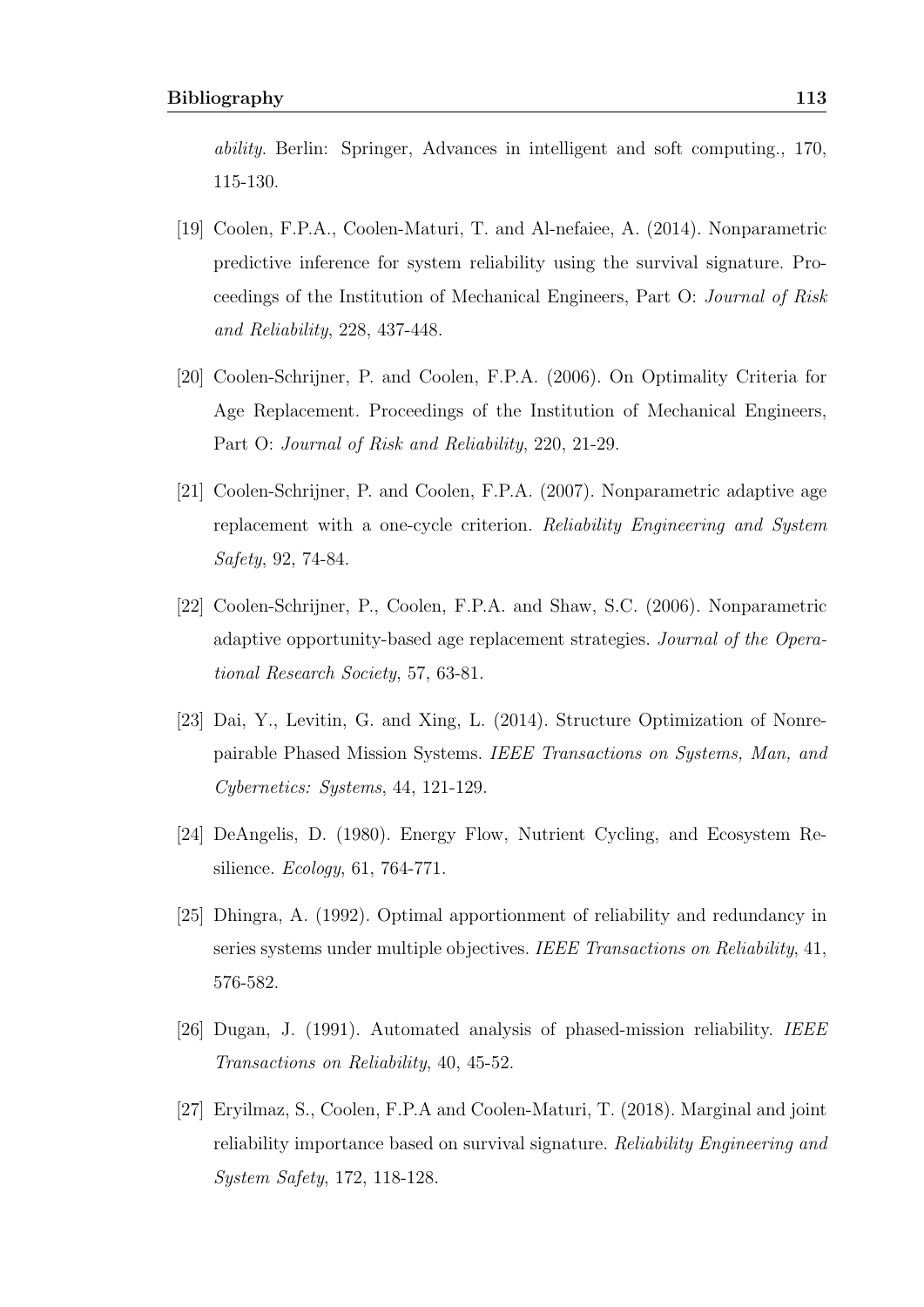- [28] Eryilmaz, S., Coolen, F.P.A and Coolen-Maturi, T. (2018). Mean residual life of coherent systems consisting of multiple types of dependent components. Naval Research Logistics (NRL), 65, 86-97.
- [29] Lin, Y., Li, Y. and Zio, E. (2016). Component Importance Measures for Components With Multiple Dependent Competing Degradation Processes and Subject to Maintenance. IEEE Transactions on Reliability, 65, 547-557.
- [30] Linnenluecke, M. (2013). The Concept of Organizational Resilience: Towards a Research Agenda.Academy of Management Proceedings, 2013, Academy of Management, Orlando, FL, USA,  $73^{rd}$  Annual Meeting of the Academy of Management, https://doi.org/10.5465/ambpp.2013.15010abstract.
- [31] Feng, G., Patelli, E., Beer, M. and Coolen, F.P.A (2016). Imprecise system reliability and component importance based on survival signature. Reliability Engineering and System Safety, 150, 116-125.
- [32] Gao, X., Cui, L. and Li, J. (2007). Analysis for joint importance of components in a coherent system. European Journal of Operational Research, 182, 282-299.
- [33] Hadipour, H., Amiri, M. and Sharifi, M. (2018). Redundancy allocation in series-parallel systems under warm standby and active components in repairable subsystems. Reliability Engineering and System Safety, https://doi.org/10.1016/j.ress.2018.01.007.
- [34] Hajian-Hoseinabadi, H. (2013). Reliability and component importance analysis of substation automation systems. International Journal of Electrical Power and Energy Systems, 49, 455-463.
- [35] Hong, J. S. and Lie, C. H. (1993). Joint reliability-importance of two edges in an undirected network. IEEE Transactions on Reliability, 42, 17-23.
- [36] Hosseini, S., Barker, K. and Ramirez-Marquez, J. (2016). A review of definitions and measures of system resilience. Reliability Engineering and System Safety, 145, 47-61.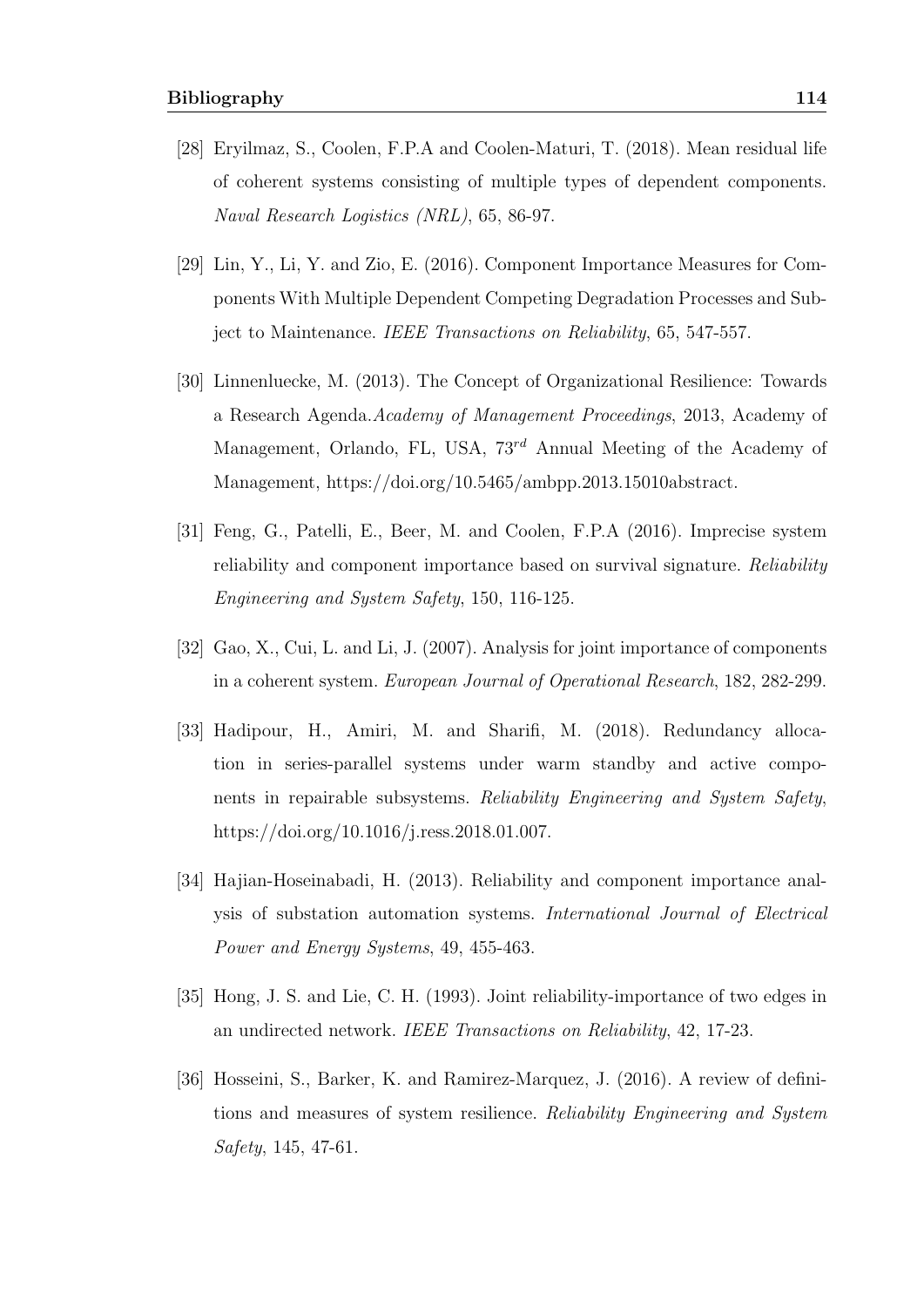- [37] Huang, X., Aslett, L.J.M. and Coolen, F.P.A. (2018). Reliability analysis of general phased mission systems with a new survival signature. Reliability Engineering and System Safety, 189, 416-422.
- [38] Hsu, S. and Yuang, M. (2001). Efficient computation of marginal reliability importance for reducible networks. IEEE Transactions on Reliability, 50, 98- 106.
- [39] Jackson, S. and Brtis, J. (2015) Overview of the Resilience of Engineered Systems. INCOSE Insight.
- [40] Kim, K. and Park, K. (1994). Phased-mission system reliability under Markov environment. IEEE Transactions on Reliability, 43, 301-309.
- [41] Kuo, W., and Zuo, M.J. (2003). Optimal reliability modelling: Principles and Applications. John Wiley and Sons, New Jersey.
- [42] Kuo, W. and Zhu, X. (2012). Importance measures in reliability, risk, and optimization: principles and applications. Wiley.
- [43] Levitin, G., Xing, L. and Dai, Y. (2014). Minimum Mission Cost Cold-Standby Sequencing in Non-Repairable Multi-Phase Systems.IEEE Transactions on Reliability, 63, 251-258.
- [44] Marichal, J., Mathonet, P., Navarro, J. and Paroissin, C. (2017). Joint signature of two or more systems with applications to multistate systems made up of two-state components. European Journal of Operational Research, 263, 559-570.
- [45] Najem, A. and Coolen, F.P.A. (2018). Cost Effective Component Swapping To Increase System Reliability. In  $10^{th}$  IMA International Conference On Modelling In Industrial Maintenance And Reliability. https://doi.org/10.19124/ima.2018.001.17.
- [46] Najem, A. and Coolen, F.P.A (2018). System reliability and component importance when components can be swapped upon failure. Applied Stochastic Models in Business and Industry, https://doi.org/10.1002/asmb.2420.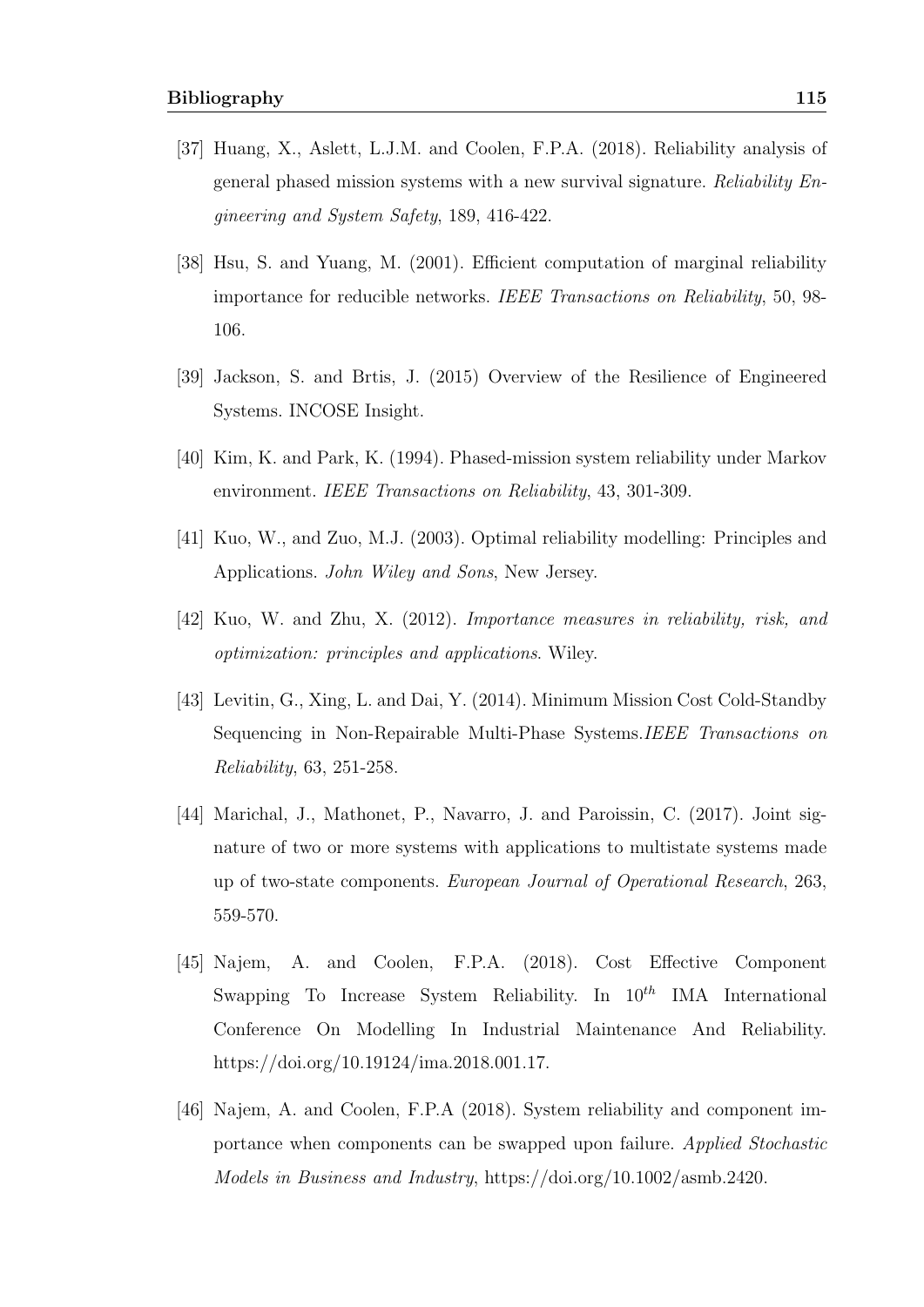- [47] Navarro, J. and Durante, F. (2017). Copula-based representations for the reliability of the residual lifetimes of coherent systems with dependent components. Journal of Multivariate Analysis, 158, 87-102.
- [48] Navarro, J., Samaniego, F., Balakrishnan, N. and Bhattacharya, D. (2008). On the application and extension of system signatures in engineering reliability.Naval Research Logistics, 55, 313-327.
- [49] Patelli, E., Feng, G., Coolen, F.P.A and Coolen-Maturi, T. (2017). Simulation methods for system reliability using the survival signature.Reliability Engineering and System Safety, 167, 327-337.
- [50] Peng, R., Zhai, Q., Xing, L. and Yang, J. (2016). Reliability analysis and optimal structure of series-parallel phased-mission systems subject to faultlevel coverage. IIE Transactions, 48, 736-746.
- [51] Popova, E. and Wu, H. (1999). Renewal reward processes with fuzzy rewards and their applications to T-age replacement policies. European Journal of Operational Research, 117, 606-617.
- [52] Ramirez-Marquez, J. and Coit, D. (2007). Multi-state component criticality analysis for reliability improvement in multi-state systems. Reliability Engineering and System Safety, 92, 1608-1619.
- [53] Reed, S., Andrews, J. and Dunnett, S. (2011). Improved Efficiency in the Analysis of Phased Mission Systems With Multiple Failure Mode Components.IEEE Transactions on Reliability, 60, 70-79.
- [54] Reed, S. (2017). An efficient algorithm for exact computation of system and survival signatures using binary decision diagrams.Reliability Engineering and System Safety, 165, 257-267.
- [55] Reed, S., Lofstrand, M. and Andrews, J. (2019). An efficient algorithm for computing exact system and survival signatures of K-terminal network reliability. Reliability Engineering and System Safety, 185, 429-439.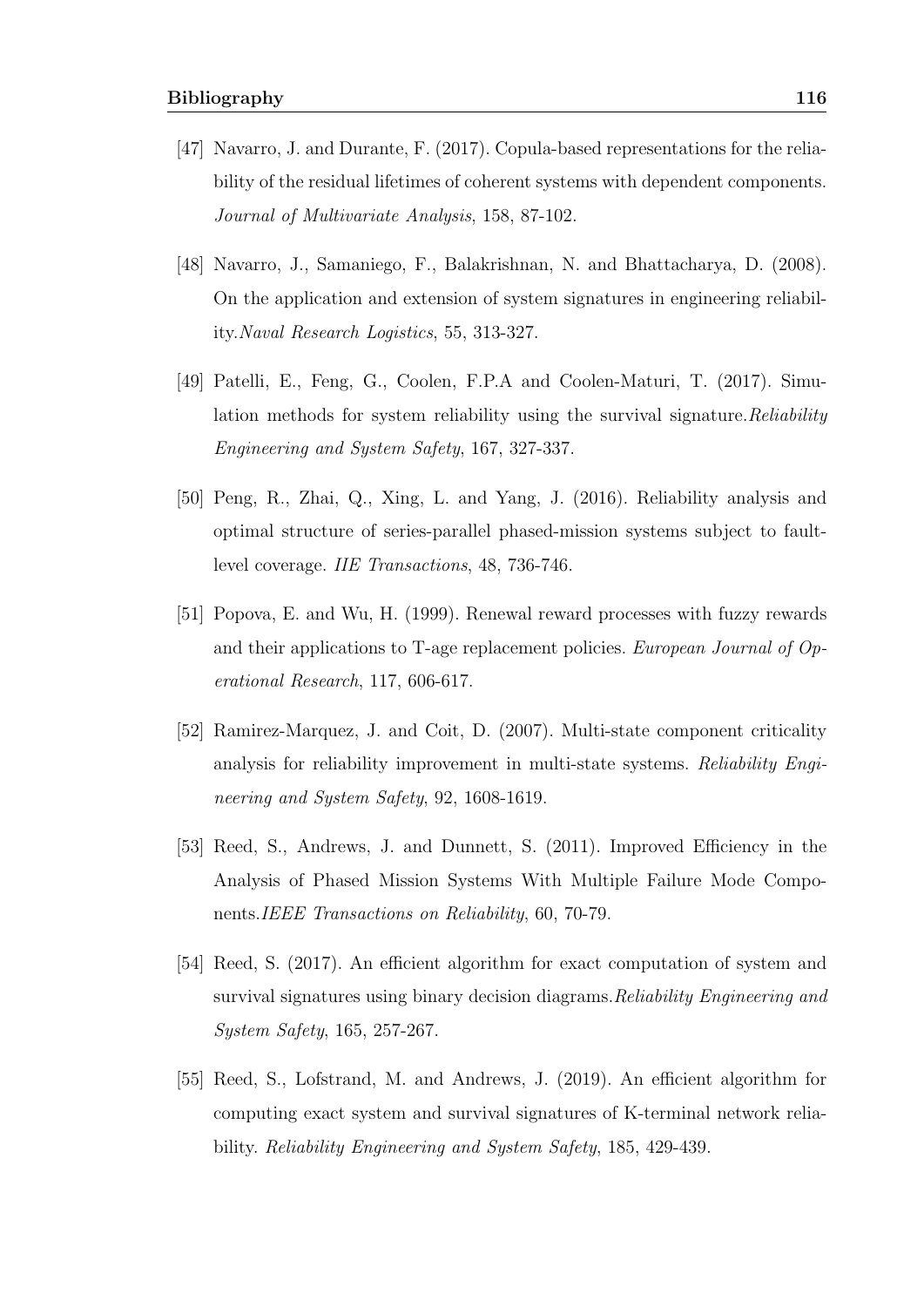- [56] Rose, A. and Liao, S. (2005). Modeling Regional Economic Resilience to Disasters: A Computable General Equilibrium Analysis of Water Service Disruptions. Journal of Regional Science, 45, 75-112.
- [57] Samaniego, F. (1985). On Closure of the IFR Class Under Formation of Coherent Systems. *IEEE Transactions on Reliability*, 34, 69-72.
- [58] Samaniego, F. J. (2007). System Signatures and their Applications in Engineering Reliability. Springer.
- [59] Samaniego, F. and Navarro, J. (2016). On comparing coherent systems with heterogeneous components. Advances in Applied Probability, 48, 88-111.
- [60] Shaked, M. and Shanthikumar, J. (1992). Optimal allocation of resources to nodes of parallel and series systems.Advances in Applied Probability, 24, 894- 914.
- [61] Shen, K. and Xie, M. (1990). On the increase of system reliability by parallel redundancy.*IEEE Transactions on Reliability*, 39, 607-611.
- [62] Somani, A. and Trivedi, K. (1994). Phased-mission system analysis using Boolean algebraic methods.ACM SIGMETRICS Performance Evaluation Review, 22,98-107.
- [63] Tang, Z. and Dugan, J. (2006). BDD-Based Reliability Analysis of Phased-Mission Systems With Multimode Failures.IEEE Transactions on Reliability, 55, 350-360.
- [64] Tijms, H. (1990). Stochastic Modelling and Analysis. Chichester: Wiley.
- [65] van der Borst, M. and Schoonakker, H. (2001). An overview of PSA importance measures. Reliability Engineering and System Safety, 72, 241-245.
- [66] Venkat, D., Coolen, F.P.A. and Coolen-Schrijner, P. (2010). Extended opportunity-based age replacement with a one-cycle criterion. Proceedings of the Institution of Mechanical Engineers, Part O: Journal of Risk and Reliability, 224, 55-62.